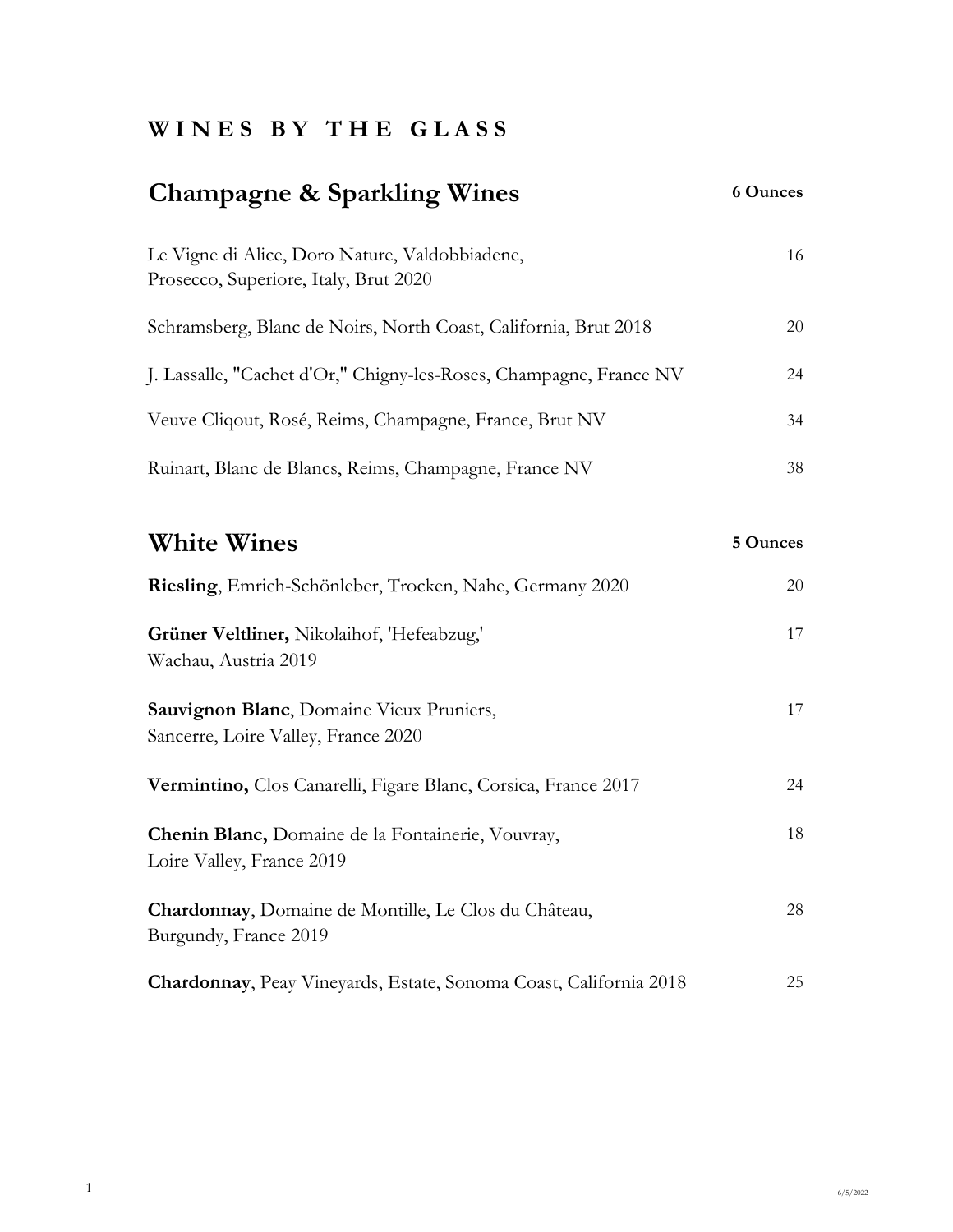# **W I N E S B Y T H E G L A S S**

| <b>Rosé Wine</b>                                                             | 5 Ounces |
|------------------------------------------------------------------------------|----------|
| Rosé of Provence, Caves D'Escalans, "Rock Angel,"<br>Provence, France 2020   | 16       |
| <b>Red Wines</b>                                                             | 5 Ounces |
| Burgundy of the Day, Sommelier's selection from the cellar.                  | AQ       |
| Gamay, Caves des Onze Communes, Vallée d'Aoste, Italy 2018                   | 18       |
| Pinot Noir, Aston, Sonoma Coast, California 2018                             | 22       |
| Syrah, Lionel Faury, St. Joseph, Vielles Vignes<br>Rhône Valley, France 2019 | 25       |
| Zinfandel, Ridge Vineyards, Geyserville, California 2020                     | 26       |
| Cabernet Sauvignon, Corison, Napa Valley, California 2018                    | 34       |
| Sake<br>Wakatake, Onikoroshi, Junmai Daiginjo, Shizuoka, Japan               | 16       |
| <b>Sherry</b>                                                                | 2 Ounces |
| Manzanilla, Barbadillo, Solear, Jerez, Andalucía, Spain MV                   | 12       |
| Palo Cortado, Valdespino, Viejo C.P., Jerez, Andalucía, Spain MV             | 18       |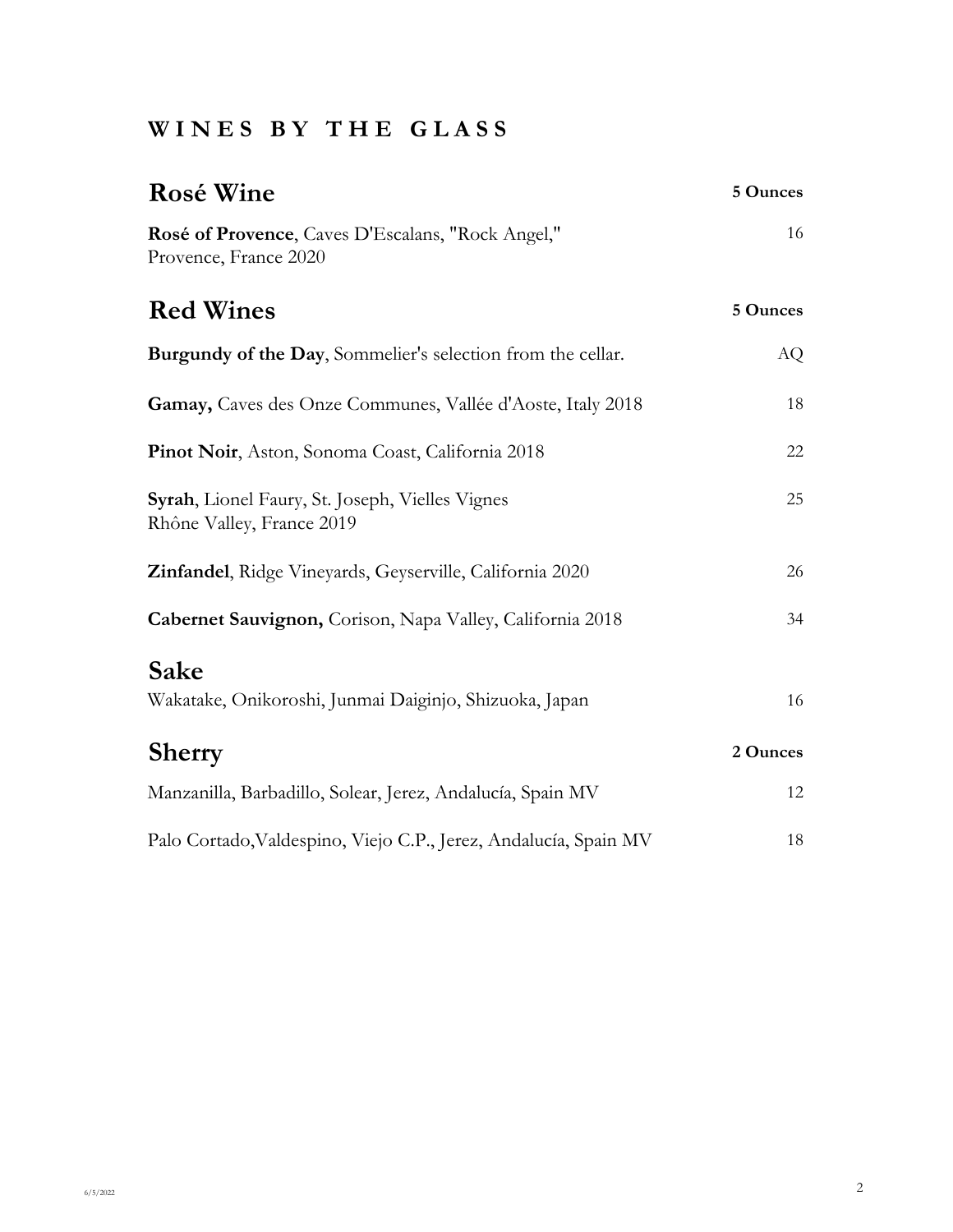## **A F T E R D I N N E R W I N E S B Y T H E G L A S S**

|                                                                                              | 2 Ounces                |
|----------------------------------------------------------------------------------------------|-------------------------|
| Moscato d'Asti, Elio Perrone, Sourgal, Asti, Piedmont, Italy 2021                            | 15<br>$(3 \text{ oz.})$ |
| Late Harvest Pinot Gris, Robert Sinskey Vineyards, Carneros,<br>Napa Valley, California 2014 | 16                      |
| Sauternes, Château Filhot, Bordeaux, France 2015                                             | 18                      |
| Tokaji, Royal Tokaji Wine Company, Red Label, 5 Puttonyos 2016                               | 30                      |
| Rivesaltes Ambré, Domaine Fontanel, Languedoc-Roussillon, France 2008                        | 19                      |
| Muscat, Chambers, Rosewood Vineyards, Rutherglen, Victoria, Australia MV                     | 15                      |
| Port                                                                                         | 2 Ounces                |
| Churchill's 20 year Tawny                                                                    | 20                      |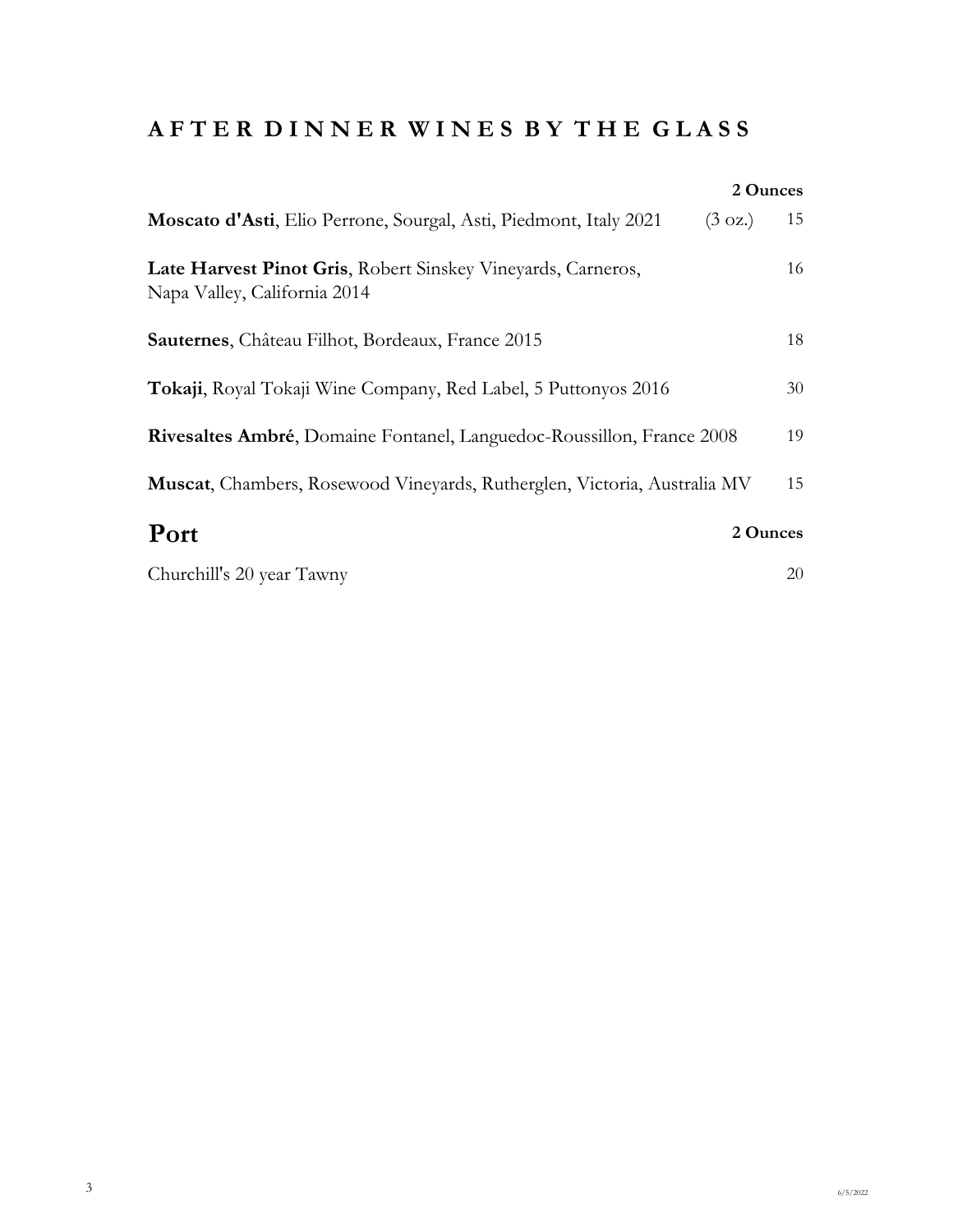## **O L D & R A R E M A D E I R A B Y T H E G L A S S**

## **Sercial (Dry)**

| Barbeito, Ribeiro Real, 20 Year Old                                           | 44  |
|-------------------------------------------------------------------------------|-----|
| D'Oliveiras 1937                                                              | 99  |
| D'Oliveiras 1969                                                              | 60  |
| D'Oliveiras 1989                                                              | 34  |
| Rare Wine Co, Vinhos Barbeito, Special Reserve, Charleston Historic Series MV | 17  |
| <b>Terrantez (Medium Dry)</b>                                                 |     |
| D'Oliveiras 1971                                                              | 75  |
| D'Oliveiras 1977                                                              | 65  |
| D'Oliveiras 1978                                                              | 65  |
| D'Oliveiras 1988                                                              | 42  |
| Verdelho (Medium Dry)                                                         |     |
| Barbeito, Ribeiro Real, 20 Year Old                                           | 44  |
| Barbeito, Ribeiro Real 1981                                                   | 55  |
| D'Oliveiras 1912                                                              | 212 |
| D'Oliveiras 1932                                                              | 148 |
| D'Oliveiras 1973                                                              | 65  |
| D'Oliveiras 1981                                                              | 55  |
| D'Oliveiras 1986                                                              | 45  |
| D'Oliveiras 1994                                                              | 35  |
| Rare Wine Co, Vinhos Barbeito, Special Reserve, Porto Moniz MV                | 50  |
| Rare Wine Co, Vinhos Barbeito, Special Reserve, Savannah Historic Series MV   | 17  |
| <b>Bastardo (Medium Dry)</b>                                                  |     |
| D'Oliveiras 1927                                                              | 191 |
| Tinta Negra (Medium Dry)                                                      |     |
| D'Oliveiras 1995                                                              | 28  |
| <b>Bual (Medium Sweet)</b>                                                    |     |
| D'Oliveiras 1968                                                              | 85  |
| D'Oliveiras 1977                                                              | 60  |
| D'Oliveiras 1982                                                              | 50  |
| Rare Wine Co, Vinhos Barbeito, Special Reserve, Boston Historic Series MV     | 17  |
| <b>Malmsey</b> (Sweet)                                                        |     |
| D'Oliveiras 1994                                                              | 33  |
| Rare Wine Co, Vinhos Barbeito, Special Reserve, New York Historic Series MV   | 17  |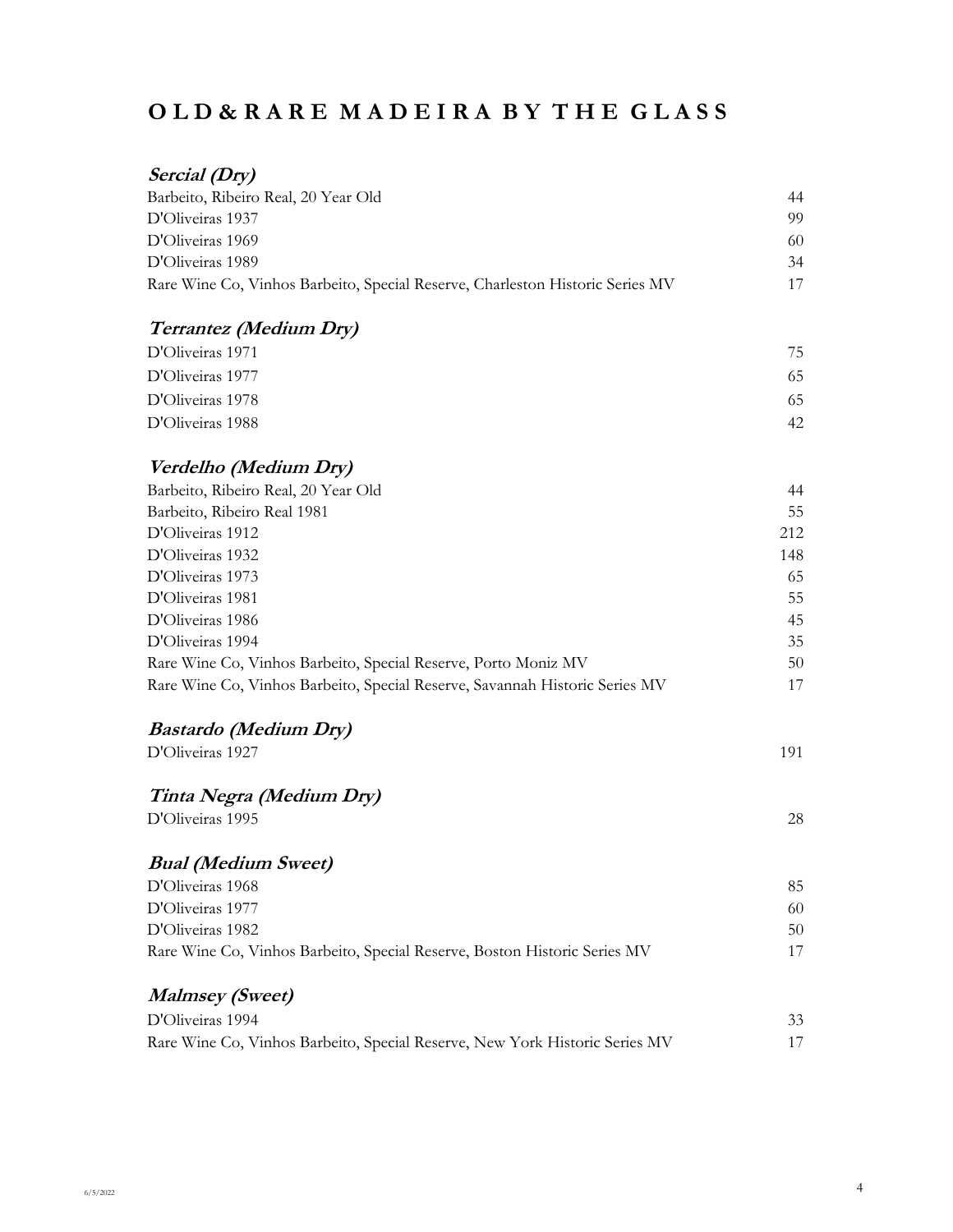# **N O N - A L C O H O L I C O F F E R I N G S**

# **Non-Alcoholic Cocktails**

| <b>Cucumber Lime Spritzer</b><br>Sparkling Cucumber, Lime, Mint                      | 10          |
|--------------------------------------------------------------------------------------|-------------|
| <b>Honey Grapefruit Lavender</b><br>Lavender, Grapefruit, Honey                      | 10          |
| <b>Vernon's Refresher</b><br>Fever Tree Ginger Beer, Seasonal Berries, Lime          | 10          |
| <b>Punch Bowl</b><br>Orange, Pineapple, Lime, Grenadine                              | 10          |
| <b>All Natural Dry Soda</b>                                                          |             |
| <b>Blood Orange</b><br>Lavender                                                      | 10<br>10    |
| <b>Navarro Grape Juice</b>                                                           |             |
| Gewürztraminer, Anderson Valley, Mendocino<br>Pinot Noir, Anderson Valley, Mendocino | 12<br>12    |
| <b>Sparkling Cider</b>                                                               |             |
| Duché de Longueville, Normandy, France                                               | 12          |
| Waters                                                                               |             |
| San Pellegrino, Italy (Sparkling)<br>Panna, Italy (Still)                            | 9<br>9      |
| <b>Soft Drinks</b>                                                                   |             |
| Coca Cola, Diet Coke, Sprite, Ginger Ale<br>Fever Tree Ginger Beer                   | \$6.50<br>8 |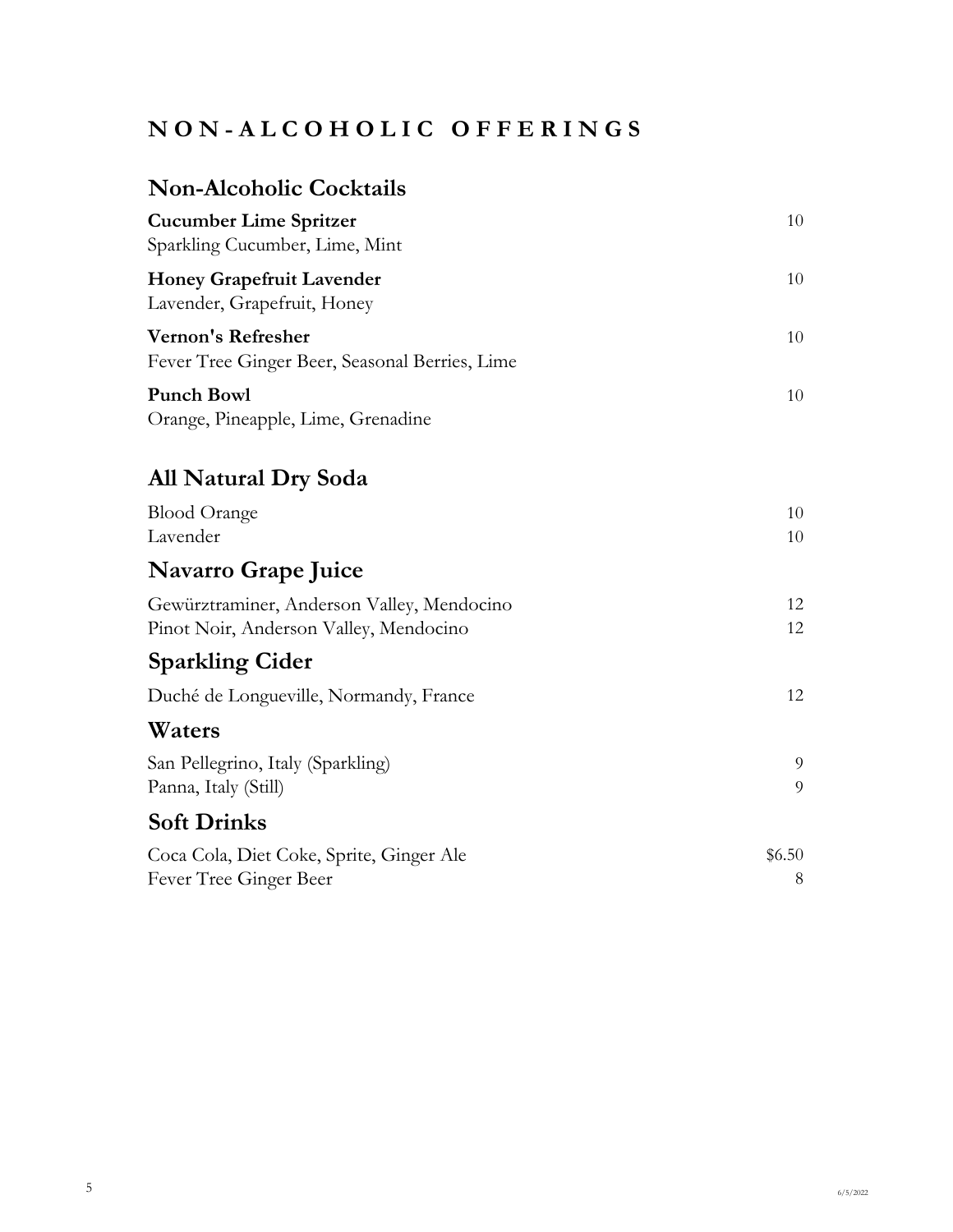# **Half Bottle Selections ~ Sparkling Wines**

### **Champagne, France**

### **Multi-Vintage Cuvée, Brut**

| Billecart-Salmon, Mareuil-sur-Aÿ           | 110 |
|--------------------------------------------|-----|
| Deutz, Classic, Ay                         | 80  |
| Krug, Grande Cuvée, Reims                  | 185 |
| Stéphane Coquillette, Carte d'Or, Chouilly | 65  |
| Taittinger, La Francaise, Reims            | 75  |

### **Multi-Vintage Cuvée, Demi-Sec**

| Laurent-Perrier, Tours-sur-Marne MV |  |
|-------------------------------------|--|
|-------------------------------------|--|

### **Multi-Vintage Cuvée, Brut Rosé**

| Billecart-Salmon, Mareuil-sur-Aÿ | 120 |
|----------------------------------|-----|
| Deutz, Ay                        | 95  |
| Krug, Reims                      | 300 |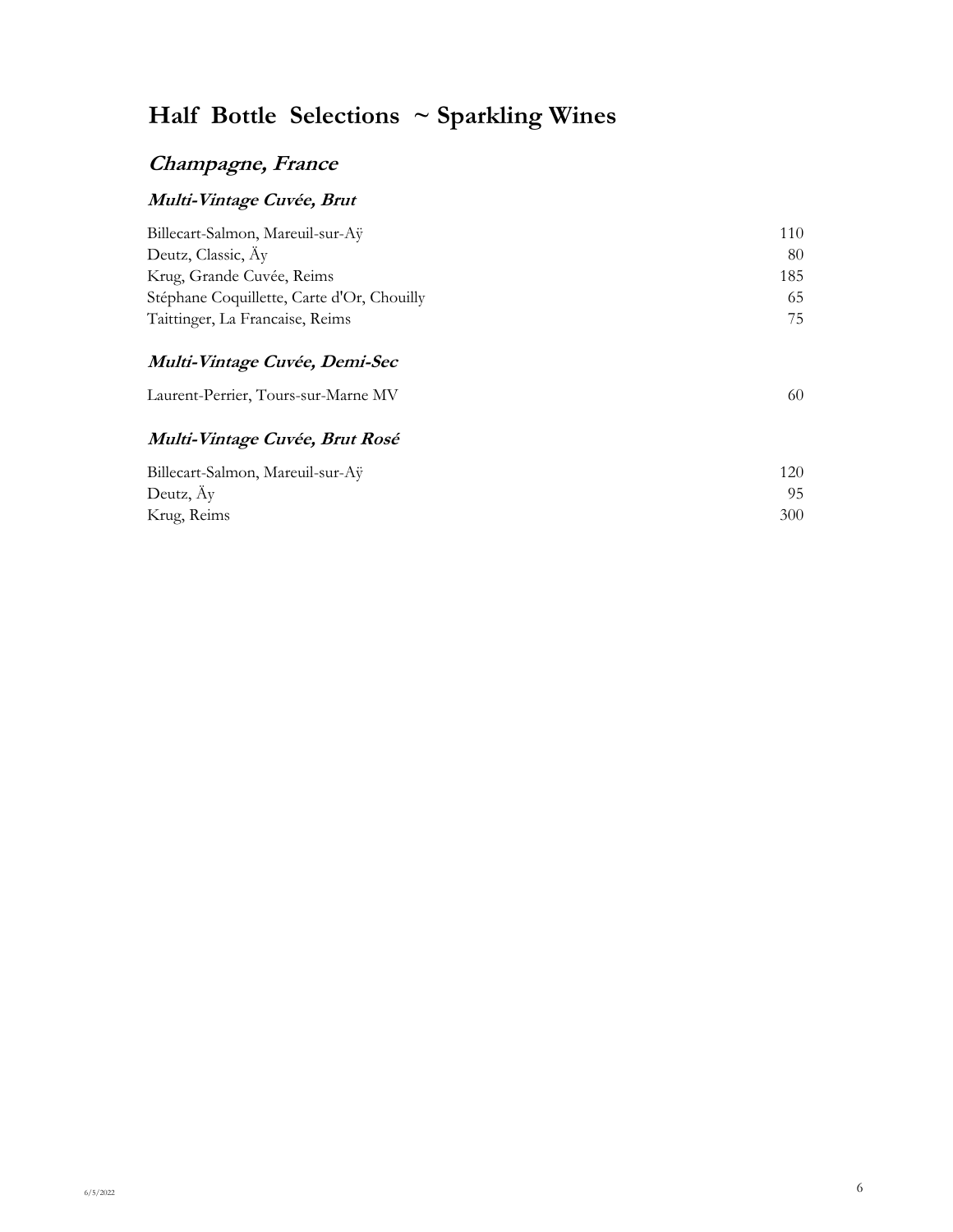# **Half Bottles ~ American White Wine**

### **California**

#### **Chardonnay**

| Flowers, Sonoma Coast 2016        | 75 |  |
|-----------------------------------|----|--|
| Frog's Leap, Napa Valley 2017     | 65 |  |
| Lucia, Santa Lucia Highlands 2016 | 70 |  |
| Peay, Estate, Sonoma Coast 2019   | 70 |  |

### **Sauvignon Blanc**

Spottswoode, Napa & Sonoma Counties 2018 60

 *with fewer tensions and more tolerance." -Benjamin Franklin "Wine makes daily living easier, less hurried,*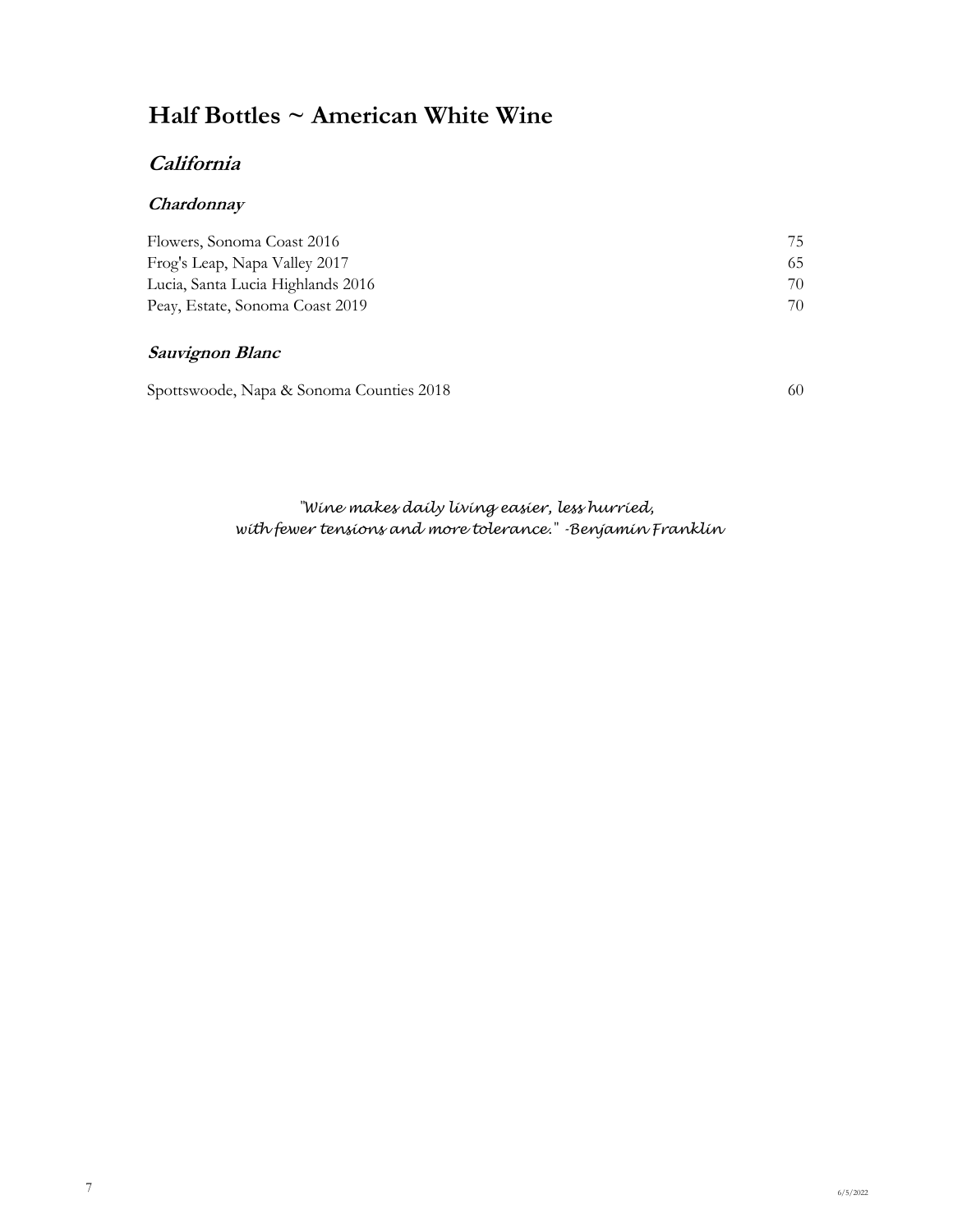## **Half Bottles ~ French White Wine**

## **Burgundy**

### **Chablis**

| Jean-Marc Brocard, Vau de Vey Premier Cru 2018 | 54  |
|------------------------------------------------|-----|
| Louis Michel, Vaudésir, Grand Cru 2017         | 113 |
| William Fevre, 2019                            | 75  |

#### **Côte de Beaune**

| St. Aubin, Domaine de Montille 2019             | 95. |
|-------------------------------------------------|-----|
| Meursault, Albert Grivault, Clos du Murger 2017 | 116 |
| Meursault, Jean-Philippe Fichet 2017            | 104 |

### **Côte de Beaune, Premier Cru**

| Meursault, Albert Grivault, Perrières 2018                         | 160 |
|--------------------------------------------------------------------|-----|
| Meursault, Domaine Latour-Girard, Charmes 2016                     | 146 |
| Meursault, Domaine Latour-Girard, Charmes 2016                     | 146 |
| Meursault, Domaine Latour-Girard, Genevrières 2016                 | 154 |
| Meursault, Domaine Latour-Girard, Pernères 2015                    | 161 |
| Meursault, Pierre-Yves-Colin-Morey, Charmes 2017                   | 250 |
| Puligny-Montrachet, Domaine de Montille 2019                       | 130 |
| Puligny-Montrachet, Pierre-Yves-Colin-Morey, Les Champs Gains 2017 | 255 |
| Puligny-Montrachet, Pierre-Yves-Colin-Morey, Les Perrieres 2016    | 245 |
| Chassagne-Montrachet, Caroline Morey, Les Caillerets 2017          | 182 |
| Chassagne-Montrachet, Caroline Morey, Les Chaumées 2016            | 133 |
| Chassagne-Montrachet, Caroline Morey, Les Chaumées 2017            | 162 |
| Chassagne-Montrachet, Caroline Morey, Les Vergers 2017             | 160 |
| Chassagne-Montrachet, Pierre-Yves-Colin-Morey, Chenevottes 2017    | 189 |

#### **Côte de Beaune, Grand Cru**

| Corton-Charlemagne, Bonneau Du Martray 2014      | 225 |
|--------------------------------------------------|-----|
| Corton-Charlemagne, Bonneau Du Martray 2015      | 250 |
| Corton-Charlemagne, Bonneau Du Martray 2016      | 255 |
| Corton-Charlemagne, Pierre-Yves Colin-Morey 2015 | 295 |
| Corton-Charlemagne, Pierre-Yves Colin-Morey 2016 | 310 |
| Corton-Charlemagne, Pierre-Yves Colin-Morey 2017 | 355 |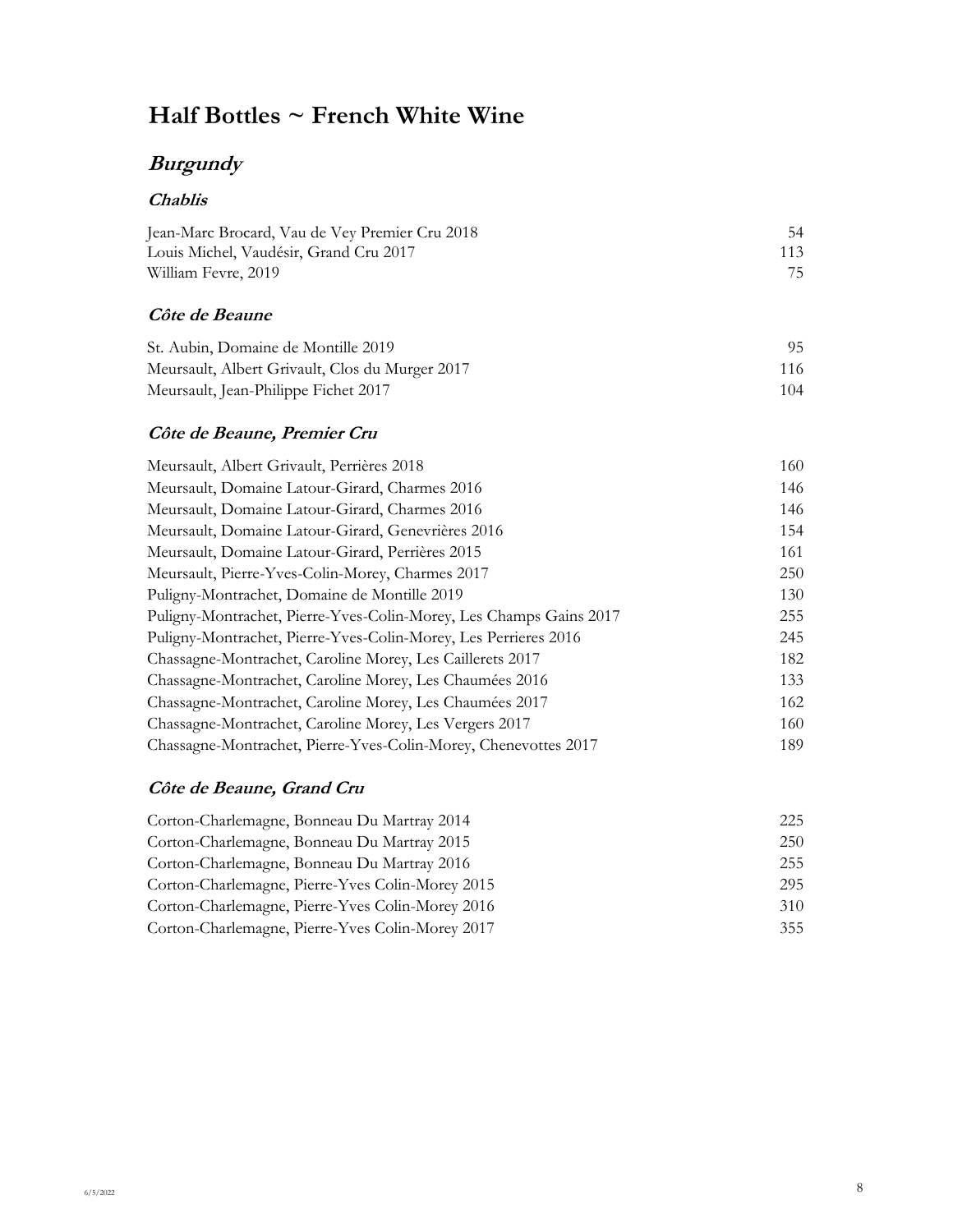# **Half Bottles ~ Whites from France, Germany,**

# **Austria, Spain & Italy**

### **Loire Valley**

| Pouilly-Fumé, Pabiot 2018                                            | 50 |
|----------------------------------------------------------------------|----|
| Sancerre, Gitton Père et Fils, Les Belles Dames 2017                 | 60 |
| Sancerre, Comtes Lafond 2017                                         | 50 |
| Vouvray, Domaine Huet, Le Haut-Lieu, Demi-Sec 2017                   | 60 |
| <b>Bordeaux</b>                                                      |    |
| Château Carbonnieux, Pessac-Léognan 2016 Grand Cru Classé            | 67 |
| Rhône Valley & Southwest France                                      |    |
| Condrieu, Yves Cuilleron, La Petite Côte, Rhône Valley 2017 Viognier | 80 |
| Vin de Pays de L'Hérault, Mas de Daumas Gassac 2017 Viognier Blend   | 65 |
| <b>Alsace</b>                                                        |    |
| Pinot Gris, Weinbach, Cuvée Ste. Catherine 2016                      | 74 |
| Pinot Gris, Weinbach, Cuvée Ste. Catherine 2017                      | 72 |
| Riesling, Weinbach, Cuvée Ste. Catherine, Schlossberg Grand Cru 2017 | 85 |
| Germany                                                              |    |
| Riesling Kabinett, Von Simmern, Erbacher Marcobrun, Rheingau 2015    | 60 |
| Riesling Spätlese, Selbach Oster, Mosel 2015                         | 65 |
| Austria                                                              |    |
| Grüner Veltliner, Gobelsberg, Steinsetz, Kamptal 2016                | 50 |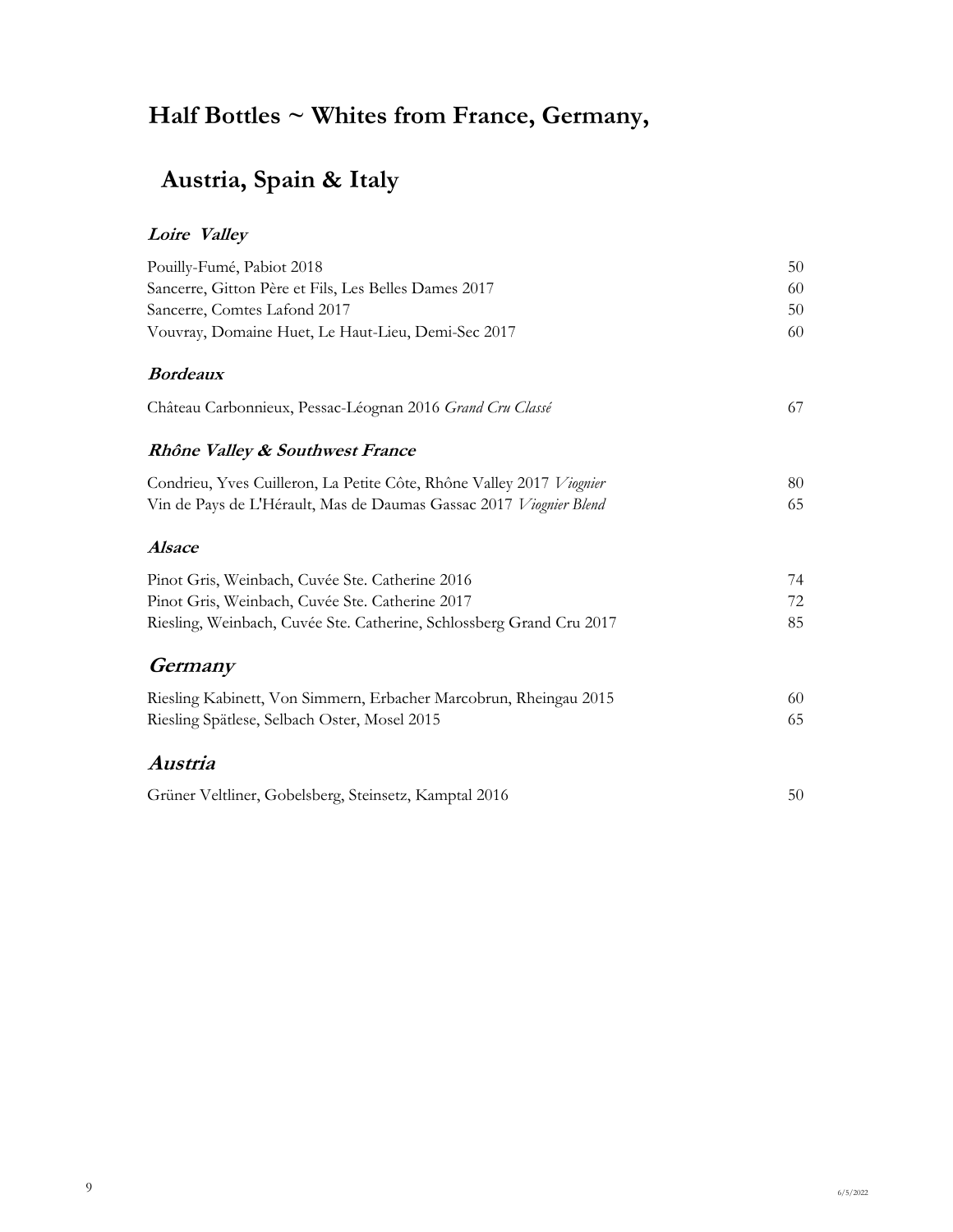# **Half Bottles ~ North American Red Wine**

| Pinot Noir, California                                                     |     |
|----------------------------------------------------------------------------|-----|
| Alfaro Family Vineyards, Estate, Santa Cruz Mountains 2017                 | 50  |
| Copain, Wendling Vineyard, Anderson Valley 2013                            | 73  |
| Freeman, Yu-ki Estate, Sonoma Coast 2016                                   | 75  |
| Rhys, Family Farm Vineyard, San Mateo County 2013                          | 78  |
| Rhys, Family Farm Vineyard, San Mateo County 2014                          | 78  |
| Siduri, Russian River Valley 2016                                          | 61  |
| <b>Pinot Noir, Oregon</b>                                                  |     |
| Beaux Frères, Upper Terrace Vineyard, Ribbon Ridge, Willamette Valley 2015 | 125 |
| Cristom, Eola-Amity Hills, Willamette Valley 2014                          | 80  |
| Ken Wright Cellars, Guadalupe Vineyard, Willamette Valley 2016             | 74  |
| Siduri, Yamhill-Carlton, Willamette Valley 2015                            | 61  |
| <b>Rhône Style Wines</b>                                                   |     |
| Mourvèdre Blend, Tablas Creek, Esprit de Tablas, Paso Robles 2015          | 79  |
| Syrah, Araujo, Eisele Vineyard, Calistoga, Napa Valley 2010                | 248 |
| Syrah, Peay Vineyards, Les Titans Vineyard, Sonoma Coast 2018              | 80  |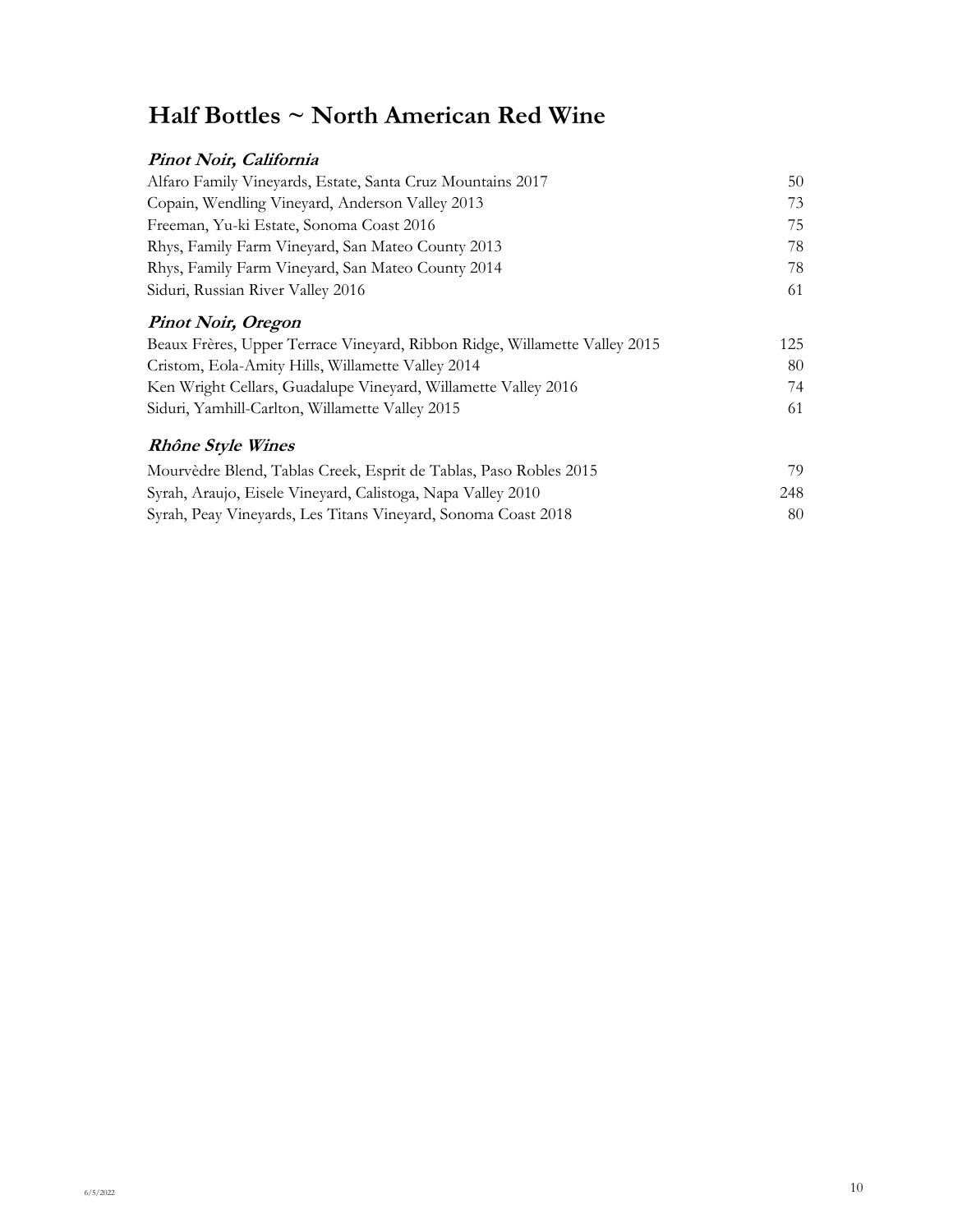# **Half Bottles ~ North American Red Wine**

| <b>Merlot</b>                                                                      |     |
|------------------------------------------------------------------------------------|-----|
| Blackbird Vineyards, Arise, Napa Valley 2016 Merlot Blend                          | 68  |
| Frog's Leap, Napa Valley 2016                                                      | 52  |
| Hall, Napa Valley 2015                                                             | 50  |
| <i>Zinfandel</i>                                                                   |     |
| Ridge Vineyards, Geyserville, Alexander Valley, Sonoma County 2017 Zinfandel Blend | 62  |
| Ridge Vineyards, Geyserville, Alexander Valley, Sonoma County 2020 Zinfandel Blend | 72  |
| Cabernet Sauvignon & Meritage                                                      |     |
| Araujo, Eisele Vineyard, Calistoga, Napa Valley 2008                               | 311 |
| Araujo, Eisele Vineyard, Calistoga, Napa Valley 2009                               | 329 |
| Araujo, Eisele Vineyard, Calistoga, Napa Valley 2010                               | 540 |
| Corison, Napa Valley 2018                                                          | 125 |
| Lail, Blueprint, Napa Valley 2017                                                  | 99  |
| Long Meadow Ranch, Napa Valley 2006                                                | 99  |
| Ridge Estate 2019                                                                  | 95  |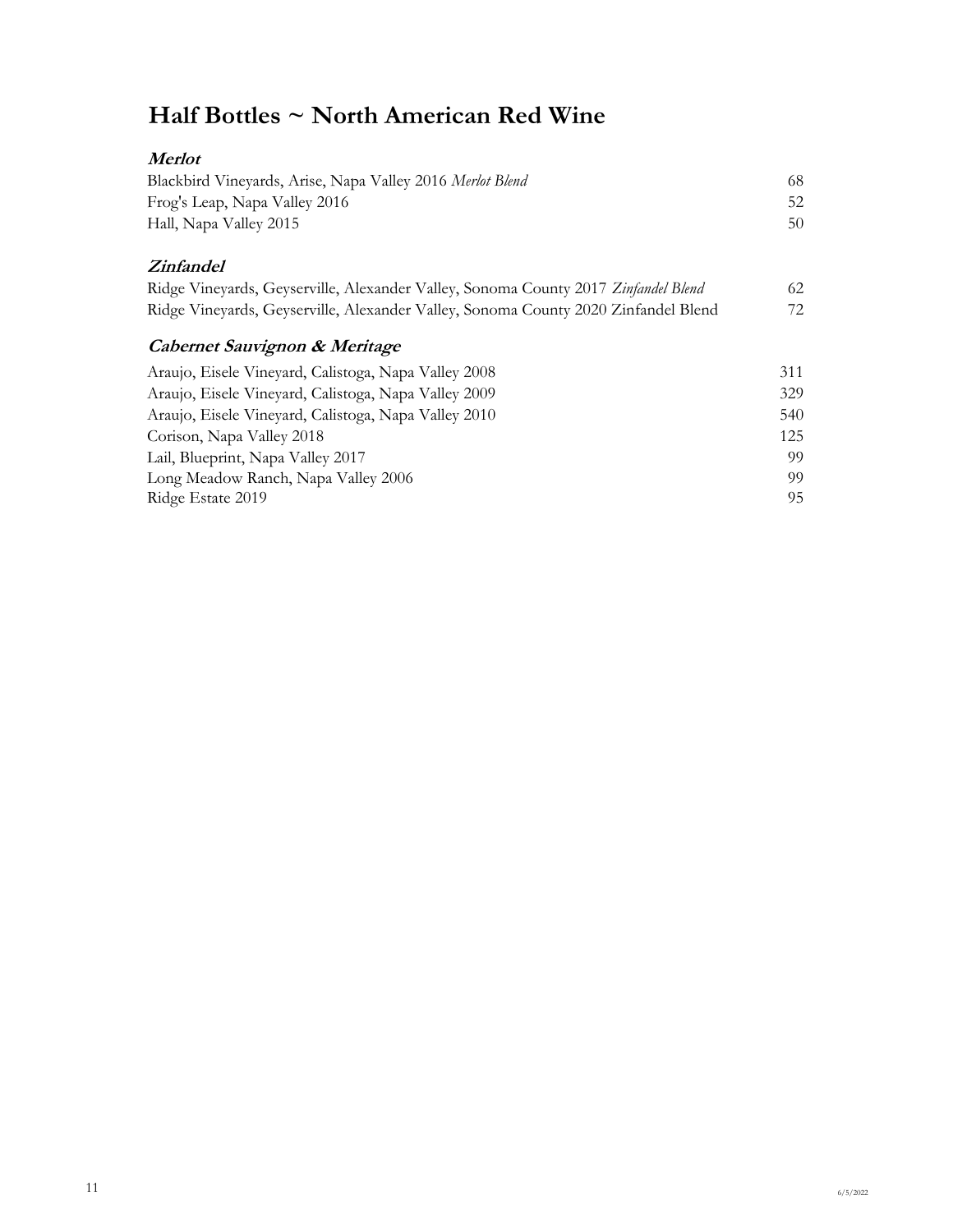# **Half Bottles ~ French Red Wine**

### **Burgundy**

## **La Côte d'Or**

| Marsannay, Domaine Joseph Roty 2016                                        | 75  |
|----------------------------------------------------------------------------|-----|
| Gevrey-Chambertin, Domaine Joseph Roty 2013                                | 99  |
| Gevrey-Chambertin, Domaine Joseph Roty 2014                                | 99  |
| Gevrey-Chambertin, Domaine Joseph Roty 2015                                | 104 |
| Gevrey-Chambertin, Domaine Joseph Roty 2016                                | 96  |
| Gevrey-Chambertin, Domaine Joseph Roty, Champs Chenys Vieilles Vignes 2014 | 104 |
| Gevrey-Chambertin, Domaine Joseph Roty, Champs Chenys Vieilles Vignes 2016 | 101 |
| Gevrey-Chambertin, Joseph Roty, Cuvée du Clos Prieur Bas 2015              | 111 |
| Gevrey-Chambertin, Joseph Roty, Cuvée du Clos Prieur Bas 2016              | 111 |
| Gevrey Chambertin, Georges Lignier 2013                                    | 83  |
| Vosne-Romanée, Mongeard-Mugneret 2017                                      | 94  |
| Vosne-Romanée, Pierre-Yves Colin-Morey 2017                                | 166 |
| Nuits-Saint-Georges, Domaine Henri Gouges 2017                             | 105 |
| Nuits-Saint-Georges, Domaine Michel Gros, Les Chaliots 2016                | 99  |
| Nuits-Saint-Georges, Domaine Michel Gros, Les Chaliots 2017                | 95  |
| Nuits-Saint-Georges, Pierre-Yves Colin-Morey 2017                          | 153 |
| Volnay, Bitouzet-Prieur 2014                                               | 68  |
| La Côte d'Or, Premier Cru                                                  |     |

| Nuits-Saint-Georges, Domaine Henri Gouges Clos des Porrets Saint Georges 2017 | 136 |
|-------------------------------------------------------------------------------|-----|
| Nuits-Saint-Georges, Domaine L'Arlot, Clos des Fôrets Saint Georges 2015      | 160 |
| Nuits-Saint-Georges, Domaine L'Arlot, Clos des Fôrets Saint Georges 2016      | 148 |
| Nuits-Saint-Georges, Pierre-Yves Colin-Morey, Aux Boudots 2016                | 186 |
| Nuits-Saint-Georges, Pierre-Yves Colin-Morey, Aux Boudots 2017                | 215 |
| Beaune, Bouchard Père et Fils, Grèves, Vigne de L'Enfant Jésus 2014           | 162 |
| Beaune, Caroline Morey, Les Grèves 2017                                       | 99  |
| Pommard, Domaine Latour-Giraud, Refène 2015                                   | 112 |
| Volnay, Bitouzet-Prieur, Les Aussy 2013                                       | 88  |
| Chassagne-Montrachet, Caroline Morey, Les Champs-Gains 2017                   | 105 |
| Santenay, Caroline Morey, La Comme 2017                                       | 65  |
| Santenay, Domaine Jessiaume, Les Gravières 2015                               | 58  |
| Santenay, Domaine Vincent Girardin, Les Gravières Vieilles Vignes 2013        | 75  |
| La Côte d'Or, Grand Cru                                                       |     |
| Charmes-Chambertin, Joseph Roty, Cuvée de Très Vieilles Vignes 2013           | 459 |
| Côte Chalonnaise                                                              |     |

| Mercurey, Domaine Faiveley, Clos des Myglands Premier Cru 2015 |  |
|----------------------------------------------------------------|--|
| Mercurey, Domaine Faiveley, Clos des Myglands Premier Cru 2016 |  |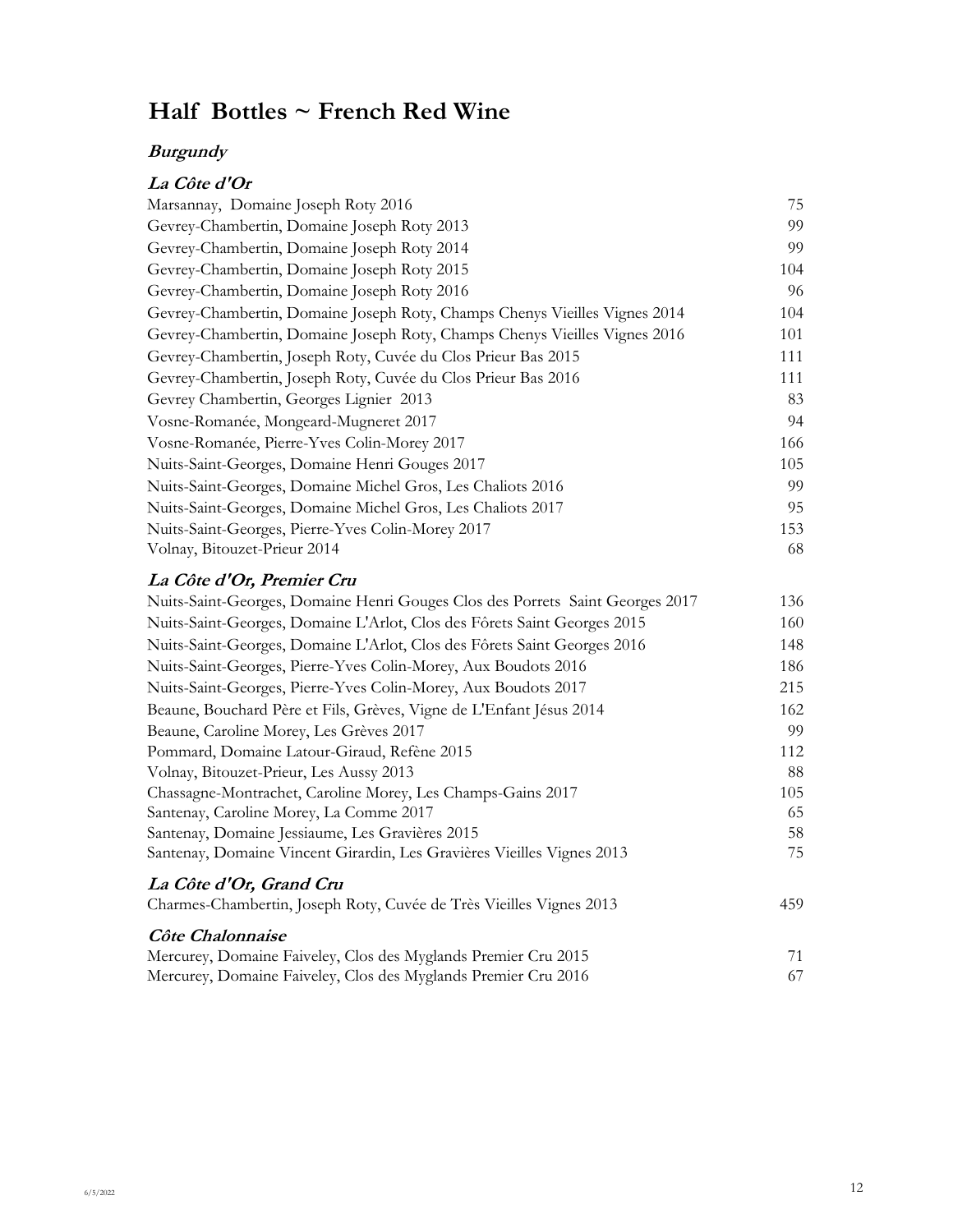# **Half Bottles ~ French Red Wine**

#### **Bordeaux**

| Saint-Estèphe<br>Château Lafon-Rochet 2016 Fourth Growth                      | 99  |
|-------------------------------------------------------------------------------|-----|
| Pauillac                                                                      |     |
| Château Clerc Milon 2009 Fifth Growth                                         | 195 |
| Château Clerc Milon 2013 Fifth Growth                                         | 93  |
| Saint - Julien                                                                |     |
| Château Beychevelle 2013 Fourth Growth                                        | 119 |
| Château Gruaud Larose 2013 Second Growth                                      | 99  |
| <i>Margaux</i>                                                                |     |
| Château Prieuré-Lichine 2009 Fourth Growth                                    | 119 |
| Château Prieuré-Lichine 2010 Fourth Growth                                    | 122 |
| Château Rauzan-Segla 2013 Second Growth                                       | 95  |
| Château Rauzan-Segla 2014 Second Growth                                       | 105 |
| Haut-Médoc                                                                    |     |
| Château Poujeaux 2005                                                         | 91  |
| Pessac-Leognan                                                                |     |
| Château de Fieuzal 2000 Grand Cru Classé                                      | 100 |
| Château Haut-Bailly 2013 Grand Cru Classé                                     | 109 |
| Château Larrivet Haut-Brion 2010                                              | 95  |
| Saint-Émilion                                                                 |     |
| Château Canon 2013 Grand Cru Classé                                           | 99  |
| Croix Canon 2012 Second wine of Château Canon                                 | 91  |
| Château Larcis-Ducasse 2013 Grand Cru Classé                                  | 95  |
| <b>Pomerol</b>                                                                |     |
| Château Beauregard 2013                                                       | 80  |
| Château La Conseillante 2013                                                  | 160 |
| Château La Croix du Gay 2016                                                  | 85  |
| <b>Provence &amp; Southwest France</b>                                        |     |
| Château de Pibarnon, Bandol, Provence 2016                                    | 64  |
| Vin de Pays de L'Hérault, Mas de Daumas Gassac, Languedoc 2014 Cabernet Blend | 80  |
| Vin de Pays de L'Hérault, Mas de Daumas Gassac, Languedoc 2016 Cabernet Blend | 70  |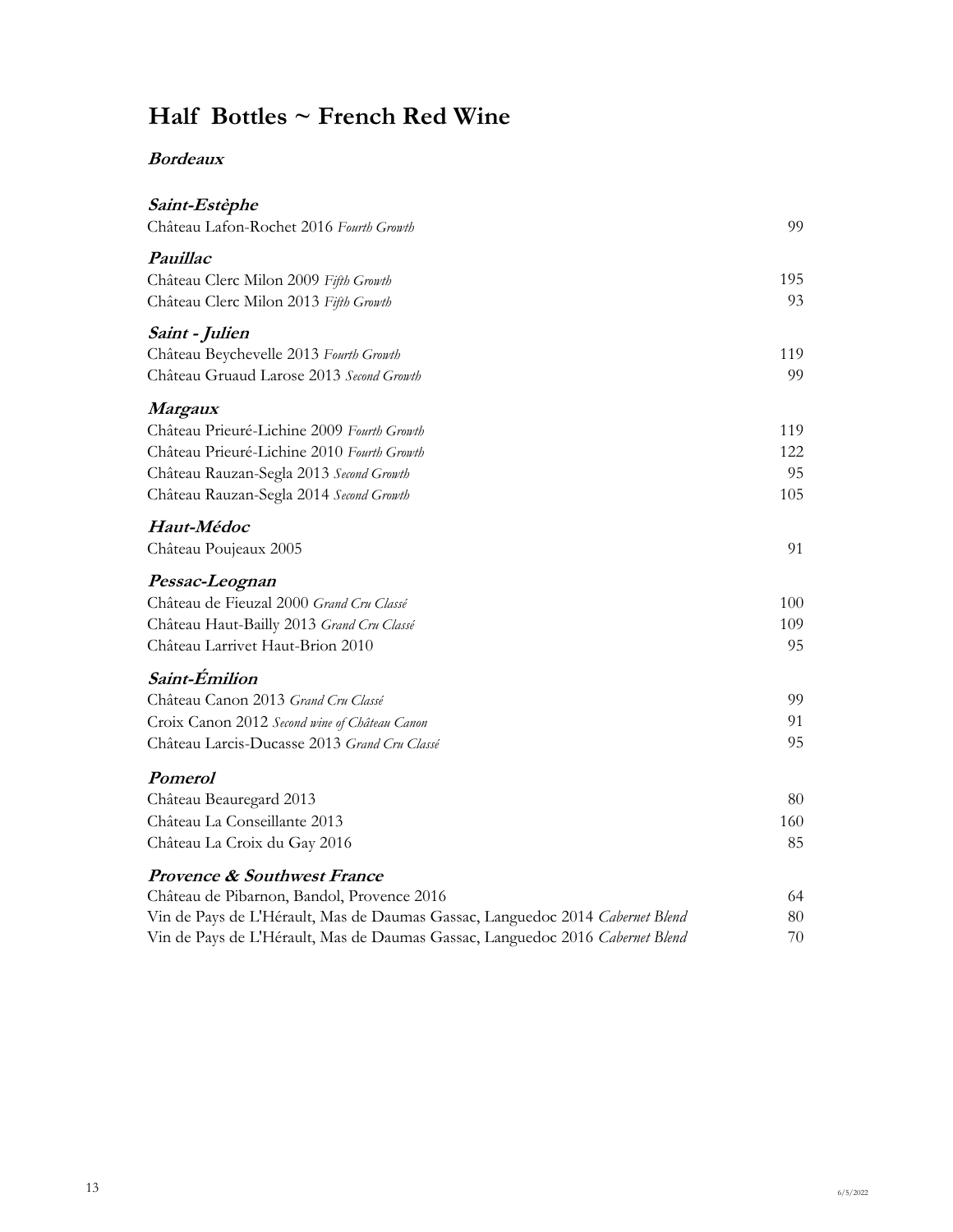# **Half Bottles ~ Red Wine Around the World**

#### **France**

| Northern Rhône Valley                                               |     |
|---------------------------------------------------------------------|-----|
| Côte-Rôtie, Bernaud Burgaud 2018                                    | 105 |
| Saint Joseph, Yves Cuilleron, Cavanos 2016                          | 63  |
| Southern Rhône Valley                                               |     |
| Châteauneuf-du-Pape, Château de Beaucastel 2019                     | 120 |
| Châteauneuf-du-Pape, Clos du Mont Olivet 2017                       | 62  |
| Châteauneuf-du-Pape, E. Guigal 2013                                 | 74  |
| Châteauneuf-du-Pape, Domaine du Vieux Telegraphe, Telegramme 2015   | 64  |
| <b>Italy</b>                                                        |     |
| Piedmont                                                            |     |
| Barbaresco, Gaja 2006                                               | 307 |
| Barbaresco, Marchesy di Gresy, Martinenga 2014                      | 85  |
| Barolo, Michele Chiarlo, Tortoniano 2013                            | 90  |
| <b>Other Italian Regions</b>                                        |     |
| Amarone della Valpolicella Classico, Zenato, Veneto 2014            | 80  |
| Brunello di Montalcino, Camigliano 2014                             | 73  |
| Brunello di Montalcino, Ciacci Piccolomini d'Aragona 2014           | 80  |
| Super Tuscan, Moris Farms, Avvoltore, Maremma 2012 Sangiovese Blend | 70  |
| Spain                                                               |     |
| Rioja, La Rioja Alta, Vina Ardanza, Reserva 2009                    | 55  |
| Rioja, López de Heredia, Viña Tondonia, Reserva 2006                | 68  |
| Rioja, Remelluri, Reserva 2012                                      | 63  |
| <b>Southern Hemisphere</b>                                          |     |
| Shiraz, Salomon Estate, Finniss River, South Australia 2003         | 60  |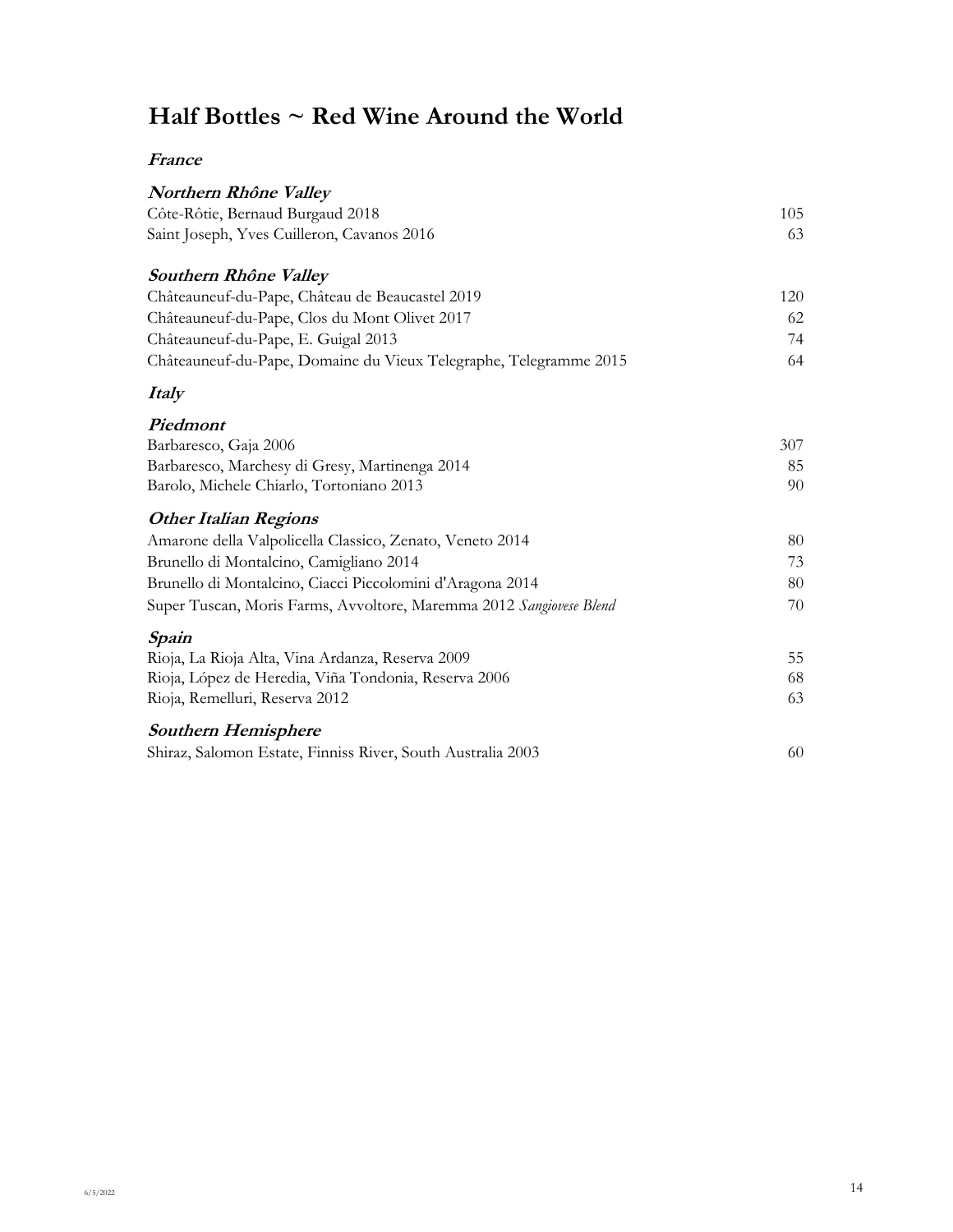# **Champagne**

### **Multi-Vintage Cuvée, Brut**

| 125 |
|-----|
| 130 |
| 132 |
| 135 |
| 450 |
| 108 |
| 128 |
| 102 |
| 375 |
| 135 |
| 107 |
| 131 |
| 235 |
| 275 |
|     |

## **Multi-Vintage Cuvée, Extra Brut & Brut Nature**

| Chartogne-Taillet, Les Couarres, Reims                                      | 250 |
|-----------------------------------------------------------------------------|-----|
| Agrapart, Complantée, Avize Grand Cru                                       | 234 |
| David Léclapart, L'Artiste, Blanc de Blancs, Trépail Premier Cru            | 395 |
| Laherte Frères, Blanc de Blancs, Reims                                      | 135 |
| Laherte Frères, Ultradition, Reims                                          | 125 |
| Philipponnat, Royale Reserve, Mareuil-sur-Ay                                | 140 |
| Tarlant, Zero, Oeuilly                                                      | 115 |
| Vouette & Sorbée, Cuvée d'Argile, Buxières-sur-Arce, Aube 2017 Disgorgement | 196 |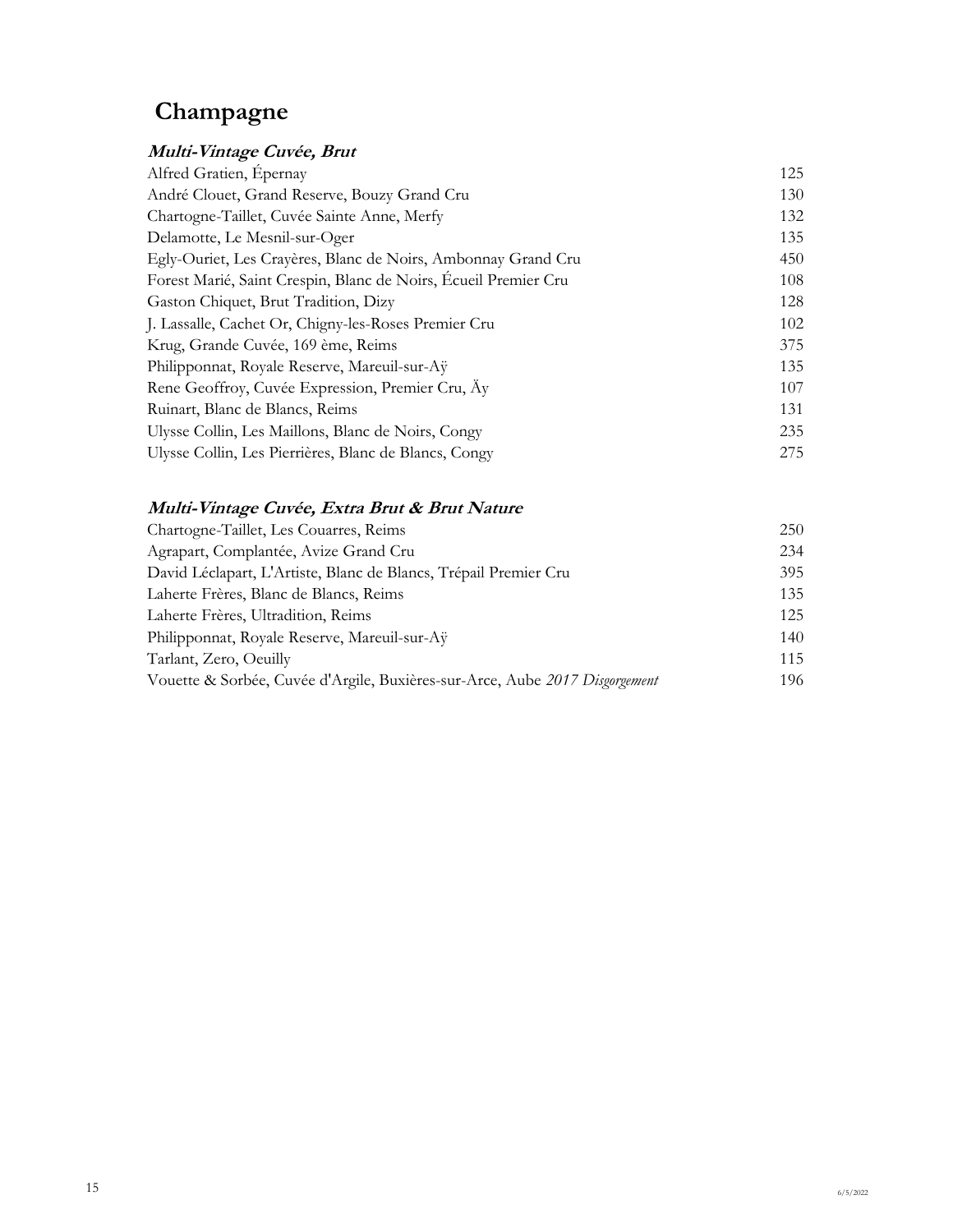# **Champagne**

### **Vintage Cuvée, Brut**

| Alfred Gratien, Cuvée Paradis, Épernay 2006                    |        | 257  |
|----------------------------------------------------------------|--------|------|
| Bruno Paillard, Blanc de Blancs, Reims 2004                    |        | 251  |
| Bruno Paillard, Nec Plus Ultra, Reims 1999                     |        | 419  |
| Charles Heidsieck, Reims 2005                                  |        | 228  |
| Dom Pérignon, Reims 2012                                       |        | 650  |
| Henri Goutorbe, Special Club, Aÿ Grand Cru 2006                |        | 221  |
| Henriot, Reims 2008                                            |        | 245  |
| J. Lassalle, Cuvée Spéciale, Chigny-les-Roses Premier Cru 2005 |        | 207  |
| J. Lassalle, Special Club, Chigny-les-Roses Premier Cru 2007   |        | 198  |
| Jacquesson, Champ Cain, Avize 2002                             |        | 418  |
| Krug, Clos d'Ambonnay, Blanc de Noirs, Grand Cru, Reims 1995   |        | 6400 |
| Louis Roederer, Cristal, Reims 2007                            |        | 500  |
| Louis Roederer, Cristal, Reims 2008                            |        | 750  |
| Louis Roederer, Cristal, Reims 2009                            | Magnum | 1320 |
| Marc Hebrart, Special Club, Mareuil-sur-Aÿ Premier Cru 2011    |        | 182  |
| Moussé Fils, Terre d'Illite, Blanc de Noirs, Cuisles 2010      |        | 189  |
| Paul Bara, Comtesse Marie de France, Bouzy Grand Cru 2006      |        | 325  |
| Pierre Gimonnet, Cuvée Paradoxe, Premier Cru 2008              |        | 190  |
| Pierre Gimonnet, Special Club, Blanc de Blancs, Cuis 2009      |        | 198  |
| Pol Roger, Blanc de Blancs, Épernay 2008                       |        | 295  |
| Pol Roger, Sir Winston Churchill, Epernay 2006                 |        | 715  |
| Pol Roger, Sir Winston Churchill, Épernay 2008                 |        | 775  |
| Pol Roger, Sir Winston Churchill, Épernay 2009                 |        | 700  |
| Pol Roger, Sir Winston Churchill, Epernay 2012                 |        | 675  |
| R.H. Coutier, Ambonnay Grand Cru 2008                          |        | 181  |
| Salon, Blanc de Blancs, Le Mesnil-sur-Oger 2004                |        | 1800 |
| Salon, Blanc de Blancs, Le Mesnil-sur-Oger 2006                |        | 1500 |
| Salon, Blanc de Blancs, Le Mesnil-sur-Oger 2007                |        | 1250 |
| Salon, Blanc de Blancs, Le Mesnil-sur-Oger 2008                | Magnum | 4000 |
| Taittinger, Comtes des Champagne, Blanc de Blancs, Reims 2007  |        | 400  |
| Veuve Clicquot Ponsardin, Reims 2012                           |        | 220  |
| Veuve Clicquot Ponsardin, La Grande Dame, Reims 2008           |        | 375  |
| Veuve Clicquot Ponsardin, La Grande Dame, Reims 2012           |        | 350  |

*"Champagne! In victory one deserves it, in defeat one needs it." Napoleon Bonaparte*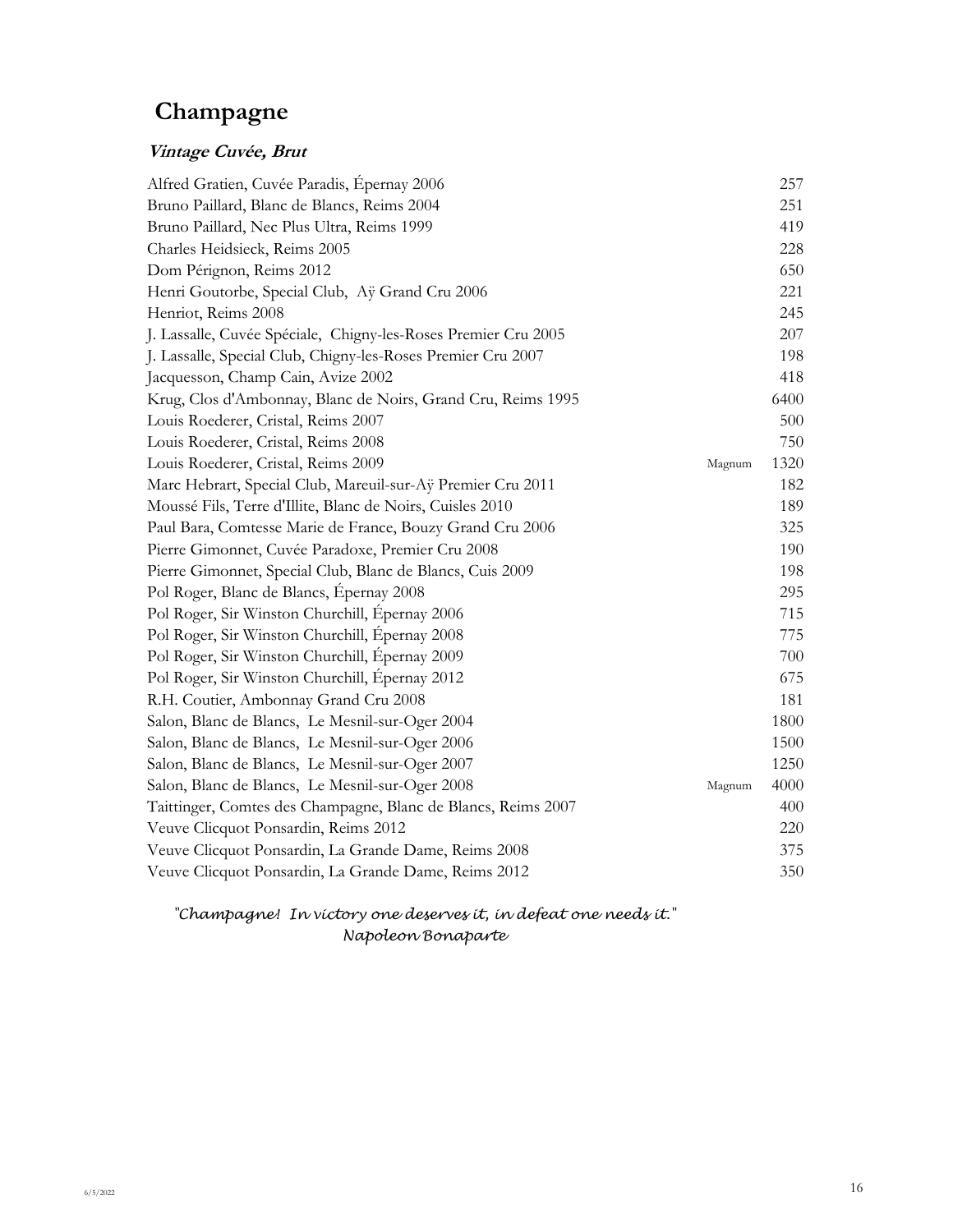# **Champagne**

### **Vintage Cuvée, Extra Brut & Brut Nature**

| Agrapart, Minéral, Blanc de Blancs, Grand Cru 2011                                      | 275 |
|-----------------------------------------------------------------------------------------|-----|
| Agrapart, Minéral, Blanc de Blancs, Grand Cru 2012                                      | 260 |
| Agrapart, Venus, Blanc de Blancs, Avize Grand Cru 2007                                  | 400 |
| Cédric Bouchard, Roses de Jeanne, La Haute-Lemblée, Blanc de Blancs 2010                | 248 |
| Jacquesson, Avize-Champs Cain 2004                                                      | 540 |
| Moussé Fils, Les Fortes Terres, Special Club, Blanc de Noirs, Cuisles 2013 100% Meunier | 235 |
| Philipponnat, Clos des Goisses, Mareuil-sur-Aÿ 2009                                     | 467 |
| Pierre Gimonnet, Special Club, Blanc de Blancs, Cuis 2012                               | 235 |

### **Multi-Vintage Rosé, Brut**

| Alfred Gratien, Epernay                      | 145 |
|----------------------------------------------|-----|
| André Clouet, Grand Reserve, Bouzy Grand Cru | 130 |
| Billecart-Salmon, Mareuil-sur-Aÿ             | 205 |
| Charles Heidsieck, Brut Réserve, Reims       | 160 |
| Delamotte, Le Mesnil-sur-Oger                | 225 |
| Laherte Frères, Rosé de Meunier, Reims       | 145 |
| Paul Bara, Bouzy Grand Cru                   | 150 |
| Piper-Heidseick, Rosé Sauvage, Reims         | 138 |
| Ruinart, Reims                               | 140 |
| Ulysses Collin, Rosé de Saignée, Congy       | 305 |
| Veuve Clicquot Ponsardin, Reims              | 160 |

### **Vintage Cuvée, Brut Rosé**

| A.R. Lenoble, Damery 2002                                             | 347 |
|-----------------------------------------------------------------------|-----|
| Bérêche & Fils, Campania Remensis, Extra Brut, Ludes Premier Cru 2015 | 213 |
| Billecart-Salmon, Cuvée Elisabeth Salmon, Mareuil-sur-Aÿ 2006         | 595 |
| Bollinger, Grand Année, Ay 2012                                       | 475 |
| J. Lassalle, Special Club, Chigny-les-Roses Premier Cru 2012          | 350 |
| Taittinger, Comtes des Champagne, Reims 2007                          | 645 |
| Veuve Clicquot Ponsardin, Reims 2008                                  | 250 |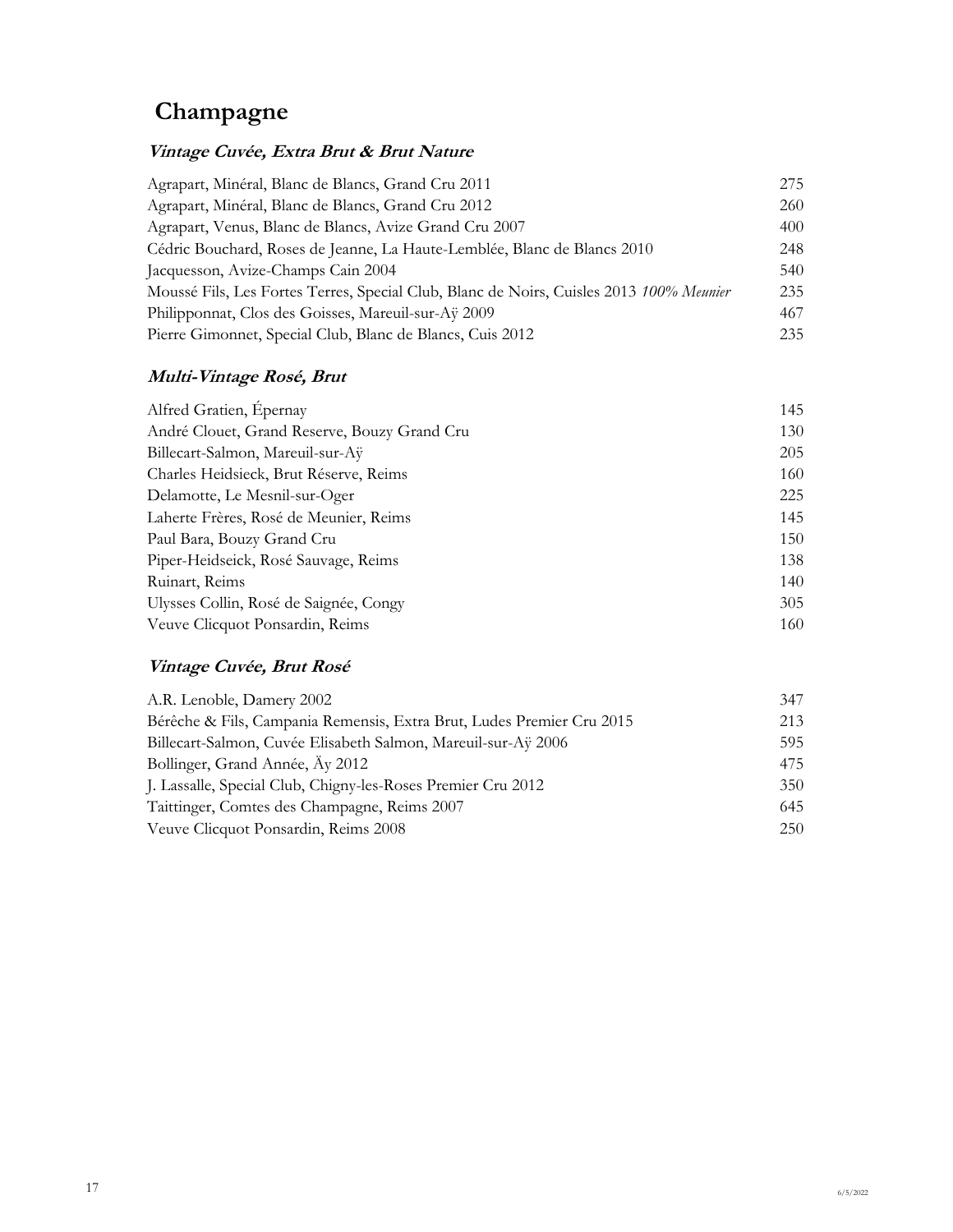# **Sparkling Wine**

| California<br>Schramsberg, Blanc de Noirs, Brut, North Coast 2018<br>Schramsberg, Brut Rosé, North Coast 2012 | 95<br>210<br>Magnum |
|---------------------------------------------------------------------------------------------------------------|---------------------|
| <i><b>Oregon</b></i>                                                                                          |                     |
| Argyle, Extended Tirage, Brut, Willamette Valley 2007                                                         | 156                 |
| Argyle, Rosé, Brut, Willamette Valley 2014                                                                    | 92                  |
| France                                                                                                        |                     |
| Crémant de Bourgogne, Victorine de Chastenay, Brut, NV                                                        | 65                  |
| Vouvray Pétillant, Foreau, Domaine du Clos Naudin, Loire Valley, Brut Reserve 2005                            | 112                 |
| Vouvray Pétillant, Domaine Huet, Loire Valley, Brut Reserve 2009                                              | 102                 |
| <i>Italy</i>                                                                                                  |                     |
| Franciacorta, Barone Pizzini, Animante, Extra Brut, Lombardy MV                                               | 95                  |
| Franciacorta, Barone Pizzini, Brut Rosé, Lombardy 2012                                                        | 115                 |
| Prosecco Valdobbiadene Superiore, Le Vigna di Alice, Doro Nature, Brut, Italy 2020                            | 65                  |
| Prosecco Valdobbiadene Superiore, Bisol, Crede, Italy 2020                                                    | 60                  |
| Trento D.O.C., Ferrari, Rosé, Trentino, Brut MV                                                               | 91                  |
| Austria                                                                                                       |                     |
| Nigl, Brut de Brut, Kremstal, Sekt MV                                                                         | 77                  |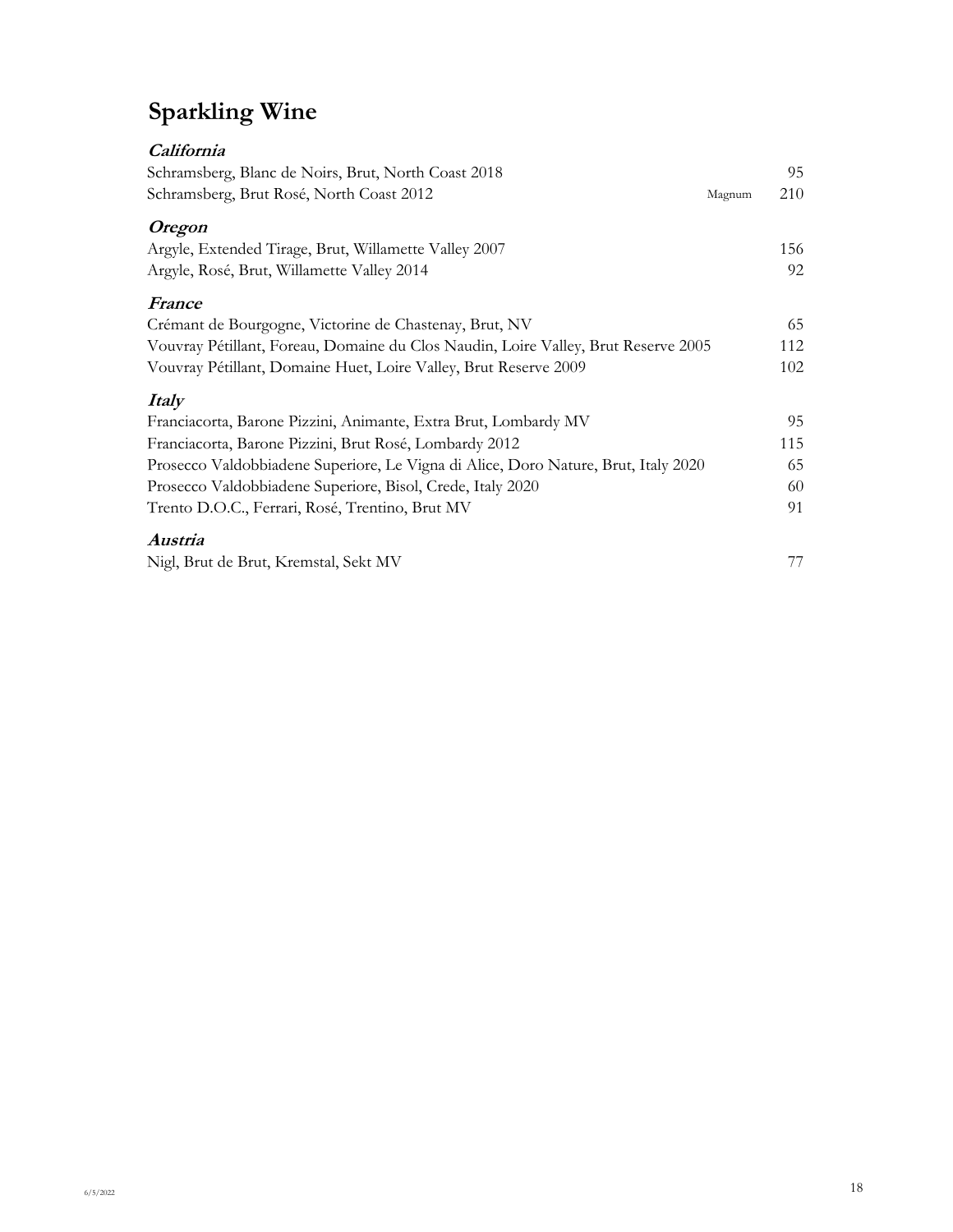# **North American White Wine ~ Chardonnay**

### **California**

| Sonoma Coast                                              |     |
|-----------------------------------------------------------|-----|
| Aubert 2017                                               | 156 |
| Aubert, UV-SL Vineyard 2017                               | 227 |
| Aubert, Park Avenue 2020                                  | 235 |
| Ceritas, Charles Heintz Vineyard 2015                     | 157 |
| Ceritas, Charles Heintz Vineyard 2016                     | 160 |
| Ceritas, Charles Heintz Vineyard 2017                     | 155 |
| Ceritas, Marena 2014                                      | 138 |
| Ceritas, Marena 2016                                      | 135 |
| Ceritas, Porter-Bass Vineyard 2016                        | 165 |
| Hirsch, Estate 2014                                       | 147 |
| Kistler, Les Noisetiers 2018                              | 155 |
| Littorai 2015                                             | 160 |
| Littorai 2016                                             | 149 |
| Littorai 2017                                             | 150 |
| Littorai 2020                                             | 165 |
| Littorai, B.A. Theriot Vineyard 2017                      | 199 |
| Littorai, Mays Canyon 2016                                | 199 |
| Littorai, Mays Canyon 2017                                | 199 |
| Peay, Estate 2015                                         | 136 |
| Peay, Estate 2018                                         | 115 |
| Sonoma County                                             |     |
| Hanzell Estate, Sonoma Valley 2014                        | 118 |
| Kistler, McCrea Vineyard, Sonoma Mountain 2016            | 180 |
| Paul Hobbs, Richard Dinner Vineyard, Sonoma Mountain 2017 | 200 |
| <b>Knights Valley</b>                                     |     |
| Peter Michael, Belle Côte 2017                            | 230 |
| Peter Michael, La Carrière 2015                           | 227 |
| Peter Michael, La Carrière 2016                           | 230 |
| Peter Michael, La Carrière 2017                           | 230 |
| Peter Michael, Ma Belle-Fille 2015                        | 248 |
| Peter Michael, Ma Belle-Fille 2017                        | 256 |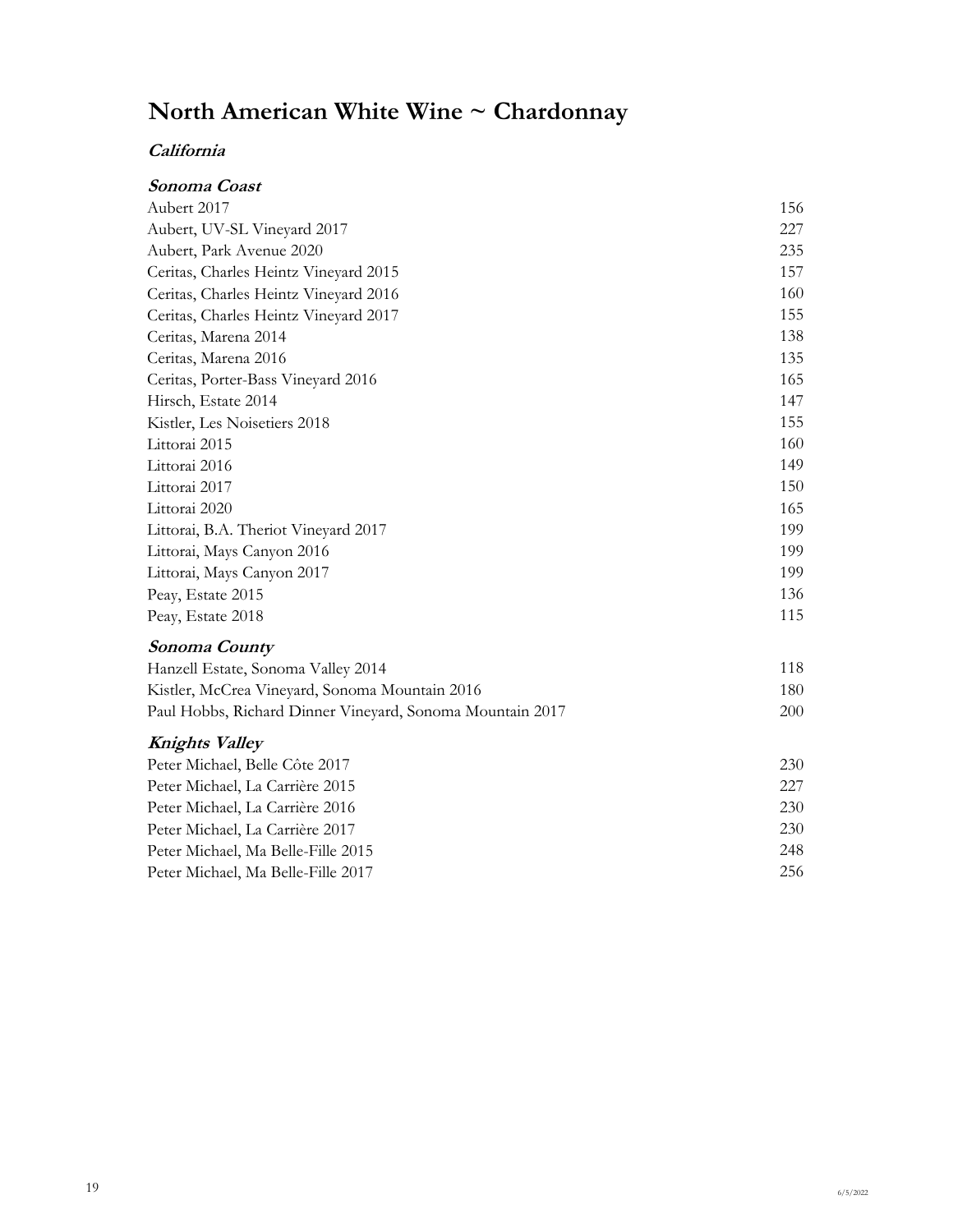# **North American White Wine ~ Chardonnay**

#### **Russian River Valley** Aubert, Eastside 2017 227 Kosta Browne, One Sixteen 2016 170 Kosta Browne, One Sixteen 2017 175 Lewis Cellars 2017 120 Lynmar Estate, Quail Hill Vineyard 2016 135 Williams Selyem, "Unoaked," 2020 140 Williams Selyem, Heintz Vineyard 2020 2021

#### **Napa Valley**

|                                                    | 98  |
|----------------------------------------------------|-----|
| Arnot-Roberts, Watson Ranch 2020                   |     |
| Aubert, Hyde Vineyard, Carneros 2017               | 227 |
| Aubert, Hyde Vineyard, Carneros 2020               | 235 |
| Chateau Montelena 2016                             | 125 |
| Darioush, Signature 2016                           | 137 |
| Failla, Haynes Vineyard, Coombsville 2017          | 136 |
| Far Niente 2018                                    | 124 |
| Kongsgaard 2017                                    | 213 |
| Matthiasson, Harms Vineyard 2016                   | 105 |
| Moon Tsai 2014                                     | 140 |
| O'Shaughnessy, Oakville 2015                       | 138 |
| ROOM Wines 2015                                    | 85  |
| Shafer, Red Shoulder Ranch Vineyard, Carneros 2017 | 135 |
| Stony Hill 2010                                    | 139 |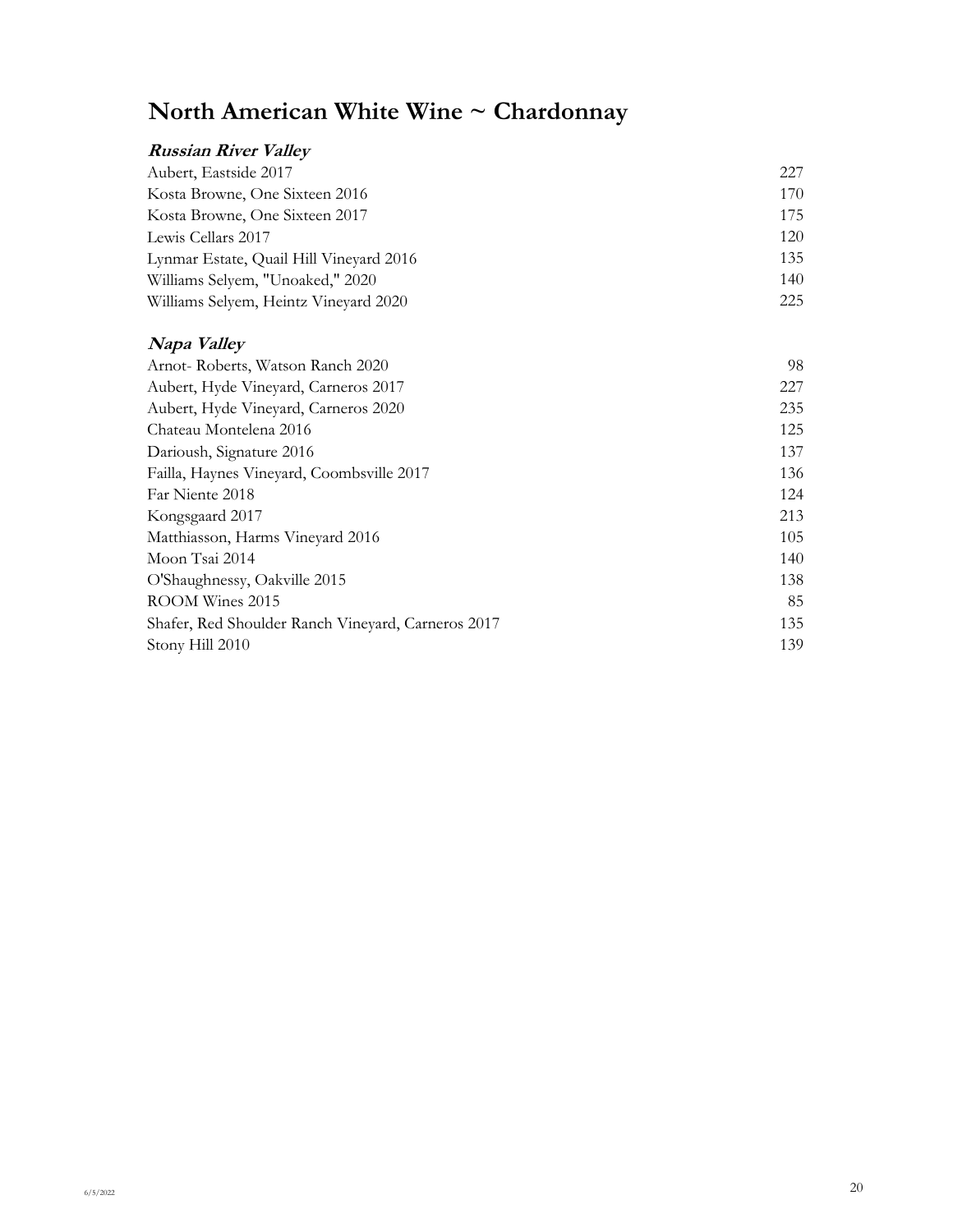# **North American White Wine ~ Chardonnay**

### **Santa Cruz Mountains**

| Arnot-Roberts, Trout Gulch Vineyard 2018   | 120 |
|--------------------------------------------|-----|
| Arnot-Roberts, Trout Gulch Vineyard 2020   | 125 |
| Ceritas, Peter Martin Ray Vineyard 2016    | 170 |
| Ceritas, Peter Martin Ray Vineyard 2017    | 160 |
| Ceritas, Trout Gulch Vineyard 2015         | 157 |
| Ceritas, Trout Gulch Vineyard 2016         | 157 |
| Ceritas, Trout Gulch Vineyard 2017         | 150 |
| Mount Eden, Estate 2016                    | 145 |
| Ridge Vineyards, Estate 2020               | 140 |
| Ridge Vineyards, Monte Bello Vineyard 2016 | 175 |

### **Monterey and Santa Lucia Highlands**

| Copain, Laureles Grade, Monterey County 2013 | Magnum | 250 |
|----------------------------------------------|--------|-----|
| Lucia, Santa Lucia Highlands 2017            |        | 108 |
| Pisoni, Estate, Santa Lucia Highlands 2013   |        | 147 |
| ROAR 2016                                    |        | 99  |
| <b>ROAR 2017</b>                             |        | 92  |

#### **Santa Barbara County & San Luis Obispo County**

| Chanin, Bien Nacido Vineyard, Santa Maria Valley 2014         | 102 |
|---------------------------------------------------------------|-----|
| Liquid Farm, White Hill, Sta. Rita Hills 2018                 | 85  |
| Sandhi, Bien Nacido Vineyard, Santa Maria Valley 2014         | 115 |
| Sandhi, Rita's Crown Vineyard, Sta. Rita Hills 2014           | 104 |
| Tyler, Bien Nacido Vineyard, W Block, Santa Maria Valley 2015 | 129 |

### **Oregon - Willamette Valley**

| Cameron, Clos Electrique, Dundee Hills 2017                            | 175  |
|------------------------------------------------------------------------|------|
| Evening Land, Seven Springs Vineyard, La Source, Eola-Amity Hills 2014 | 170- |
| Lingua Franca, Eola-Amity Hills 2019                                   | 125  |
| Gran Moraine, Yamhill-Carlton 2016                                     | 99.  |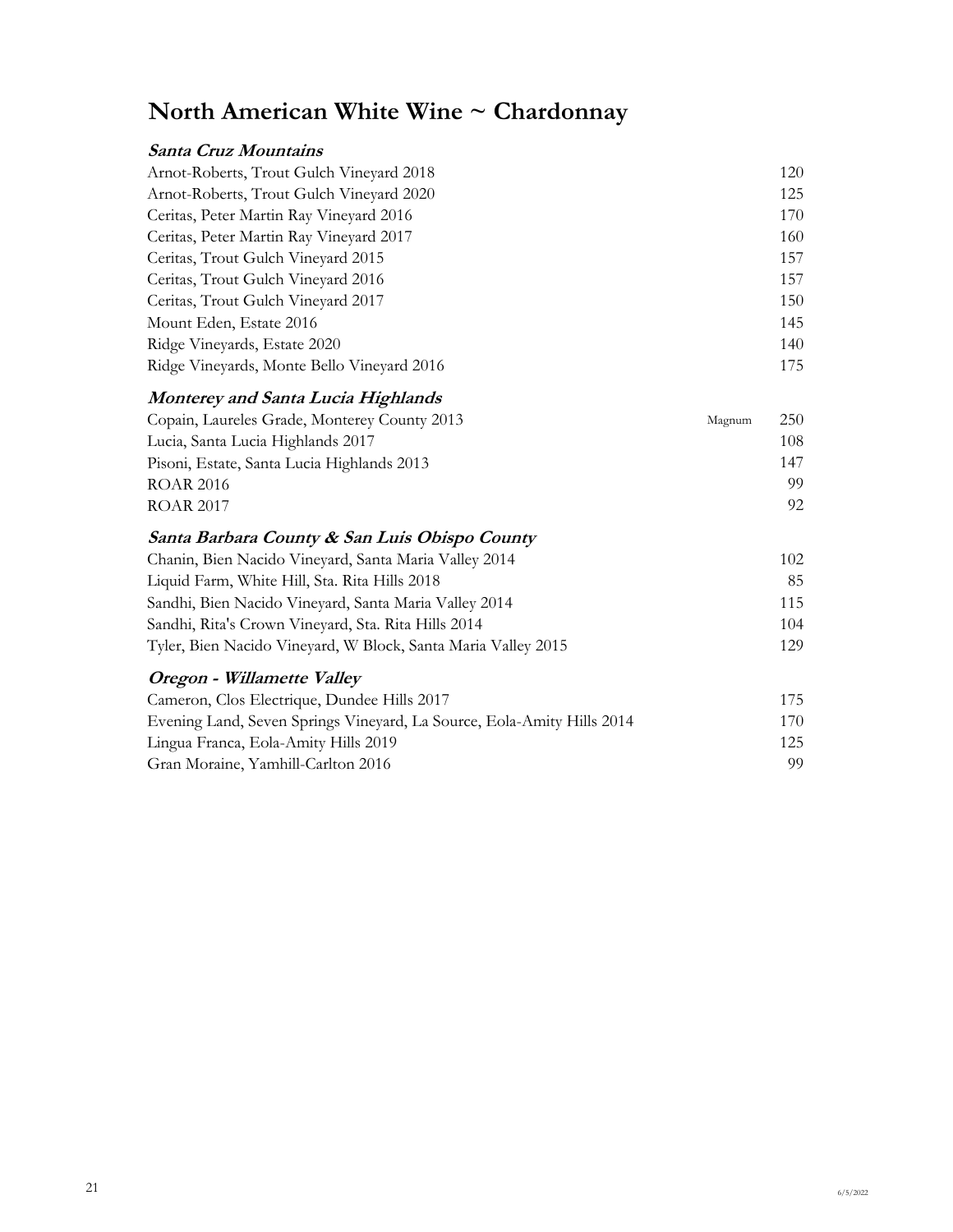# **North American White Wine**

### **Sauvignon Blanc & Blends**

| Massican, Napa Valley 2017                                                        | 85. |
|-----------------------------------------------------------------------------------|-----|
| Robert Mondavi, To Kalon Vineyard, Fumé Blanc Reserve, Oakville, Napa Valley 2015 | 99. |
| Spottswoode, Napa & Sonoma Counties 2018                                          | 90. |

#### **Other White Varietals & Blends**

| Chenin Blanc, Littorai, The Haven Vineyard, Sonoma Coast, California 2016            | 173 |
|--------------------------------------------------------------------------------------|-----|
| Grenache Blanc Blend, Ridge Vineyards, Adelaida Vineyard, Paso Robles 2018           | 85. |
| Pinot Gris, Elk Cove, Willamette Valley, Oregon 2017                                 | 55. |
| Roussanne Blend, Tablas Creek, Esprit de Tablas, Adelaida District, Paso Robles 2016 | 99  |

 *"One cannot think well, love well, sleep well, if one has not dined well." Virginia Woolf*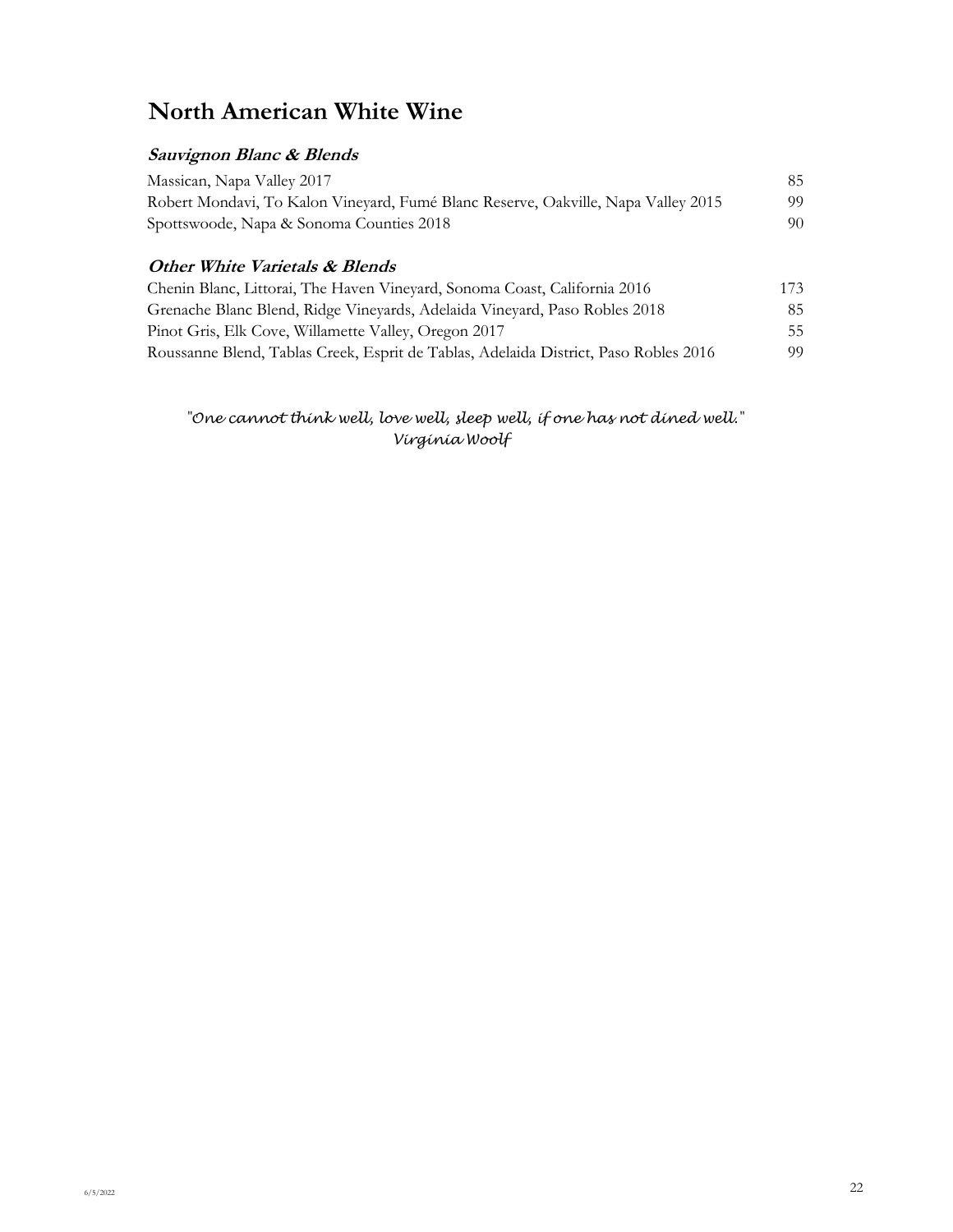# **French White Wine ~ Loire Valley**

### **Pouilly-Fumé**

| Domaine Didier Dagueneau, Silex 2012      | 277  |
|-------------------------------------------|------|
| Domaine Didier Dagueneau, Silex 2017      | 2.71 |
| Domaine Didier Dagueneau, Pur Sang 2013   | 232  |
| Domaine Didier Dagueneau, Pur Sang 2017   | 225  |
| Serge Dagueneau & Filles, Les Pentes 2017 | 75   |
|                                           |      |

#### **Sancerre**

| Domaine Vieux Pruniers 2020              | 60  |
|------------------------------------------|-----|
| Domaine Sylvain Bailly 2020              | 60  |
| François Crochet, Le Chêne Marchand 2019 | 115 |
| François Crochet Le Grand Chemarin 2019  | 110 |
| Pascal Cotat, La Grande Côte 2017        | 150 |
| Pascal Cotat, La Grande Côte 2018        | 150 |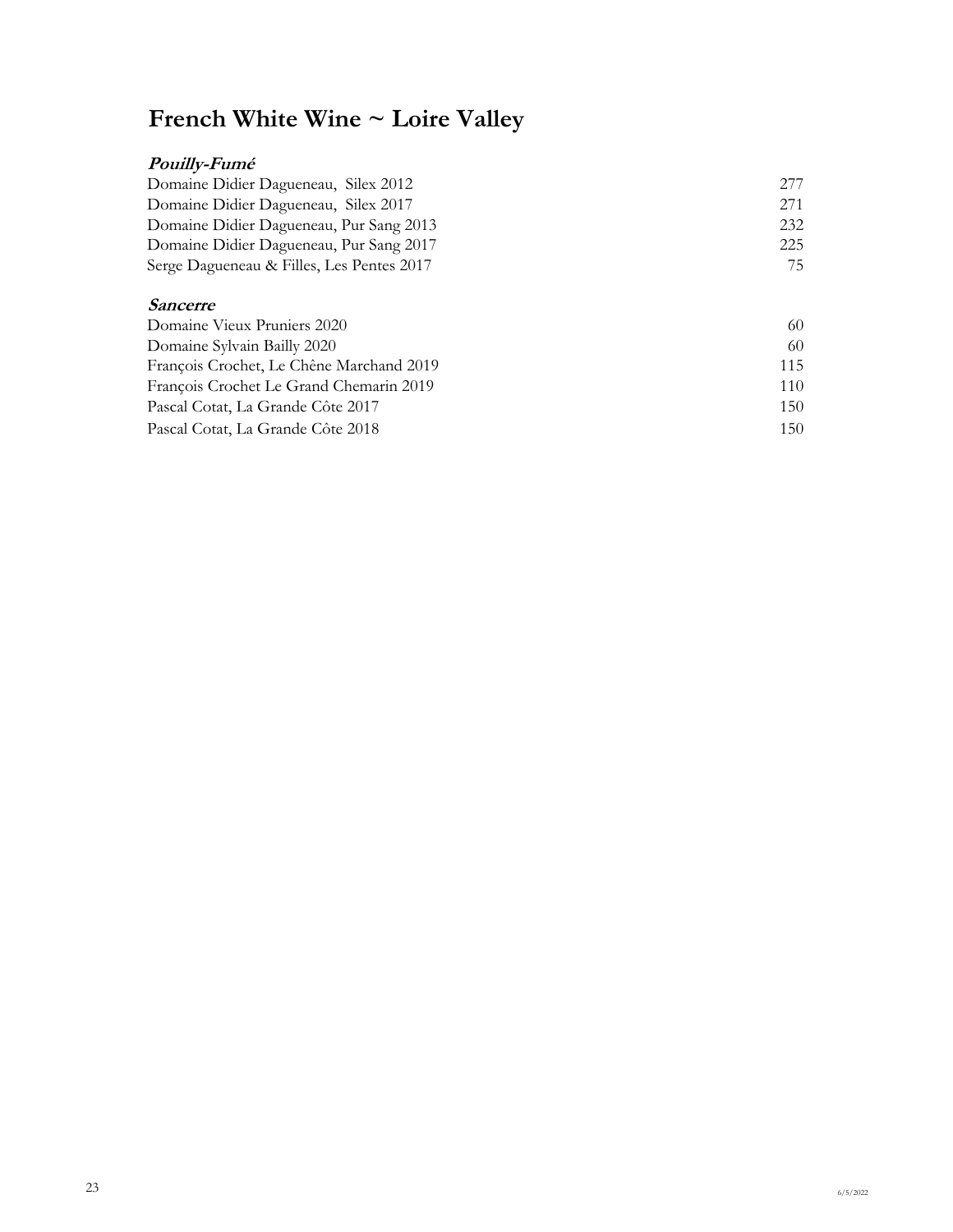# **French White Wine**

### **Loire Valley**

| Agnès et René Mosse, Les Bonnes Blanches, Anjou 2019 | 110 |
|------------------------------------------------------|-----|
| Arnaud Lambert, Clos David, Saumur 2019              | 105 |
| Domaine Huet, Clos du Bourg, Demi-Sec, Vouvray 1992  | 175 |
| Domaine Huet, Clos du Bourg, Demi-Sec, Vouvray 2017  | 107 |
| Domaine Huet, Le Haut-Lieu, Demi-Sec, Vouvray 2017   | 99  |
| Domaine Huet, Le Haut-Lieu, Demi-Sec, Vouvray 2018   | 99  |
| Domaine Huet, Le Mont, Demi-Sec, Vouvray 2018        | 105 |
| Domaine de la Fontainiere, Sec, Vouvray 2018         | 60  |
| Nicolas Joly, Coulée de Serrant, Savennières 2019    | 345 |

### **Bordeaux**

Y d'Yquem, Sec, Sauternes 2015 396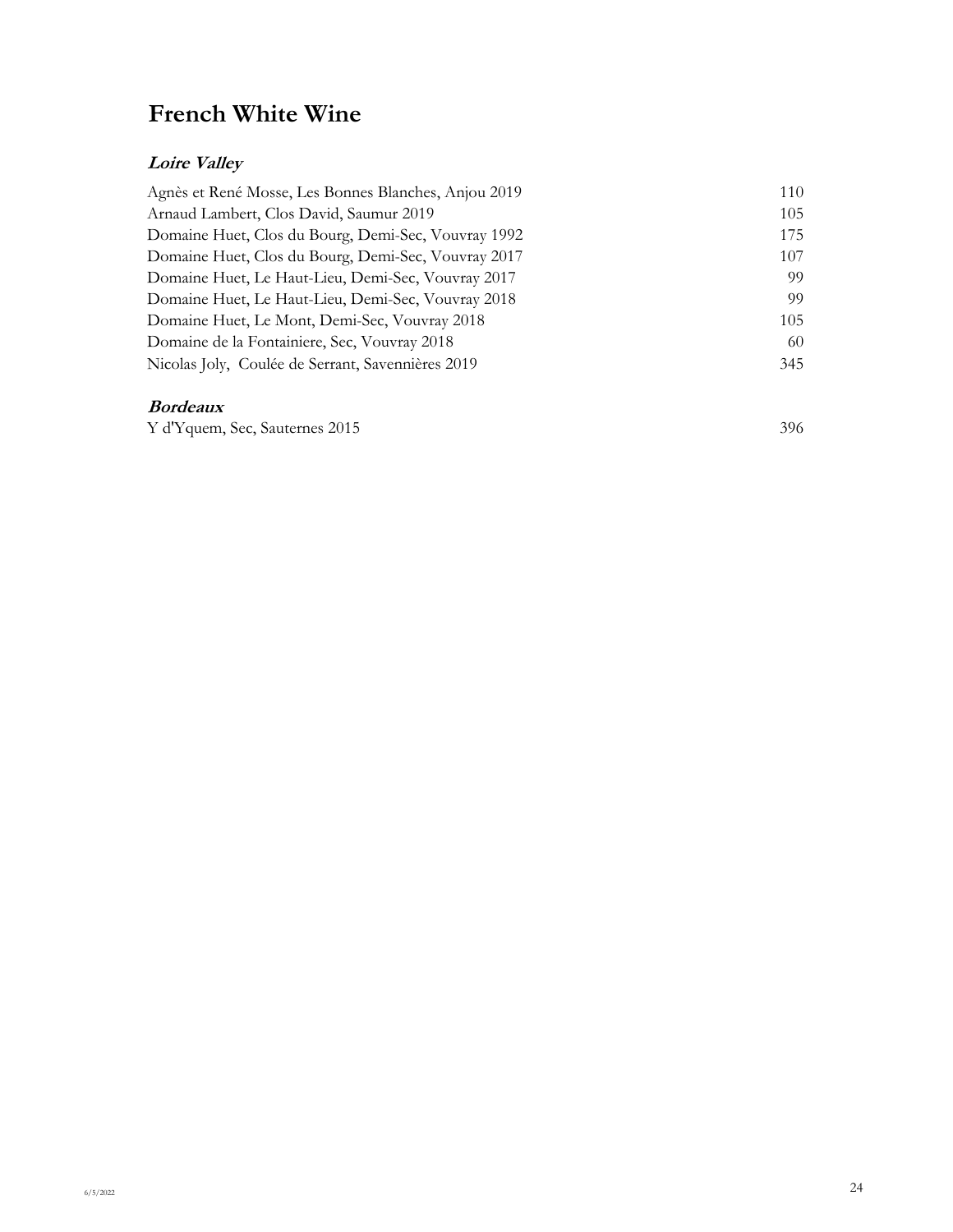| <i>Chablis</i>                             |     |
|--------------------------------------------|-----|
| Domaine Garnier, Petite Chablis 2020       | 95  |
| François Raveneau 2017                     | 285 |
| Laurent Tribut 2017                        | 130 |
| Laurent Tribut 2018                        | 125 |
| Laurent Tribut 2019                        | 120 |
| Vincent Dauvissat 2019                     | 175 |
| <b>Chablis, Premier Cru</b>                |     |
| Domaine Billaud-Simon, Vaillons 2016       | 115 |
| Domaine Dampt, Les Forneaux 2015           | 100 |
| Domaine Dampt, Fourchaume 2019             | 105 |
| Domaine Garnier, Montmains 2018            | 125 |
| François Raveneau, Butteaux 2017           | 800 |
| François Raveneau, Montmains 2016          | 425 |
| François Raveneau, Montée de Tonnerre 2017 | 950 |
| Louis Michel, Butteaux 2019                | 120 |
| William Fevre, Montmains 2018              | 175 |
| Vincent Dauvissat, La Forest 2019          | 250 |
| Chablis, Grand Cru                         |     |
| Domaine Billaud-Simon, Valmur 2016         | 236 |
| Domaine Dampt, Bougros 2019                | 160 |
| Domaine Garnier, Vaudesir 2019             | 220 |
| Louis Michel, Vaudesir 2017                | 195 |
| Louis Michel, Les Clos 2016                | 217 |
| Louis Michel, Les Clos 2017                | 220 |
| Samuel Billaud, Bougros 2016               | 225 |
| Vincent Dauvissat, Les Preuses 2019        | 400 |
|                                            |     |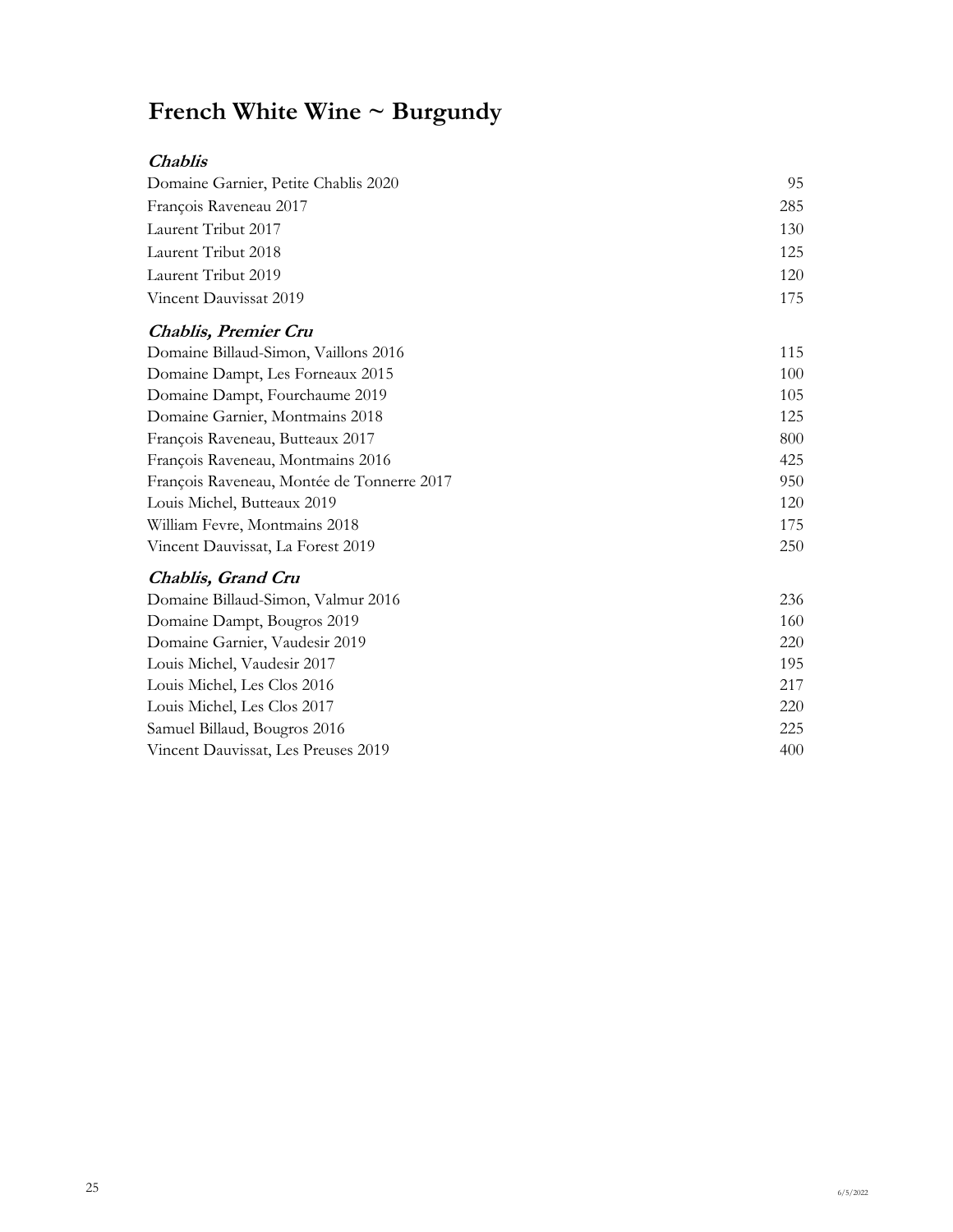## **Côte de Nuits**

| Hautes-Côtes de Nuits, Domaine Anne Gros, Cuvée Marine 2014 | 110 |
|-------------------------------------------------------------|-----|
| Hautes-Côtes de Nuits, Domaine Anne Gros, Cuvée Marine 2016 | 105 |

## **Corton-Charlemagne, Grand Cru**

| Bonneau du Martray 2005  | 700 |
|--------------------------|-----|
| Bonneau du Martray 2013  | 400 |
| Bonneau du Martray 2014  | 450 |
| Bonneau du Martray 2015  | 550 |
| Bonneau du Martray 2016  | 525 |
| Bonneau du Martray 2017  | 600 |
| Domaine de Montille 2017 | 425 |
|                          |     |

## **Auxey-Duresses**

| Domaine Roulot 2016       | 250 |
|---------------------------|-----|
| Jean-Philippe Fichet 2014 | 120 |
| Jean-Philippe Fichet 2016 | 112 |
| Jean-Philippe Fichet 2017 | 125 |

*Accept what life offers you and try to drink from every cup. All wines should be tasted; some should only be sipped,*

*Paul Coelho*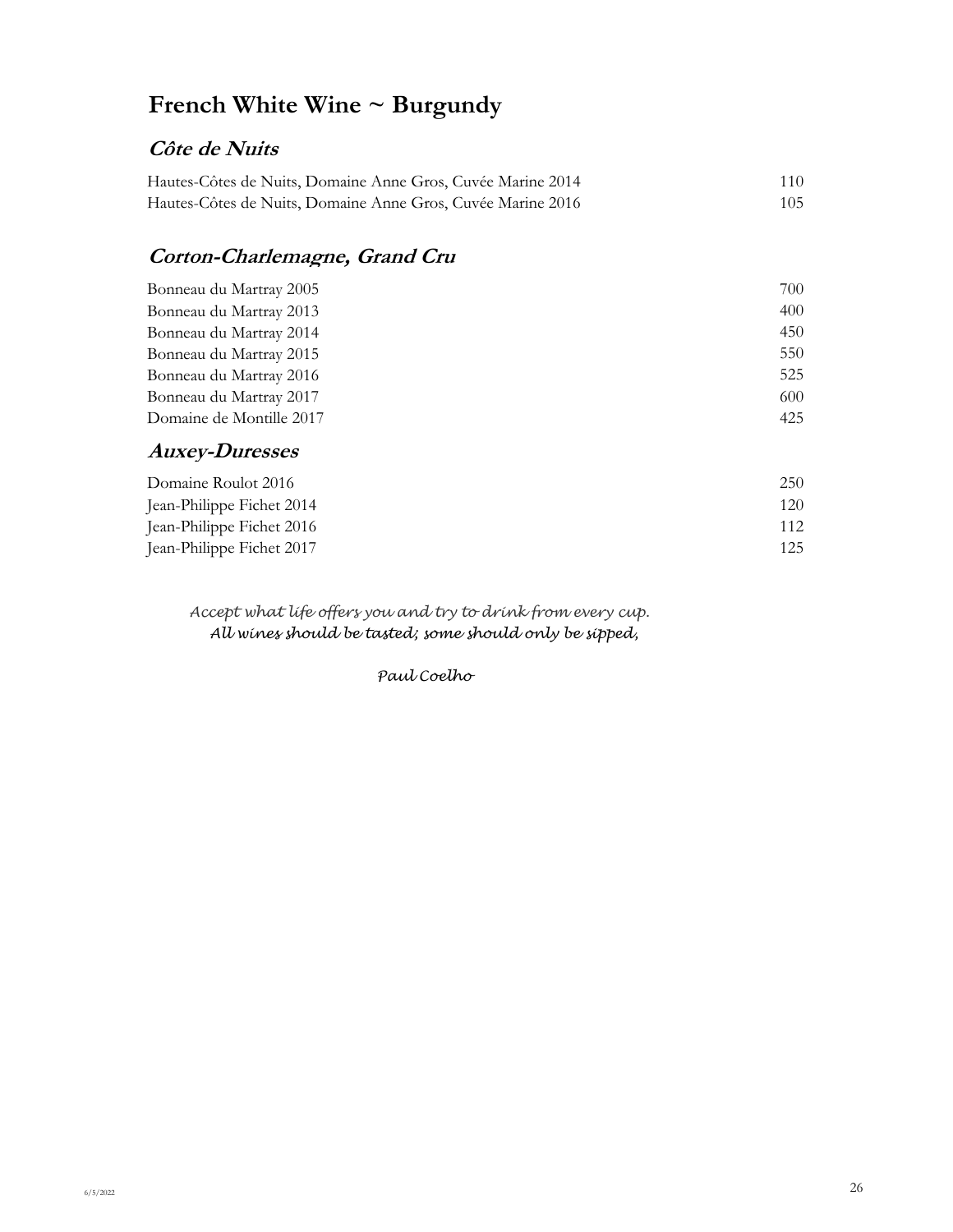## **Côte de Beaune**

#### **Meursault**

| Albert Grivault, Clos du Murger 2015               | 173 |
|----------------------------------------------------|-----|
| Antoine Jobard, En la Barre 2017                   | 235 |
| Antoine Jobard, Les Tillets 2016                   | 222 |
| Ballot-Millot 2015                                 | 133 |
| Ballot-Millot, Les Criots 2013                     | 141 |
| Ballot-Millot, Les Criots 2015                     | 141 |
| Ballot-Millot, Les Narvaux 2014                    | 161 |
| Domaine des Comtes Lafon 2015                      | 400 |
| Domaine des Comtes Lafon 2016                      | 350 |
| Domaine des Comtes Lafon 2017                      | 425 |
| Domaine des Comtes Lafon, Clos de la Barre 2017    | 450 |
| Jean-Philippe Fichet 2017                          | 170 |
| Jean-Philippe Fichet, Les Chevalières 2016         | 231 |
| Jean-Philippe Fichet, Les Chevalières 2017         | 225 |
| Jean-Philippe Fichet, Les Gruyaches 2017           | 215 |
| Jean-Philippe Fichet, Le Meix Sous le Château 2016 | 191 |
| Jean-Philippe Fichet, Le Meix Sous le Château 2017 | 180 |
| Jean-Philippe Fichet, Le Tesson 2016               | 237 |
| Jean-Philippe Fichet, Le Tesson 2017               | 237 |
| Laurent Ponsot, Cuvée du Pandoréa 2016             | 209 |

### **Meursault, Premier Cru**

| Domaine de Montille, Les Porusots 2016   | 240 |
|------------------------------------------|-----|
| Domaine de Montille, Les Porusots 2017   | 240 |
| Domaine des Comtes Lafon, Charmes 2016   | 552 |
| Domaine Leflaive, sous le Dos d'Âne 2014 | 377 |
| Domaine Leflaive, sous le Dos d'Âne 2016 | 421 |
| Domaine Leflaive, sous le Dos d'Âne 2017 | 450 |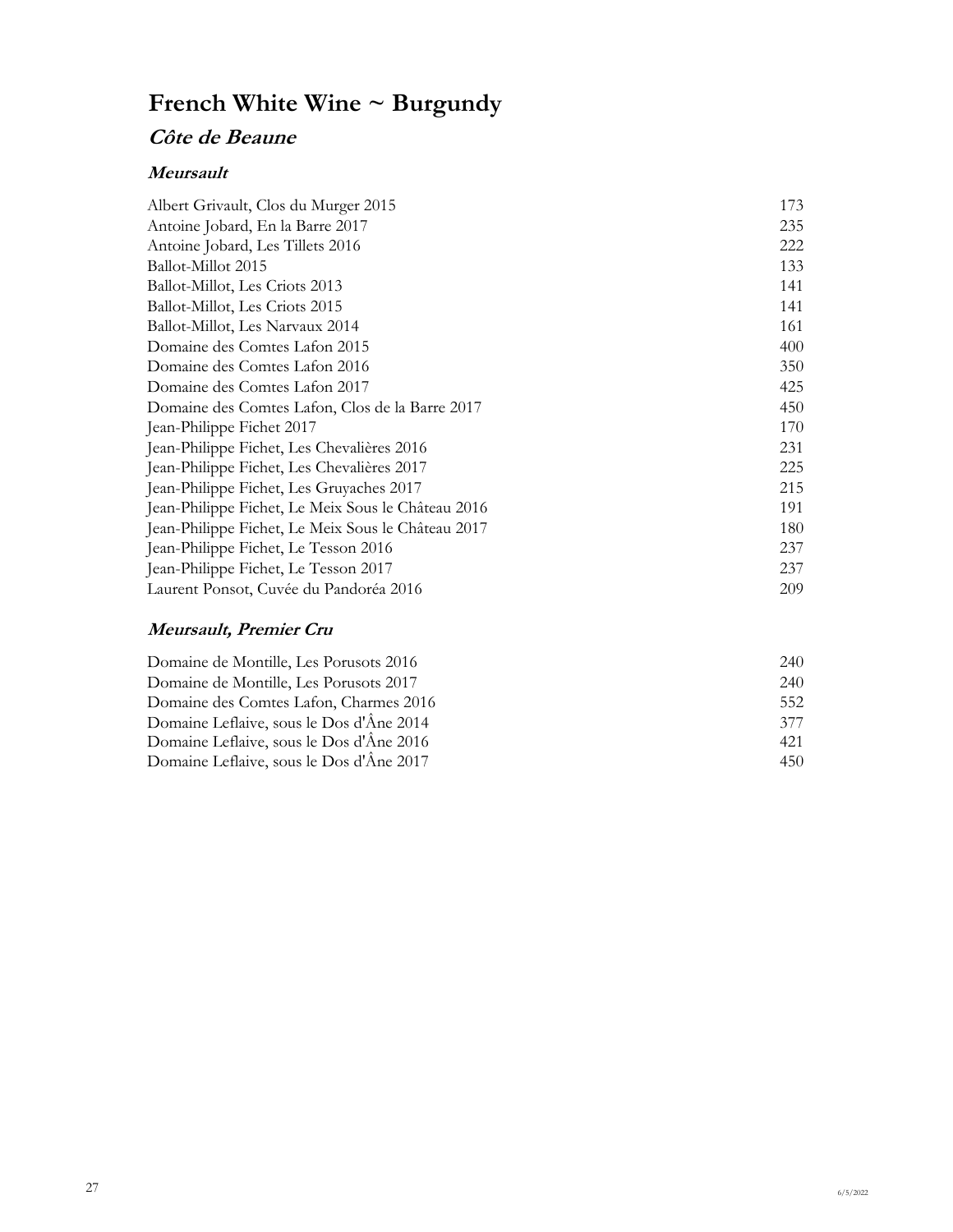### **Côte de Beaune**

| Saint-Aubin, Premier Cru                             |     |
|------------------------------------------------------|-----|
| Domaine Paul Pillot, Les Charmois 2016               | 145 |
| Pierre-Yves Colin-Morey, Hommage À Marguerite 2017   | 155 |
| Pierre-Yves Colin-Morey, Les Champlots 2017          | 165 |
| Puligny-Montrachet                                   |     |
| Domaine J. M. Boillot 2017                           | 185 |
| Domaine Leflaive 2015                                | 425 |
| Domaine Leflaive 2019                                | 395 |
| Etienne Sauzet 2016                                  | 230 |
| Etienne Sauzet 2017                                  | 240 |
| François Carillon 2016                               | 180 |
| François Carillon 2017                               | 195 |
| Pierre-Yves Colin-Morey 2017                         | 285 |
| Thierry Pillot, Enseignères 2017                     | 200 |
| Puligny-Montrachet, Premier Cru                      |     |
| Domaine Leflaive, Clavoillon 2017                    | 600 |
| Domaine Leflaive, Clavoillon 2019                    | 575 |
| Domaine Leflaive, Les Combettes 2013                 | 550 |
| Domaine Leflaive, Les Combettes 2014                 | 650 |
| Domaine Leflaive, Les Combettes 2017                 | 725 |
| Domaine Leflaive, Les Pucelles 2012                  | 699 |
| Domaine Leflaive, Les Pucelles 2019                  | 850 |
| Domaine de Montille, La Garenne 2017                 | 250 |
| Domaine Ramonet, Champs-Canet 2016                   | 375 |
| Etienne Sauzet, La Garenne 2017                      | 315 |
| Etienne Sauzet, Les Perrières 2016                   | 385 |
| Etienne Sauzet, Les Perrières 2017                   | 395 |
| François Carillon, Les Folatières 2016               | 300 |
| Jean-Philippe Fichet, Les Referts 2014               | 340 |
| Jean-Philippe Fichet, Les Referts 2016               | 330 |
| Jean-Philippe Fichet, Les Referts 2017               | 310 |
| Paul Pernot, Champ Canet, Clos de la Jaquelotte 2015 | 245 |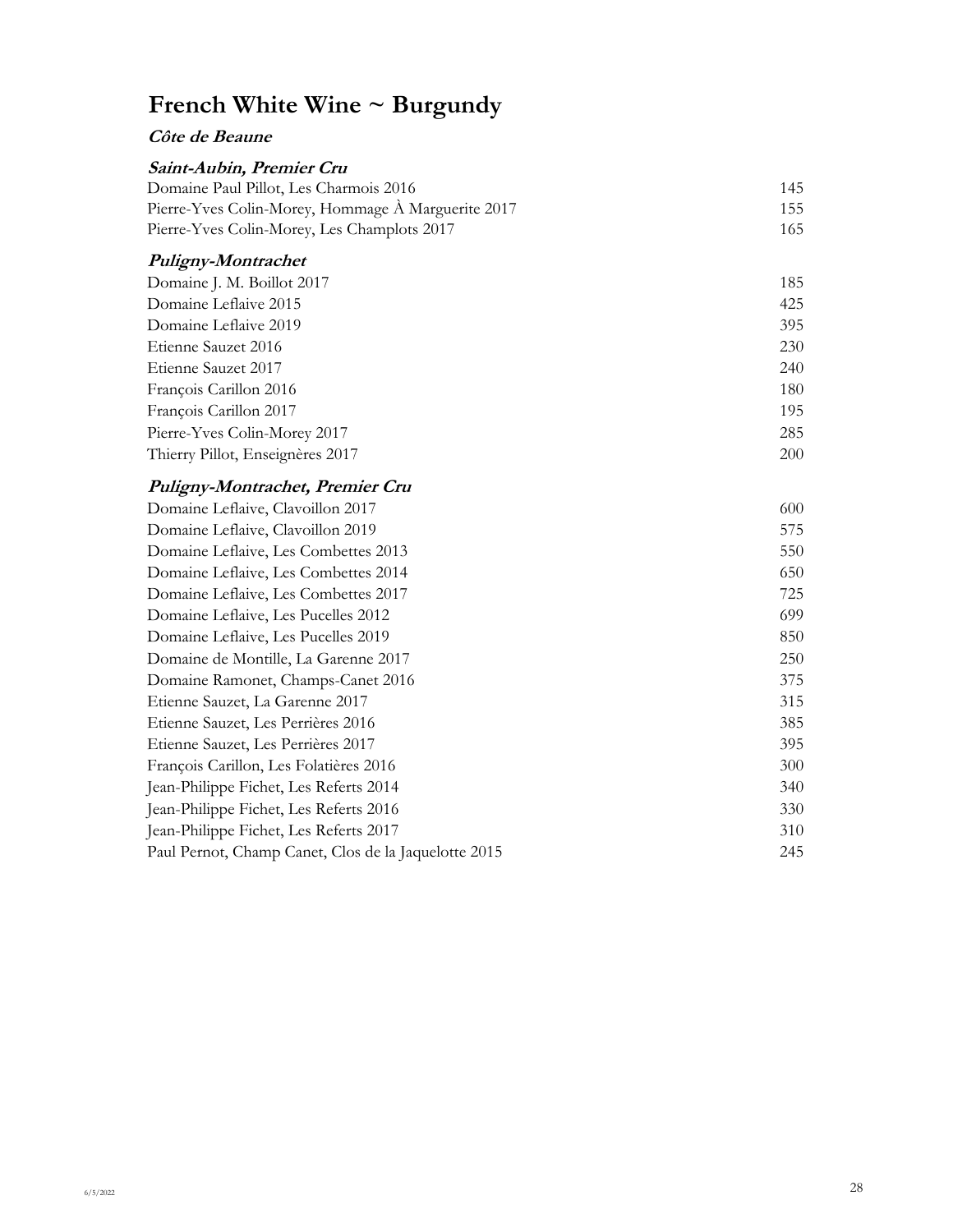#### **Côte de Beaune**

### **Chassagne-Montrachet** Domaine Paul Pillot 2016 169 Domaine Michel Niellon 2014 200 Domaine Michel Niellon 2016 190 Etienne Sauzet, Les Enségnières 2017 230 François Carillon 2016 158 Jean-Philippe Fichet 2015 153 Pierre-Yves Colin-Morey Vieilles Vignes 2017 225

#### **Chassagne-Montrachet, Premier Cru**

| Caroline Morey, Champs Gains 2017                    | 240 |
|------------------------------------------------------|-----|
| Caroline Morey, Les Caillerets 2017                  | 315 |
| Caroline Morey, Les Chaumées 2017                    | 275 |
| Caroline Morey, Les Vergers 2017                     | 275 |
| Domaine Jean-Marc Pillot, Maltroie 2016              | 202 |
| Domaine Jean-Marc Pillot, Morgeot-Les Fairendes 2016 | 215 |
| Domaine Michel Niellon, Clos Saint-Jean 2016         | 285 |
| Domaine Michel Niellon, Les Vergers 2016             | 285 |
| Domaine Paul Pillot, Clos Saint Jean 2016            | 230 |
| Domaine Paul Pillot, Clos Saint Jean 2017            | 211 |
| Domaine Paul Pillot, La Romanée 2016                 | 368 |
| Domaine Paul Pillot, La Romanée 2017                 | 368 |
| Domaine Paul Pillot, Les Caillerets 2016             | 321 |
| Domaine Paul Pillot, Les Caillerets 2017             | 321 |
| Domaine Paul Pillot, Les Champs-Gains 2017           | 250 |
| Domaine Paul Pillot, Les Grandes Ruchottes 2015      | 265 |
| Domaine Ramonet, Boudriotte 2016                     | 310 |
| Domaine Ramonet, Les Caillerets 2016                 | 350 |
| Domaine Ramonet, Clos du Cailleret 2015              | 450 |
| Domaine Ramonet, Clos du Cailleret 2016              | 350 |
| Domaine Ramonet, Les Chaumées 2015                   | 350 |
| Domaine Ramonet, Les Chaumées 2016                   | 350 |
| Domaine Ramonet, Les Ruchottes 2015                  | 450 |
| Domaine Ramonet, Les Ruchottes 2016                  | 450 |
| Domaine Ramonet, Les Vergers 2016                    | 325 |
| Domaine Ramonet, Morgeot 2015                        | 378 |
| Domaine Ramonet, Morgeot 2016                        | 335 |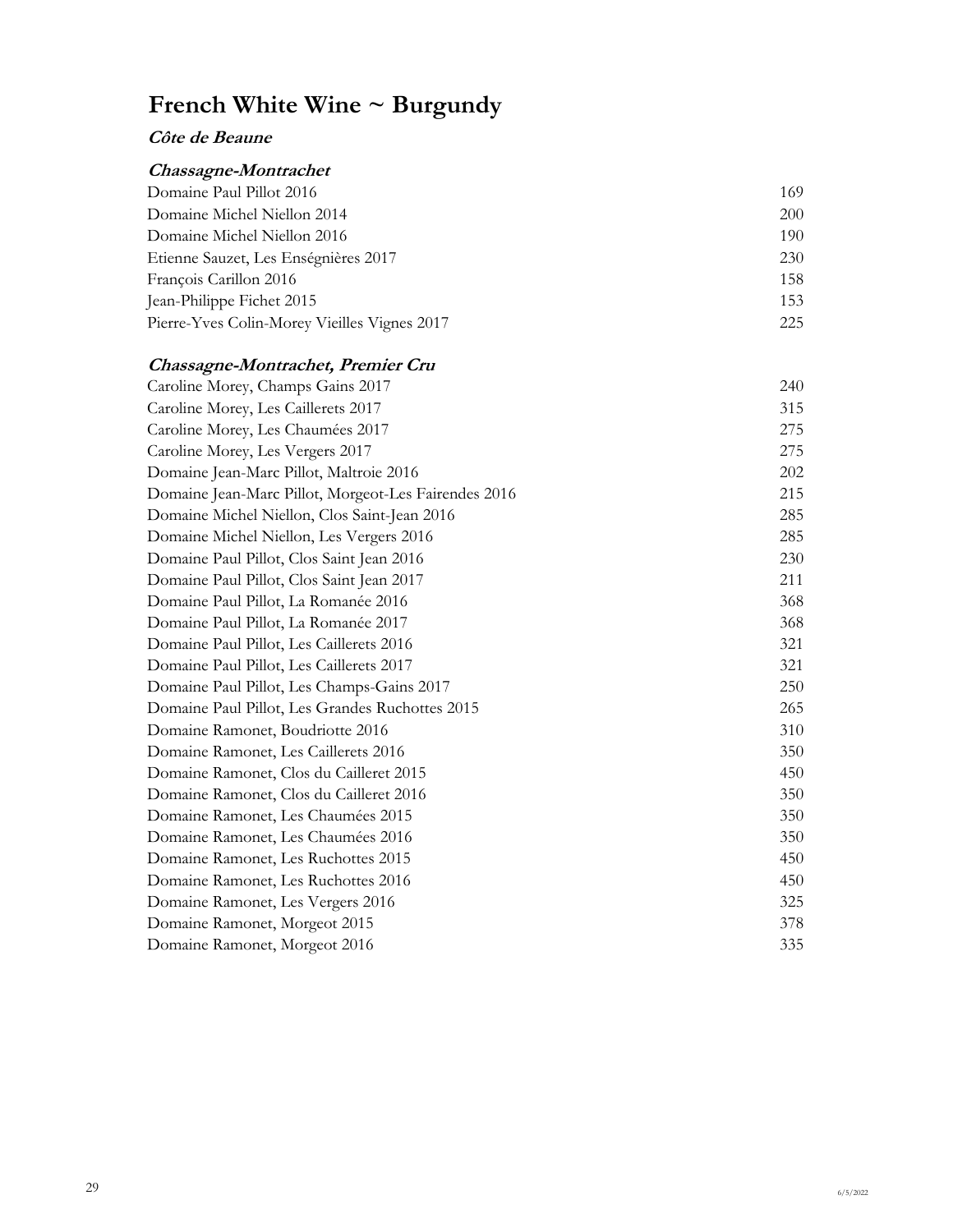### **Côte de Beaune**

#### **Bienvenues-Bâtard-Montrachet, Grand Cru**

| Domaine Leflaive 2009 | 1250 |
|-----------------------|------|
| Domaine Leflaive 2012 | 1225 |
| Domaine Leflaive 2013 | 1200 |
| Domaine Leflaive 2019 | 1750 |
|                       |      |

### **Bâtard-Montrachet, Grand Cru**

| Domaine Fontaine Gagnard 2016 | 877  |
|-------------------------------|------|
| Domaine J. M. Boillot 2017    | 599  |
| Domaine Jean-Marc Morey 2011  | 698  |
| Domaine Leflaive 2013         | 1220 |

### **Chevalier-Montrachet, Grand Cru**

| Domaine Leflaive 2013 | 1531 |
|-----------------------|------|
| Domaine Ramonet 2015  | 1397 |

#### **Montrachet, Grand Cru**

| Domaine Blain-Gagnard 2016 | 1541 |
|----------------------------|------|
| Domaine Ramonet 2015       | 3122 |

#### **Criots-Batard-Montrachet, Grand Cru**

| Caroline Morey 2016           | 1275 |
|-------------------------------|------|
| Caroline Morey 2017           | 1250 |
| Domaine Fontaine Gagnard 2016 | 844  |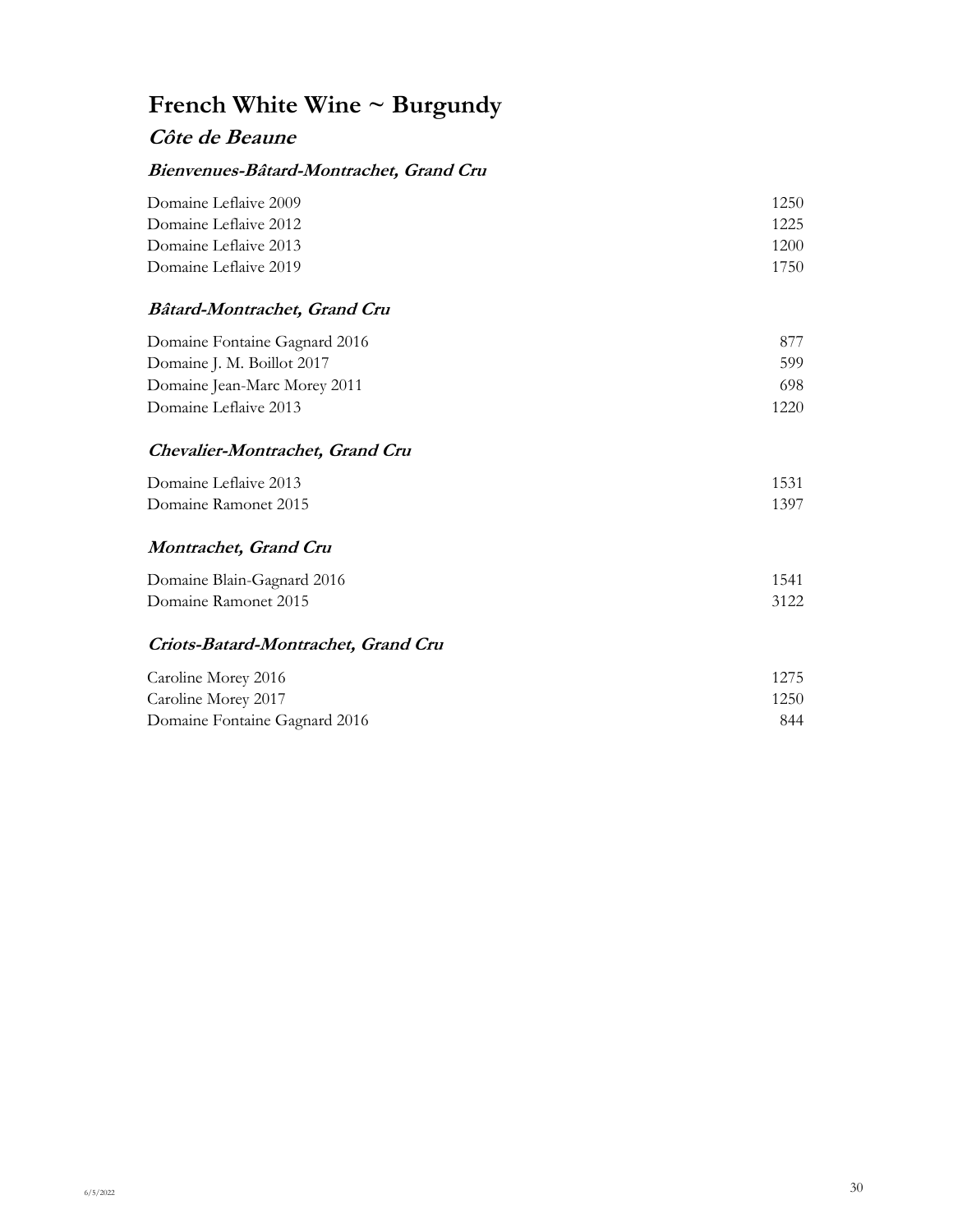# **Côte de Beaune**

## **Mâconnais**

| Mâcon-Chardonnay, Les Héritiers du Comte Lafon, Clos de la Crochette 2017 | Magnum | 166 |
|---------------------------------------------------------------------------|--------|-----|
| Mâcon-Milly-Lamartine, Les Héritiers du Comte Lafon, Clos du Four 2016    |        | 88  |
| Mâcon-Milly-Lamartine, Les Héritiers du Comte Lafon, Clos du Four 2017    |        | 88  |
| Macon-Solutré, Domaines Leflaive 2017                                     |        | 125 |
| Pouilly Fuissé, Château des Quarts, Clos des Quarts 2017                  |        | 170 |
| Pouilly Fuissé, Domaines Leflaive 2017                                    |        | 185 |
| Pouilly Fuissé, Les Héritiers du Comte Lafon 2015                         |        | 125 |
| Pouilly Fuissé, Les Héritiers du Comte Lafon 2020                         |        | 115 |
| Saint-Véran, Domaines Leflaive 2015                                       |        | 170 |
| Saint-Véran, Les Héritiers du Comte Lafon 2020                            |        | 115 |
| Viré-Clessé, Les Héritiers du Comte Lafon 2016                            |        | 99  |
| Viré-Clessé, Les Héritiers du Comte Lafon 2017                            |        | 94  |

# **Régional**

| Domaine Leflaive 2012                            | 153        |
|--------------------------------------------------|------------|
| Domaine Leflaive 2014                            | 158        |
| Domaine Leflaive 2019                            | <b>200</b> |
| Domaine de Montille 2018                         | 100        |
| Domaine de Montille Les Clos du Château 2017     | 100        |
| Domaine de Montille Les Clos du Château 2018     | 125        |
| Domaine de Montille Les Clos du Château 2019     | 125        |
| Dominique Lafon 2017                             | 85         |
| Etienne Sauzet 2016                              | 105        |
| Jean-Marc Roulot 2016                            | 150        |
| Jean-Philippe Fichet, Vieilles Vignes 2015       | 95         |
| Jean-Philippe Fichet, Vieilles Vignes 2016       | 95         |
| Raymond Dupont-Fauhn, Chaumes des Perrières 2016 | 95         |

# **Jura**

| Vin Jaune, Michel Gahier 2004 |  |
|-------------------------------|--|
|-------------------------------|--|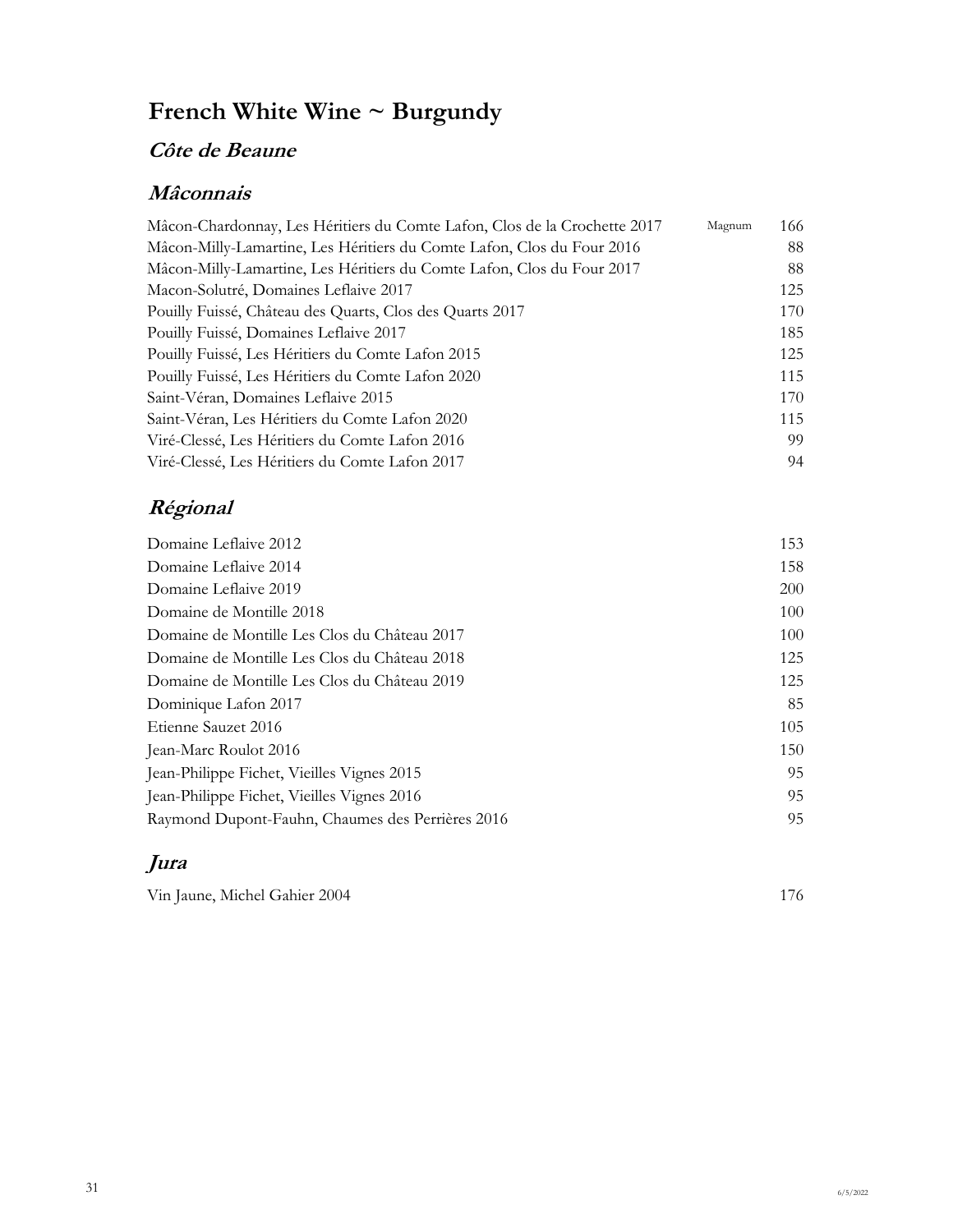# **French White Wine ~ Rhône Valley & Alsace**

## **Rhône Valley**

### **Northern Rhône Valley**

| Côtes du Rhône Blanc, Château Grillet 2016 Viognier | 163 |  |
|-----------------------------------------------------|-----|--|
| Hermitage, Domaine Jean-Louis Chave 2008            | 475 |  |
| Hermitage, Domaine Jean-Louis Chave 2013            | 545 |  |
| Hermitage, Domaine Jean-Louis Chave 2015            | 567 |  |
| Saint-Péray, August Clape 2020                      | 185 |  |

## **Alsace**

| Gewürztraminer, Domaine Weinbach, Cuvée Théo, Clos du Capucins 2017   | 90  |
|-----------------------------------------------------------------------|-----|
| Gewürztraminer, Domaine Zind Humbrecht, Clos Windsbuhl, Hunawihr 2011 | 171 |
| Gewürztraminer, Trimbach, Cuvée des Seigneurs de Ribeaupierre 2007    | 264 |
| Pinot Gris, Meyer-Fonné, Dorfburg 2015                                | 89  |
| Pinot Gris, Roland Schmitt, Altenberg de Bergbieten Grand Cru 2014    | 83  |
| Riesling, Domaine Weinbach, Cuvée Théo, Clos du Capucins 2016         | 95  |
| Riesling, Roland Schmitt, Altenberg de Bergbieten Grand Cru 2013      | 83  |
| Riesling, Trimbach, Cuvée Frédéric Emile 2007                         | 240 |
| Riesling, Trimbach, Cuvée Frédéric Emile 2010                         | 170 |
|                                                                       |     |

#### **Alsace Field Blends**

| Domaine Marcel Deiss, Mambourg, Sigolsheim, Grand Cru 2010     | 254 |
|----------------------------------------------------------------|-----|
| Domaine Marcel Deiss, Schoenenbourg, Riquewhir, Grand Cru 2010 | 254 |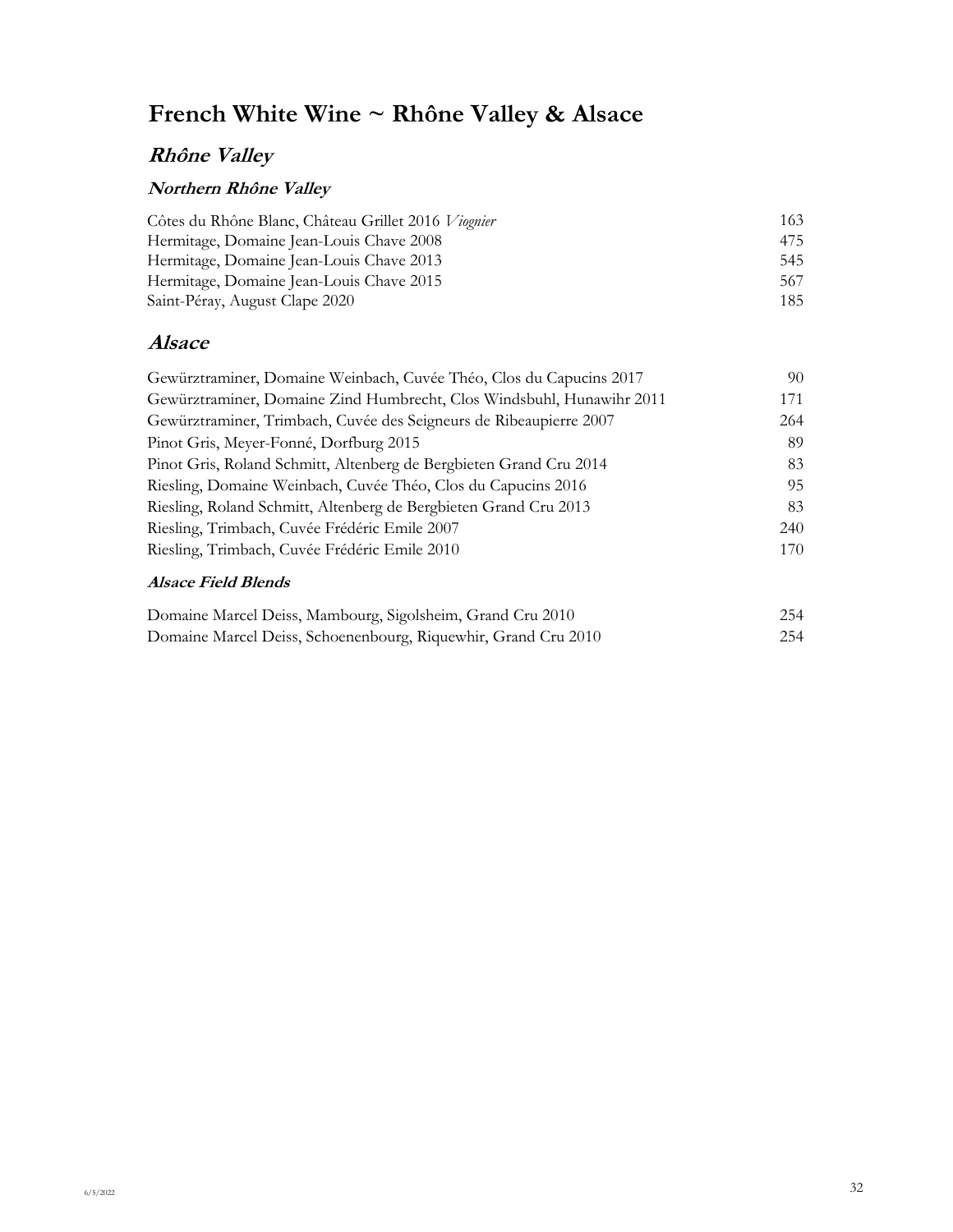# **German White Wine ~ Riesling**

## **Riesling Grosses/Erstes Gewächs (Grand Cru Dry Riesling)**

| Dönnhoff, Kreuznacher Krötenpfuhl, Nahe 2017                 | 159 |
|--------------------------------------------------------------|-----|
| Dönnhoff, Kreuznacher Krötenpfuhl, Nahe 2018                 | 160 |
| Dönnhoff, Mulenberg im Höllenpfad, Nahe 2017                 | 168 |
| Dönnhoff, Mulenberg im Höllenpfad, Nahe 2018                 | 171 |
| Dönnhoff, Niederhäuser Hermannshöhle, Nahe 2016              | 189 |
| Dönnhoff, Norheimer Dellchen, Nahe 2016                      | 178 |
| Dönnhoff, Norheimer Dellchen, Nahe 2017                      | 181 |
| Dönnhoff, Schloßböckelheimer Felsenberg, Nahe 2012           | 189 |
| Dönnhoff, Schloßböckelheimer Felsenberg, Nahe 2016           | 170 |
| Dönnhoff, Schloßböckelheimer Felsenberg, Nahe 2017           | 168 |
| Dönnhoff, Schloßböckelheimer Felsenberg, Nahe 2018           | 171 |
| Dr. Loosen, Erdener Trepchen, Alte Reben, Mosel 2015         | 129 |
| Dr. Loosen, Erdener Trepchen, Alte Reben, Mosel 2017         | 120 |
| Emrich-Schönleber, Nahe 2020                                 | 70  |
| Fritz Haag, Brauneberger Juffer, Mosel 2017                  | 95  |
| Fritz Haag, Brauneberger Juffer, Mosel 2018                  | 95  |
| Fritz Haag, Brauneberger Juffer Sonnenuhr, Mosel 2017        | 119 |
| Fritz Haag, Brauneberger Juffer Sonnenuhr, Mosel 2018        | 119 |
| Keller, Dalsheimer Hübacker, Rheinhessen 2016                | 400 |
| Keller, Niersteiner Hipping, Rheinhessen 2015                | 875 |
| Maximin Grünhaüser, Abtsberg, Ruwer, Mosel 2018              | 145 |
| Reichgraf von Kesselstatt, Scharzhofberger, Saar, Mosel 2014 | 141 |
| Robert Weil, Kiedrich Gräfenberg, Rheingau 2015              | 192 |
| Robert Weil, Kiedrich Gräfenberg, Rheingau 2017              | 176 |
| Robert Weil, Kiedrich Gräfenberg, Rheingau 2018              | 176 |
| Willi Schaefer, Graacher Himmilreich, Mosel 2012             | 136 |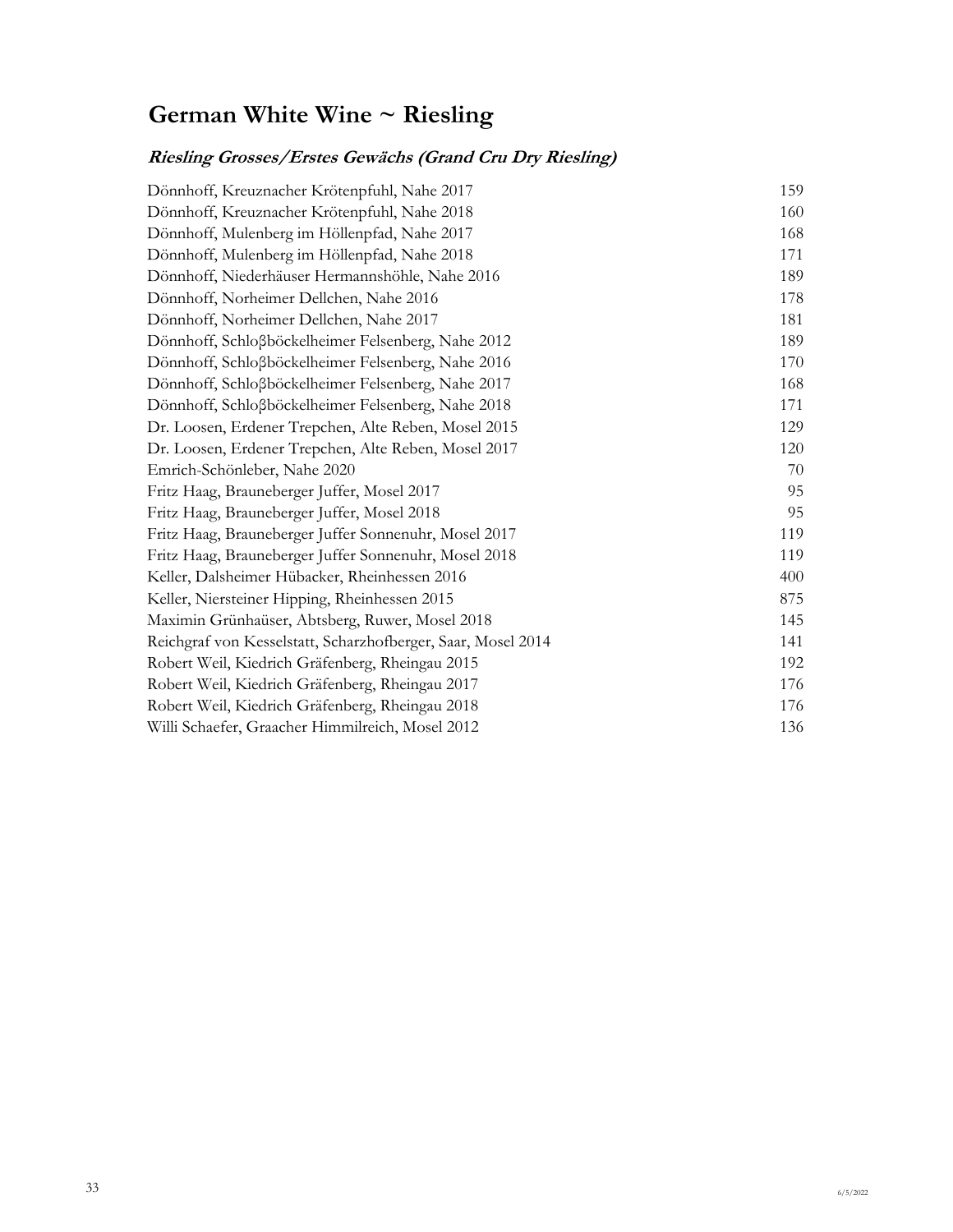# **German White Wine**

## **Riesling Kabinett**

| Dönnhoff, Kreuznacher Krötenpfuhl, Nahe 2017      | 80  |
|---------------------------------------------------|-----|
| Dönnhoff, Kreuznacher Krötenpfuhl, Nahe 2018      | 80  |
| Dönnhoff, Norheimer Dellchen 1999                 | 130 |
| Dönnhoff, Oberhäuser Leistenberg 2018             | 75  |
| Dr. Loosen, Ürizger Würzgarten, Mosel 2016        | 71  |
| Dr. Loosen, Ürizger Würzgarten, Mosel 2018        | 75  |
| Maximin Grünhaüser, Herrenberg, Ruwer, Mosel 2018 | 76  |
| Robert Weil, Rheingau 2015                        | 83  |
| Robert Weil, Rheingau 2016                        | 79  |
| Robert Weil, Rheingau 2018                        | 79  |
| Schloss Vollrads, Rheingau 2015                   | 71  |
| Willi Schaefer, Graacher Domprobst, Mosel 2016    | 81  |

### **Riesling Spätlese**

| Dönnhoff, Felsentürmchen, Nahe 2007                  |        | 144 |
|------------------------------------------------------|--------|-----|
| Dönnhoff, Norheimer Kirschheck, Nahe 2017            |        | 113 |
| Dönnhoff, Norheimer Kirschheck, Nahe 2018            |        | 108 |
| Dönnhoff, Oberhäuser Brücke, Nahe 2016               |        | 116 |
| Dönnhoff, Schloßböckelheimer Felsenberg, Nahe 2006   |        | 138 |
| Dr. Loosen, Ürizger Würzgarten, Mosel 2017           |        | 70  |
| Maximin Grünhäuser, Abtsberg, Alte Reben, Mosel 2014 | Magnum | 231 |
| Robert Weil, Keidricher Gräffenberg, Rheingau 2012   |        | 197 |
| Müller-Catoir, Haardter Bürgergarten, Pfalz 2007     |        | 139 |
| Willi Schaefer, Graacher Himmilreich, Mosel 2017     |        | 112 |

# **Riesling QbA**

| Keller, Trocken, Rheinhessen 2019 |      |
|-----------------------------------|------|
| Keller, "RR," Rheinhessen 2016    | 160. |

### **Other Varietals**

| Gewürztraminer, Dönnhoff, Privat Reserve, Trocken 2013 | 125 |
|--------------------------------------------------------|-----|
|--------------------------------------------------------|-----|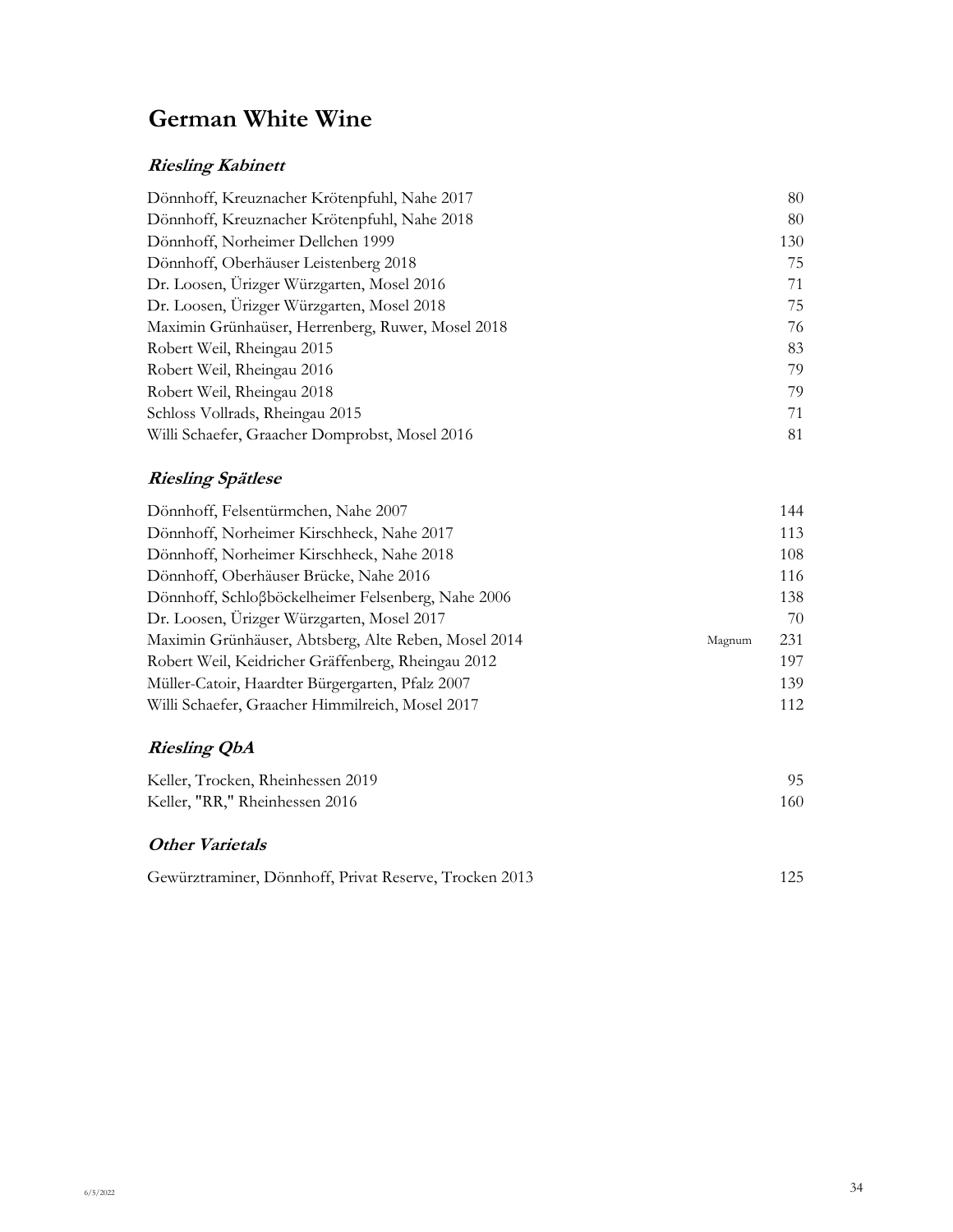# **Austrian White Wine**

## **Riesling**

| Alzinger, Loibenberg, Smaragd, Wachau 2017                 | 144 |
|------------------------------------------------------------|-----|
| Hirsch, Zöbinger Gaisberg, Kamptal 2009                    | 172 |
| F.X. Pichler, Dürnsteiner Kellerberg, Smaragd, Wachau 2010 | 179 |
| F.X. Pichler, Loibner Burgstall, Federspiel, Wachau 2016   | 85  |
| F.X. Pichler, Loibner Burgstall, Smaragd, Wachau 2015      | 91  |
| F.X. Pichler, Loibner Steinertal, Smaragd, Wachau 2016     | 110 |
| F.X. Pichler, M. Reserve, Wachau 2010                      | 216 |
| Franz Hirtzberger, Hochrain, Smaragd, Wachau 2015          | 143 |
| Franz Hirtzberger, Singerriedel, Smaragd, Wachau 2007      | 224 |
| Knoll, Loibner Vinothekfullung, Smaragd, Wachau 2016       | 218 |
| Nikolaihof, Vinothek, Wachau 1995                          | 382 |
| Prager, Klaus, Smaragd, Wachau 2014                        | 131 |
| Veyder-Malberg, Buschenberg, Wachau 2012                   | 279 |
| Veyder-Malberg, Bruck, Wachau 2012                         | 170 |
|                                                            |     |

### **Grüner Veltliner**

| Domaine Wachau, Federspiel, Wachau 2018                    | 55  |
|------------------------------------------------------------|-----|
| Alzinger, Mühlpoint, Smaragd, Wachau 2017                  | 102 |
| Alzinger, Mühlpoint, Smaragd, Wachau 2019                  | 125 |
| Alzinger, Steinertal, Smaragd, Wachau 2019                 | 175 |
| F.X. Pichler, Klostersatz, Federspiel, Wachau 2015         | 92  |
| F.X. Pichler, Dürnsteiner Liebenberg, Smaragd, Wachau 2010 | 173 |
| F.X. Pichler, Dürnsteiner Liebenberg, Smaragd, Wachau 2016 | 110 |
| F.X. Pichler, Loibner Steinertal, Smaragd, Wachau 2016     | 95  |
| Franz Hirtzberger, Rotes Tor, Smaragd, Wachau 2015         | 120 |
| Knoll, Loibner Vinothekfullung, Smaragd, Wachau 2016       | 192 |
| Nigl, Alte Reben, Kremstal 2017                            | 89  |
| Nikolaihof, "Hefeabzug," Wachau, Austria 2019              | 75  |
| Weszeli, Kamptal, Austria 2020                             | 60  |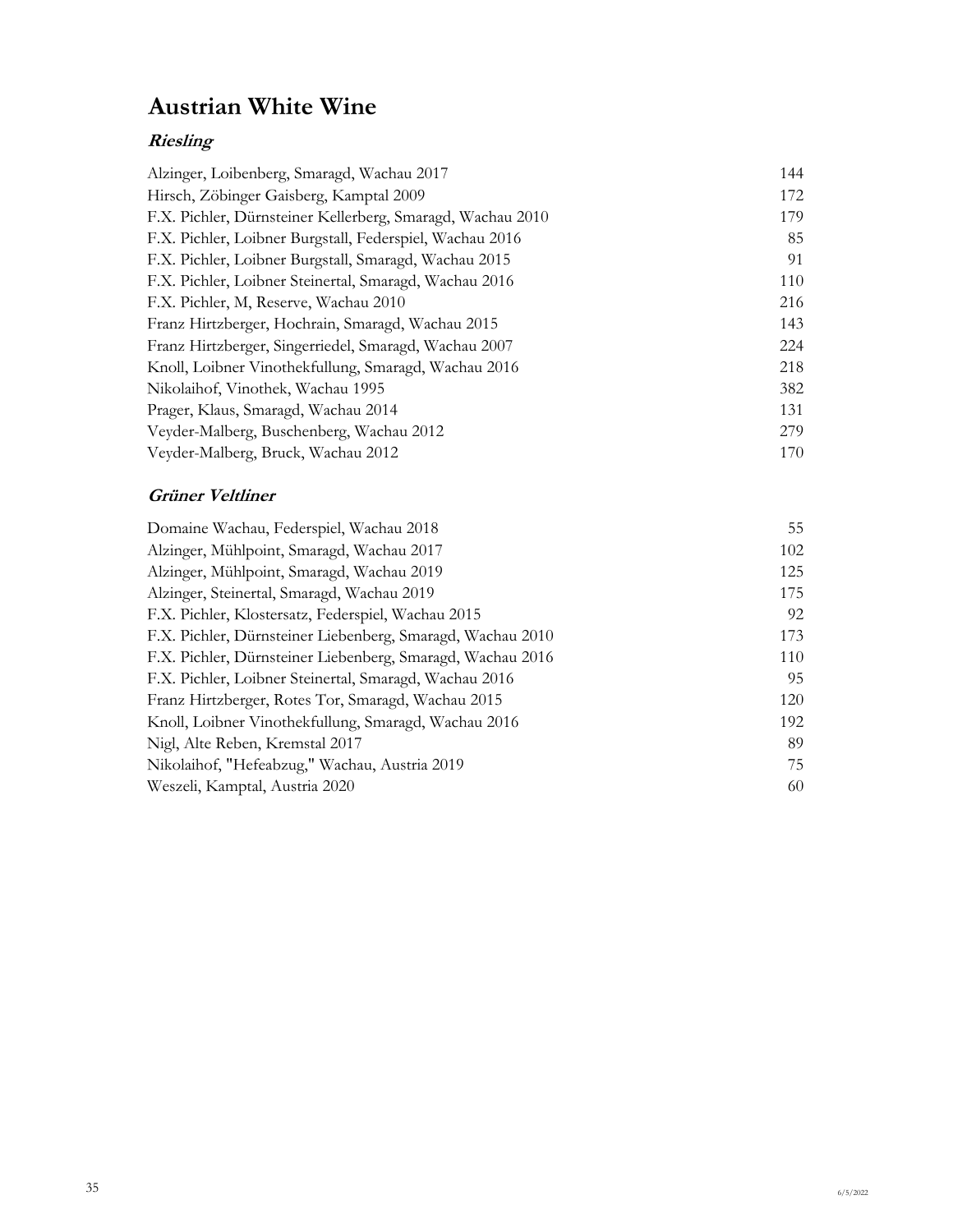# **Italian White Wine**

| Arneis, Matteo Coreggia, Roero, Piemonte, Italy 2019 | 55. |
|------------------------------------------------------|-----|
| Chardonnay, Terlan, Kreuth, Alto-Adige 2014          | 121 |
| Chardonnay, Terlan, Kreuth, Alto-Adige 2016          | 110 |

# **Spanish White Wine**

Manuel Moldes, Albariño, A Capela de Aiols, Rías Baixas 2019 90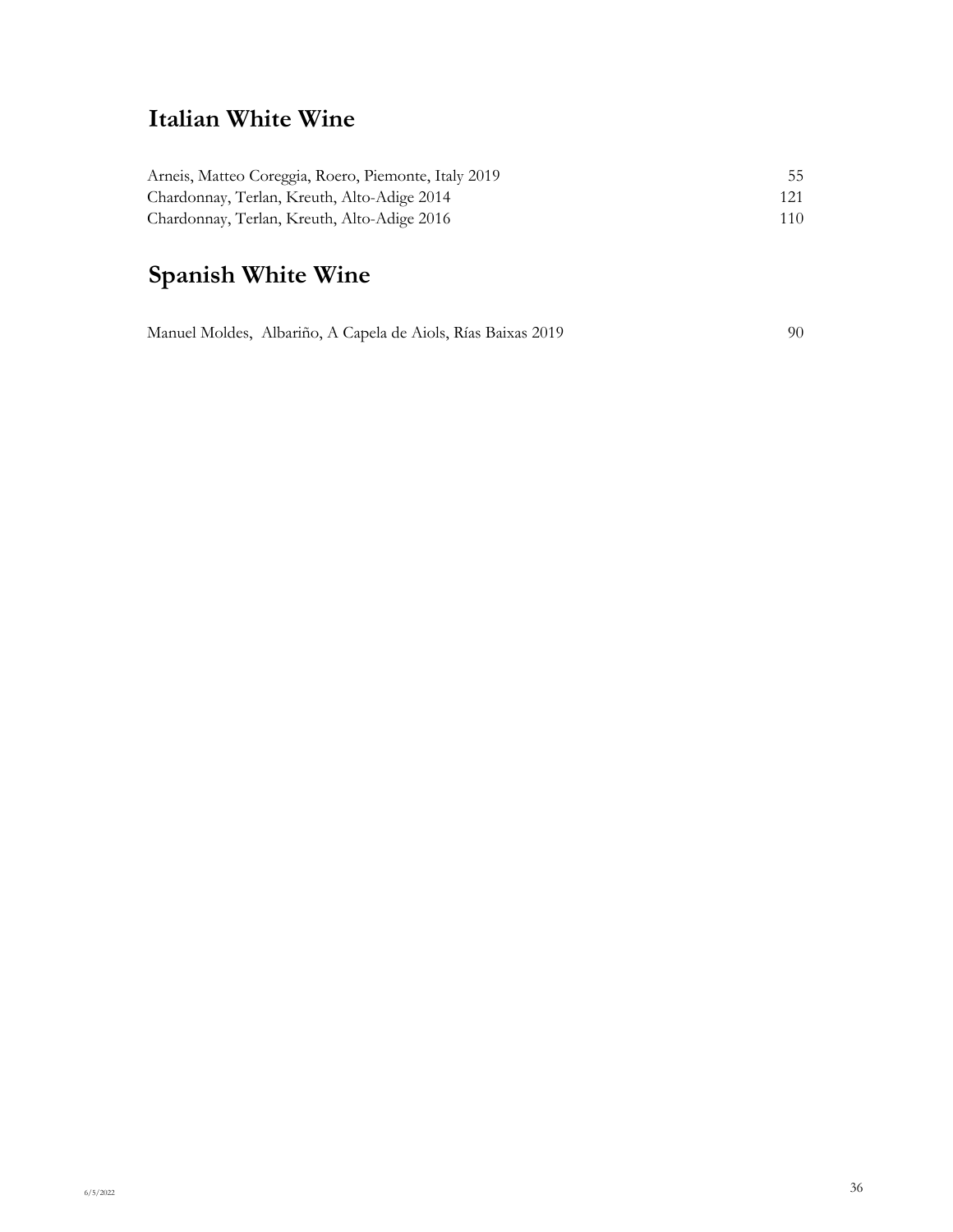# **Australian White Wine**

| Chardonnay, Vasse Felix, Premier, Margaret River, Western Australia 2016 | 100- |
|--------------------------------------------------------------------------|------|
| Riesling, Grosset, Polish Hill, Clare Valley, South Australia 2017       | 122  |
| Riesling, Grosset, Springvale, Clare Valley, South Australia 2016        | 95.  |

## **New Zealand White Wine**

| Chardonnay, Kumeu River, Coddington Vineyard, Auckland 2015   | 120 |
|---------------------------------------------------------------|-----|
| Chardonnay, Kumeu River, Hunting Hill Vineyard, Auckland 2014 | 119 |
| Chardonnay, Kumeu River, Maté's Vineyard, Auckland 2016       | 135 |
| Sauvignon Blanc, Mohua, Marlborough 2020                      | 65  |

## **South African White Wine**

| Chardonnay, Hamilton Russell, Walker Bay, Cape South Coast 2016 | 113 |
|-----------------------------------------------------------------|-----|
| Chardonnay, Storm, Vrede, Walker Bay, Cape South Coast 2015     | 123 |

# **Rosé Wine**

| Arnot-Roberts, California 2021           |  |
|------------------------------------------|--|
| Château d'Esclans, Provence, France 2020 |  |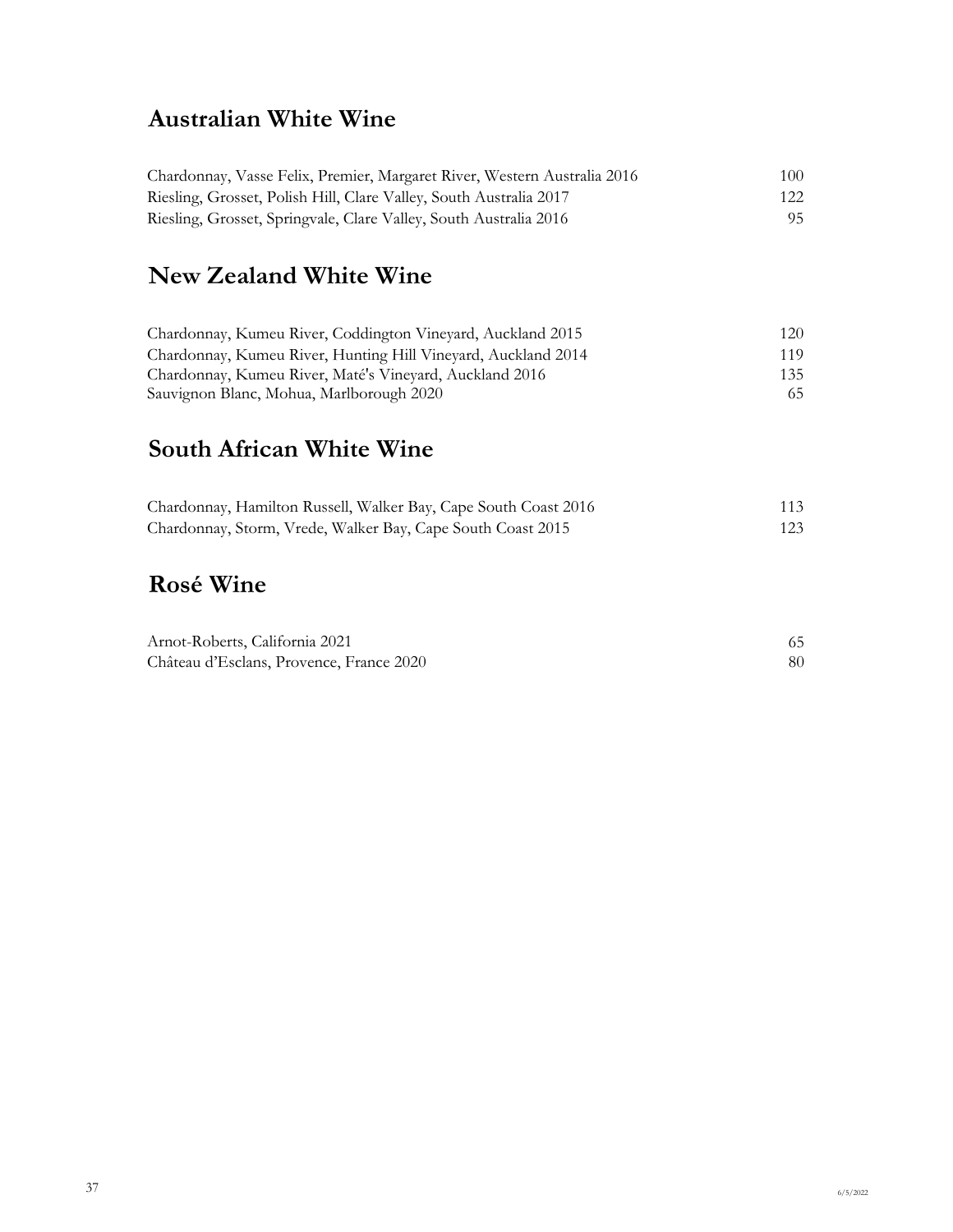### **California**

### **Anderson Valley & Mendocino County**

| Arnot-Roberts, Manchester Ridge, Mendocino 2020               | 129 |
|---------------------------------------------------------------|-----|
| Ceritas, Hacienda Secoya Vineyard, Anderson Valley 2016       | 165 |
| Ceritas, Hacienda Secoya Vineyard, Anderson Valley 2017       | 155 |
| Copain, Kiser En Bas Vineyard, Anderson Valley 2004           | 192 |
| Copain, Kiser En Bas Vineyard, Anderson Valley 2009           | 210 |
| Copain, Kiser En Bas Vineyard, Anderson Valley 2010<br>Magnum | 420 |
| Copain, Kiser en Haut Vineyard, Anderson Valley 2009          | 240 |
| Copain, Kiser en Haut Vineyard, Anderson Valley 2010          | 240 |
| Copain, Kiser en Haut Vineyard, Anderson Valley 2012          | 240 |
| Copain, Monument Tree Vineyard, Anderson Valley 2010          | 240 |
| Copain, Monument Tree Vineyard, Anderson Valley 2012          | 240 |
| Copain, Wendling Vineyard, Anderson Valley 2013<br>Magnum     | 300 |
| Failla, Savoy Vineyard, Anderson Valley 2016                  | 146 |
| Failla, Savoy Vineyard, Anderson Valley 2017                  | 136 |
| Littorai, Savoy Vineyard, Anderson Valley 2017                | 186 |
| Littorai, Les Larmes Anderson Valley 2020                     | 135 |
| Littorai, Wendling Vineyard, Block E, Anderson Valley 2020    | 171 |
| Navarro, Anderson Valley 2017                                 | 105 |
| Peay, Savoy Vineyard, Anderson Valley 2016                    | 160 |
| Rhys, Alesia, Anderson Valley 2016                            | 121 |

*Wine makes daily living easier, less hurried, with fewer tensions and more tolerance." Benjamin Franklin*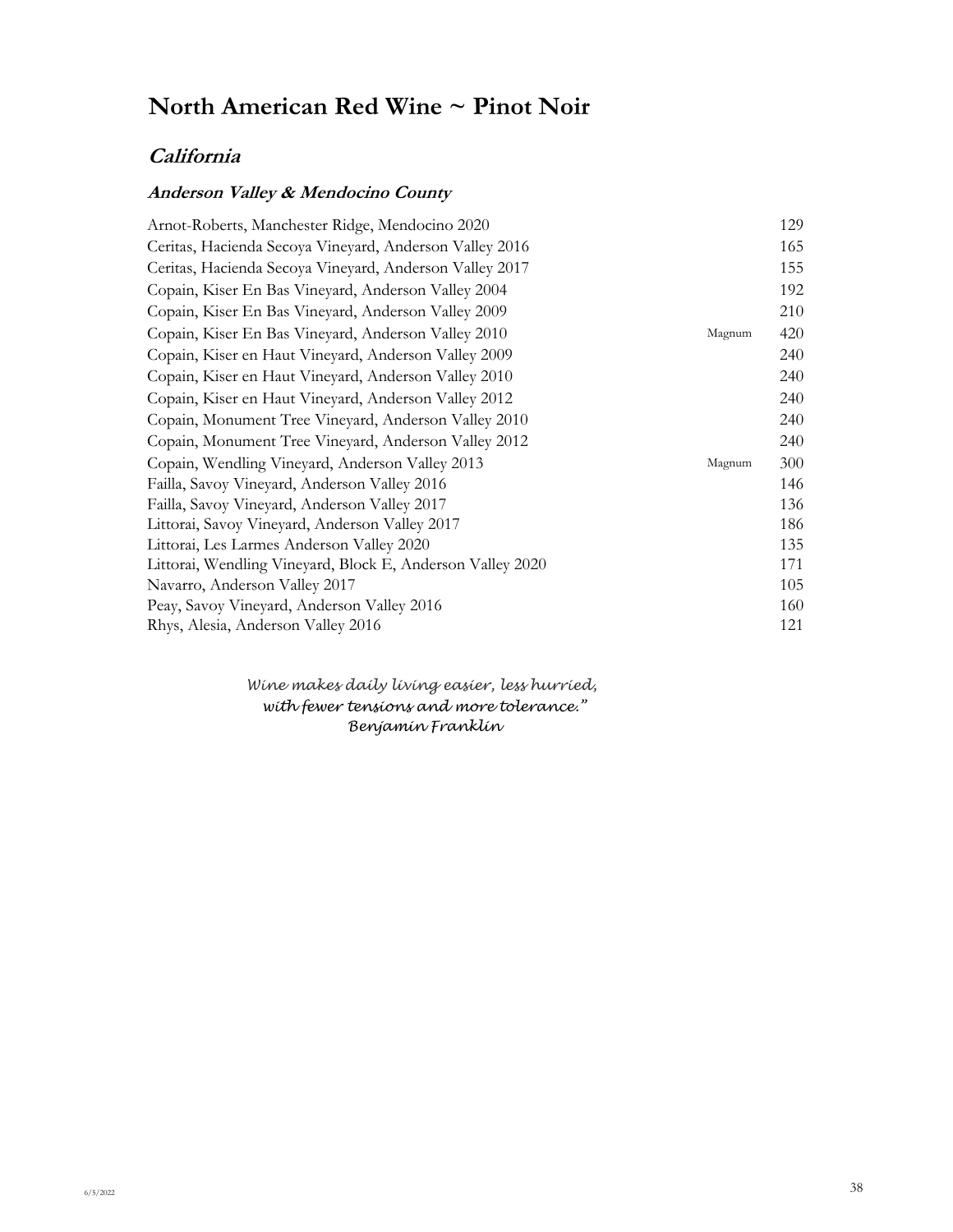## **California**

### **Russian River Valley**

| August West, Graham Family Vineyard 2014                     | 105 |
|--------------------------------------------------------------|-----|
| Cirq, Treehouse Vineyard 2016                                | 400 |
| Cirq, Bootlegger's Hill Vineyard 2016                        | 400 |
| Dutton-Goldfield, Freestone Hill Vineyard, Dutton Ranch 2014 | 135 |
| Joseph Swan, Solas Vineyard 2014                             | 112 |
| Kosta Browne 2016                                            | 240 |
| Kosta Browne 2017                                            | 228 |
| Kosta Browne, Keefer Ranch 2016                              | 320 |
| Kosta Browne, Keefer Ranch 2017                              | 304 |
| Paul Hobbs, Katherine Lindsay Estate 2016                    | 260 |
| Paul Hobbs, Katherine Lindsay Estate 2017                    | 250 |
| Porter Creek, Estate 2019                                    | 125 |
| Porter Creek, Fiona Hill 2018                                | 150 |
| Williams Selvem, Rochioli River Block Vineyard 2017          | 275 |
| Williams Selyem, Westside Road Neighbors 2020                | 265 |
| Williams Selyem, 2020                                        | 225 |
|                                                              |     |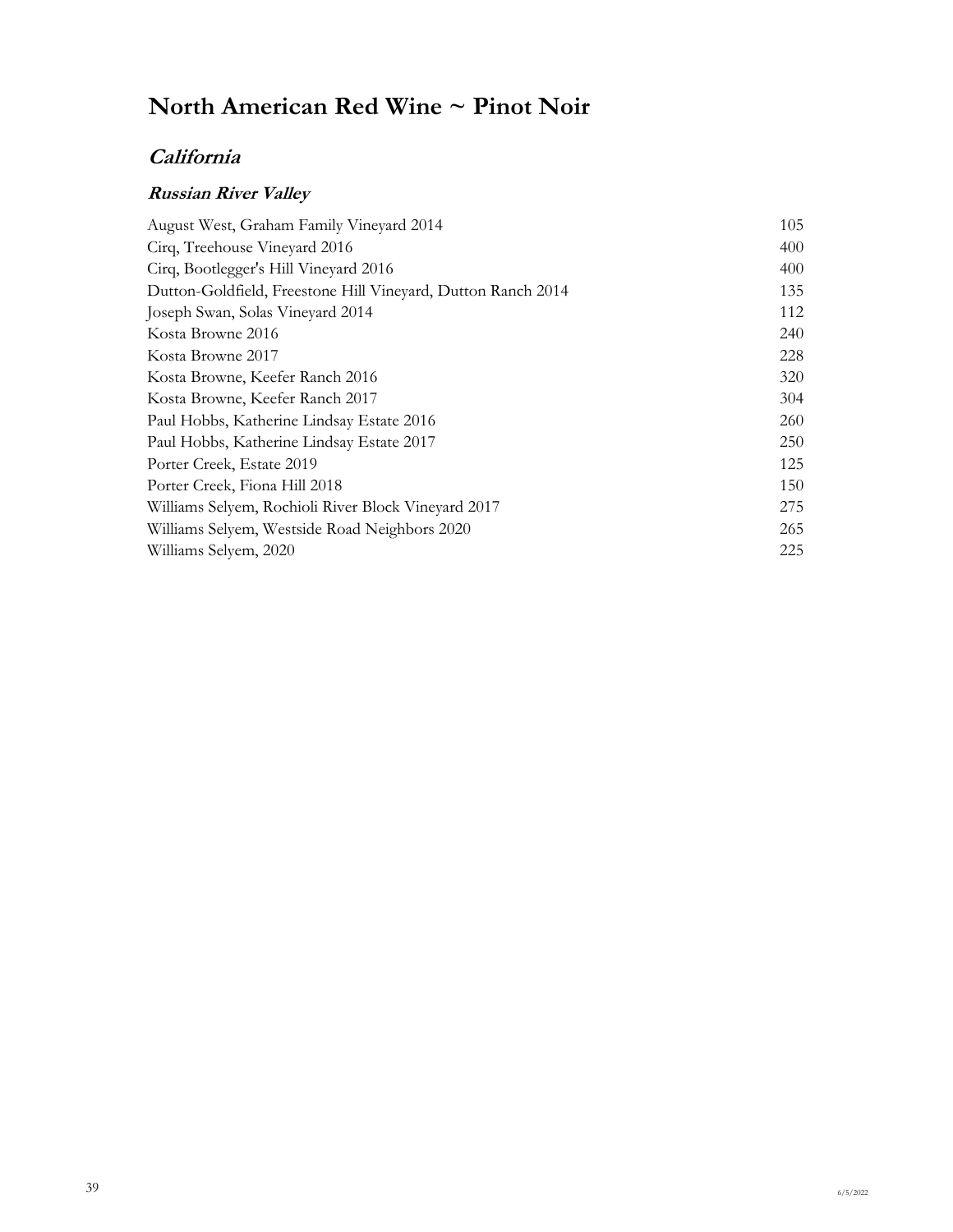| Sonoma Coast                                                |        |     |
|-------------------------------------------------------------|--------|-----|
| Arnot-Roberts, Clary Ranch 2015                             |        | 166 |
| Aston 2018                                                  |        | 90  |
| Ceritas, Occidental Vineyard 2017                           |        | 215 |
| Cobb, Jack Hill Vineyard 2011                               |        | 170 |
| Cobb, Rice-Spivak Vineyard 2014                             |        | 157 |
| Cool Gray 2016                                              |        | 89  |
| Failla, Occidental Ridge Vineyard 2016                      |        | 190 |
| Failla, Occidental Ridge Vineyard 2017                      |        | 183 |
| Freeman, Yu-ki Estate 2015                                  |        | 140 |
| Hirsch Vineyards, East Ridge 2016                           |        | 192 |
| Hirsch Vineyards, Raschen Ridge 2016                        |        | 192 |
| Hirsch Vineyards, West Ridge 2016                           |        | 192 |
| Kosta Browne 2016                                           |        | 228 |
| Kosta Browne 2017                                           |        | 228 |
| Kosta Browne, Gap's Crown Vineyard 2015                     |        | 320 |
| Kosta Browne, Gap's Crown Vineyard 2017                     |        | 304 |
| Kosta Browne, Kanzler Vineyard 2012                         |        | 350 |
| Littorai, Pivot Vineyard 2017                               |        | 195 |
| Occidental, Bodega Headlands Vineyard, Cuvée Elizabeth 2019 |        | 295 |
| Occidental, Occidental Station Vineyard 2019                |        | 290 |
| Peay, Ama Vineyard 2015                                     | Magnum | 292 |
| Peay, Elanus, Estate 2014                                   |        | 225 |
| Peay, Pomarium Vineyard 2012                                |        | 195 |
| Peay, Pomarium Vineyard 2014                                |        | 170 |
| Red Car, Platt Vineyard 2014                                |        | 154 |
| Williams Selyem, Sonoma County 2020                         |        | 145 |
|                                                             |        |     |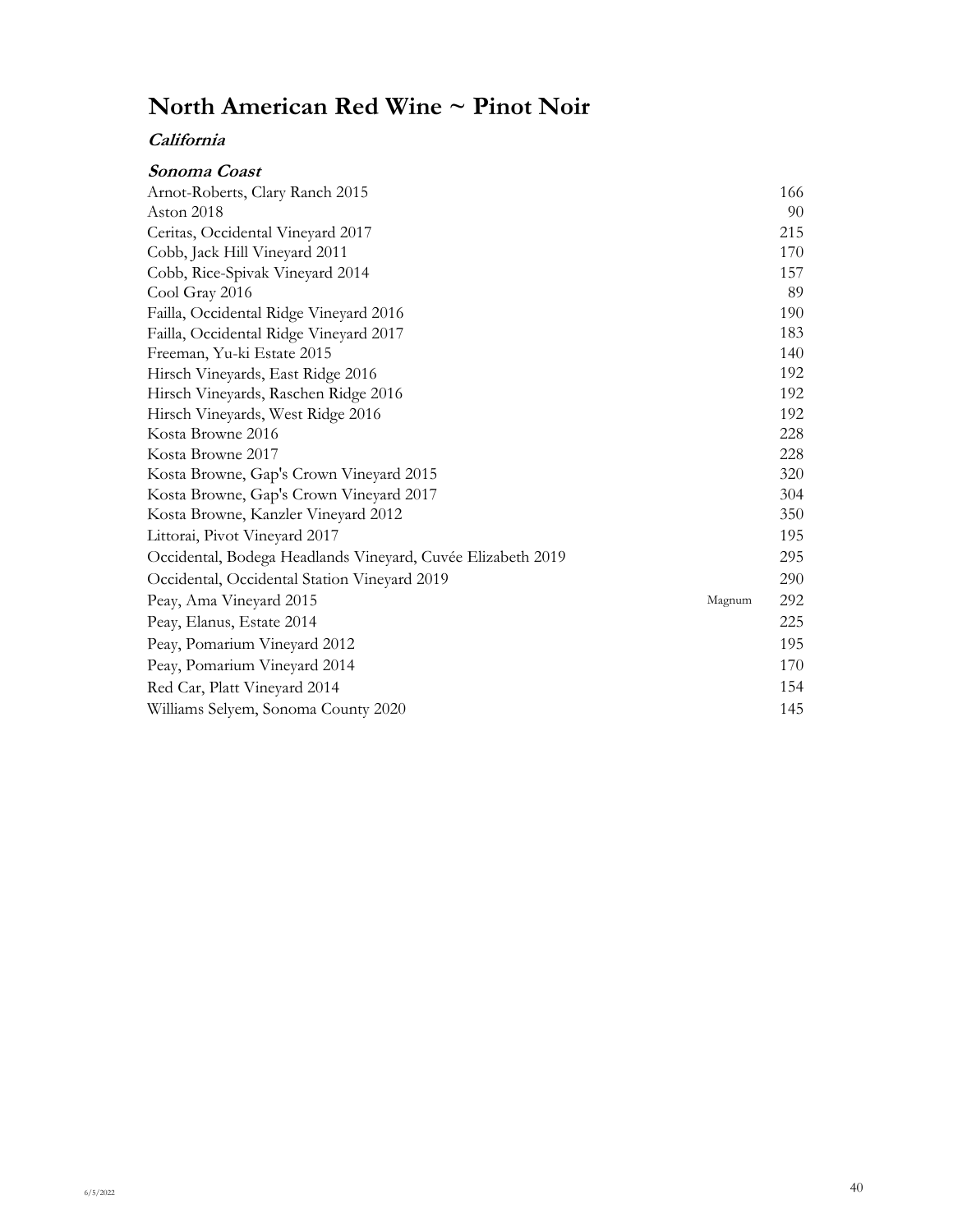| Santa Cruz Mountains                                            |     |
|-----------------------------------------------------------------|-----|
| Arnot-Roberts, Peter Martin Ray 2020                            | 192 |
| Mount Eden, Estate 2014                                         | 149 |
| Mount Harlan                                                    |     |
| Calera, Jensen Vineyard 2009                                    | 232 |
| Calera, Jensen Vineyard 2013                                    | 211 |
| Calera, Mills Vineyard 2012                                     | 184 |
| Calera, Ryan Vineyard 2014                                      | 147 |
| Santa Lucia Highlands                                           |     |
| Kosta Browne 2016                                               | 228 |
| Pisoni Estate 2017                                              | 192 |
| Williams Selyem, Central Coast 2020                             | 145 |
| Santa Barbara County                                            |     |
| Kosta Browne, Sta. Rita Hills 2016                              | 210 |
| Sandhi, La Rinconada Vineyard, Sta. Rita Hills 2015             | 120 |
| Sandhi, Sanford & Benedict Vineyard, Sta. Rita Hills 2015       | 120 |
| Tyler, Bien Nacido Vineyard, Old Vines, Santa Maria Valley 2015 | 160 |
| Tyler, Bien Nacido Vineyard, Old Vines, Santa Maria Valley 2016 | 156 |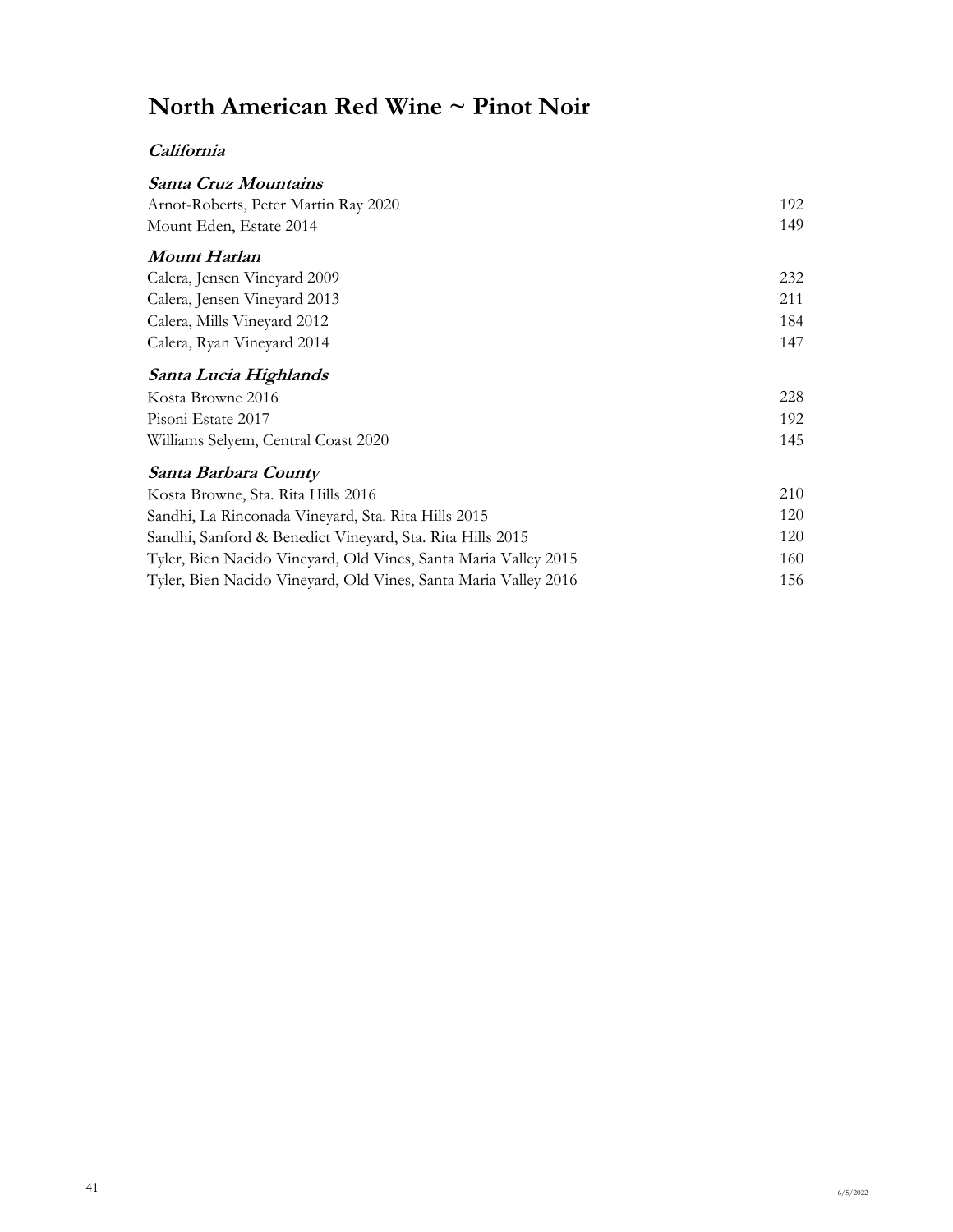#### **Oregon**

| Willamette Valley                                                       |     |
|-------------------------------------------------------------------------|-----|
| Antica Terra, Botanica 2016                                             | 240 |
| Antica Terra, Botanica 2017                                             | 240 |
| Antica Terra, Ceras 2016                                                | 240 |
| Antica Terra, Ceras 2017                                                | 240 |
| Beaux Frères, Beaux Freres Vineyard, Ribbon Ridge 2007                  | 238 |
| Beaux Frères, Beaux Freres Vineyard, Ribbon Ridge 2016                  | 210 |
| Beaux Frères, Zena Crown Vineyard, Eola-Amity Hills 2016                | 175 |
| Bergström, Gregory Ranch Vineyard, Yamhill-Carlton 2015                 | 152 |
| Cameron, Dundee Hills 2017                                              | 140 |
| Cameron, Clos Electrique, Dundee Hills 2017                             | 171 |
| Cristom, Eileen Vineyard, Eola-Amity Hills 2017                         | 150 |
| Evening Land, Seven Springs, Eola Amity Hills 2017                      | 99  |
| Evening Land, Seven Springs, The Source Vineyard, Eola-Amity Hills 2015 | 170 |
| Eyrie, Daphne Vineyard, Dundee Hills 2014                               | 175 |
| Eyrie, Daphne Vineyard, Dundee Hills 2015                               | 175 |
| Eyrie, Original Vines Vineyard, Dundee Hills 2015                       | 175 |
| Lingua Franca, The Plow, Eola-Amity Hills 2019                          | 140 |
| Zena Crown, Conifer, Yamhill-Carlton 2015                               | 170 |

*"I think if you asked most people what's the next best place outside of Burgundy that makes Pinot Noir, hopefully, it's the Willamette Valley.".....Steve Doerner, Cristom Vineyards*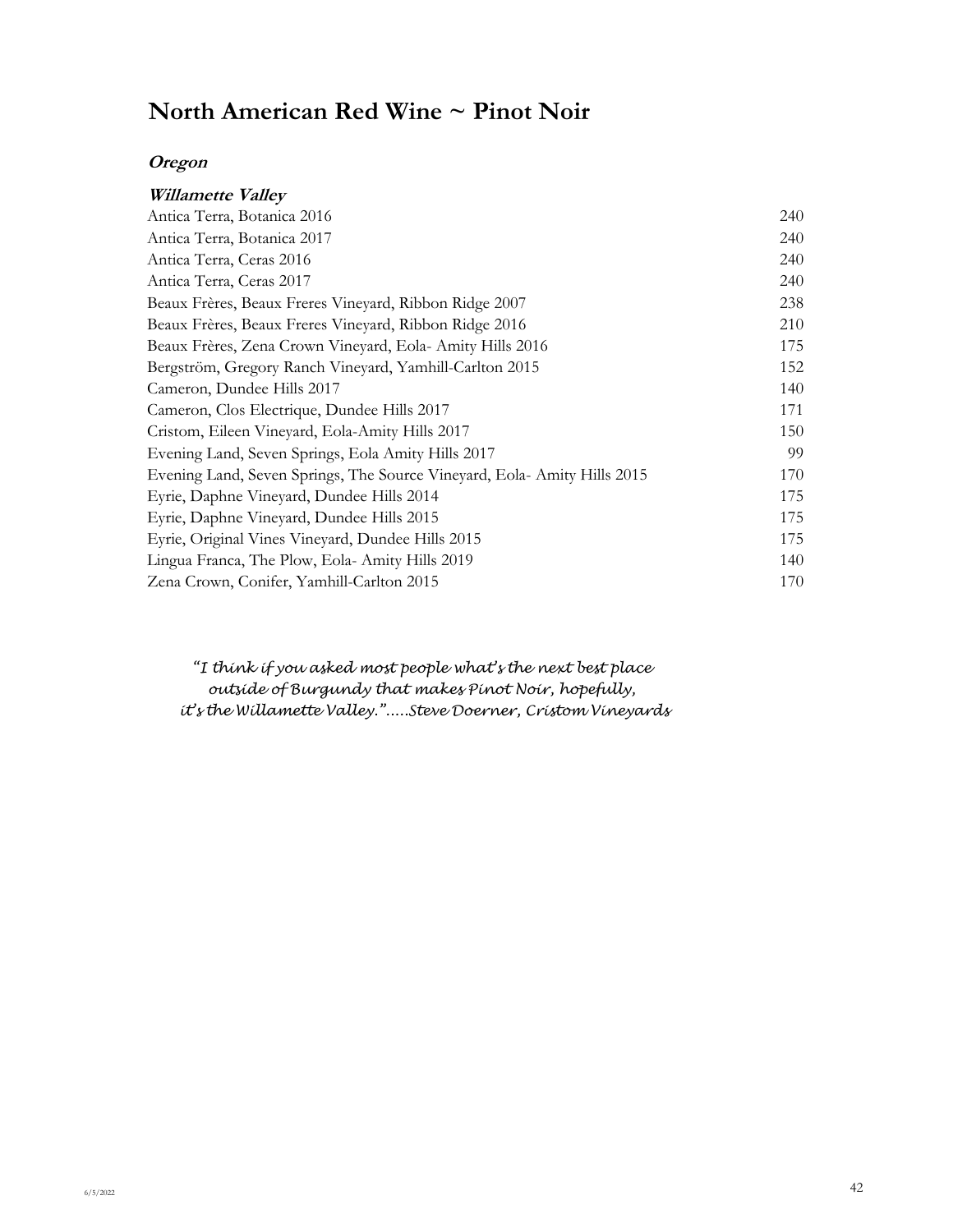# **North American Red Wine ~ Syrah**

### **California**

| Sonoma & Mendocino                                        |        |     |
|-----------------------------------------------------------|--------|-----|
| Arnot-Roberts, Sonoma Coast 2018                          |        | 96  |
| Copain, Hawkes Butte, Yorkville Highlands, Mendocino 2013 | Magnum | 275 |
| DuMOL, Mountainside, Russian River Valley 2009            |        | 165 |
| Failla, Sonoma Coast Estate 2017                          |        | 146 |
| Peay, Estate, La Bruma, Sonoma Coast Estate 2015          |        | 130 |
| Peay, Les Titans, Sonoma Coast Estate 2016                |        | 130 |
|                                                           |        |     |

### **Napa Valley**

| Araujo, Eisele Vineyard, Calistoga 2009 | Magnum | 675 |
|-----------------------------------------|--------|-----|
| Failla, Hudson Vineyard, Carneros 2017  |        | 134 |
| Shafer, Relentless, Napa Valley 2012    |        | 223 |

### **Central Coast and Beyond**

| Piedrasassi, Bien Nacido Vineyard, Santa Maria Valley 2016                            | 96  |
|---------------------------------------------------------------------------------------|-----|
| Presqu'ile, Presqu'ile Estate Vineyard, Santa Maria Valley 2016                       | 90  |
| Saxum, Heartstone Vineyard, Paso Robles 2010 Syrah, Mourvèdre, Petite Sirah, Grenache | 475 |
| Sine Qua Non, Atlantis $Fe2O3$ 2005                                                   | 711 |
| Sine Qua Non, B20 2008                                                                | 623 |
| Sine Qua Non, The Duel, Eleven Confessions Vineyard, Sta. Rita Hills 2008             | 835 |
| Sine Qua Non, This is Not an Exit, Sta. Rita Hills 2009                               | 699 |
| Sine Qua Non, The Thrill of Stamp Collecting 2009                                     | 700 |
| Sine Qua Non, Five Shooter 2010                                                       | 689 |
| Sine Qua Non, Stock 2012                                                              | 677 |

### **Washington**

| Reynvaan, In the Hills, Walla Walla Valley 2014      | 178  |
|------------------------------------------------------|------|
| Reynvaan, In the Hills, Walla Walla Valley 2015      | 170  |
| Reynvaan, Foothills Reserve, Walla Walla Valley 2015 | 170  |
| Reynvaan, The Contender, Walla Walla Valley 2014     | 190. |
| Reynvaan The Unnamed, Walla Walla Valley 2014        | 175  |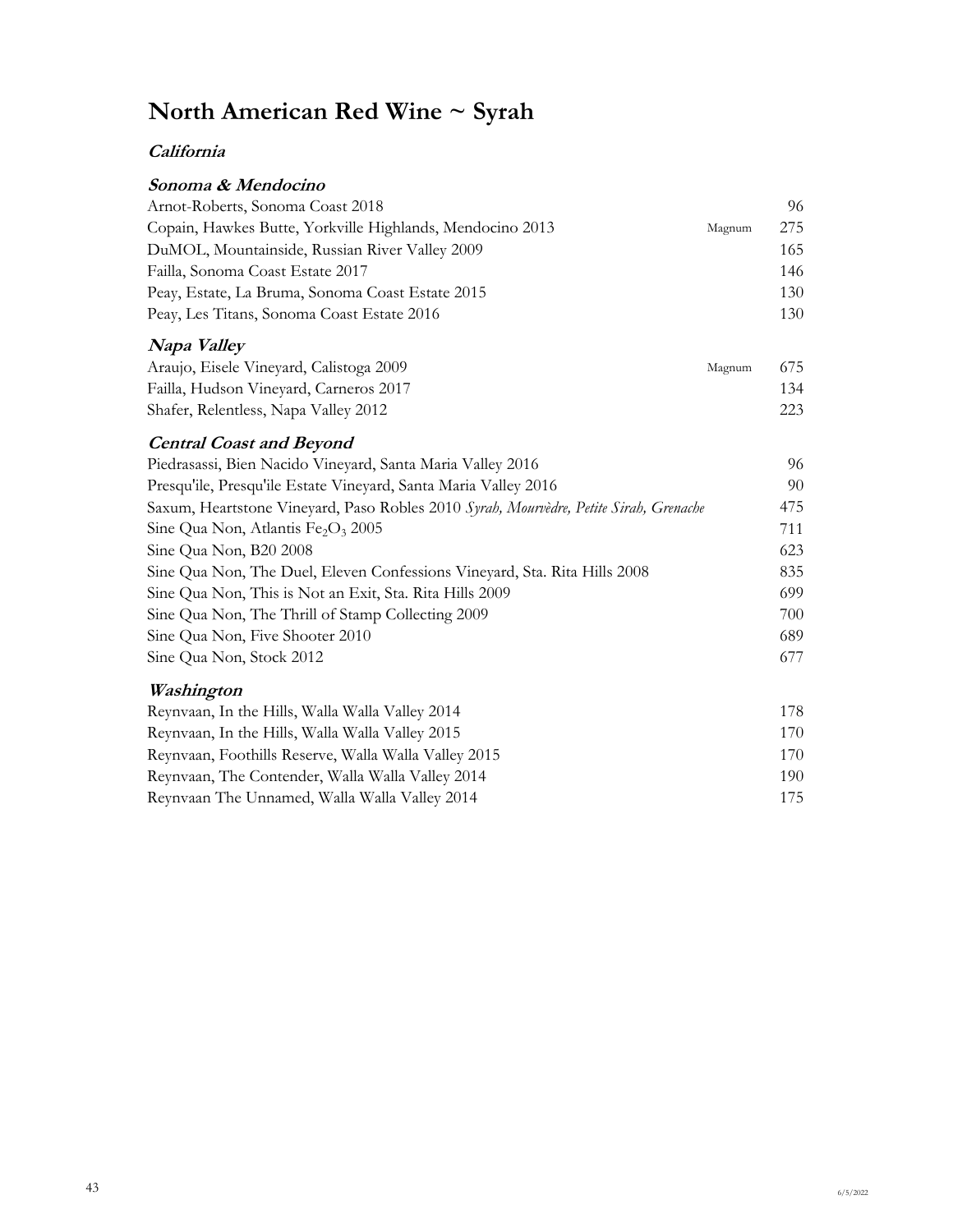## **North American Red Wine**

### **Grenache & Grenache Blends** Sine Qua Non, Turn the Whole Thing Upside Down 2009 700 Sine Qua Non, Five Shooter 2010 Magnum 1850 **Other Reds** Mourvèdre Blend, Tablas Creek, Esprit de Tablas, Paso Robles 2008 178 Mourvèdre Blend, Tablas Creek, Esprit de Tablas, Paso Robles 2010 195 Mourvèdre Blend, Tablas Creek, Esprit de Tablas, Paso Robles 2014 165 Mourvèdre Blend, Tablas Creek, Esprit de Tablas, Paso Robles 2016 141 Refosco, Matthiasson, Oak Knoll Estate Vineyard, Napa Valley 2014 99

#### *"Once, I was stranded in the wilds without my corkscrew and was forced to live on nothing but food and water for days." W.C. Fields*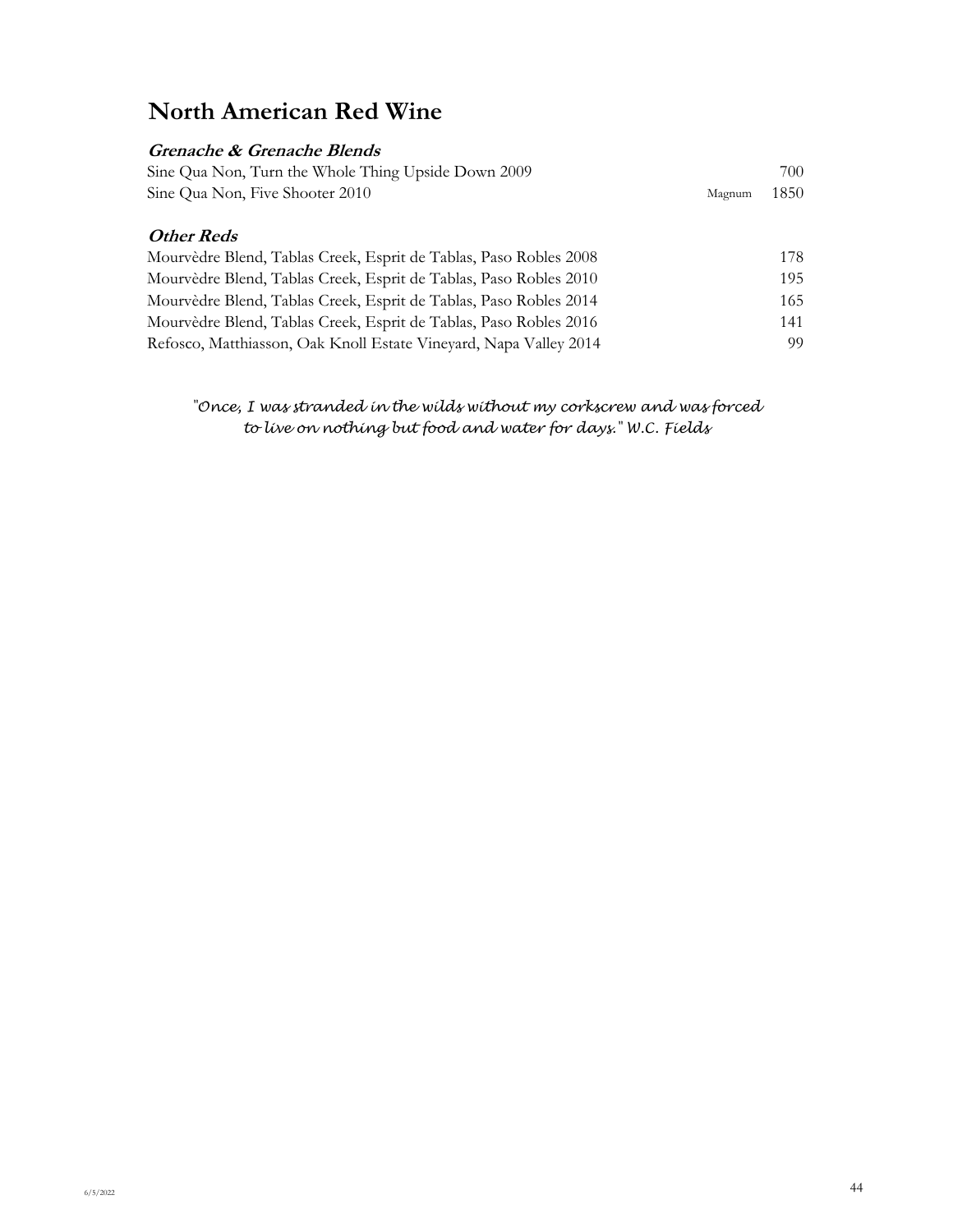## **North American Red Wine**

### **Merlot** Crosby Roamann, Oak Knoll District, Napa Valley 2014 99 Freemark Abbey, Napa Valley 2014 85 Twomey, Soda Canyon Ranch, Napa Valley 2013 147

#### **Zinfandel**

| Bedrock Wine Co., Papera Ranch, Russian River Valley, Sonoma County 2017           | 112 |
|------------------------------------------------------------------------------------|-----|
| Dashe Cellars, Todd Brothers Ranch, Alexander Valley 2015                          | 87  |
| Dashe Cellars, Alexander Valley 2016                                               | 60  |
| Onward Wines, Knox Vineyard, Redwood Valley, Mendocino 2015                        | 88  |
| Ridge Vineyards, Benito Dusi Ranch, Paso Robles 2017                               | 90  |
| Ridge Vineyards, Geyserville, Alexander Valley, Sonoma County 2017 Zinfandel Blend | 101 |
| Ridge Vineyards, Ponzo, Russian River Valley, Sonoma County 2017 Zinfandel Blend   | 89  |
| Rosenblum, Rockpile Road, Dry Creek Valley, Sonoma County 2001                     | 130 |
| Rosenblum, Annette's Reserve, Rhodes Vineyard, Redwood Valley, Mendocino 1999      | 130 |
| Scherrer, Old & Mature Vines, Alexander Valley 2001                                | 140 |
| Sky Vineyards, Mt. Veeder, Napa Valley 2014                                        | 95  |
| Storybook Mountain, Estate Reserve, Napa Valley 2010                               | 258 |
| Turley, Cobb Vineyard, Amador County 2017                                          | 90  |
| Turley, Estate Vineyard, Napa Valley 2017                                          | 105 |
| Turley, Fredricks Vineyard, Sonoma Valley 2017                                     | 99  |
| Turley, Kirschenmann Vineyard, Lodi 2017                                           | 95  |
| Turley, Pesenti Vineyard, Paso Robles 2017                                         | 120 |
| Turley, Ueberroth Vineyard, Paso Robles 2017                                       | 120 |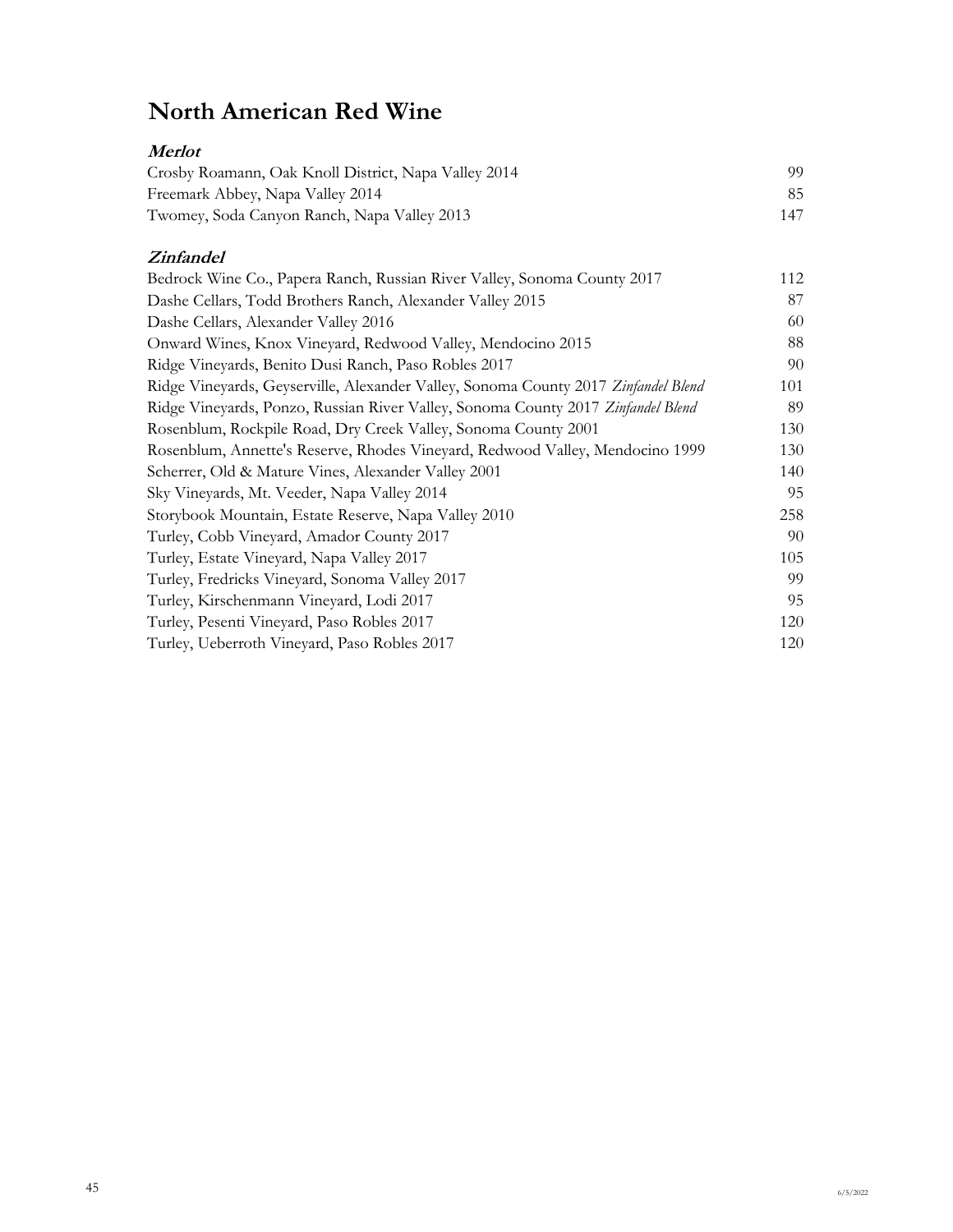| Napa Valley                                                   |        |      |
|---------------------------------------------------------------|--------|------|
| Amici Cellars, Reserve 2015                                   |        | 175  |
| Amuse Bouche 2004                                             |        | 450  |
| Araujo, Eisele Vineyard, Calistoga 1996                       |        | 700  |
| Barbour Vineyards 2005                                        |        | 221  |
| Barnett Vineyards, Rattlesnake Vineyard, Spring Mountain 2004 | Magnum | 700  |
| Blackbird Vineyards, Contrarian 2014                          |        | 250  |
| Bond, Pluribus, Spring Mountain 2007                          |        | 1500 |
| Bryant Family Vineyards, Pritchard Hill 2008                  |        | 1250 |
| Bryant Family Vineyards, Pritchard Hill 2010                  |        | 1750 |
| Buccella 2004                                                 |        | 450  |
| Buccella 2005                                                 |        | 475  |
| Buccella 2009                                                 |        | 395  |
| Buccella 2010                                                 |        | 375  |
| Bulgheroni, Lithology 2014                                    |        | 262  |
| Cain, Five, Spring Mountain 1996                              |        | 450  |
| Cain, Five, Spring Mountain 2006                              |        | 331  |
| Cardinale 1996                                                |        | 675  |
| Cardinale 2002                                                |        | 650  |
| Cardinale 2003                                                |        | 625  |
| Cardinale 2004                                                |        | 600  |
| Cardinale 2006                                                |        | 595  |
| Cardinale 2013                                                |        | 575  |
| Casa Piena 2011                                               |        | 321  |
| Chappellet 2019                                               |        | 205  |
| Chappellet, Pritchard Hill 2018                               |        | 600  |
| Chateau Montelena, Estate, Calistoga 2006                     |        | 350  |
| Continuum Estate, Pritchard Hill 2016                         |        | 575  |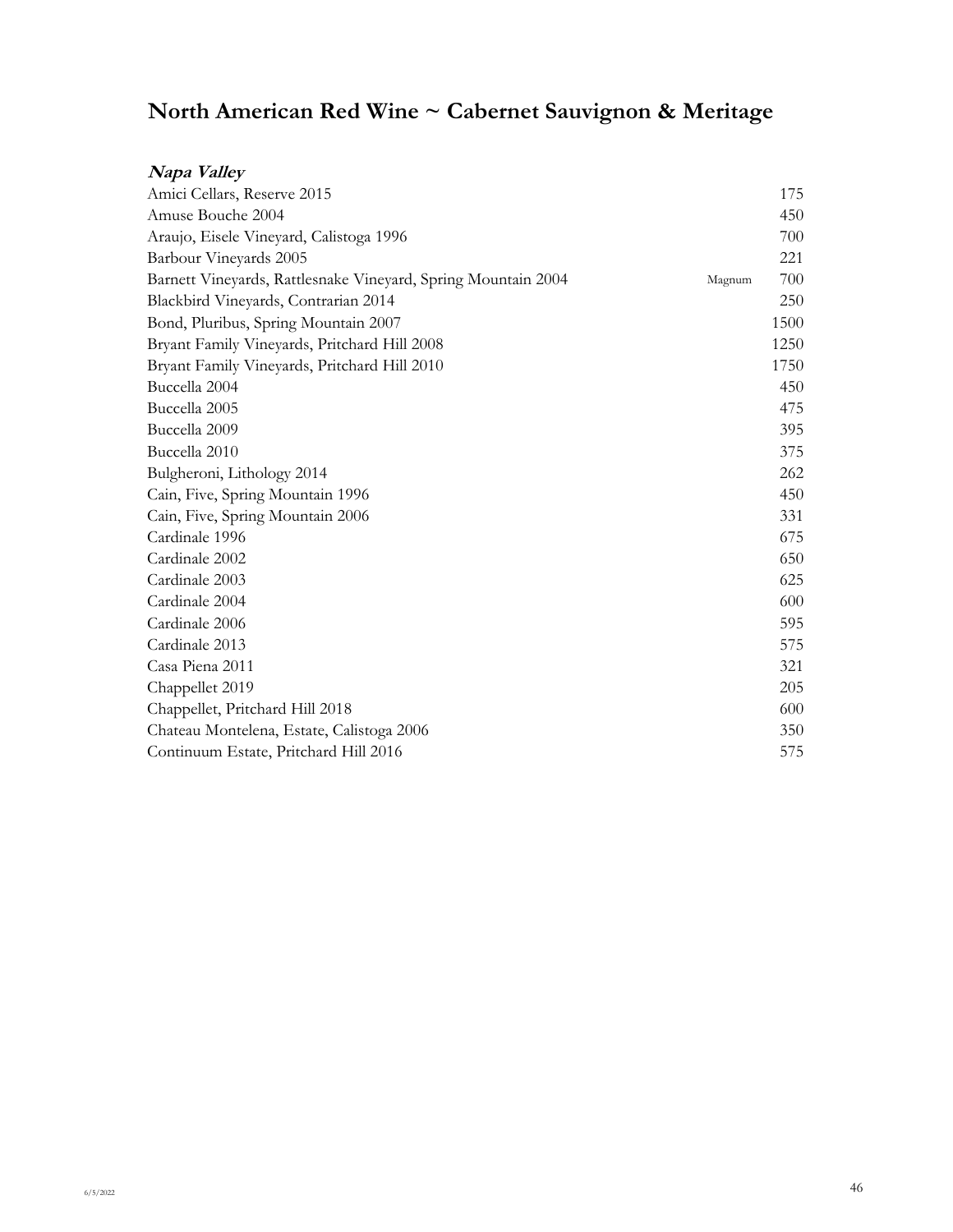| Napa Valley                                                     |     |
|-----------------------------------------------------------------|-----|
| Corison 1996                                                    | 350 |
| Corison 1997                                                    | 400 |
| Corison 1998                                                    | 325 |
| Corison 2018                                                    | 190 |
| Corison, Kronos Vineyard, St. Helena 2005                       | 595 |
| Corison, Kronos Vineyard, St. Helena 2007                       | 575 |
| Corison, Kronos Vineyard, St. Helena 2010                       | 500 |
| Corison, Kronos Vineyard, St. Helena 2015                       | 450 |
| Corison, Kronos Vineyard, St. Helena 2018                       | 425 |
| Corra Wines 2015                                                | 330 |
| Corra Wines 2016                                                | 310 |
| Crosby Roamann, Rutherford 2013                                 | 153 |
| Dalla Valle 2000                                                | 300 |
| Dalla Valle 2003                                                | 325 |
| Diamond Creek, Gravelly Meadow, Diamond Mountain District 2004  | 650 |
| Diamond Creek, Red Rock Terrace, Diamond Mountain District 2001 | 595 |
| Diamond Creek, Red Rock Terrace, Diamond Mountain District 2010 | 500 |
| Diamond Creek, Volcanic Hill, Diamond Mountain District 1997    | 675 |
| Diamond Creek, Volcanic Hill, Diamond Mountain District 2000    | 600 |
| Diamond Creek, Volcanic Hill, Diamond Mountain District 2003    | 575 |
| Dominus, Yountville 2016                                        | 625 |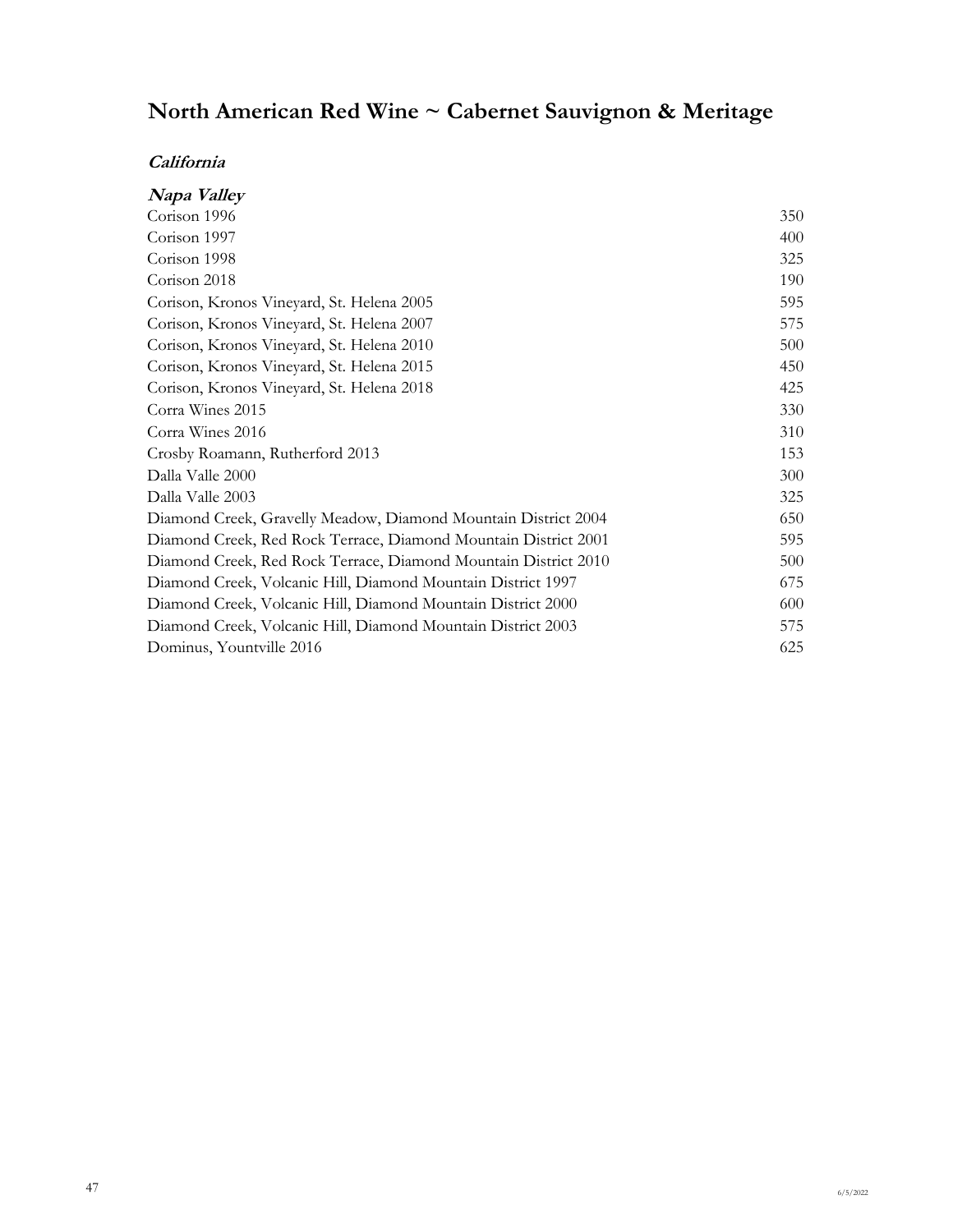### **California**

## **Napa Valley**

| Dunn 1993                                                |        | 335 |
|----------------------------------------------------------|--------|-----|
| Dunn 1999                                                |        | 350 |
| Dunn 2001                                                |        | 350 |
| Dunn, Howell Mountain 1996                               |        | 525 |
| Far Niente, Oakville 1999                                |        | 534 |
| Far Niente, Oakville 2001                                | Magnum | 950 |
| Far Niente, Oakville 2009                                |        | 474 |
| Far Niente, Oakville 2011                                |        | 451 |
| Favia, Oakville 2015                                     |        | 347 |
| Faust, Oakville 2019                                     |        | 140 |
| Grace Family Vineyards, Blank Vineyard, Rutherford 2010  |        | 375 |
| Groth, Reserve, Oakville 2014                            |        | 300 |
| Heitz Cellar 1990                                        |        | 350 |
| Heitz Cellar 1991                                        |        | 400 |
| Heitz Cellar, Linda Falls Vineyard, Howell Mountain 2014 |        | 325 |
| Heitz Cellar, Martha's Vineyard, Oakville 1989           |        | 750 |
| Heitz Cellar, Martha's Vineyard, Oakville 1990           |        | 750 |
| Heitz Cellar, Martha's Vineyard, Oakville 1999           |        | 700 |
| Heitz Cellar, Trailside Vineyard, Rutherford 2012        |        | 310 |
| Heitz Cellar, Trailside Vineyard, Rutherford 2013        |        | 290 |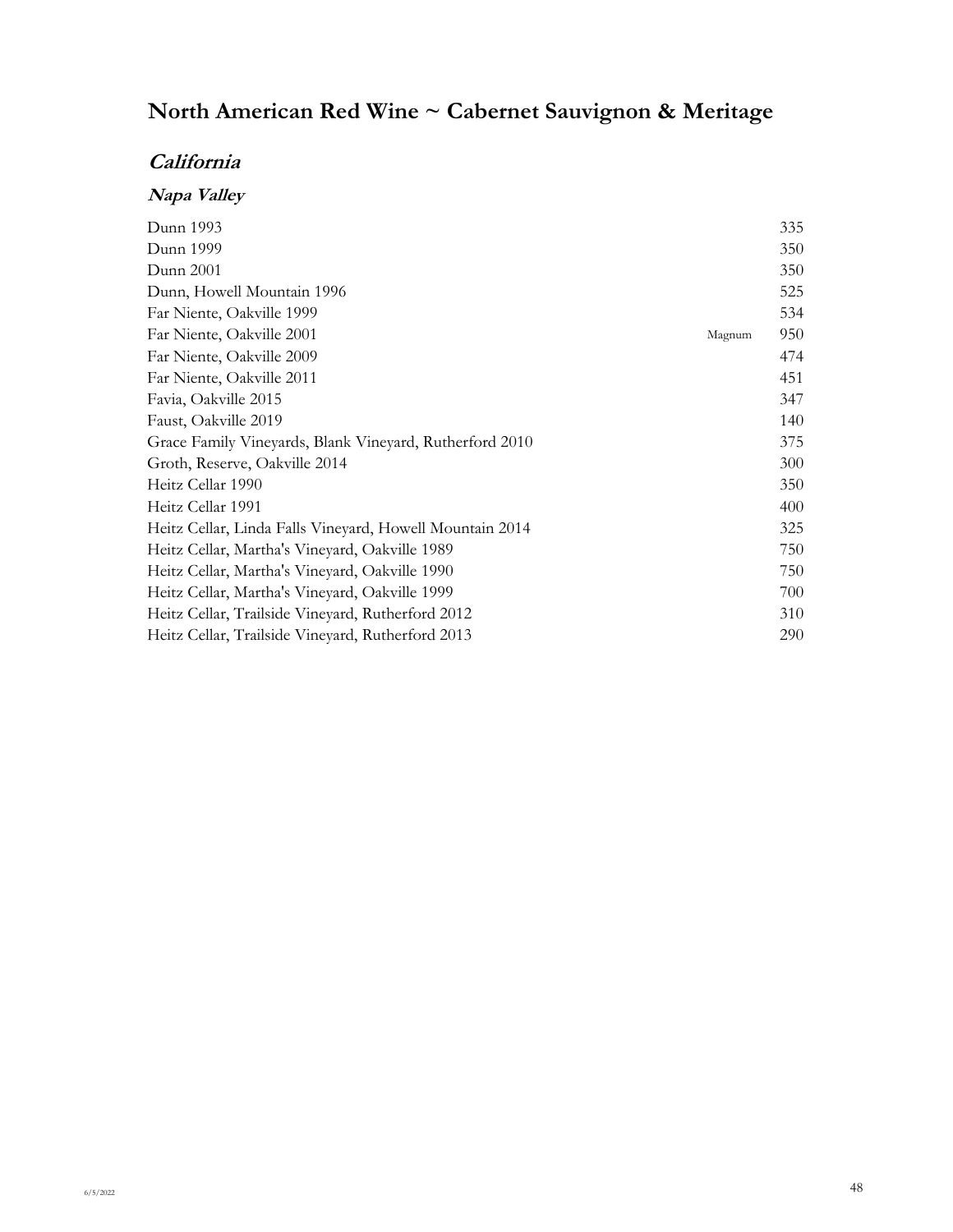## **California**

## **Napa Valley**

| Keenan, Mernet, Spring Mountain 2012                        | 795<br>Magnum |
|-------------------------------------------------------------|---------------|
| Keenan, Spring Mountain 2015                                | 140           |
| Kenzo, Rindo 2007                                           | 400           |
| Kongsgaard 2015                                             | 372           |
| Kongsgaard 2016                                             | 363           |
| Kongsgaard 2017                                             | 363           |
| La Jota, Howell Mountain, Anniversary Release 2004          | 250           |
| La Jota, Howell Mountain, Anniversary Release 2008          | 240           |
| Lail Vineyards, J. Daniel Cuvée 2002                        | 419           |
| Mathew Bruno, George III Vineyard, Rutherford 2012          | 209           |
| Mathew Bruno, George III Vineyard, Rutherford 2013          | 209           |
| Mayacamas, Mount Veeder 1998                                | 450           |
| Miriam, Rutherford Reserve 1999                             | 139           |
| Mt. Brave, Mount Veeder 2018                                | 245           |
| Notre Vin, Howell Mountain 2009                             | 322           |
| Opus One, Oakville 2008                                     | 850           |
| Opus One, Oakville 2014                                     | 800           |
| Opus One, Oakville 2015                                     | 775           |
| Opus One, Oakville 2016                                     | 750           |
| Opus One, Overture, Oakville MV 2015 base                   | 340           |
| Opus One, Overture, Oakville MV 2016 base                   | 328           |
| Palmaz Vineyards 2015                                       | 325           |
| Paul Hobbs, Beckstoffer Dr. Crane Vineyard, St. Helena 2010 | 700           |
| Philip Togni, Tanbark, Spring Mountain 2019                 | 165           |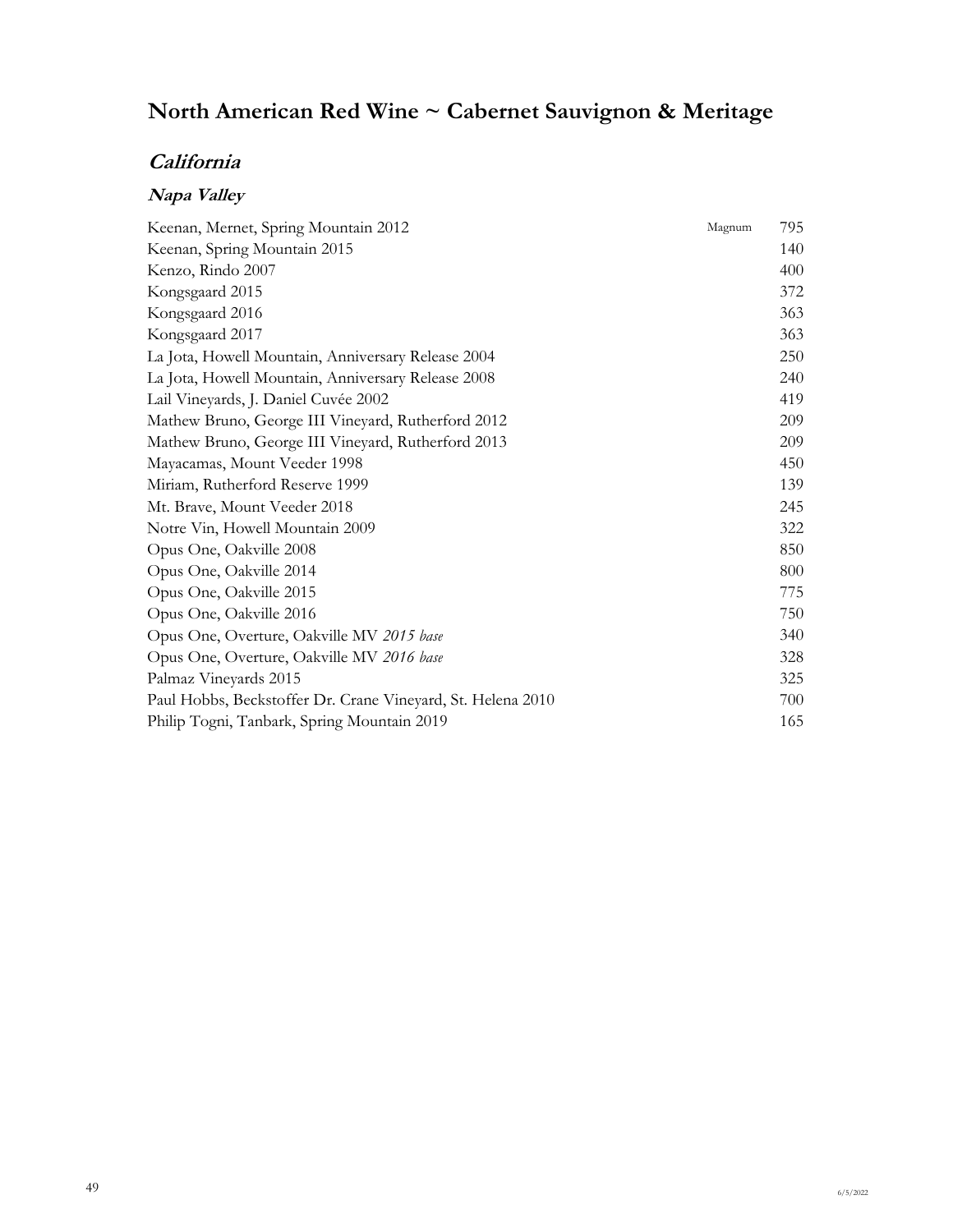| Napa Valley                                              |                |
|----------------------------------------------------------|----------------|
| Quintessa, Rutherford 2014                               | 400            |
| Ramey 2014                                               | 140            |
| Ramey, Jericho Canyon Vineyard 2003                      | 275            |
| Ramey, Diamond Mountain District 2002                    | 275            |
| Raymond, Generations 2008                                | 175            |
| Revana Family, St. Helena 2010                           | 375            |
| Robert Sinskey Vineyards, Stag's Leap District 2012      | 240            |
| Roy Estate 2009                                          | 371            |
| Rudd, Samantha's, Oakville 2012                          | 400            |
| Scarecrow, M Etain 2017 Second Wine of Scarecrow         | 425            |
| Shafer, 1.5, Stag's Leap District 2016                   | 225            |
| Shafer, Hillside Select, Stag's Leap District 2014       | 625            |
| Shafer, Hillside Select, Stag's Leap District 2015       | 625            |
| Spottswoode Estate, St. Helena 2014                      | 425            |
| Spottswoode Estate, St. Helena 2015                      | 400            |
| Spottswoode Estate, St. Helena 2016                      | 390            |
| Stag's Leap Wine Cellars, Fay, Stag's Leap District 1996 | 500            |
| Stag's Leap Wine Cellars, Fay, Stag's Leap District 2001 | 999<br>3 Liter |
| Viader, Propietary Red 1996                              | 275            |
| Viader, Propietary Red 2015                              | 275            |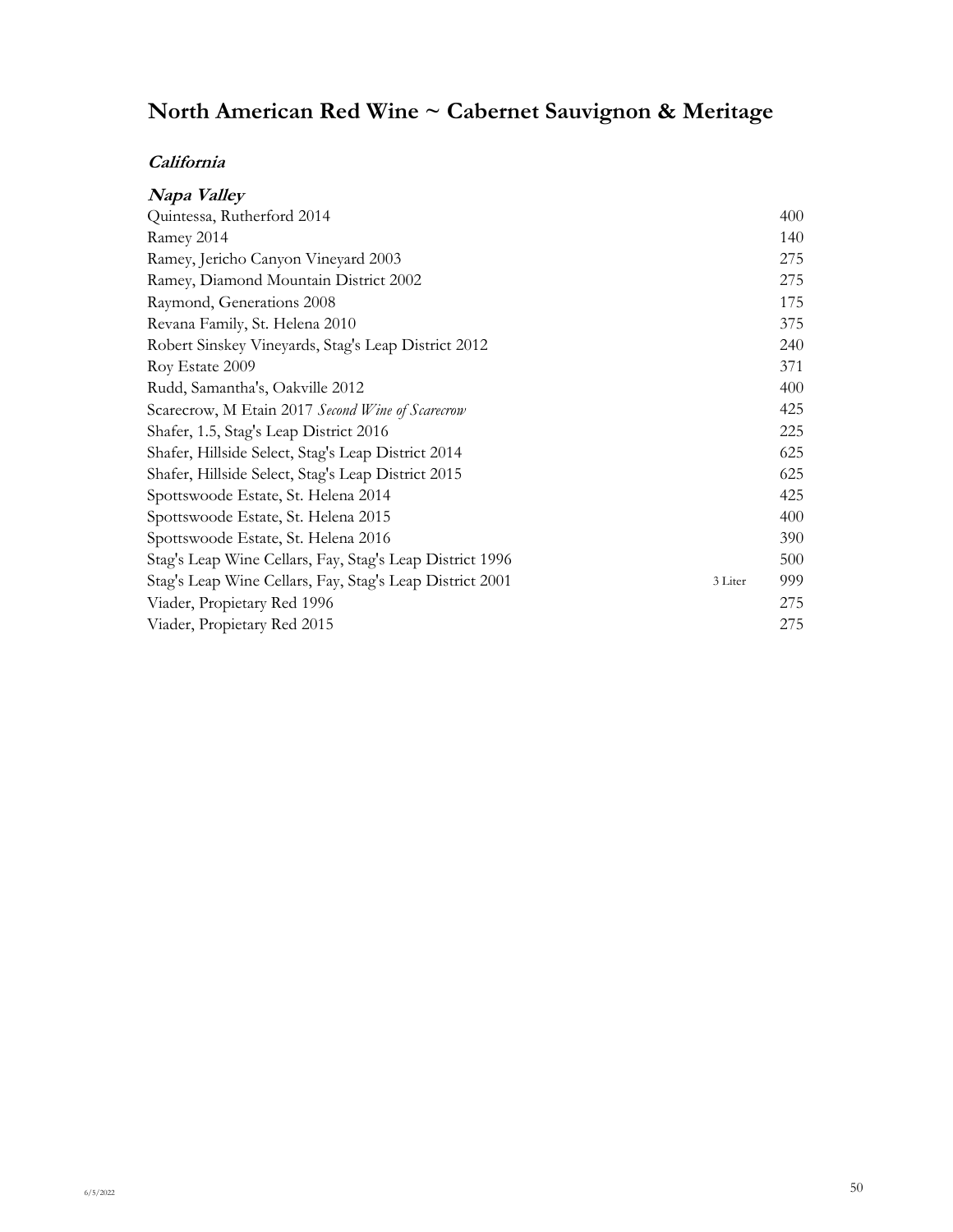| Sonoma                                                |     |
|-------------------------------------------------------|-----|
| A. Rafanelli, Dry Creek Valley 1995                   | 275 |
| A. Rafanelli, Dry Creek Valley 2005                   | 275 |
| A. Rafanelli, Dry Creek Valley 2011                   | 238 |
| Anakota, Helena Montana Vineyard, Knights Valley 2006 | 250 |
| Anakota, Helena Montana Vineyard, Knights Valley 2014 | 230 |
| Anakota, Helena Montana Vineyard, Knights Valley 2015 | 208 |
| Arnot-Roberts, Bugay Vineyard 2010                    | 224 |
| Arnot-Roberts, Clajeux Vineyard, Chalk Hill 2014      | 211 |
| Jordan, Alexander Valley 1996                         | 265 |
| Jordan, Alexander Valley 2003                         | 236 |
| Loam, Positas 2009                                    | 190 |
| Starlite, Sonoma County 2007                          | 389 |
| Starlite, Sonoma County 2011                          | 265 |
| Vérité, La Muse, Sonoma County 2003                   | 600 |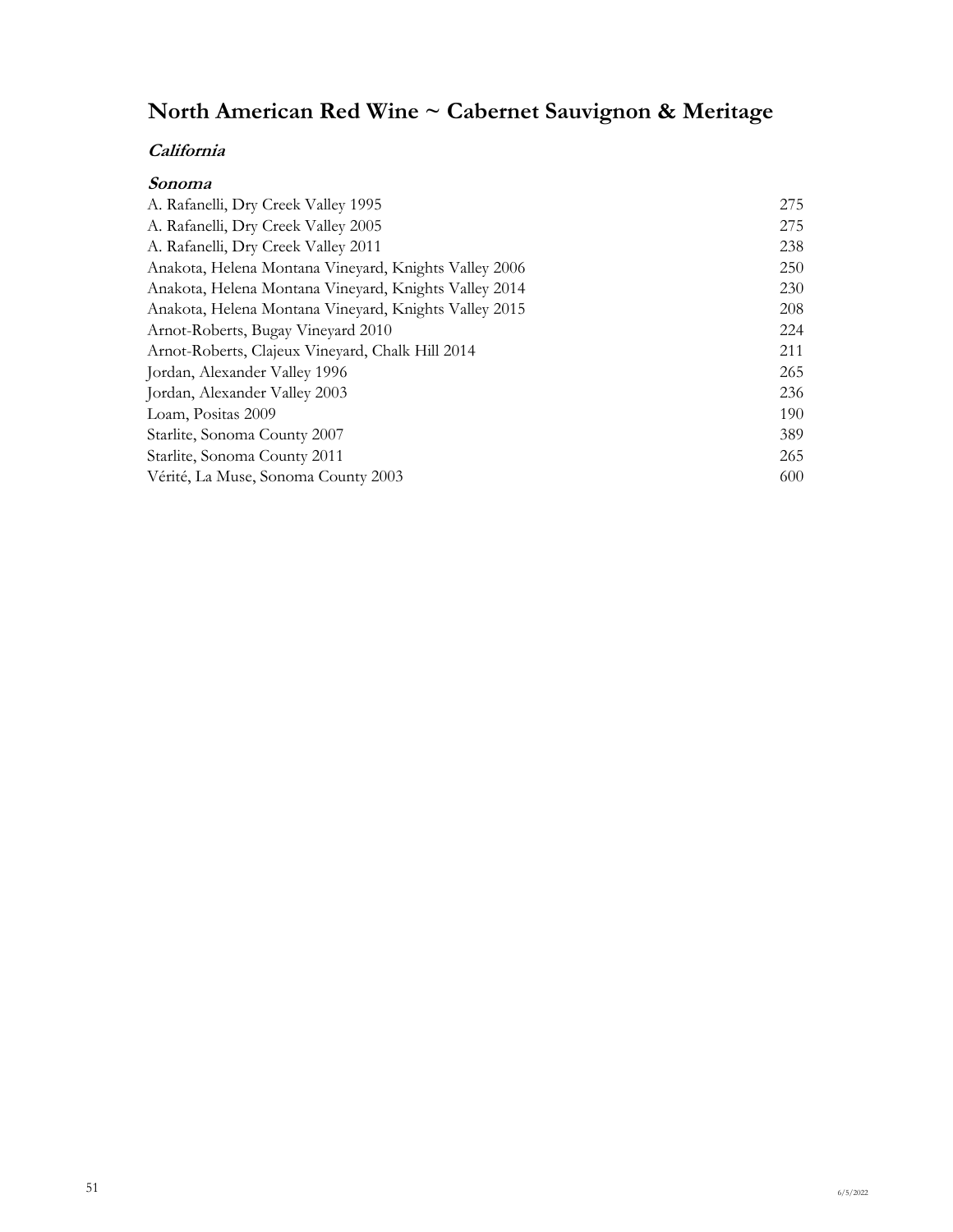| Santa Cruz Mountains                 |     |
|--------------------------------------|-----|
| Ahlgren, Bates Ranch Reserve 2002    | 158 |
| Kathryn Kennedy Estate 1995          | 335 |
| Kathryn Kennedy Estate 1999          | 348 |
| Mount Eden Estate 2016               | 197 |
| Ridge, Estate 2019                   | 160 |
| Ridge, Montebello Vineyard 2000      | 700 |
| Ridge, Montebello Vineyard 2006      | 650 |
| Ridge, Montebello Vineyard 2007      | 640 |
| Ridge, Montebello Vineyard 2008      | 630 |
| Ridge, Montebello Vineyard 2009      | 620 |
| Ridge, Montebello Vineyard 2010      | 610 |
| Ridge, Montebello Vineyard 2011      | 550 |
| Ridge, Montebello Vineyard 2015      | 500 |
| Ridge, Montebello Vineyard 2016      | 475 |
| Washington                           |     |
| Quilceda Creek, Columbia Valley 2010 | 480 |
|                                      |     |

| Quilceda Creek, Columbia Valley 2011                  | 418 |
|-------------------------------------------------------|-----|
| Quilceda Creek, Galitzine Vineyard, Red Mountain 2006 | 480 |
| Seven Hills, Walla Walla Valley 2012                  | 116 |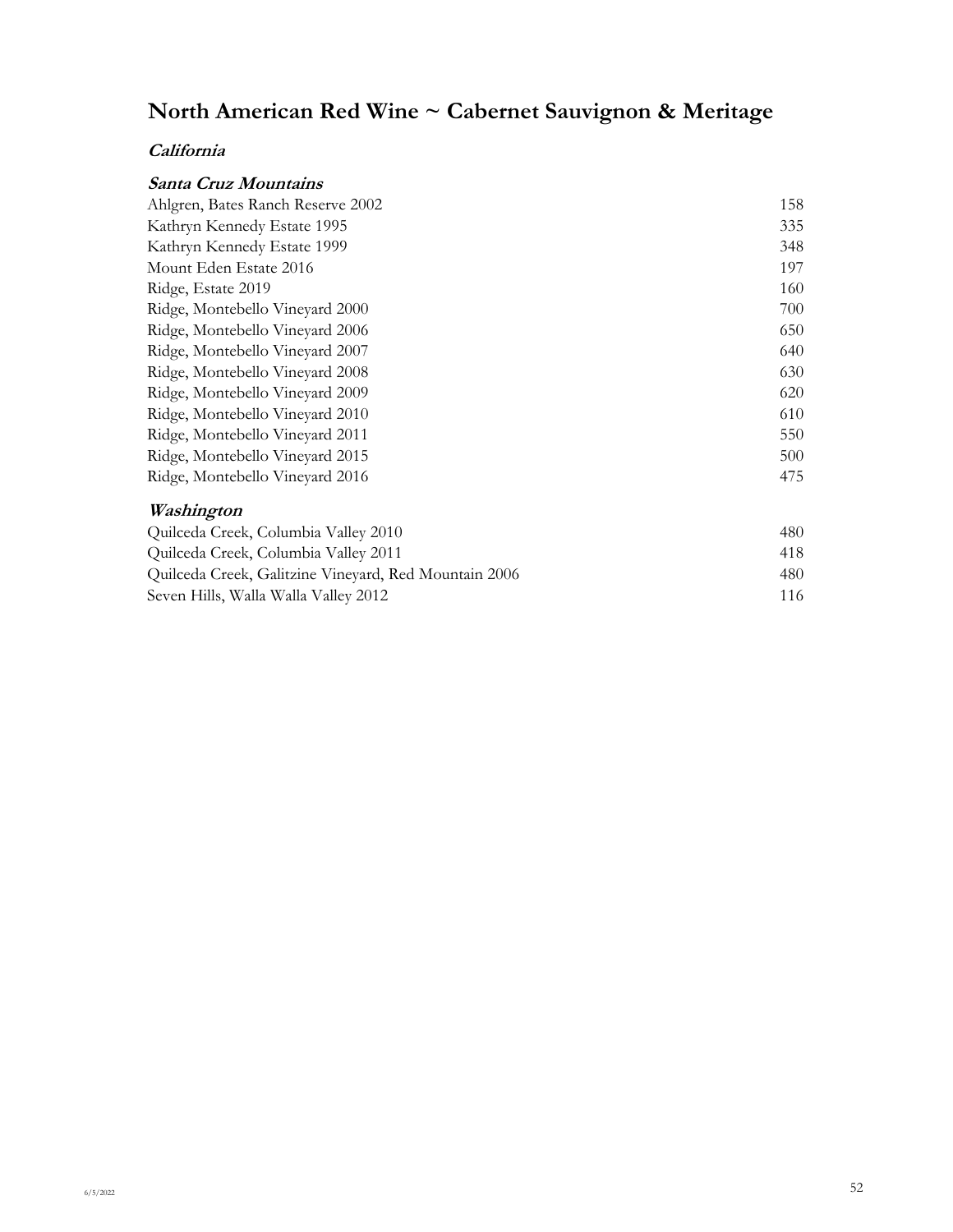#### **Côte de Nuits**

### **Bourgogne Regional**

| Domaine Leroy 2017 | 450 |
|--------------------|-----|
|                    |     |
|                    |     |

### **Marsannay**

| Bruno Clair, Les Grasses Têtes 2015       | 180 |
|-------------------------------------------|-----|
| Bruno Clair, Les Grasses Têtes 2016       | 170 |
| Bruno Clair, Les Longeroies 2015          | 180 |
| Bruno Clair, Les Longeroies 2016          | 170 |
| Bruno Clair, Les Vaudenelles 2014         | 170 |
| Bruno Clair, Les Vaudenelles 2015         | 180 |
| Domaine Denis Mortet, Les Longeroies 2016 | 148 |
| Domaine Denis Mortet, Les Longeroies 2017 | 148 |

#### **Fixin**

| Domaine Denis Mortet, Vieilles Vignes 2016           | 153  |
|------------------------------------------------------|------|
| Domaine Denis Mortet, Vieilles Vignes 2017           | 153. |
| Domaine Pierre Gelin, Clos Napoleon Premier Cru 2013 | 145  |
| Louis Boillot 2014                                   | 114  |
| Mongeard-Mugneret 2016                               | 125  |

### **Gevrey-Chambertin**

| Domaine Confuron-Cotetidot 2015                  | 175        |
|--------------------------------------------------|------------|
| Domaine Confuron-Cotetidot 2016                  | 167        |
| Domaine Denis Mortet, Mes Cinq Terroirs 2016     | <b>200</b> |
| Domaine Denis Mortet, Mes Cinq Terroirs 2017     | 192        |
| Domaine Frédéric Esmonin 2018                    | 105        |
| Domaine Pierre Gelin, Clos de Meixville 2015     | 145        |
| Domaine Robert Groffier, Les Seuvrées 2013       | 237        |
| Domaine Robert Groffier, Les Seuvrées 2016       | 237        |
| Domaine Robert Groffier, Les Seuvrées 2017       | 237        |
| Joseph Roty, Champs Chenys, Vieilles Vignes 2016 | 175        |
| Joseph Roty, La Brunelle 2016                    | 181        |
| Laurent Ponsot, Cuvée de l'Auline 2016           | 200        |
| Louis Boillot 2014                               | 150        |
| Louis Boillot 2016                               | 150        |
| Méo-Camuzet 2016                                 | 245        |
|                                                  |            |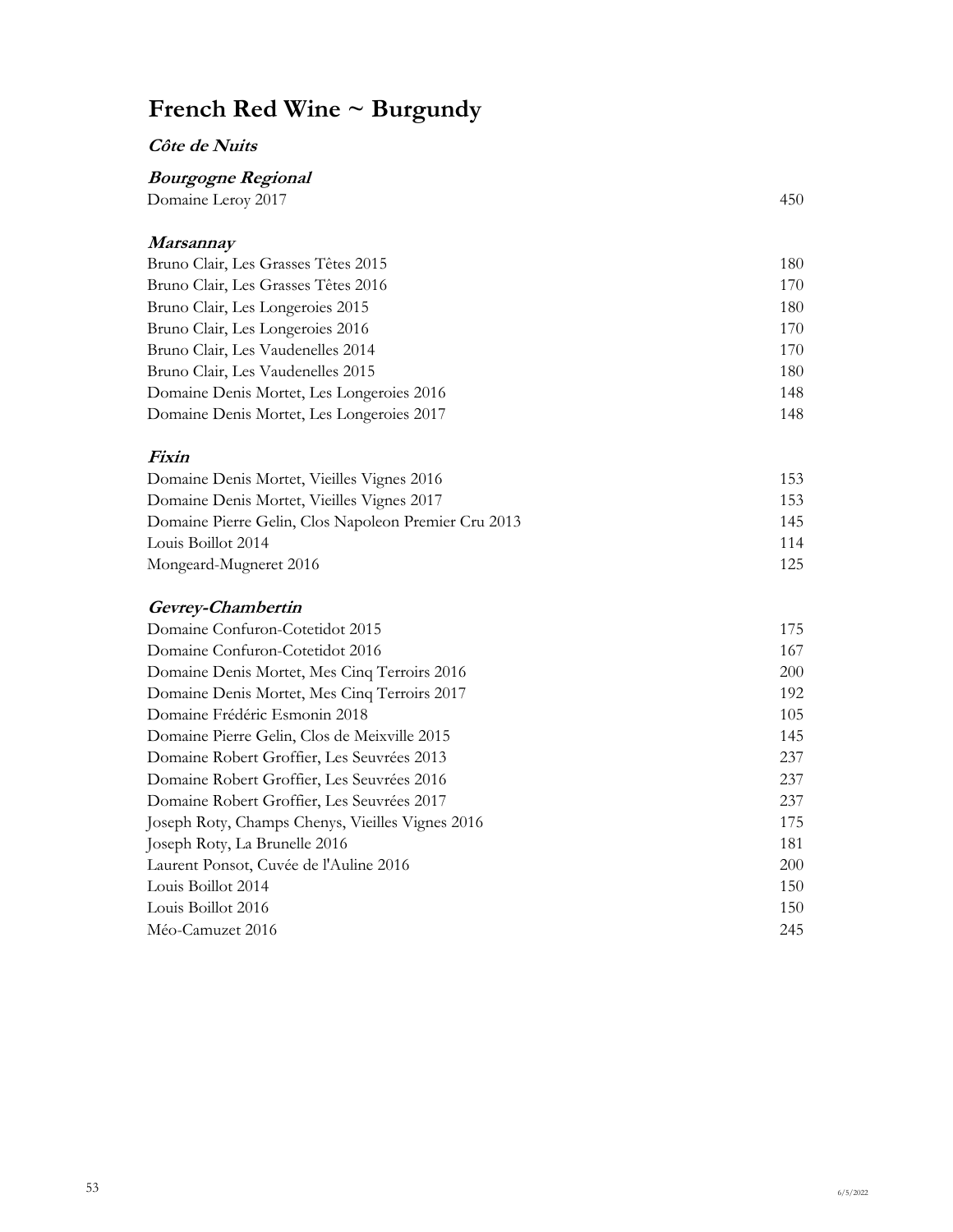### **Côte de Nuits**

### **Gevrey-Chambertin, Premier Cru**

| Claude Dugat 2008                                       | 400 |
|---------------------------------------------------------|-----|
| Claude Dugat 2009                                       | 458 |
| Claude Dugat, Lavaux Saint Jacques 2007                 | 415 |
| Claude Dugat, Lavaux Saint Jacques 2008                 | 400 |
| Domaine Denis Mortet, Les Champeaux 2009                | 525 |
| Domaine Denis Mortet, Les Champeaux 2010                | 500 |
| Domaine Denis Mortet, Les Champeaux 2011                | 406 |
| Domaine Denis Mortet, Les Champeaux 2016                | 457 |
| Domaine Denis Mortet, Les Champeaux 2017                | 457 |
| Domaine Denis Mortet, Lavaux Saint Jacques 2011         | 450 |
| Domaine Denis Mortet, Lavaux Saint Jacques 2013         | 475 |
| Domaine Denis Mortet, Lavaux Saint Jacques 2014         | 475 |
| Domaine Denis Mortet, Lavaux Saint Jacques 2016         | 499 |
| Domaine Denis Mortet, Lavaux Saint Jacques 2017         | 499 |
| Domaine Dujac, Aux Combottes 2011                       | 375 |
| Domaine Dujac, Aux Combottes 2014                       | 427 |
| Domaine Dujac, Aux Combottes 2016                       | 508 |
| Domaine Fourrier, Cherbaudes, Vieille Vigne 2011        | 394 |
| Domaine Fourrier, Cherbaudes, Vieille Vigne 2014        | 394 |
| Domaine Fourrier, Combes aux Moines, Vieille Vigne 2013 | 394 |
| Domaine Fourrier, Combes aux Moines, Vieille Vigne 2014 | 394 |
| Domaine Fourrier, Clos St-Jacques, Vieille Vigne 2013   | 648 |
| Domaine Fourrier, Les Goulots, Vieille Vigne 2010       | 394 |
| Domaine Frédéric Esmonin, Estournelles St. Jacques 2018 | 215 |
| Domaine Frédéric Esmonin, Lavaux St. Jacques 2018       | 250 |
| Domaine Huber Lignier, Aux Combottes 2009               | 480 |
| Domaine Huber Lignier, Aux Combottes 2010               | 480 |
|                                                         |     |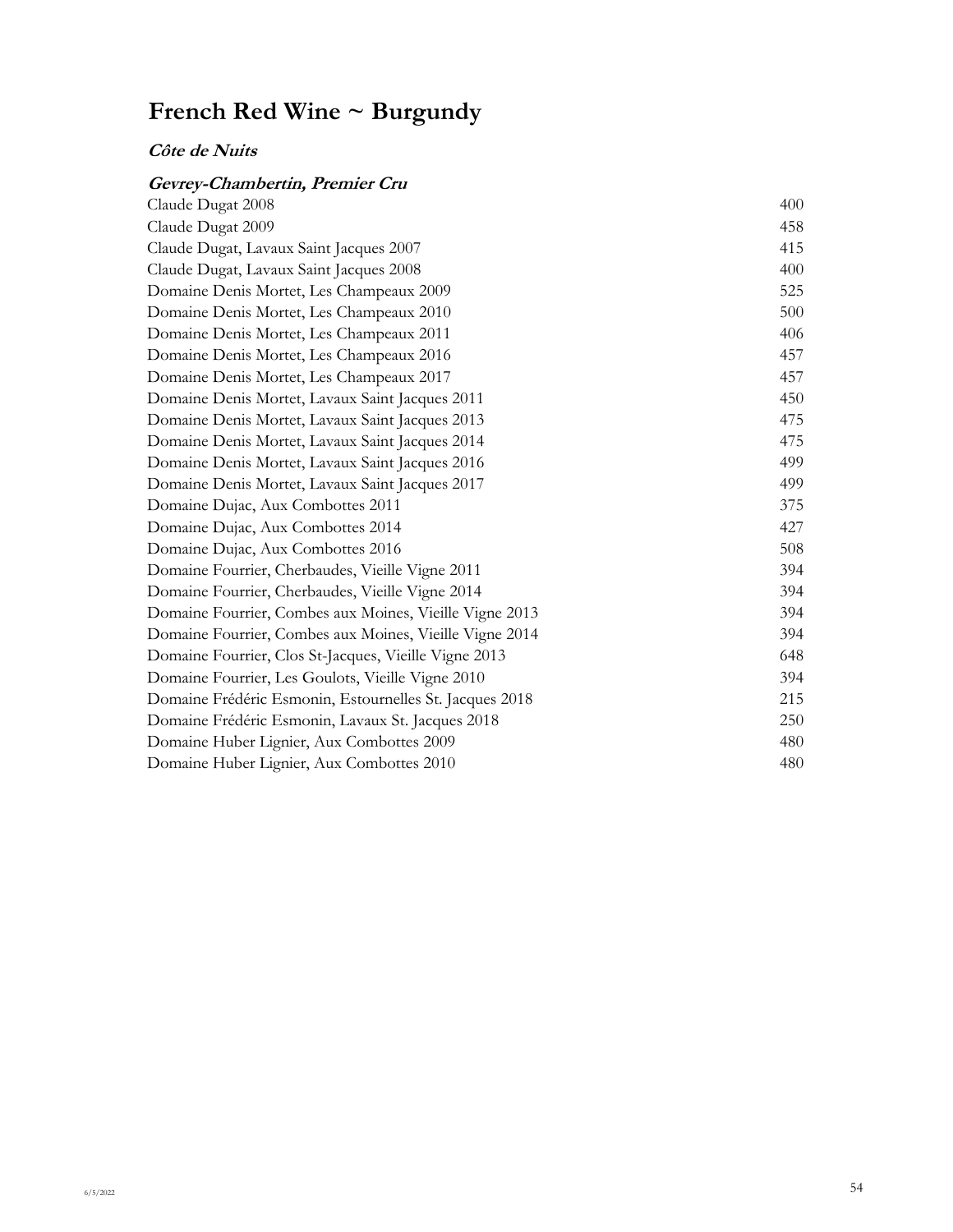### **Côte de Nuits**

### **Gevrey-Chambertin, Grand Cru**

| Chambertin, Domaine Dujac 2007                                      | 960  |
|---------------------------------------------------------------------|------|
| Chambertin, Domaine Denis Mortet 2011                               | 1195 |
| Chambertin, Domaine Denis Mortet 2012                               | 1337 |
| Chambertin, Domaine Denis Mortet 2013                               | 1350 |
| Chambertin, Domaine Denis Mortet 2016                               | 1553 |
| Chambertin, Domaine Denis Mortet 2017                               | 1566 |
| Chambertin Clos-de-Bèze, Domaine Robert Groffier 2009               | 800  |
| Chambertin Clos-de-Bèze, Domaine Robert Groffier 2010               | 750  |
| Chambertin Clos-de-Bèze, Domaine Robert Groffier 2011               | 612  |
| Chambertin Clos-de-Bèze, Domaine Robert Groffier 2012               | 670  |
| Chambertin Clos-de-Bèze, Domaine Robert Groffier 2013               | 724  |
| Charmes-Chambertin, Christophe Roumier, Aux Mazoyeres 2015          | 1425 |
| Charmes-Chambertin, Christophe Roumier, Aux Mazoyeres 2016          | 1425 |
| Charmes-Chambertin, Claude Dugat 2009                               | 900  |
| Charmes-Chambertin, Joseph Roty, Cuvée de Très Vieilles Vignes 2010 | 850  |
| Charmes-Chambertin, Joseph Roty, Cuvée de Très Vieilles Vignes 2011 | 700  |
| Charmes-Chambertin, Joseph Roty, Cuvée de Très Vieilles Vignes 2012 | 775  |
| Charmes-Chambertin, Joseph Roty, Cuvée de Très Vieilles Vignes 2013 | 700  |
| Charmes-Chambertin, Joseph Roty, Cuvée de Très Vieilles Vignes 2016 | 850  |
| Griotte-Chambertin, Claude Dugat 2008                               | 890  |
| Ruchottes-Chambertin, Christophe Roumier 2016                       | 1400 |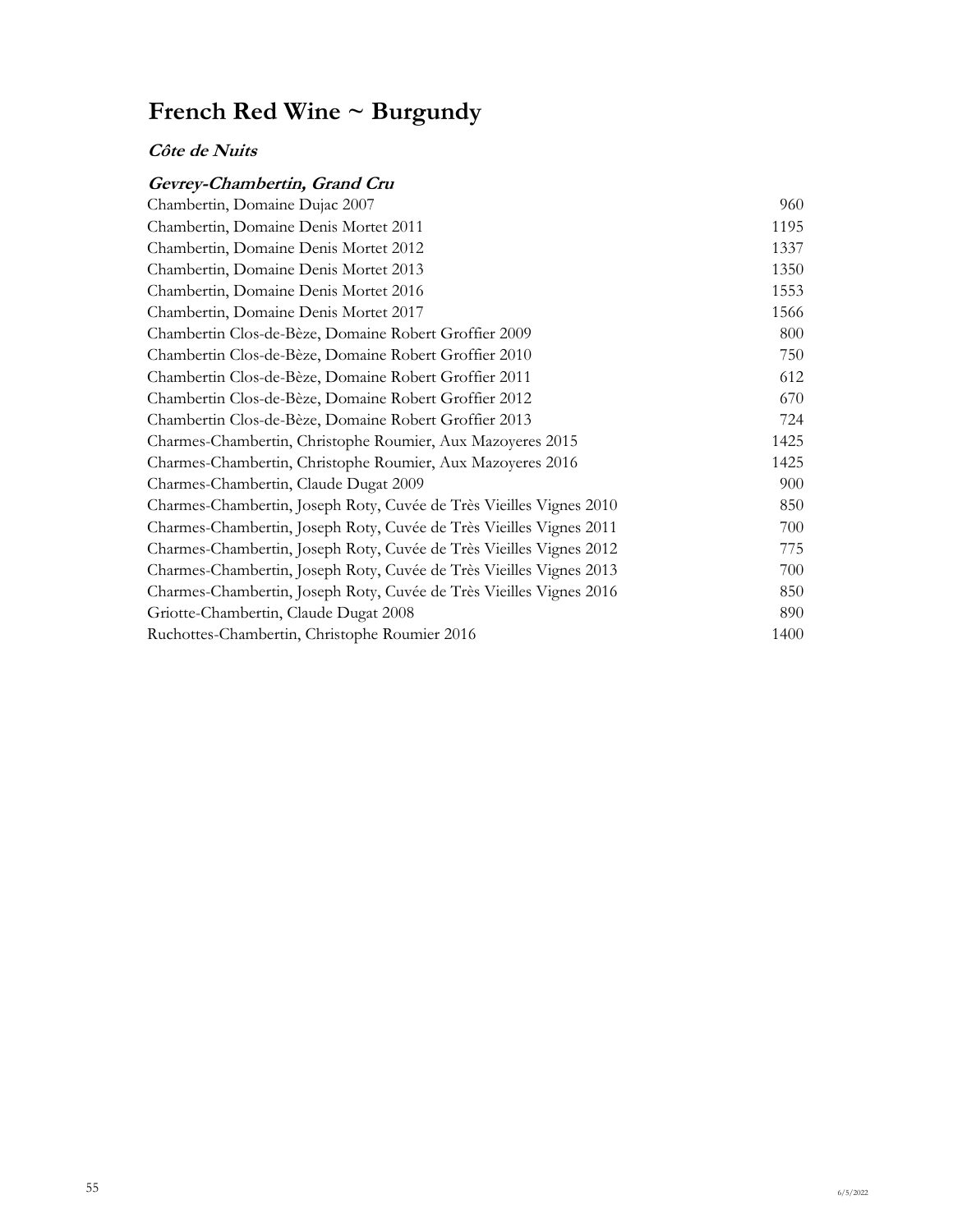#### **Côte de Nuits**

### **Morey-Saint-Denis**

| 300 |
|-----|
| 450 |
| 350 |
| 350 |
|     |

#### **Morey-Saint-Denis, Premier Cru** Domaine Hubert Lignier, Les Chaffots 2009 375 Domaine Hubert Lignier, Vieilles Vignes 2012 435

#### **Morey-Saint-Denis, Grand Cru**

| Clos-de-la-Roche, Domaine Dujac 2011         | 650  |
|----------------------------------------------|------|
| Clos-de-la-Roche, Domaine Dujac 2017         | 837  |
| Clos Saint Denis, Domaine Dujac 2007         | 675  |
| Clos Saint Denis, Domaine Dujac 2011         | 625  |
| Clos Saint Denis, Domaine Dujac 2017         | 837  |
| Clos des Lambrays, Domaine des Lambrays 2010 | 530  |
| Clos des Lambrays, Domaine des Lambrays 2011 | 440  |
| Clos de Tart, Mommessin 2008                 | 1000 |
| Clos de Tart, Mommessin 2009                 | 1049 |
| Clos de Tart, Mommessin 2010                 | 1000 |
| Clos de Tart, Mommessin 2011                 | 950  |
| Clos de Tart, Mommessin 2012                 | 1200 |
| Clos de Tart, Mommessin 2013                 | 1150 |
| Clos de Tart, Mommessin 2014                 | 1100 |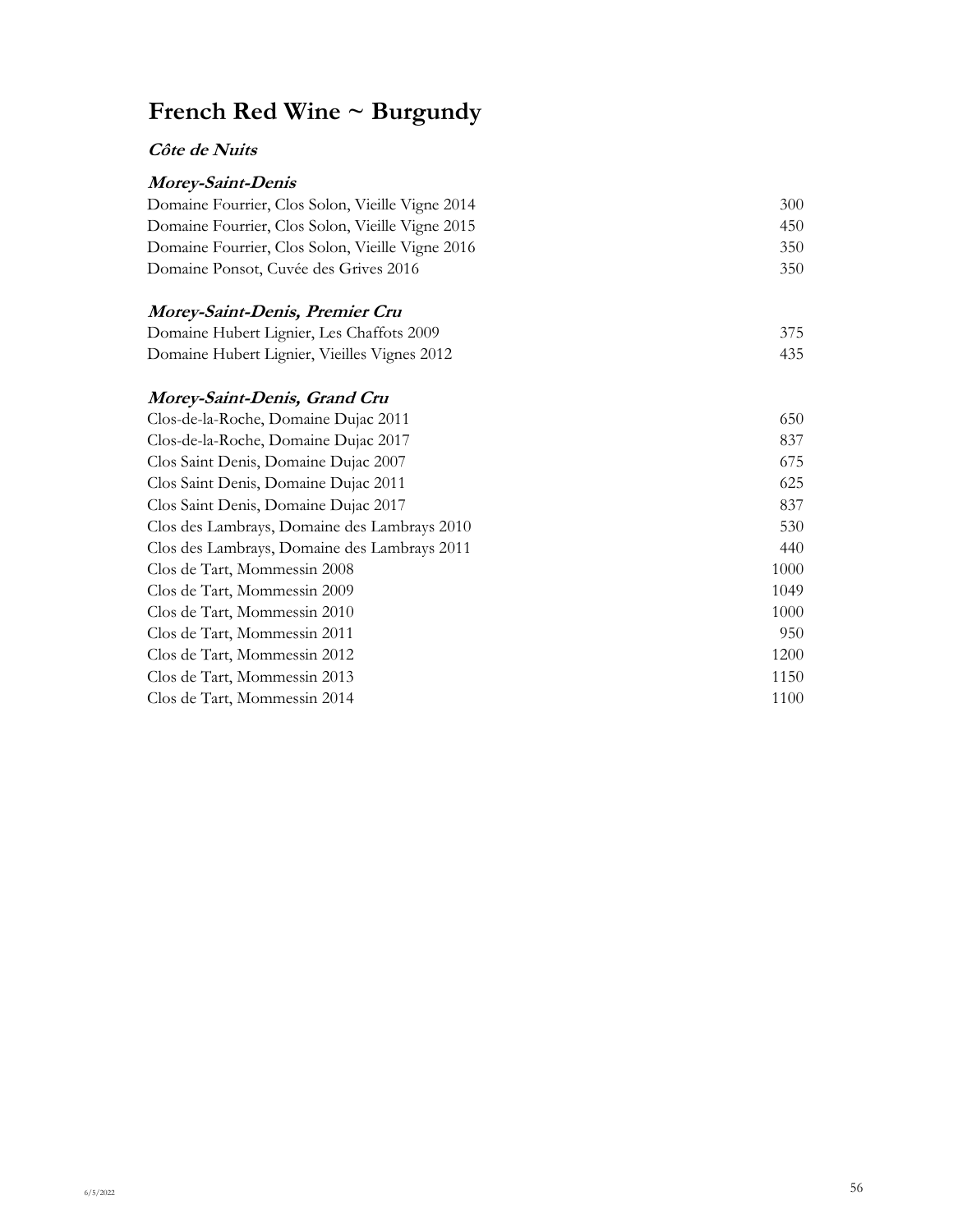#### **Côte de Nuits**

#### **Chambolle-Musigny**

| Domaine Comte Georges de Vogüé 2011 | 350 |
|-------------------------------------|-----|
| Domaine Comte Georges de Vogüé 2017 | 419 |
| Domaine Confuron-Cotetidot 2016     | 171 |
| Domaine Fourrier Vieille Vigne 2002 | 750 |
| Domaine Hudelot-Noëllat 2014        | 186 |
| Domaine Lechenaut 2014              | 203 |
| Domaine Lechenaut 2015              | 218 |
| Domaine Michel Gros 2016            | 224 |
| Domaine Michel Gros 2017            | 224 |
| Laurent Ponsot, An Zero 2015        | 225 |

 *if not exactly female, this is an exasperating variety for a terrible dance, tantalizing with an occasional yet obstinatley refusing to be tamed." Jancis Robinson "Pinot Noir is a minx of a wine. Indubitably feminine alas, growers, winemakers and winedrinkers alike. It leads us glimpse of the riches in store for those who persevere,*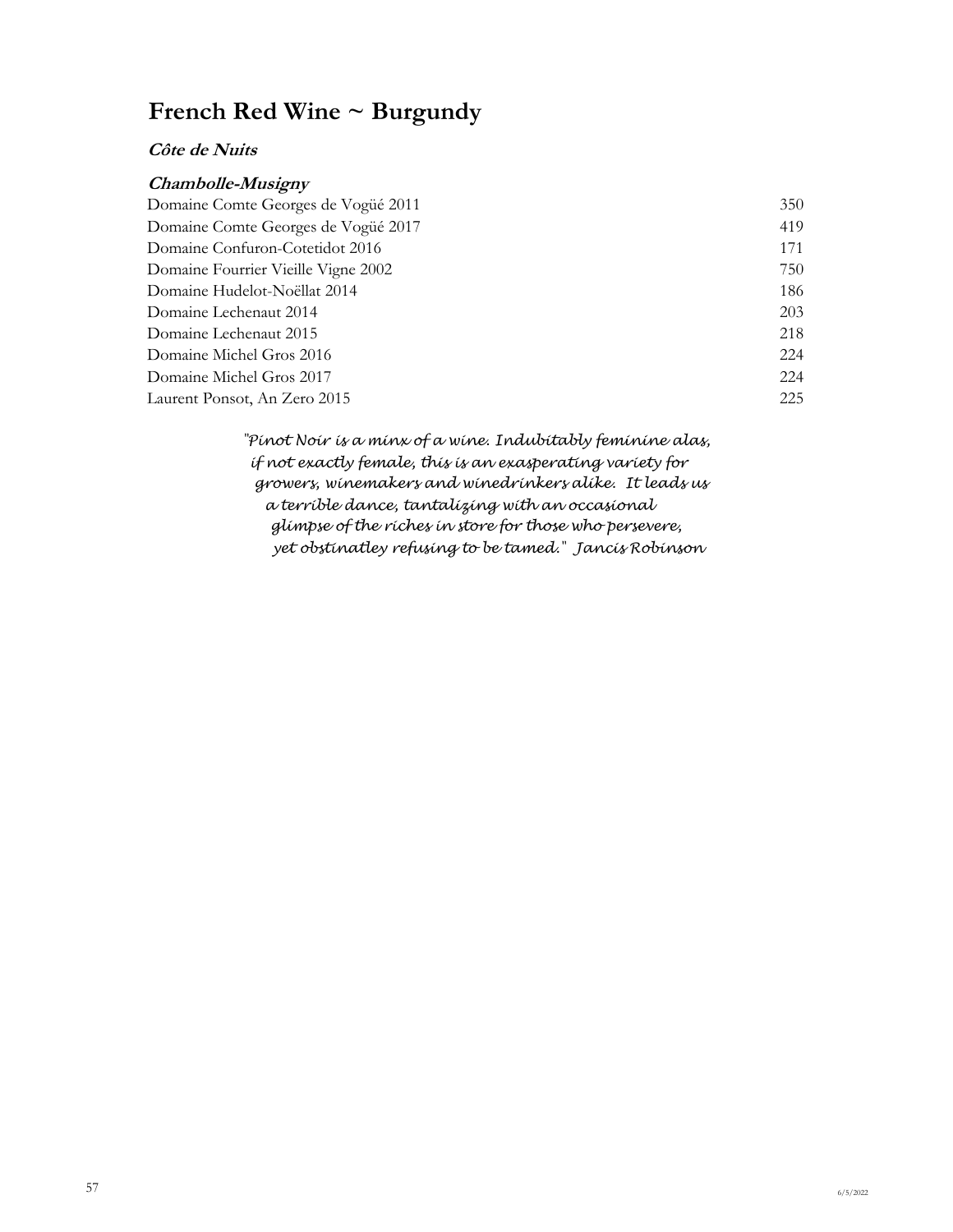#### **Côte de Nuits**

### **Chambolle-Musigny, Premier Cru**

| Domaine Anne et Hervé Sigaut, Les Fuées 2013        | 175 |
|-----------------------------------------------------|-----|
| Domaine Comte Georges de Vogüé 2010                 | 600 |
| Domaine Comte Georges de Vogüé 2011                 | 419 |
| Domaine Comte Georges de Vogüé 2012                 | 459 |
| Domaine Comte Georges de Vogüé 2013                 | 459 |
| Domaine Comte Georges de Vogüé 2014                 | 464 |
| Domaine Comte Georges de Vogüé 2017                 | 643 |
| Domaine Comte Georges de Vogüé, Les Amoureuses 2007 | 800 |
| Domaine Lecheneaut 2014                             | 198 |
| Domaine Robert Groffier, Les Amoureuses 2011        | 550 |
| Domaine Robert Groffier, Les Amoureuses 2013        | 608 |
| Domaine Robert Groffier, Les Hauts Doix 2013        | 363 |
| Domaine Robert Groffier, Les Sentiers 2011          | 328 |
| Domaine Robert Groffier, Les Sentiers 2012          | 354 |
| Domaine Robert Groffier, Les Sentiers 2017          | 450 |
| Ghislaine Barthod, Les Véroilles 2012               | 400 |
| Hubert Lignier, Les Baudes 2012                     | 418 |
| Hubert Lignier, Les Chabiots 2010                   | 425 |
|                                                     |     |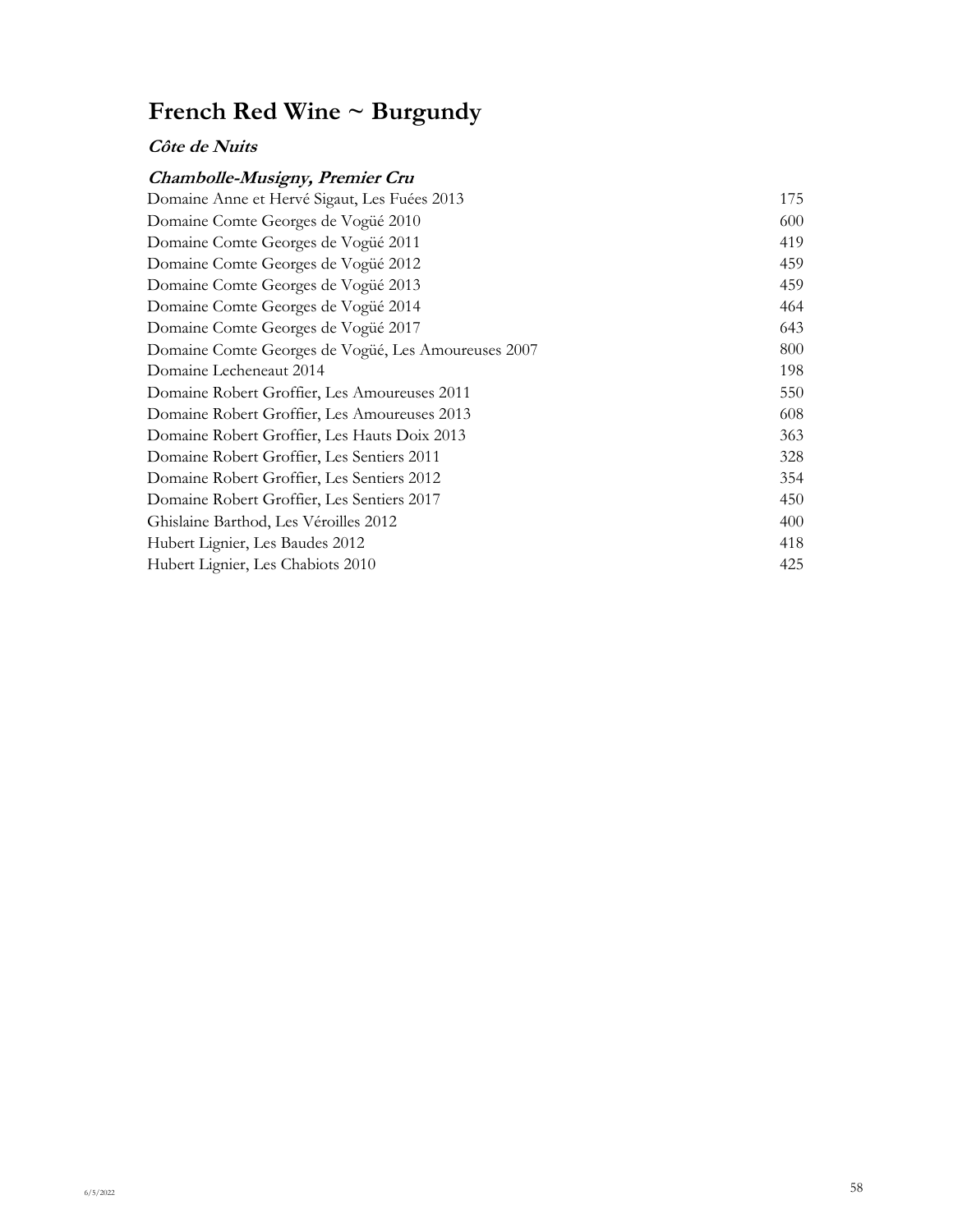### **Côte de Nuits**

### **Chambolle-Musigny, Grand Cru**

| Bonnes-Mares, Domaine Dujac 2011                                    | 700  |
|---------------------------------------------------------------------|------|
| Bonnes-Mares, Domaine Dujac 2012                                    | 850  |
| Bonnes-Mares, Domaine Dujac 2014                                    | 900  |
| Bonnes-Mares, Domaine Dujac 2016                                    | 1050 |
| Bonnes-Mares, Domaine Dujac 2017                                    | 1100 |
| Bonnes-Mares, Domaine Robert Groffier 2012                          | 621  |
| Bonnes-Mares, Domaine Robert Groffier 2013                          | 621  |
| Bonnes-Mares, Domaine Comte Georges de Vogüé 2007                   | 850  |
| Bonnes-Mares, Domaine Comte Georges de Vogüé 2008                   | 830  |
| Bonnes-Mares, Domaine Comte Georges de Vogüé 2010                   | 1100 |
| Bonnes-Mares, Domaine Comte Georges de Vogüé 2011                   | 886  |
| Bonnes-Mares, Domaine Comte Georges de Vogüé 2012                   | 945  |
| Bonnes-Mares, Domaine Comte Georges de Vogüé 2013                   | 945  |
| Bonnes-Mares, Domaine Comte Georges de Vogüé 2014                   | 945  |
| Bonnes-Mares, Domaine Comte Georges de Vogüé 2015                   | 1250 |
| Bonnes-Mares, Domaine Comte Georges de Vogüé 2016                   | 1274 |
| Musigny, Cuvée Vieilles Vignes, Domaine Comte Georges de Vogüé 2004 | 900  |
| Musigny, Cuvée Vieilles Vignes, Domaine Comte Georges de Vogüé 2006 | 950  |
| Musigny, Cuvée Vieilles Vignes, Domaine Comte Georges de Vogüé 2007 | 1000 |
| Musigny, Cuvée Vieilles Vignes, Domaine Comte Georges de Vogüé 2010 | 1125 |
| Musigny, Cuvée Vieilles Vignes, Domaine Comte Georges de Vogüé 2011 | 1067 |
| Musigny, Cuvée Vieilles Vignes, Domaine Comte Georges de Vogüé 2012 | 1242 |
| Musigny, Cuvée Vieilles Vignes, Domaine Comte Georges de Vogüé 2013 | 1242 |
| Musigny, Cuvée Vieilles Vignes, Domaine Comte Georges de Vogüé 2014 | 1242 |
| Musigny, Cuvée Vieilles Vignes, Domaine Comte Georges de Vogüé 2015 | 1600 |
| Musigny, Cuvée Vieilles Vignes, Domaine Comte Georges de Vogüé 2016 | 1696 |
| Musigny, Cuvée Vieilles Vignes, Domaine Comte Georges de Vogüé 2017 | 1696 |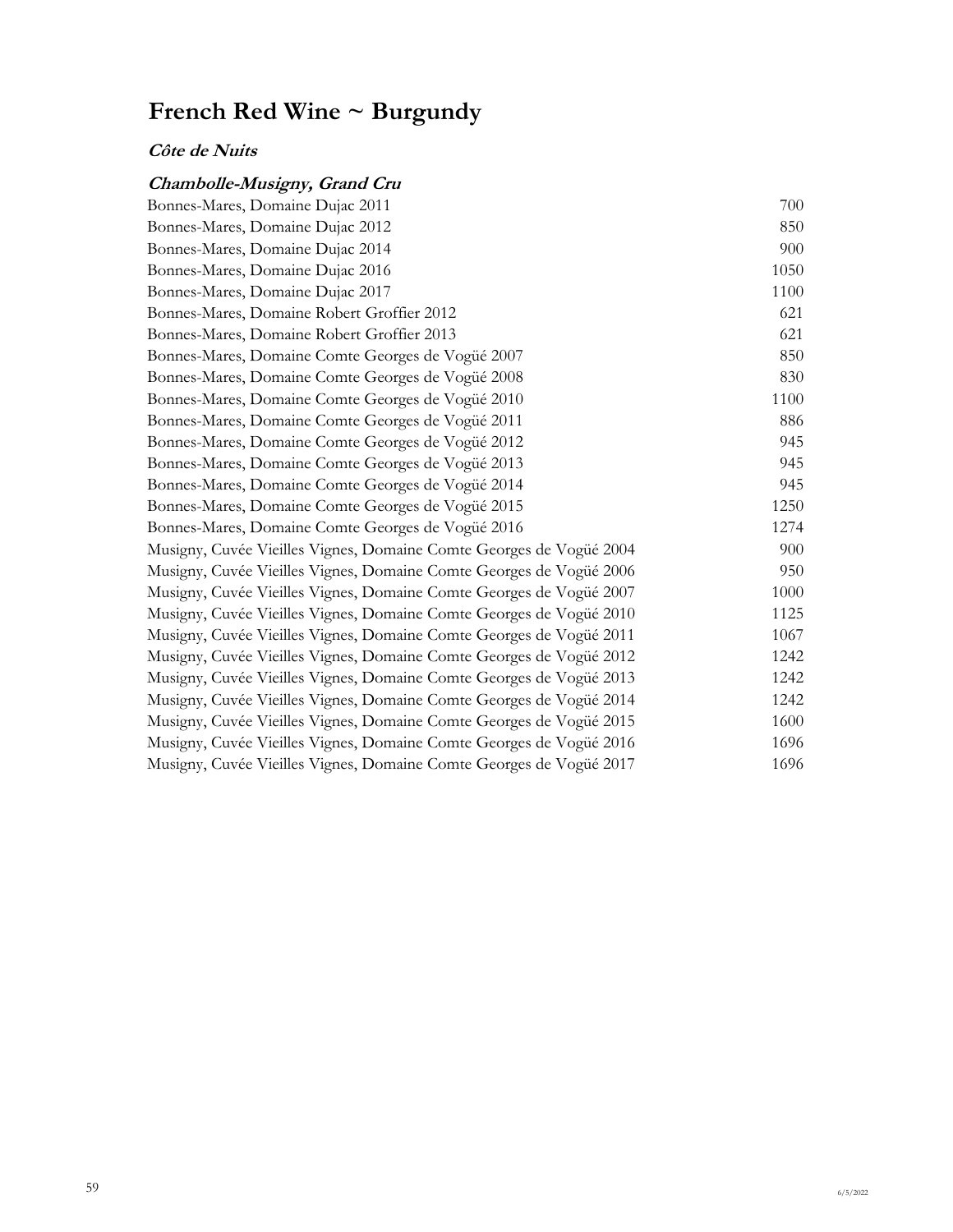## **Côte de Nuits**

| Vougeot, Premier Cru                                        |      |
|-------------------------------------------------------------|------|
| Les Petits Vougeot, Domaine Fourrier, Vieille Vigne 2014    | 375  |
| Vougeot, Grand Cru                                          |      |
| Clos-de-Vougeot, Chateau de la Tour 2012                    | 408  |
| Clos-de-Vougeot, Chateau de la Tour 2013                    | 389  |
| Clos-de-Vougeot, Chateau de la Tour 2014                    | 389  |
| Clos-de-Vougeot, Domaine Anne Gros, Le Grand Maupertui 2014 | 500  |
| Clos-de-Vougeot, Domaine Anne Gros, Le Grand Maupertui 2016 | 500  |
| Clos-de-Vougeot, Domaine Denis Mortet 2009                  | 975  |
| Clos-de-Vougeot, Domaine Denis Mortet 2010                  | 900  |
| Clos-de-Vougeot, Domaine Forey 2012                         | 450  |
| Clos-de-Vougeot, Domaine Michel Gros, Grand Maupertuis 2017 | 450  |
| Clos-de-Vougeot, Domaine de Montille 2011                   | 425  |
| Flagey-Echézeaux, Grand Cru                                 |      |
| Echézeaux, Domaine Anne Gros, Les Loachausses 2016          | 448  |
| Echézeaux, Domaine Denis Mortet 2017                        | 1080 |
| Echézeaux, Domaine Dujac 2015                               | 745  |
| Echézeaux, Domaine Georges Jayer, élevé par E. Rouget 2009  | 1275 |
| Echézeaux, Domaine de la Romanée-Conti 2012                 | 1500 |
| Echézeaux, Domaine de la Romanée-Conti 2013                 | 1450 |
| Echézeaux, Domaine de la Romanée-Conti 2014                 | 1400 |
| Grands-Echézeaux, Domaine de la Romanée-Conti 2007          | 2100 |
| Grands-Echézeaux, Domaine de la Romanée-Conti 2010          | 2500 |
| Grands-Echézeaux, Domaine de la Romanée-Conti 2011          | 2000 |
| Grands-Echézeaux, Domaine de la Romanée-Conti 2012          | 2000 |
| Grands-Echézeaux, Domaine de la Romanée-Conti 2013          | 2150 |

Grands-Echézeaux, Domaine de la Romanée-Conti 2014 2250 Grands-Echézeaux, Domaine de la Romanée-Conti 2015 2700 Echézeaux, Emmanuel Rouget 2010 900 Echézeaux, Emmanuel Rouget 2011 and a state of the state of the state of the state of the state of the state of the state of the state of the state of the state of the state of the state of the state of the state of the st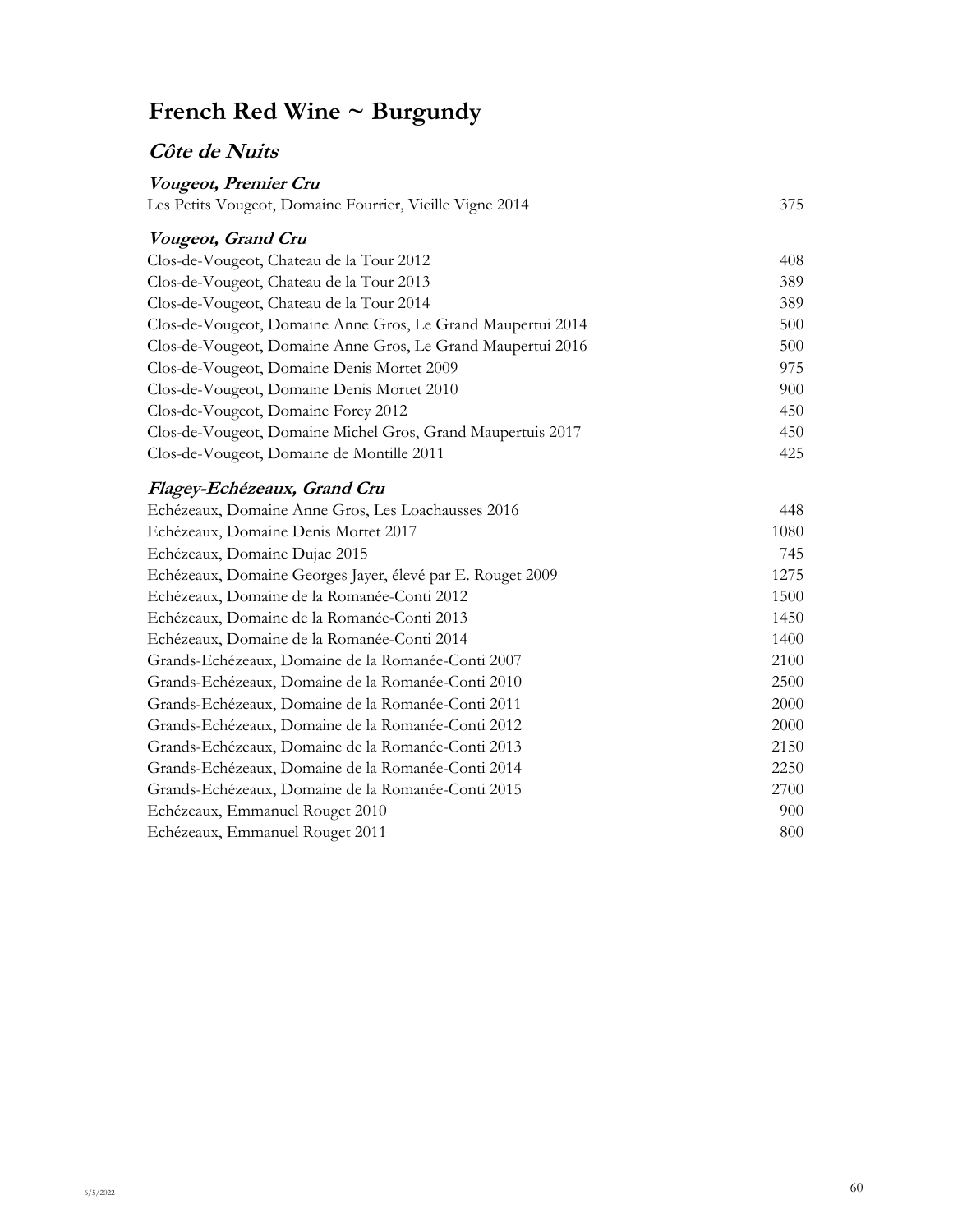## **Côte de Nuits**

| <i><b>Vosne-Romanée</b></i>            |     |
|----------------------------------------|-----|
| Domaine Confuron-Cotetidot 2015        | 185 |
| Domaine Confuron-Cotetidot 2016        | 171 |
| Domaine d'Eugenie 2016                 | 200 |
| Domaine d'Eugenie, Clos d'Eugenie 2016 | 285 |
| Domaine Lecheneaut 2014                | 188 |
| Domaine Michel Gros 2016               | 224 |
| Domaine Michel Gros 2017               | 224 |
| Emmanuel Rouget 2010                   | 385 |
| Louis Jadot 2014                       | 177 |
| Méo-Camuzet 2016                       | 500 |
| Méo-Camuzet 2017                       | 495 |
| Mongeard-Mugneret 2016                 | 170 |
| Mongeard-Mugneret 2017                 | 165 |
| Pierre-Yves Colin-Morey 2016           | 224 |

### **Vosne-Romanée, Premier Cru**

| Domaine Dujac, Les Beaux Monts 2011     | 435  |
|-----------------------------------------|------|
| Domaine Dujac, Les Beaux Monts 2013     | 432  |
| Domaine Dujac, Les Beaux Monts 2014     | 459  |
| Domaine Dujac, Les Beaux Monts 2017     | 545  |
| Domaine Dujac, Aux Malconsorts 2013     | 600  |
| Domaine Dujac, Aux Malconsorts 2015     | 750  |
| Domaine Dujac, Aux Malconsorts 2016     | 718  |
| Domaine Dujac, Aux Malconsorts 2017     | 729  |
| Domaine Michel Gros, Aux Brûlées 2011   | 275  |
| Domaine Michel Gros, Aux Brûlées 2013   | 300  |
| Domaine Michel Gros, Aux Brûlées 2016   | 319  |
| Domaine Michel Gros, Aux Brûlées 2017   | 319  |
| Domaine Michel Gros, Clos des Réas 2005 | 425  |
| Domaine Michel Gros, Clos des Réas 2009 | 400  |
| Domaine Michel Gros, Clos des Réas 2010 | 375  |
| Domaine Michel Gros, Clos des Réas 2016 | 371  |
| Domaine Michel Gros, Clos des Réas 2017 | 365  |
| Emmanuel Rouget, Cros Parantoux 2008    | 2000 |
| Emmanuel Rouget, Cros Parantoux 2010    | 1850 |
| Emmanuel Rouget, Cros Parantoux 2011    | 1700 |
| Méo-Camuzet, Les Chaumes 2016           | 525  |
| Méo-Camuzet, Les Chaumes 2017           | 500  |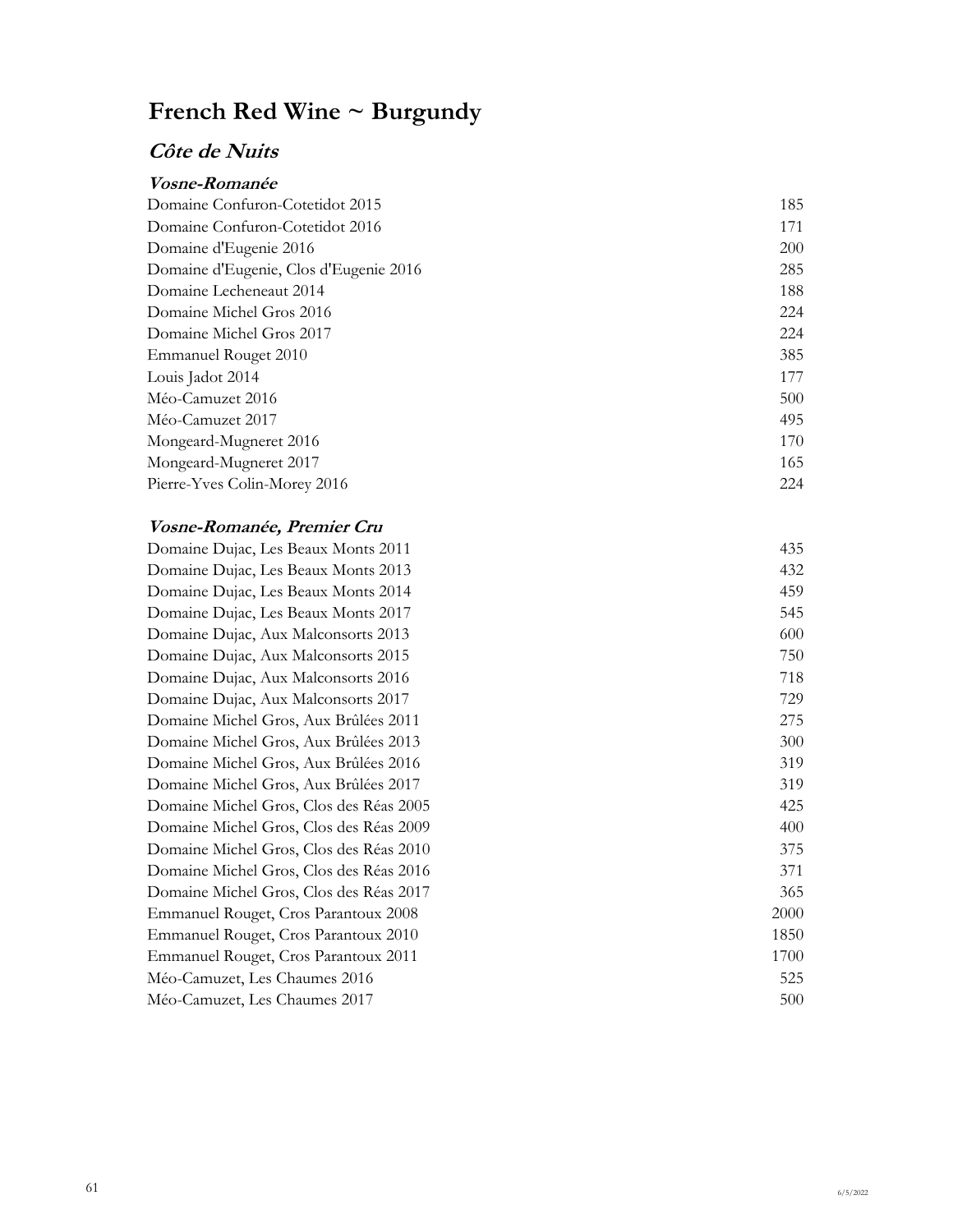#### **Côte de Nuits**

#### **Vosne-Romanée, Grand Cru**

| La Tâche, Domaine de la Romanée-Conti 2011             | 5300 |
|--------------------------------------------------------|------|
| La Tâche, Domaine de la Romanée-Conti 2012             | 5200 |
| La Tâche, Domaine de la Romanée-Conti 2016             | 5300 |
| Richebourg, Domaine de la Romanée-Conti 2004           | 3800 |
| Richebourg, Domaine de la Romanée-Conti 2006           | 3800 |
| Richebourg, Domaine de la Romanée-Conti 2008           | 3600 |
| Richebourg, Domaine de la Romanée-Conti 2009           | 4500 |
| Richebourg, Domaine de la Romanée-Conti 2010           | 3900 |
| Richebourg, Domaine de la Romanée-Conti 2011           | 3800 |
| Richebourg, Domaine de la Romanée-Conti 2012           | 3700 |
| Richebourg, Domaine de la Romanée-Conti 2013           | 3600 |
| Richebourg, Domaine de la Romanée-Conti 2014           | 3900 |
| Richebourg, Domaine de la Romanée-Conti 2015           | 4600 |
| Romanée-Saint-Vivant, Domaine de l'Arlot 2013          | 950  |
| Romanée-Saint-Vivant, Domaine de la Romanée-Conti 2004 | 2600 |
| Romanée-Saint-Vivant, Domaine de la Romanée-Conti 2005 | 4600 |
| Romanée-Saint-Vivant, Domaine de la Romanée-Conti 2006 | 3200 |
| Romanée-Saint-Vivant, Domaine de la Romanée-Conti 2007 | 3000 |
| Romanée-Saint-Vivant, Domaine de la Romanée-Conti 2008 | 2900 |
| Romanée-Saint-Vivant, Domaine de la Romanée-Conti 2009 | 4600 |
| Romanée-Saint-Vivant, Domaine de la Romanée-Conti 2010 | 4000 |
| Romanée-Saint-Vivant, Domaine de la Romanée-Conti 2011 | 3500 |
| Romanée-Saint-Vivant, Domaine de la Romanée-Conti 2012 | 3450 |
| Romanée-Saint-Vivant, Domaine de la Romanée-Conti 2013 | 3700 |
| Romanée-Saint-Vivant, Domaine de la Romanée-Conti 2014 | 3600 |
| Romanée-Saint-Vivant, Domaine de la Romanée-Conti 2015 | 5500 |
| Romanée-Saint-Vivant, Domaine de la Romanée-Conti 2016 | 5100 |
|                                                        |      |

 *For centuries every language has been strained wild conceits or stock epithets of the trade." "I rejoiced in Burgundy. How can I describe it. - Evelyn Waugh from Brideshead Revisited to define its beauty, and has produced only*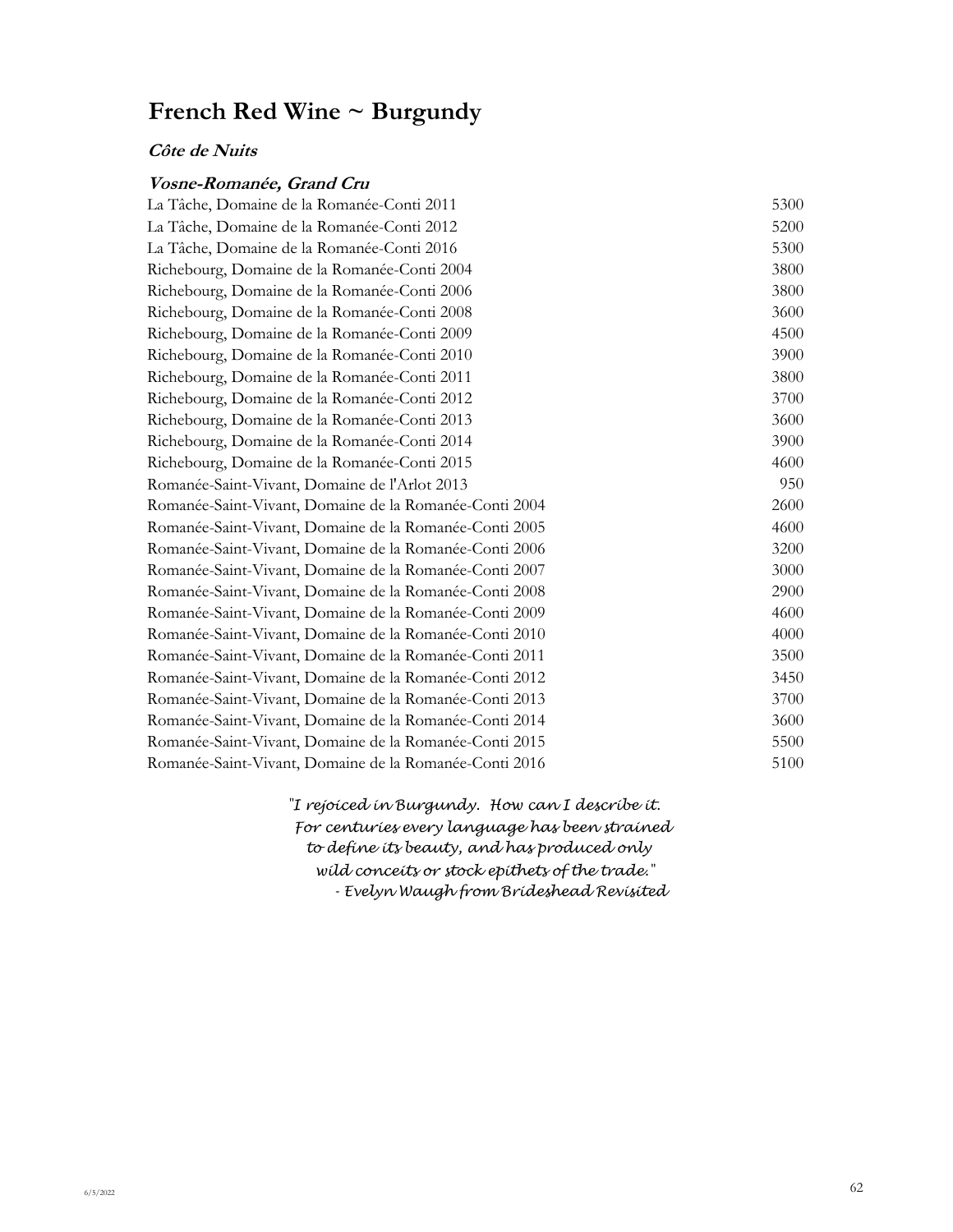### **Côte de Nuits**

| <b>Nuits-Saint-Georges</b>                           |     |
|------------------------------------------------------|-----|
| Domaine Arnoux-Lachaux 2007                          | 160 |
| Domaine Arnoux-Lachaux, Les Poisets 2007             | 175 |
| Domaine Confuron-Cotetidot 2015                      | 164 |
| Domaine Confuron-Cotetidot 2016                      | 167 |
| Domaine Henri Gouges 2017                            | 180 |
| Domaine Hudelot-Noëllat, Bas de Combe 2012           | 181 |
| Domaine Hudelot-Noëllat, Bas de Combe 2013           | 170 |
| Domaine Jean Grivot, Les Charmois 1999               | 450 |
| Domaine Léchenaut 2014                               | 166 |
| Domaine Léchenaut, Au Chouillet Vieilles Vignes 2014 | 190 |
| Domaine Michel Gros 2013                             | 175 |
| Domaine Michel Gros 2019                             | 175 |
| Domaine Michel Gros, Les Chaliots 2016               | 185 |
| Domaine Michel Gros, Les Chaliots 2017               | 170 |
| Domaine de Montille, Aux Saints-Juliens 2012         | 175 |
| Domaine de Montille, Aux Saints-Juliens 2017         | 175 |
| Domaine Remoissenet 2014                             | 140 |
| Domaine Robert Chevillon, Vieilles Vignes 2016       | 220 |
| Méo-Camuzet 2015                                     | 450 |
| Méo-Camuzet 2016                                     | 400 |
| Méo-Camuzet 2017                                     | 300 |
| Mongeard-Mugneret, Les Plateaux 2016                 | 158 |
| Mongeard-Mugneret, Les Plateaux 2017                 | 165 |

### **Nuits-Saint-Georges, Premier Cru**

| Domaine Arnoux-Lachaux, Les Procès 2007      |        | 250 |
|----------------------------------------------|--------|-----|
| Domaine Lécheneaut, Les Damodes 2012         |        | 245 |
| Domaine Lécheneaut, Les Pruliers 2012        |        | 245 |
| Domaine de Montille, Aux Thorey 2016         | Magnum | 550 |
| Domaine Robert Chevillon, Les Cailles 2014   |        | 350 |
| Domaine Robert Chevillon, Les Cailles 2016   |        | 375 |
| Domaine Robert Chevillon, Les Chaignots 2014 |        | 300 |
| Domaine Robert Chevillon, Les Perrieres 2003 |        | 350 |
| Domaine Robert Chevillon, Les Vaucrains 2014 |        | 350 |
| Domaine Robert Chevillon, Les Vaucrains 2015 |        | 327 |
| Dominique Mugneret, Aux Boudots 2014         |        | 188 |
| Louis Boillot, Pruliers 2011                 |        | 257 |
| Louis Boillot, Pruliers 2012                 |        | 310 |
| Méo-Camuzet, Aux Murgers 2005                |        | 550 |
| Pierre-Yves Colin-Morey, Aux Boudots 2016    |        | 313 |
|                                              |        |     |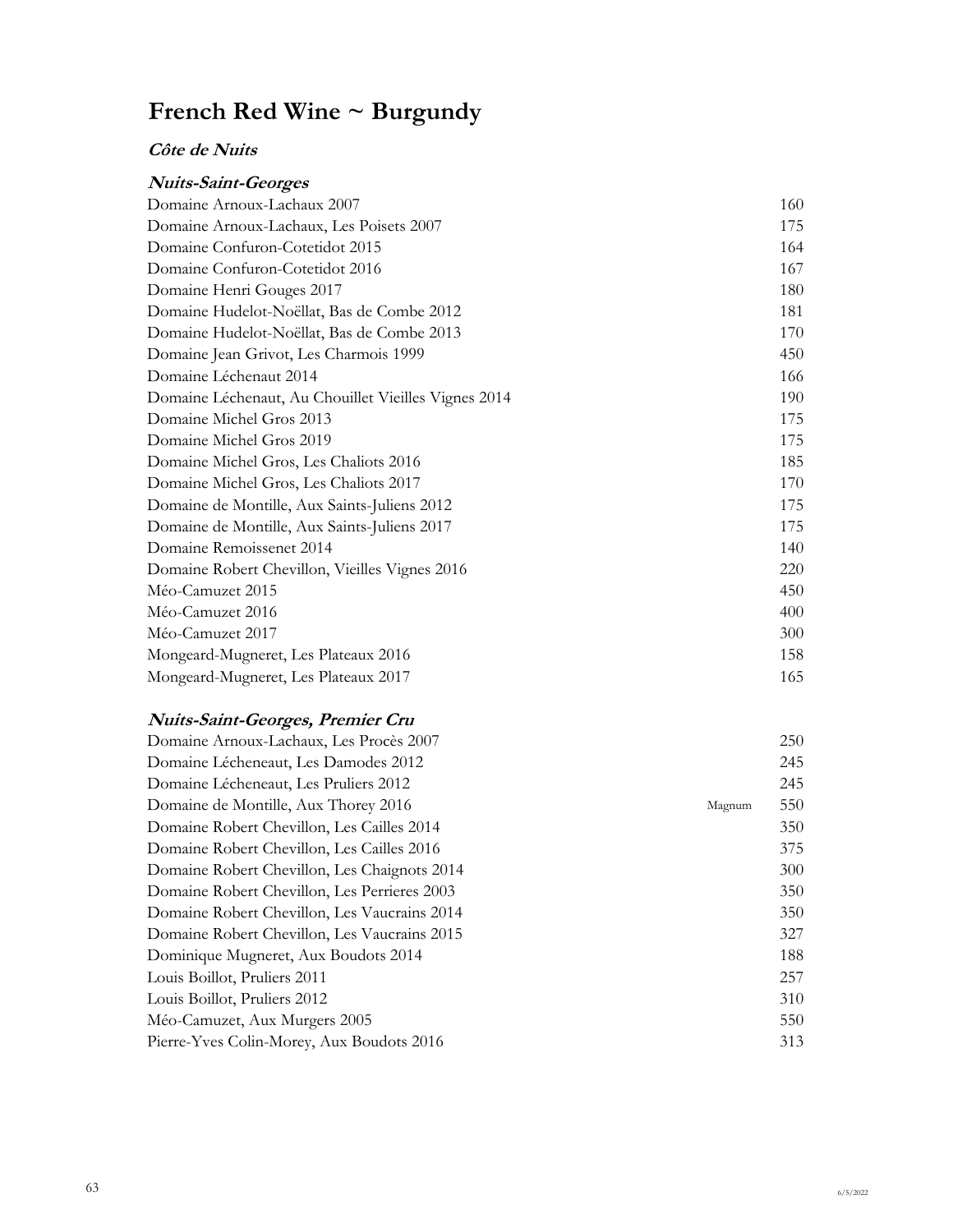## **Côte de Beaune**

#### **Aloxe-Corton, Grand Cru**

| Corton, Domaine de la Romanée-Conti 2013          | 1595 |
|---------------------------------------------------|------|
| Corton, Domaine de la Romanée-Conti 2014          | 1695 |
| Corton, Domaine de la Romanée-Conti 2015          | 1999 |
| Corton, Louis Latour, Château Corton Grancey 2009 | 350  |

#### **Beaune**

| Pierre Labet, Clos du Dessus des Marconnet 2013 | 173 |
|-------------------------------------------------|-----|
| Pierre Labet, Clos du Dessus des Marconnet 2014 | 183 |
| Pierre Labet, Clos du Dessus des Marconnet 2015 | 202 |

### **Beaune, Premier Cru**

| Bouchard Père & Fils, Clos de la Mousse 2013                        | 150 |
|---------------------------------------------------------------------|-----|
| Beaune, Bouchard Père et Fils, Grèves, Vigne de L'Enfant Jésus 2006 | 425 |
| Beaune, Bouchard Père et Fils, Grèves, Vigne de L'Enfant Jésus 2010 | 450 |
| Domaine de Montille, Les Grèves 2010                                | 260 |
| Domaine de Montille, Les Grèves 2015                                | 245 |
| Domaine de Montille, Les Grèves 2017                                | 250 |
| Domaine de Montille, Les Sizies 2017                                | 180 |
| Domaine Tollot Beaut, Clos du Roi 2011                              | 225 |
| Domaine Tollot Beaut, Clos du Roi 2017                              | 230 |
| Domaine Tollot Beaut, Les Grèves 2017                               | 230 |
| Mongeard-Mugneret, Savigny-Les-Beaune 2019                          | 115 |
| Pierre Labet, Coucherias 2014                                       | 231 |
| Pierre Labet, Coucherias 2015                                       | 254 |

#### **Pommard**

| Domaine Blaine Gagnard 2012               | 150. |
|-------------------------------------------|------|
| Domaine Douhairet-Porcheret 2019          | 180. |
| Domaine Launay Hoirot, Les Perrières 2014 | 167  |
| Domaine de Montille, Les Cras 2014        | 169  |

### **Pommard, Premier Cru**

| Ballot-Millot, Pézerolles 2015                 | 167 |
|------------------------------------------------|-----|
| Camille Giroud, Clos Les Epenaux 1996          | 600 |
| Domaine Douhairet-Porcheret, Les Chanlins 2019 | 235 |
| Domaine de Montille, Les Rugiens 2011          | 336 |
| La Pousse d'Or, Jarollières 2016               | 218 |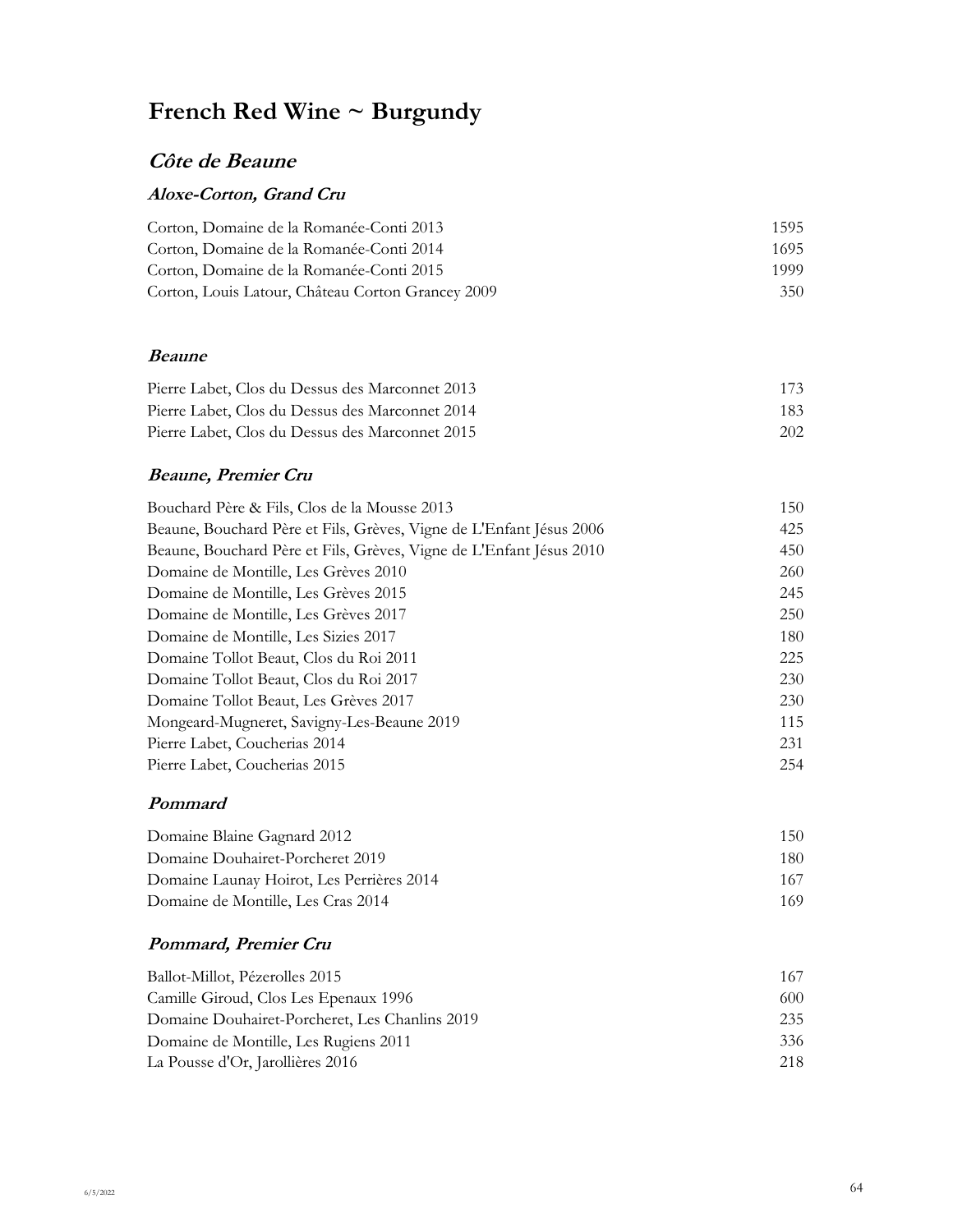## **Côte de Beaune**

## **Volnay**

| Domaine des Comtes Lafon 2017          | 250 |
|----------------------------------------|-----|
| Jane Eyre 2016                         | 135 |
| Louis Boillot, Les Grands Poisots 2016 | 142 |

### **Volnay, Premier Cru**

| Bitouzet-Prieur, Taillepieds 2013                  | 148 |
|----------------------------------------------------|-----|
| Domaine Douhairet-Porcheret, En Champans 2018      | 225 |
| J.-F. Coche Dury 2016                              | 990 |
| Louis Boillot, Les Angles 2012                     | 200 |
| Louis Boillot, Les Angles 2016                     | 192 |
| Domaine Marquis D'Angerville, Les Champans 2012    | 355 |
| Domaine Marquis D'Angerville, Fremiet 2012         | 355 |
| Domaine Marquis D'Angerville, Fremiet 2013         | 310 |
| Domaine Marquis D'Angerville, Fremiet 2014         | 325 |
| Domaine Marquis D'Angerville, Fremiet 2015         | 375 |
| Domaine Marquis D'Angerville, Taillepieds 2011     | 350 |
| Domaine des Comtes Lafon, Santenots-Du Milieu 2011 | 325 |
| Domaine des Comtes Lafon, Santenots-Du Milieu 2013 | 350 |
| Domaine des Comtes Lafon, Santenots-Du Milieu 2014 | 375 |
| Domaine des Comtes Lafon, Santenots-Du Milieu 2015 | 400 |
| Domaine des Comtes Lafon, Santenots-Du Milieu 2016 | 375 |
| Domaine des Comtes Lafon, Santenots-Du Milieu 2017 | 400 |
| Domaine de Montille, Les Brouillards 2016          | 275 |
| Domaine de Montille, Les Brouillards 2017          | 275 |
| Domaine de Montille, Les Champans 2011             | 300 |
| Domaine de Montille, Les Champans 2014             | 325 |
| Domaine de Montille, Les Champans 2016             | 325 |
| Domaine de Montille, Les Champans 2017             | 325 |
| Domaine de Montille, Les Mitans 2011               | 300 |
| Domaine de Montille, Les Mitans 2016               | 325 |
| Domaine de Montille, Les Mitans 2017               | 325 |
| Domaine de Montille, Les Taillepieds 2012          | 375 |
| Domaine de Montille, Les Taillepieds 2016          | 350 |
| Domaine de Montille, Les Taillepieds 2017          | 350 |
| La Pousse d'Or, Clos des 60 Ouvrées 2016           | 246 |
| La Pousse d'Or, Clos de la Bousse d'Or 2014        | 225 |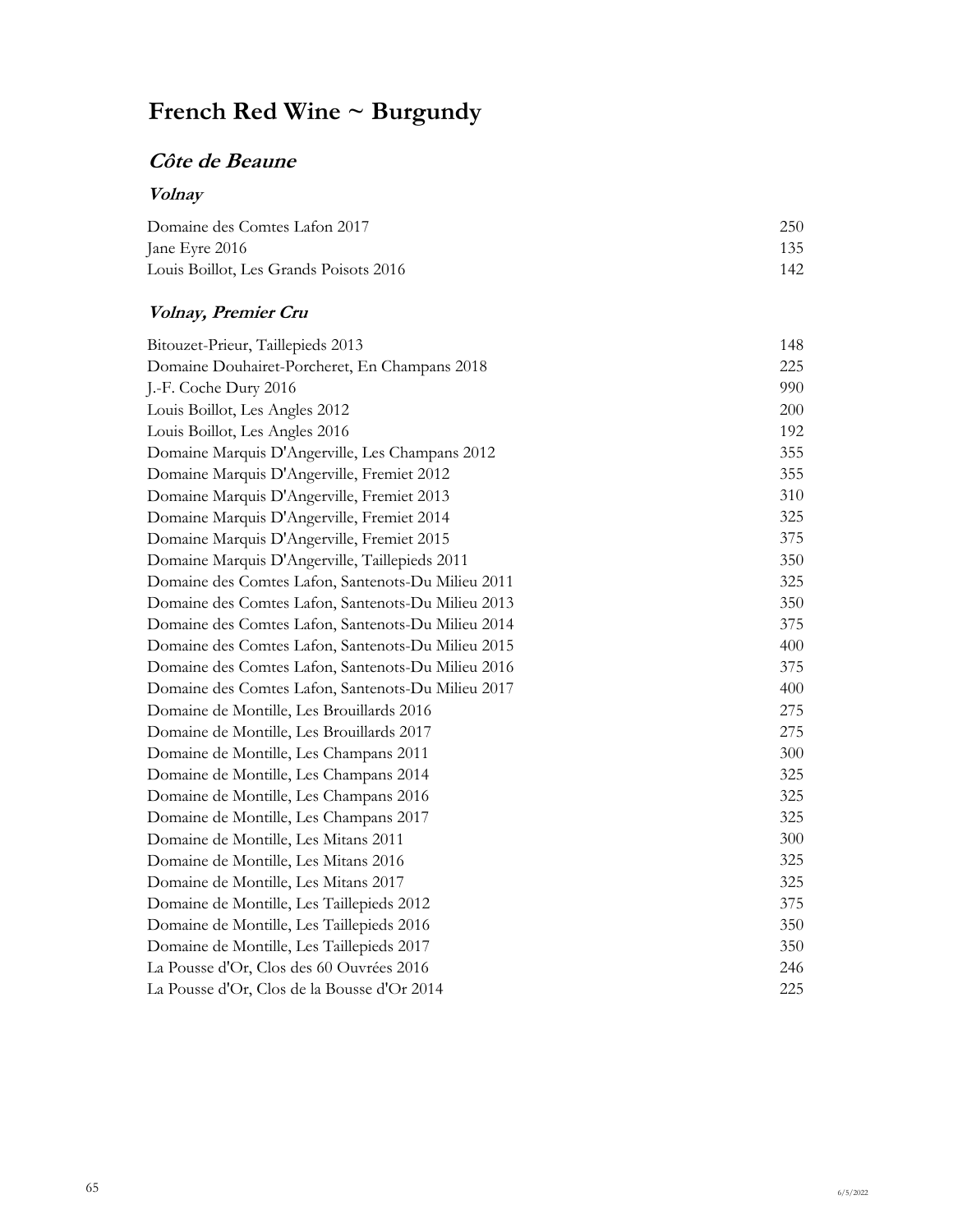#### **Côte de Beaune**

#### **Monthélie**

| Domaine des Comtes Lafon, Les Duresses Premier Cru 2014    | 200 |
|------------------------------------------------------------|-----|
| Domaine des Comtes Lafon, Les Duresses Premier Cru 2016    | 200 |
| Domaine des Comtes Lafon, Les Duresses Premier Cru 2017    | 186 |
| Domaine Douhairet-Porcheret, Les Duresses Premier Cru 2019 | 175 |
| Domaine Roulot 2014                                        | 181 |

#### **Chassagne-Montrachet**

| Caroline Morey, Les Champs-Gains Premier Cru 2017       | 180 |
|---------------------------------------------------------|-----|
| Domaine Paul Pillot, Clos St Jean Premier Cru 2005      | 339 |
| Philippe Colin, Les Chenes 2018                         | 175 |
| Domaine Ramonet, Boudriotte Premier Cru 2015            | 225 |
| Domaine Ramonet, Boudriotte Premier Cru 2016            | 215 |
| Domaine Ramonet, Clos de la Boudriotte Premier Cru 2015 | 260 |
| Domaine Ramonet, Clos de la Boudriotte Premier Cru 2016 | 250 |
| Domaine Ramonet, Clos St Jean Premier Cru 2015          | 205 |
| Domaine Ramonet, Clos St Jean Premier Cru 2016          | 192 |
| Domaine Ramonet, Morgeot Premier Cru 2015               | 225 |
| Domaine Ramonet, Morgeot Premier Cru 2016               | 220 |

### **Santenay**

| Pierre-Yves Colin-Morey, Cent Centenaires Vieilles Vignes 2017 | 134 |
|----------------------------------------------------------------|-----|
| Pierre-Yves Colin-Morey, Les Gravières Premier Cru 2017        | 150 |

### **Cru Beaujolais**

| Brouilly, Jean-Louis Dutraive, Domaine de la Grand'Cour Vieilles Vignes 2017 | 99  |
|------------------------------------------------------------------------------|-----|
| Chiroubles, Daniel Bouland, Chatenay 2017                                    | 72  |
| Côte de Brouilly, Guy Breton 2016                                            | 83  |
| Fleurie, Jean-Louis Dutraive, Carolon 2017                                   | 92  |
| Morgon, Marcel Lapierre 2016                                                 | 100 |
| Morgon, Marcel Lapierre 2017                                                 | 92  |
| Morgon, Marcel Lapierre 2018                                                 | 86  |
| Moulin-à-Vent, Joseph Drouhin 2007                                           | 116 |
| Saint Amour, Famille Dutraive, Clos du Chapitre 2017                         | 110 |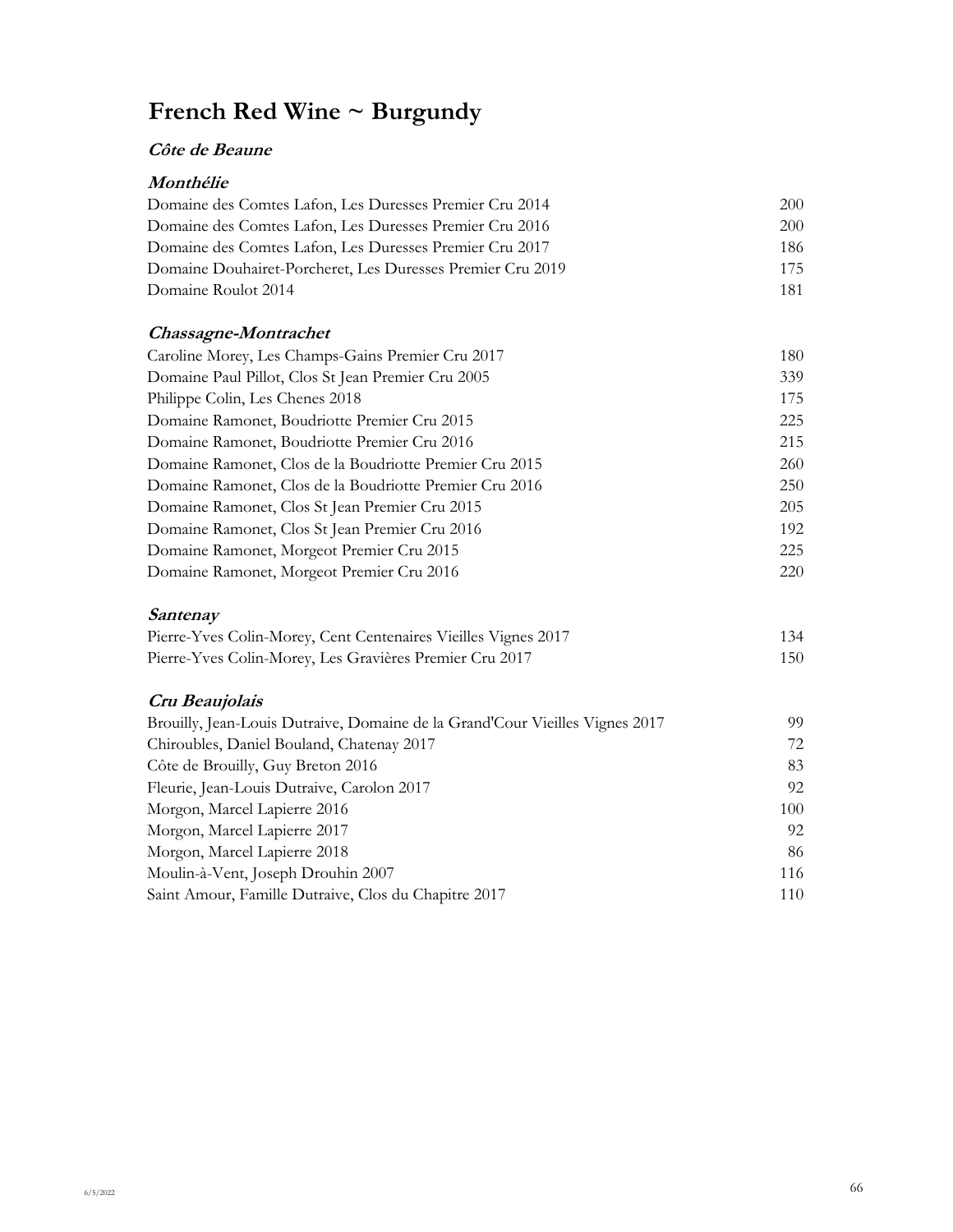## **Médoc**

| Haut-Médoc, Château Cantemerle 2001 Fifth Growth                  | 225 |
|-------------------------------------------------------------------|-----|
| Haut-Médoc, Château La Lagune, Grand Cru Classé 2001 Third Growth | 250 |
| Moulis-en-Médoc, Château Chasse-Spleen 2005                       | 206 |
| Moulis-en-Médoc, Château Chasse-Spleen 2015                       | 175 |
| Moulis-en-Médoc, Château Poujeaux 2009                            | 177 |

# **Saint-Estèphe**

| Château Calon Ségur 1995 Third Growth                           | 396 |
|-----------------------------------------------------------------|-----|
| Château Calon Ségur 2000 Third Growth                           | 475 |
| Château Calon Ségur 2005 Third Growth                           | 450 |
| Marquis de Calon Ségur 2015 Second wine of Château Calon Ségur  | 125 |
| Château Cos d'Estournel 1986 Second Growth                      | 783 |
| Château Cos d'Estournel 1995 Second Growth                      | 581 |
| Château Cos d'Estournel 2001 Second Growth                      | 499 |
| Les Pagodes des Cos 2004 Second wine of Château Cos d'Estournel | 180 |
| Château Domeyne 2009                                            | 121 |
| Château Lafon-Rochet 1995 Fourth Growth                         | 250 |
| Château Lafon-Rochet 2000 Fourth Growth                         | 238 |
| Château Lafon-Rochet 2006 Fourth Growth                         | 219 |
| Château Les Ormes de Pez 2000                                   | 198 |
| Château Les Ormes de Pez 2014                                   | 125 |
| Château Meyney 1996                                             | 202 |
| Château Montrose 1995 Second Growth                             | 675 |
| Château Montrose 2000 Second Growth                             | 650 |
| Château Montrose 2003 Second Growth                             | 675 |
| Château Montrose 2004 Second Growth                             | 450 |
| Château Montrose 2005 Second Growth                             | 675 |
| La Dame de Montrose 2008 Second wine of Château Montrose        | 250 |
| Frank Phélan 2014 Second wine of Château Phélan Ségur           | 83  |
| Frank Phélan 2015 Second wine of Château Phélan Ségur           | 95  |
| Haut Marbuzet 2005                                              | 210 |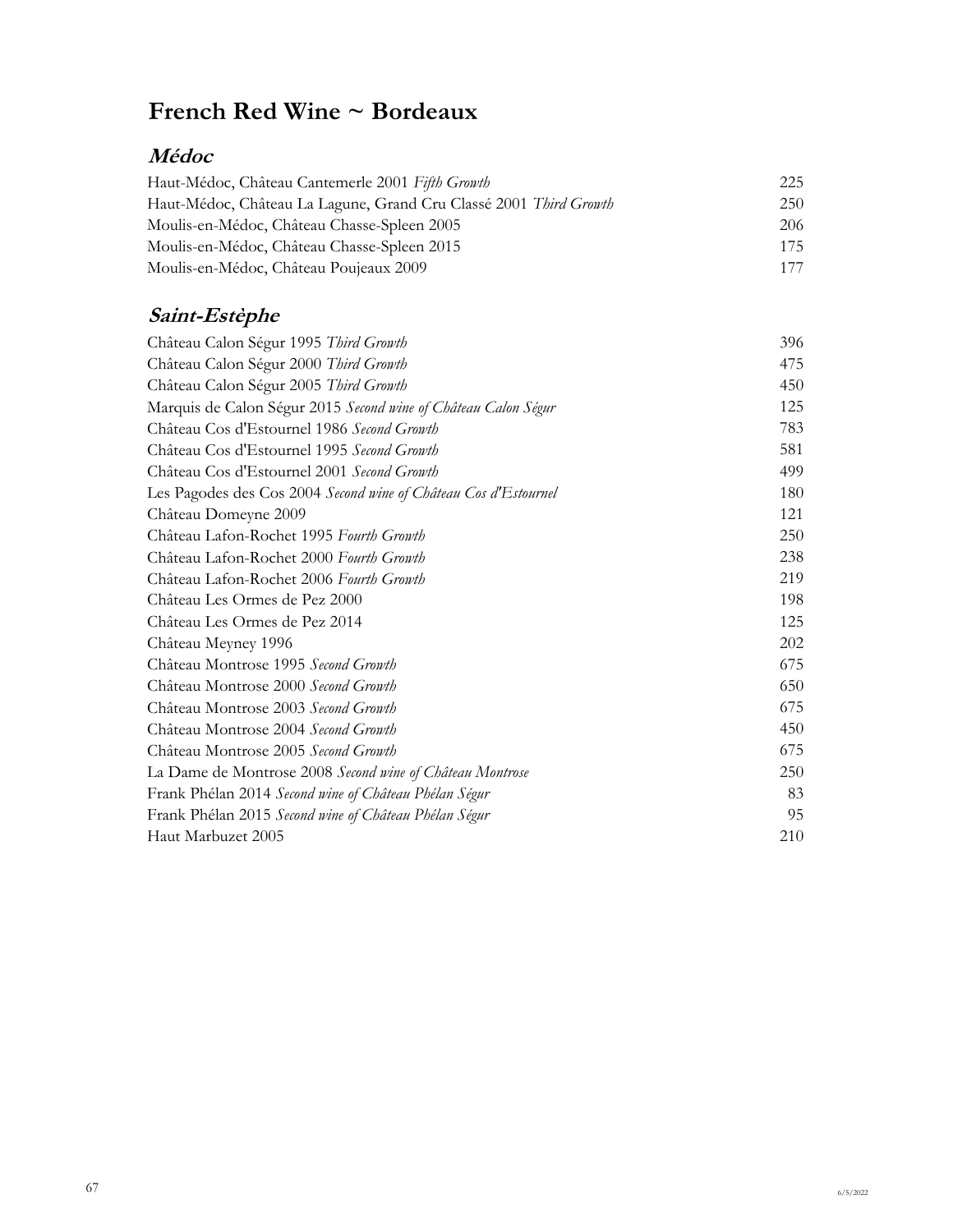## **Pauillac**

| Château Batailley 2010 Fifth Growth                                 | 275  |
|---------------------------------------------------------------------|------|
| Pastourelle de Clerc Milon 2010 Second wine of Château Clerc Milon  | 156  |
| Château Duhart-Milon 1995 Fourth Growth                             | 341  |
| Château Duhart-Milon 1996 Fourth Growth                             | 341  |
| Moulin de Duhart 2005 Second wine of Château Duhart-Milon           | 163  |
| Château Haut-Bages Libéral 2005 Fifth Growth                        | 300  |
| Château Haut Batailley 1996 Fifth Growth                            | 282  |
| Château Grand Puy-Ducasse 1995 Fifth Growth                         | 300  |
| Château Grand-Puy Lacoste 2005 Fifth Growth                         | 358  |
| Château Grand-Puy Lacoste 2009 Fifth Growth                         | 350  |
| Château Lafite-Rothschild 1998 First Growth                         | 2050 |
| Château Latour 1996 First Growth                                    | 3185 |
| Château Latour 2001 First Growth                                    | 1968 |
| Les Forts de Latour 1989 Second wine of Château Latour              | 850  |
| Les Forts de Latour 1990 Second wine of Château Latour              | 850  |
| Château Lynch Bages 1986 Fifth Growth                               | 659  |
| Château Lynch Bages 2001 Fifth Growth                               | 495  |
| Château Mouton Rothschild, European Balthus Label 1993 First Growth | 1800 |
| Château Mouton Rothschild 1995 First Growth                         | 2050 |
| Château Mouton Rothschild 1996 First Growth                         | 2200 |
| Le Petit Mouton 2005 Second wine of Château Mouton Rothschild       | 850  |
| Château Pichon-Longueville Baron 2000 Second Growth                 | 700  |
| Château Pichon-Longueville Comtesse de Lalande 1988 Second Growth   | 675  |
| Château Pontet-Canet 1995 Fifth Growth                              | 400  |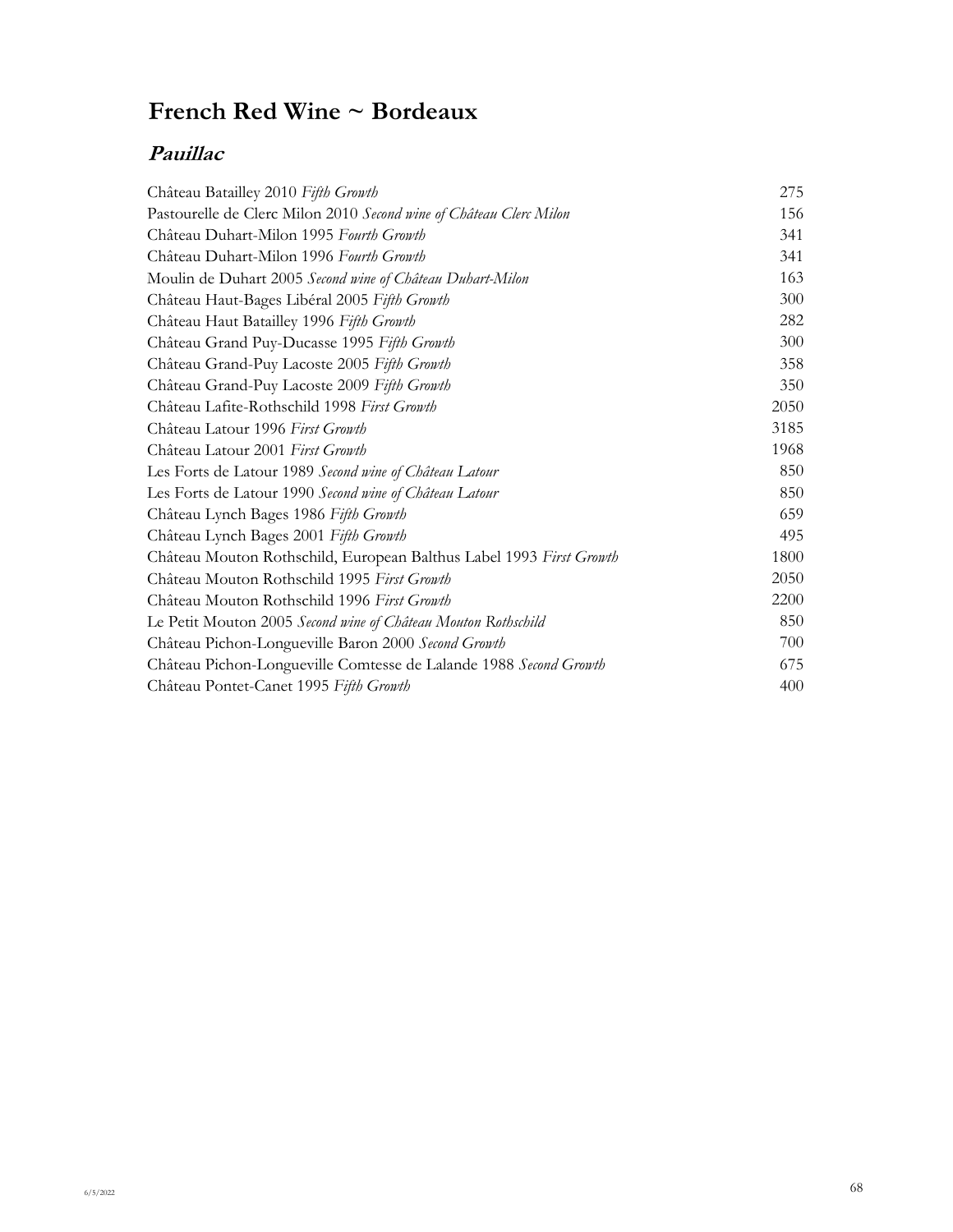# **Saint - Julien**

| Château Beychevelle 1988 Fourth Growth                            | 350  |
|-------------------------------------------------------------------|------|
| Château Beychevelle 1989 Fourth Growth                            | 400  |
| Château Branaire-Ducru 2010 Fourth Growth                         | 250  |
| Château Ducru Beaucaillou 1996 Second Growth                      | 600  |
| Château Ducru Beaucaillou 2001 Second Growth                      | 500  |
| Château Lagrange 1996 Third Growth                                | 350  |
| Château Langoa-Barton 1996 Third Growth                           | 375  |
| Château Léoville-Barton 1990 Second Growth                        | 650  |
| Château Léoville-Barton 2000 Second Growth                        | 575  |
| Château Léoville-Barton 2005 Second Growth                        | 500  |
| Château Léoville Las Cases 1985 Second Growth                     | 1150 |
| Château Léoville Las Cases 1999 Second Growth                     | 600  |
| Clos du Marquis 1995 Second Wine of Château Léoville Las Cases    | 325  |
| Clos du Marquis 1996 Second Wine of Château Léoville Las Cases    | 325  |
| Clos du Marquis 2000 Second Wine of Château Léoville Las Cases    | 325  |
| Clos du Marquis 2001 Second Wine of Château Léoville Las Cases    | 275  |
| Clos du Marquis 2003 Second Wine of Château Léoville Las Cases    | 250  |
| Clos du Marquis 2005 Second Wine of Château Léoville Las Cases    | 325  |
| Clos du Marquis 2008 Second Wine of Château Léoville Las Cases    | 225  |
| Clos du Marquis 2015 Second Wine of Château Léoville Las Cases    | 200  |
| Château Léoville-Poyferré 1995 Second Growth                      | 400  |
| Château Léoville-Poyferré 1999 Second Growth                      | 425  |
| Sarget de Gruard Larose 2012 Second Wine of Château Graurd Larose | 150  |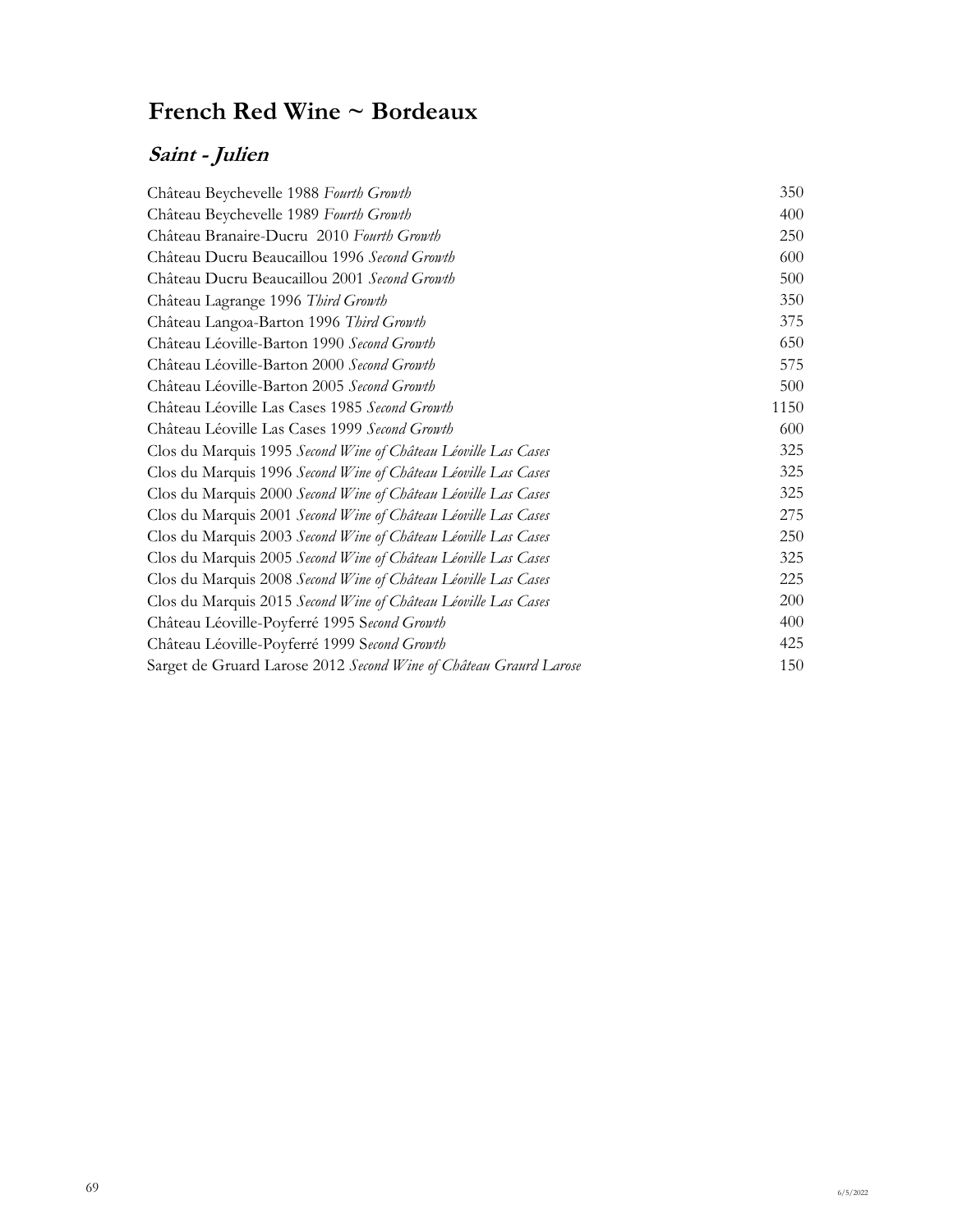# **Margaux**

| Château Angludet 2012                                                 | 250  |
|-----------------------------------------------------------------------|------|
| Château Brane-Cantenac 2005 Second Growth                             | 425  |
| Château Brane-Cantenac 2010 Second Growth                             | 395  |
| Château Malescot St. Exupéry 1999 Third Growth                        | 277  |
| Château Margaux 1985 First Growth                                     | 2400 |
| Château Margaux 1989 First Growth                                     | 2250 |
| Château Margaux 1995 First Growth                                     | 2050 |
| Château Margaux 2006 First Growth                                     | 1800 |
| Pavillon Rouge du Château Margaux 1983 Second wine of Château Margaux | 950  |
| Pavillon Rouge du Château Margaux 2005 Second wine of Château Margaux | 700  |
| Château Palmer 1999 Third Growth                                      | 825  |
| Château Palmer 2004 Third Growth                                      | 650  |
| Alter Ego by Château Palmer 2015 Second wine of Château Palmer        | 300  |
| Château Rauzan-Segla 1988 Second Growth                               | 450  |
| Château Rauzan-Segla 2001 Second Growth                               | 400  |
| Château Rauzan-Segla 2008 Second Growth                               | 350  |
|                                                                       |      |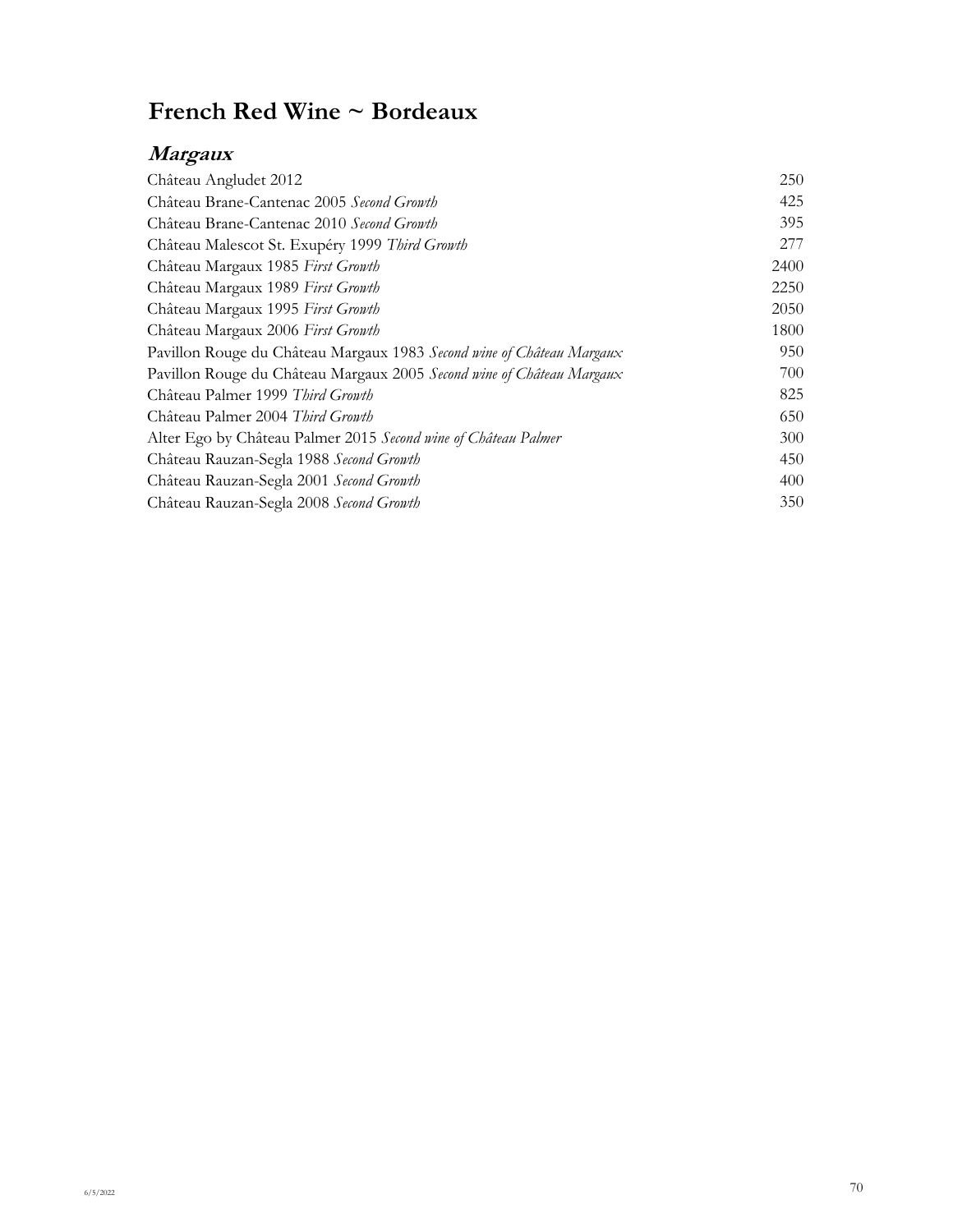# **Graves & Pessac-Léognan**

| Château Haut-Bergey 2004                                                       | 117  |
|--------------------------------------------------------------------------------|------|
| Château Haut Brion 1988 First Growth                                           | 1900 |
| Château Haut Brion 1995 First Growth                                           | 1650 |
| Château Haut Brion 1998 First Growth                                           | 1444 |
| La Mission Haut-Brion 1996 <i>Grand Cru Classé</i>                             | 842  |
| La Chapelle de La Mission Haut Brion 2009 Second Wine of La Mission Haut-Brion | 339  |
| La Chapelle de La Mission Haut Brion 2014 Second Wine of La Mission Haut-Brion | 200  |
| Château Larrivet Haut-Brion 2012                                               | 125  |
| Château Malartic-Lagraviere 2009 Grand Cru Classé                              | 240  |

# **Saint-Émilion**

| Château Angélus 1989 Premier Grand Cru Classé (B)             | 1650 |
|---------------------------------------------------------------|------|
| Château Angélus 1998 Premier Grand Cru Classé (B)             | 1600 |
| Château Angélus 2009 Premier Grand Cru Classé (B)             | 1650 |
| Château Beau-Séjour Bécot 2005 Premier Grand Cru Classé (B)   | 264  |
| Château Beau-Séjour Bécot 2014 Premier Grand Cru Classé (B)   | 175  |
| Château Bellefont-Belcier 2006 Grand Cru Classé               | 112  |
| Château Canon la Gaffelíère 2004 Premier Grand Cru Classé (B) | 267  |
| Château Canon la Gaffelière 2010 Premier Grand Cru Classé (B) | 345  |
| Château Canon la Gaffelíère 2012 Premier Grand Cru Classé (B) | 225  |
| Château Canon la Gaffelière 2014 Premier Grand Cru Classé (B) | 275  |
| Château Cheval Blanc 1985 Premier Grand Cru Classé (A)        | 2500 |
| Château Cheval Blanc 2006 Premier Grand Cru Classé (A)        | 1800 |
| Château Figeac 1966 Premier Grand Cru Classé (B)              | 2000 |
| Château Figeac 1985 Premier Grand Cru Classé (B)              | 627  |
| Château Pavie Macquin 2006 Premier Grand Cru Classé (B)       | 245  |
| Château Quinault I'Enclos 2005 Grand Cru                      | 245  |
| Château Quinault I'Enclos 2016 Grand Cru Classé               | 155  |
| Château Valandraud 2001 Grand Cru                             | 580  |
| Clos de l'Oratoire 1998 Grand Cru Classé                      | 280  |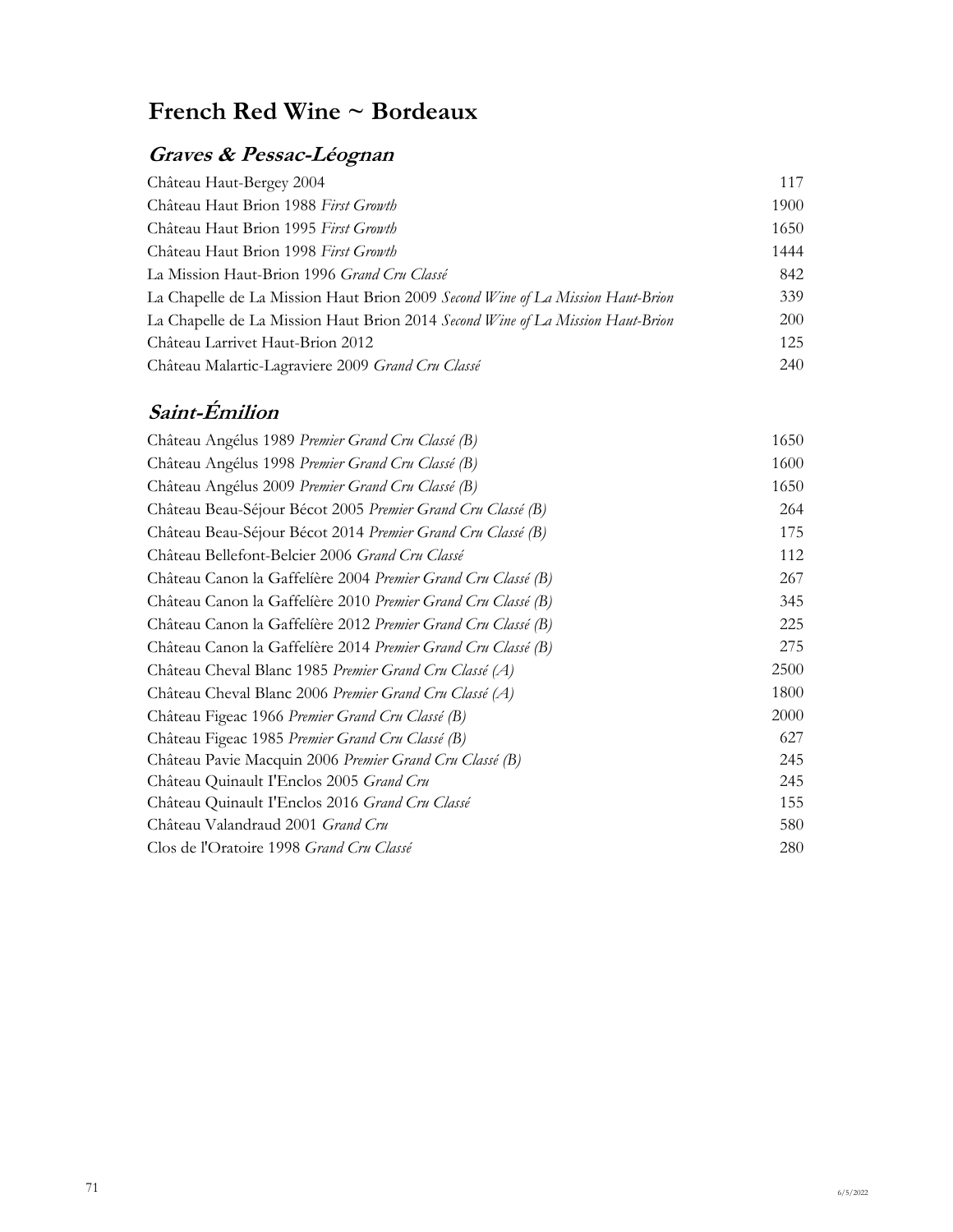# **French Red Wine**

### **Bordeaux**

#### **Pomerol**

| Château Certan de May 1995    | 325   |
|-------------------------------|-------|
| Château La Conseillante 1985  | 1025  |
| Château La Conseillante 1995  | 575   |
| Château Gombaude-Guillot 2008 | 162   |
| Château Petrus 1982           | 14000 |
| Château Trotanoy 1998         | 800   |
| Clos du Clocher 2010          | 208   |
| Vieux Château Certan 1988     | 679   |
| Vieux Château Certan 1999     | 567   |
| Vieux Château Certan 2001     | 611   |
|                               |       |

### **Other Right Bank Appellations**

| Côtes de Bourg, Château Falfas, Le Chevalier 2006 |  |
|---------------------------------------------------|--|
|                                                   |  |

# **Loire Valley**

| Chinon, Olga Raffault, Les Picasses 2013        | 85. |
|-------------------------------------------------|-----|
| Saumur Champigny, Clos Rougeard 2014            | 365 |
| Saumur Champigny, Clos Rougeard, Les Clos 2016  | 335 |
| Saumur Champigny, Clos Rougeard, Le Poyeux 2016 | 405 |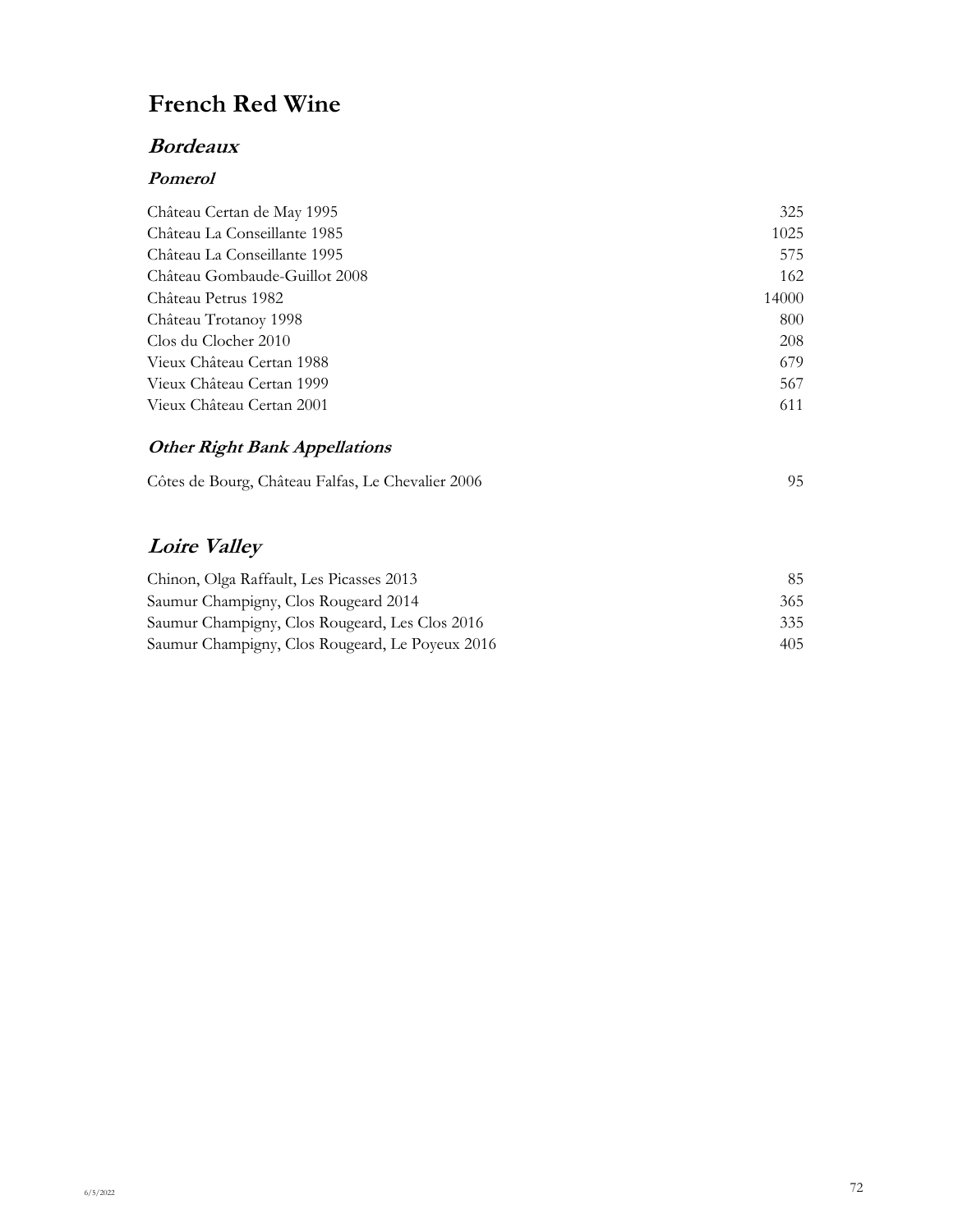# **French Red Wine ~ Northern Rhône Valley**

## **Côte-Rôtie**

| Bernard Burgaud 2018               | 195 |
|------------------------------------|-----|
| E. Guigal, La Landonne 2004        | 790 |
| E. Guigal, La Mouline 2001         | 790 |
| E. Guigal, La Mouline 2004         | 795 |
| Domaine Champet, La Viallière 2016 | 135 |
| Domaine Jamet 2013                 | 450 |
| Domaine Jamet 2015                 | 475 |
| Domaine Jamet 2016                 | 425 |
| Domaine Jamet 2017                 | 450 |
| Lionel Faury 2019                  | 175 |
| René Rostaing, Côte Blonde 2012    | 363 |
| René Rostaing, La Landonne 2012    | 348 |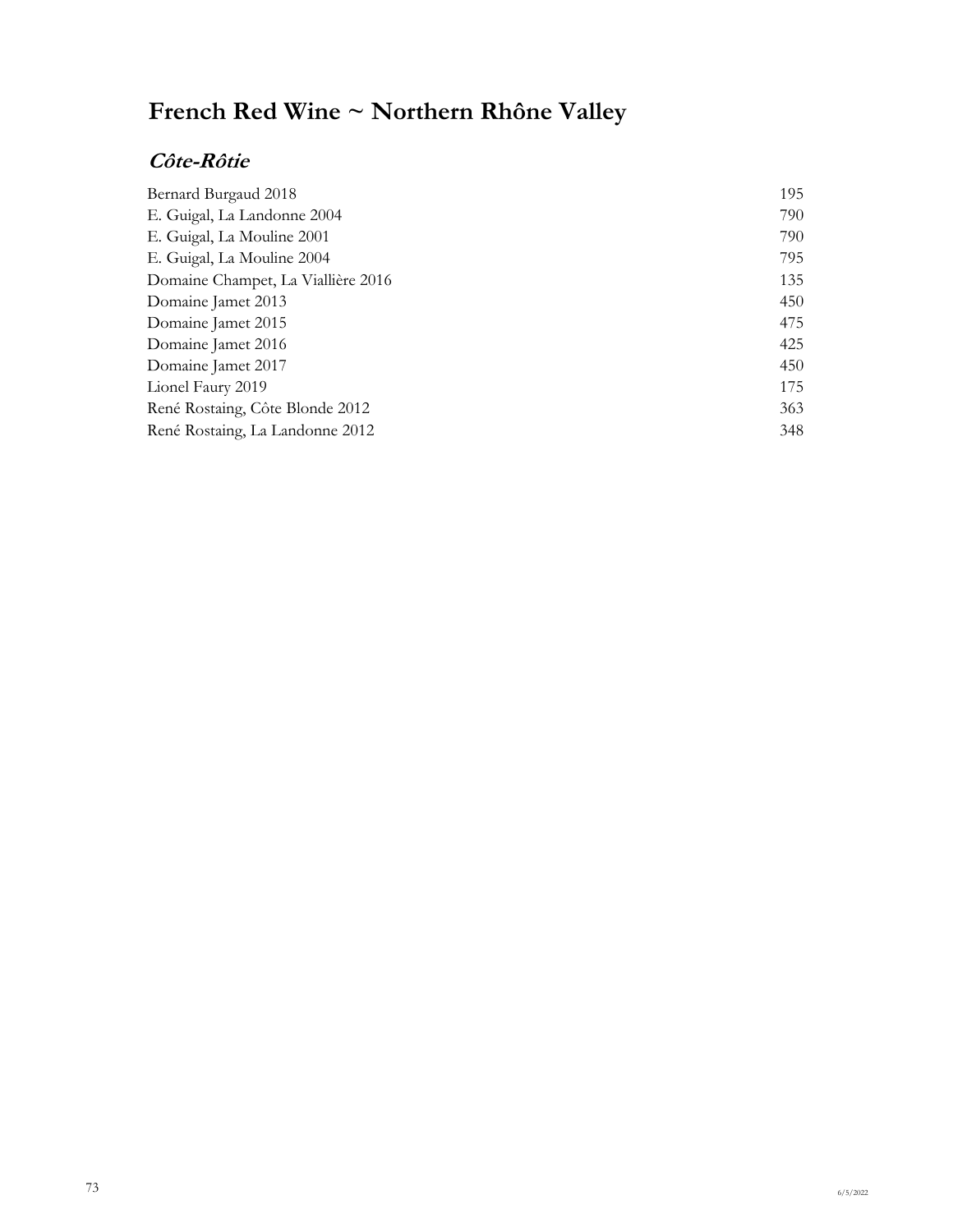# **French Red Wine ~ Northern Rhône Valley**

## **Hermitage**

| Delas, Domaine des Tourrettes 2015           | 185 |
|----------------------------------------------|-----|
| Domaine Jean-Louis Chave 2015                | 625 |
| Domaine Jean-Louis Chave 2016                | 575 |
| E. Guigal 1985                               | 378 |
| M. Chapoutier, Monsieur de la Sizeranne 1990 | 475 |
| Paul Jaboulet, La Chapelle 2005              | 445 |
|                                              |     |

#### **Cornas**

| Alain Voge, Les Chailles 2012        | 200 |
|--------------------------------------|-----|
| Alain Voge, Les Vieilles Vignes 2015 | 226 |
| Auguste Clape 2014                   | 450 |
| Auguste Clape 2016                   | 425 |
| Auguste Clape 2017                   | 415 |
| Auguste Clape 2019                   | 395 |
| Auguste Clape, Renaissance 2006      | 300 |
| Auguste Clape, Renaissance 2014      | 250 |
| Auguste Clape, Renaissance 2016      | 225 |
| Thierry Allemand, Chaillot 2016      | 500 |
| Thierry Allemand, Reynard 2016       | 550 |
| Vincent Paris, Granit 30 2017        | 110 |
| Vincent Paris, La Geynale 2013       | 170 |

## **Saint-Joseph**

| Jean-Louis Chave Selections, Offerus 2014    | 86  |
|----------------------------------------------|-----|
| Lionel Faury 2019                            | 85. |
| Lionel Faury, Vieilles Vignes 2019           | 115 |
| Yves Cuilleron, Cavanos Vieilles Vignes 2015 | 99. |
| Yves Cuilleron, Cavanos Vieilles Vignes 2016 | 88. |

### **Crozes-Hermitage**

Alain Graillot 2016 125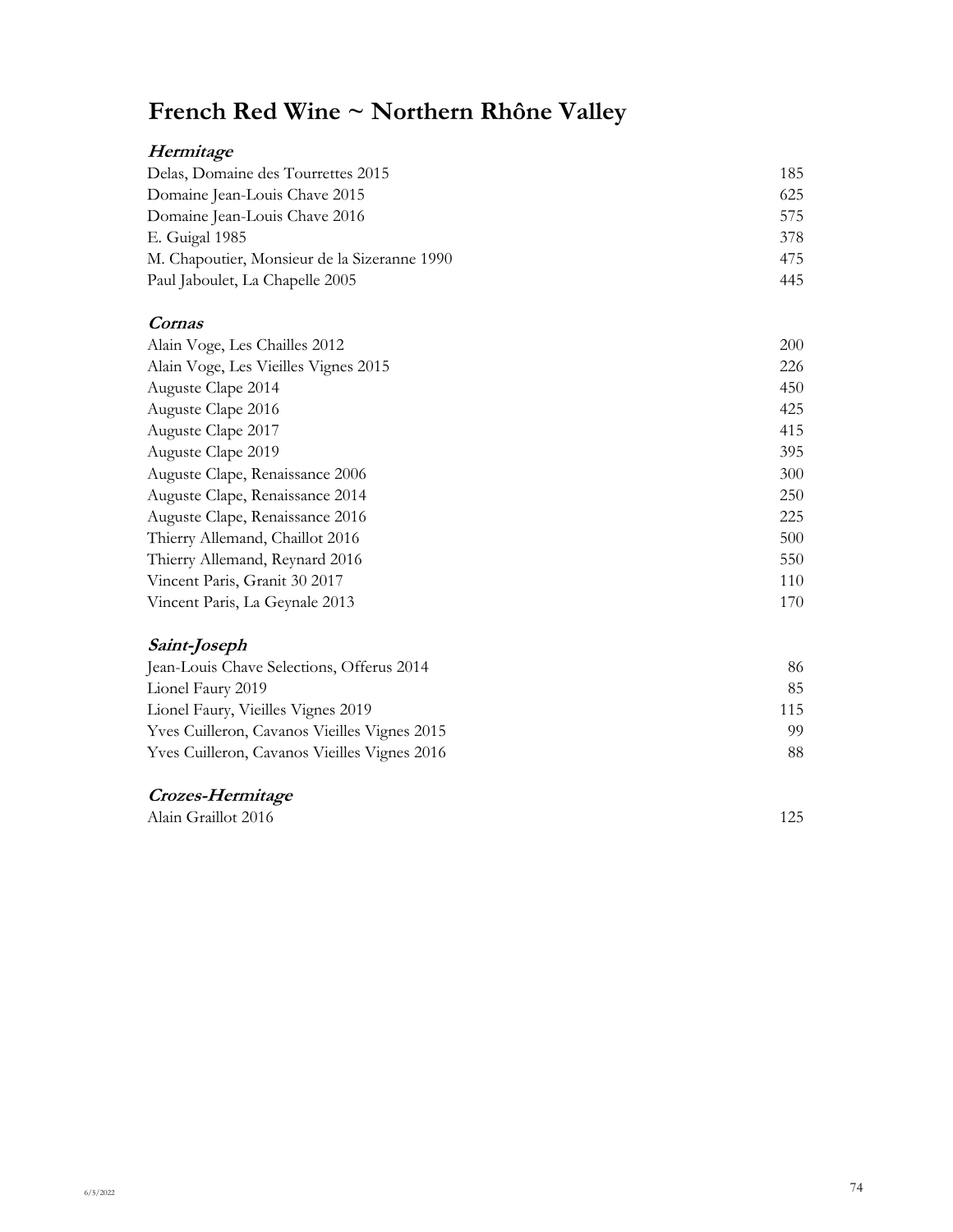# **French Red Wine ~ Southern Rhône Valley**

| Châteauneuf-du-Pape                                                |        |      |
|--------------------------------------------------------------------|--------|------|
| Andre Brunel, Les Cailloux 1998                                    |        | 250  |
| Château de Beaucastel 2001                                         |        | 335  |
| Château de Beaucastel 2003                                         |        | 300  |
| Château de Beaucastel 2006                                         |        | 280  |
| Château de Beaucastel 2009                                         |        | 300  |
| Château de Beaucastel 2017                                         |        | 185  |
| Château de Beaucastel, Hommage à Jacques Perrin, Grande Cuvée 2017 |        | 975  |
| Clos des Papes 2009                                                |        | 425  |
| Clos des Papes 2011                                                |        | 325  |
| Clos des Papes 2012                                                |        | 375  |
| Clos des Papes 2016                                                |        | 350  |
| Clos du Mont-Olivet, Les Petit Mont 2016                           |        | 90   |
| Château Rayas 2010                                                 |        | 1600 |
| Domaine Charvin 2015                                               |        | 165  |
| Domaine Charvin 2017                                               |        | 155  |
| Domaine de la Janasse, Vieilles Vignes 2006                        |        | 275  |
| Domaine Paul Autard, Cuvée Juline 2013                             |        | 160  |
| Domaine du Pegaü, Cuvée Réservée 2011                              |        | 192  |
| Domaine du Pegaü, Cuvée Réservée 2012                              |        | 192  |
| Domaine du Pegaü, Cuvée Réservée 2013                              | Magnum | 316  |
| Domaine du Pegaü, Cuvée Réservée 2015                              |        | 205  |
| Domaine Roger Sabon, le Secret des Sabon 2004                      |        | 825  |
| Domaine Pierre Usseglio & Fils, Cuvée Mon Aïeul 2005               |        | 300  |
| Domaine Le Vieux Donjon 1998                                       |        | 350  |
| Domaine Le Vieux Donjon 2010                                       |        | 260  |
| Domaine du Vieux Telegraphe, La Crau 2004                          |        | 255  |
| Domaine du Vieux Telegraphe, La Crau 2006                          |        | 275  |
| Domaine du Vieux Telegraphe, La Crau 2007                          |        | 280  |
| Domaine du Vieux Telegraphe, La Crau 2015                          |        | 225  |
| Domaine du Vieux Telegraphe, La Crau 2016                          |        | 202  |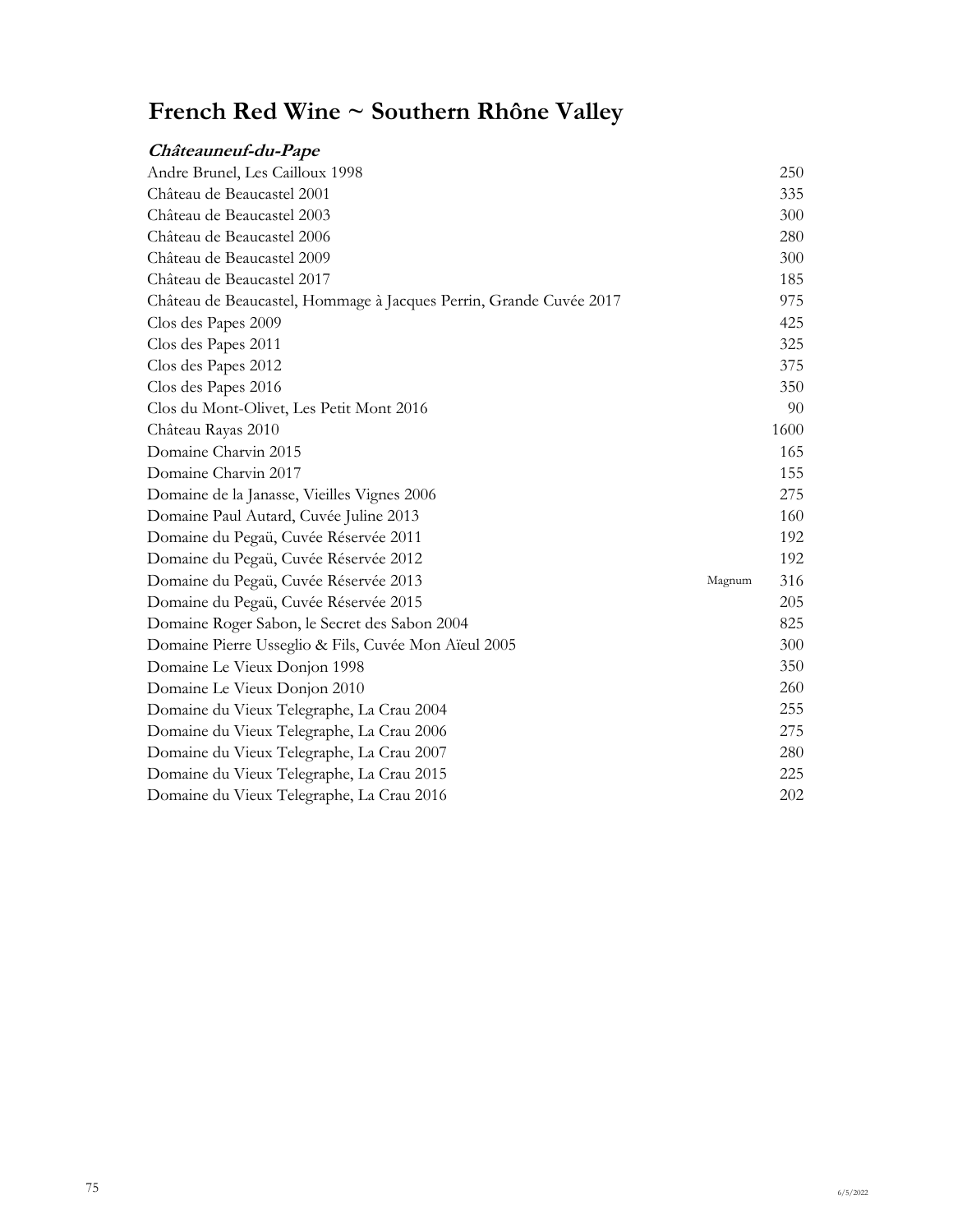# **French Red Wine ~ Southern Rhône Valley & Southern France**

| Gigondas                                                                          |      |
|-----------------------------------------------------------------------------------|------|
| Domaine Les Pallières, Les Racines 2017                                           | 90   |
| Côtes du Rhône and Côtes du Rhône-Villages                                        |      |
| Château de Fonsalette, Réservé 2006                                               | 353  |
| Château de Fonsalette, Réservé 2007                                               | 375  |
| Château de Fonsalette, Réservé 2008                                               | 336  |
| Provence & Languedoc-Roussillon                                                   |      |
| Terrazzes du Larzac, Domaine Pas de l'Escallete, Le Grand Pas 2013 Grenache Blend | 108  |
| Vin de Pays de L'Hérault, Mas de Daumas Gassac 1978 Cabernet Sauvignon Blend      | 1998 |
| Vin de Pays de L'Hérault, Mas de Daumas Gassac 1985 Cabernet Sauvignon Blend      | 1337 |
| Vin de Pays de L'Hérault, Mas de Daumas Gassac 1991 Cabernet Sauvignon Blend      | 350  |
| Vin de Pays de L'Hérault, Mas de Daumas Gassac 1995 Cabernet Sauvignon Blend      | 781  |
| Vin de Pays de L'Hérault, Mas de Daumas Gassac 2006 Cabernet Sauvignon Blend      | 309  |
| Vin de Pays de L'Hérault, Mas de Daumas Gassac 2008 Cabernet Sauvignon Blend      | 250  |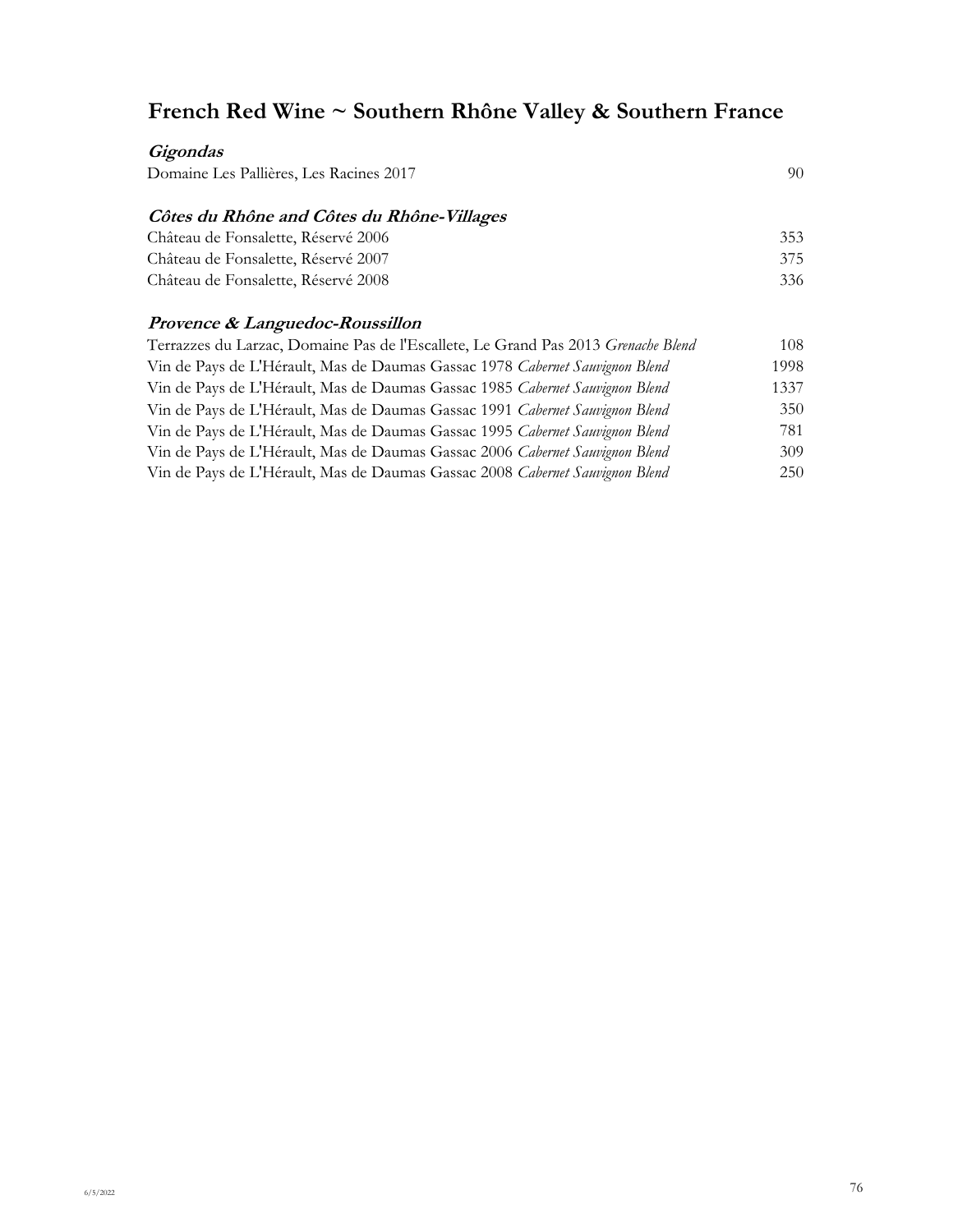# **Italian Red Wine ~ Northern Italy**

#### **Piedmont**

| <b>Barolo</b>                                    |            |
|--------------------------------------------------|------------|
| Azelia 2016                                      | 150        |
| Brovia, Ca' Mia 2011                             | 200        |
| Brovia, Rocche 2011                              | <b>200</b> |
| Brovia, Villero 2011                             | <b>200</b> |
| Cavallotto, Vignolo, Riserva 2015                | 395        |
| Chiara Boschis, E. Pira & E. Figli, Cannubi 2005 | 275        |
| Chiara Boschis, E. Pira & E. Figli, Cannubi 2006 | 275        |
| Domenico Clerico, Pajana 2009                    | 221        |
| Francesco Rinaldi, Cannubio 2008                 | 280        |
| Giacomo Borgogno, Riserva 1971                   | 500        |
| Giacomo Borgogno, Riserva 1997                   | 388        |
| Giacomo Borgogno, Riserva 2006                   | 275        |
| Giacomo Conterno, Cascina Francia 2008           | 450        |
| Giacomo Conterno, Cascina Francia 2009           | 400        |
| Giacomo Conterno, Cascina Francia 2010           | 450        |
| Giovanni Rosso, Serralunga d'Alba 2001           | 275        |
| Giuseppe Mascarello, Monprivato 2009             | 375        |
| Giuseppe Mascarello, Monprivato 2010             | 375        |
| Giuseppe Mascarello, Ca d'Morissio, Riserva 2004 | 1147       |
| Marchesi di Barolo 1971                          | 400        |
| Oddero 1974                                      | 400        |
| Paolo Scavino, Prapo 2016                        | 195        |
| Renato Ratti, Marcenasco 2005                    | 235        |
| Rocche dei Manzoni, Rocche 2007                  | 176        |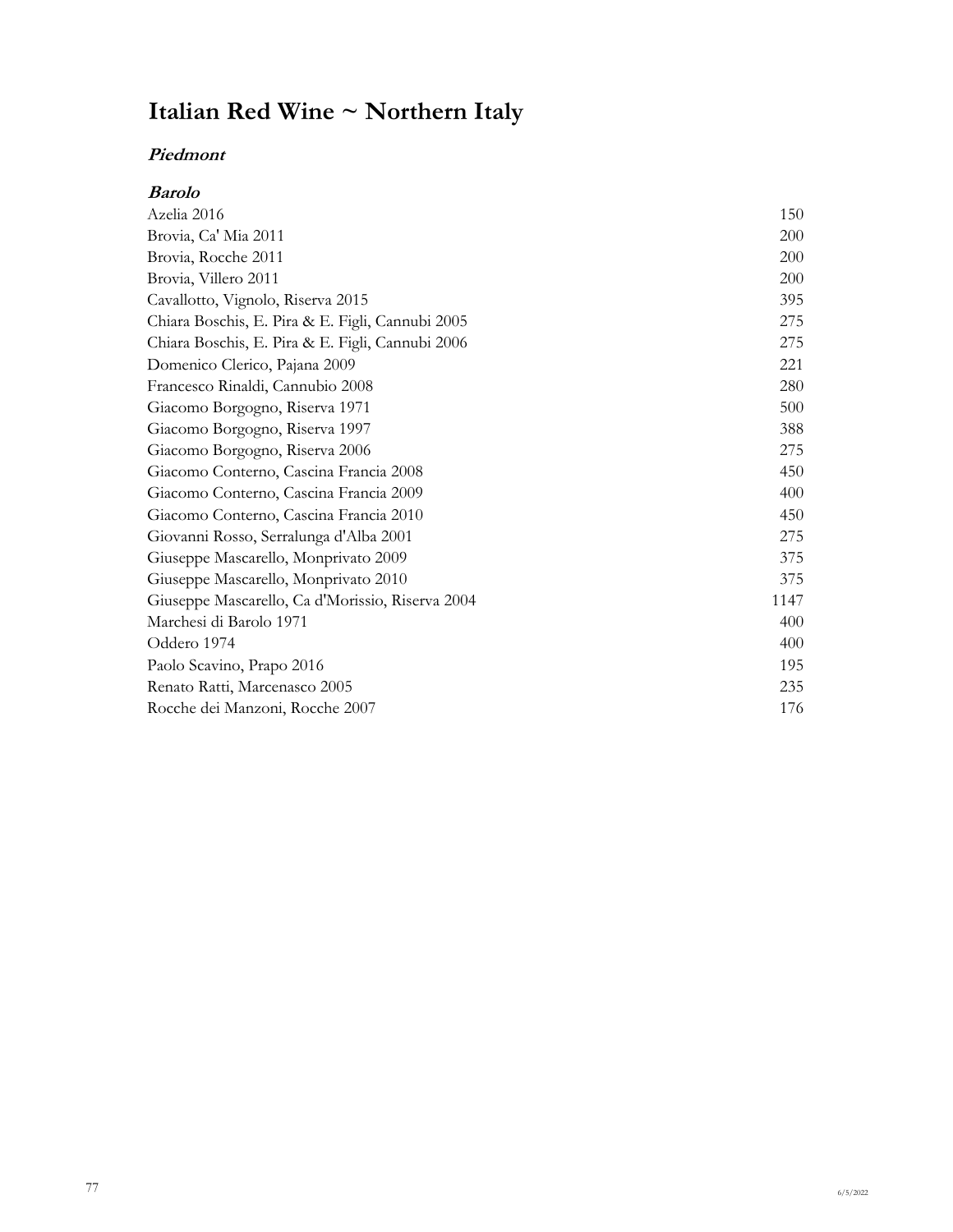# **Italian Red Wine ~ Northern Italy**

### **Piedmont**

| <b>Barbaresco</b>                                                      |        |     |
|------------------------------------------------------------------------|--------|-----|
| Castello di Neive, Santo Stefano, Riserva 2011                         | Magnum | 400 |
| Castello di Verduno 2013                                               |        | 140 |
| Ceretto, Bricco Asili-Bernadot 2006                                    |        | 228 |
| Gaja 1998                                                              |        | 650 |
| La Spinetta, Starderi 2004                                             |        | 380 |
| Marchesi di Gresy, Gaiun, Martinenga 1998                              |        | 340 |
| Marchesi di Gresy, Camp Gros, Martinenga 1995                          |        | 340 |
| <b>Additional Piedmont Red Wines</b>                                   |        |     |
| Barbera d'Alba, Giuseppe Mascarello, Scudetto, Langhe 2016             |        | 99  |
| Dolcetto d'Alba, G.D. Vajra, Coste & Fossati, Langhe 2016              |        | 74  |
| Freisa, Giuseppe Mascarello, Toetto, Alba, Langhe 2017                 |        | 95  |
| Nebbiolo, Gaja, Sperrs, Langhe 1998                                    |        | 651 |
| <b>Trentino Alto-Adige</b>                                             |        |     |
| Lagrein, Alois Lagader, Conus Riserva, Alto-Adige 2015                 |        | 85  |
| Lagrein, Cantina Terlan, Gries Riserva, Alto-Adige 2016                |        | 120 |
| <b>Veneto</b>                                                          |        |     |
| Amarone della Valpolicella Classico, Giuseppe Quintarelli 2007         |        | 800 |
| Amarone della Valpolicella Classico, Giuseppe Quintarelli 2009         |        | 775 |
| Amarone della Valpolicella Classico, Giuseppe Quintarelli 2011         |        | 750 |
| Amarone della Valpolicella Classico, Masi, Costasera Riserva 2012      |        | 200 |
| Amarone della Valpolicella Classico, Secondo Marco 2011                |        | 180 |
| IGT Blend, Giuseppe Quintarelli, Ca' de Merlo 2008 Corvina-based blend |        | 190 |
| IGT Blend, Giuseppe Quintarelli, Primofiore 2016 Corvina and Cabernets |        | 150 |
| Valpolicella Classico Superiore, Giuseppe Quintarelli 2010             |        | 208 |
| Valpolicella Superiore, Dal Forno Romano 2004                          |        | 375 |
| Valpolicella Superiore, Dal Forno Romano 2006                          |        | 350 |
| Valpolicella Superiore, Dal Forno Romano 2009                          |        | 325 |
| Valpolicella Superiore, Dal Forno Romano 2010                          |        | 325 |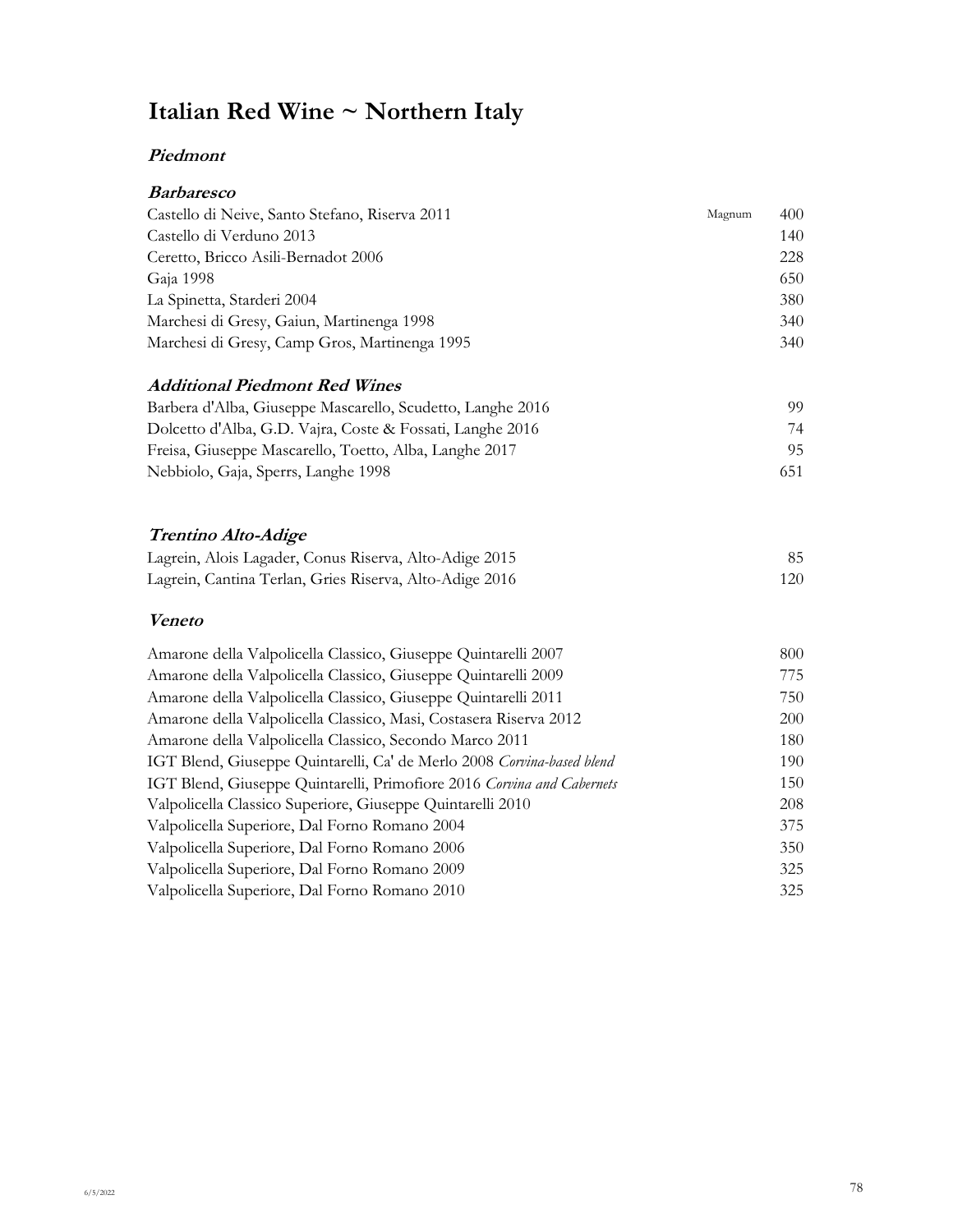# **Italian Red Wine ~ Central Italy**

## **Tuscany**

### **Brunello di Montalcino**

| 275 |
|-----|
| 259 |
| 225 |
| 976 |
| 196 |
| 185 |
| 176 |
| 250 |
| 237 |
| 277 |
| 311 |
| 225 |
| 250 |
| 175 |
| 233 |
| 221 |
| 212 |
|     |

#### **Sangiovese**

| Castellare, Il Poggiale, Chianti Classico Riserva 2015          | 99.  |
|-----------------------------------------------------------------|------|
| Selvapiana, Bucerchiale, Chianti Rufina Riserva 2013            | 100. |
| Tolaini, Montebello, Chianti Classico Gran Selezione 2011       | 110  |
| Valdipiatta, Vigna d'Alfiero, Vino Nobile di Montepulciano 2001 | 140  |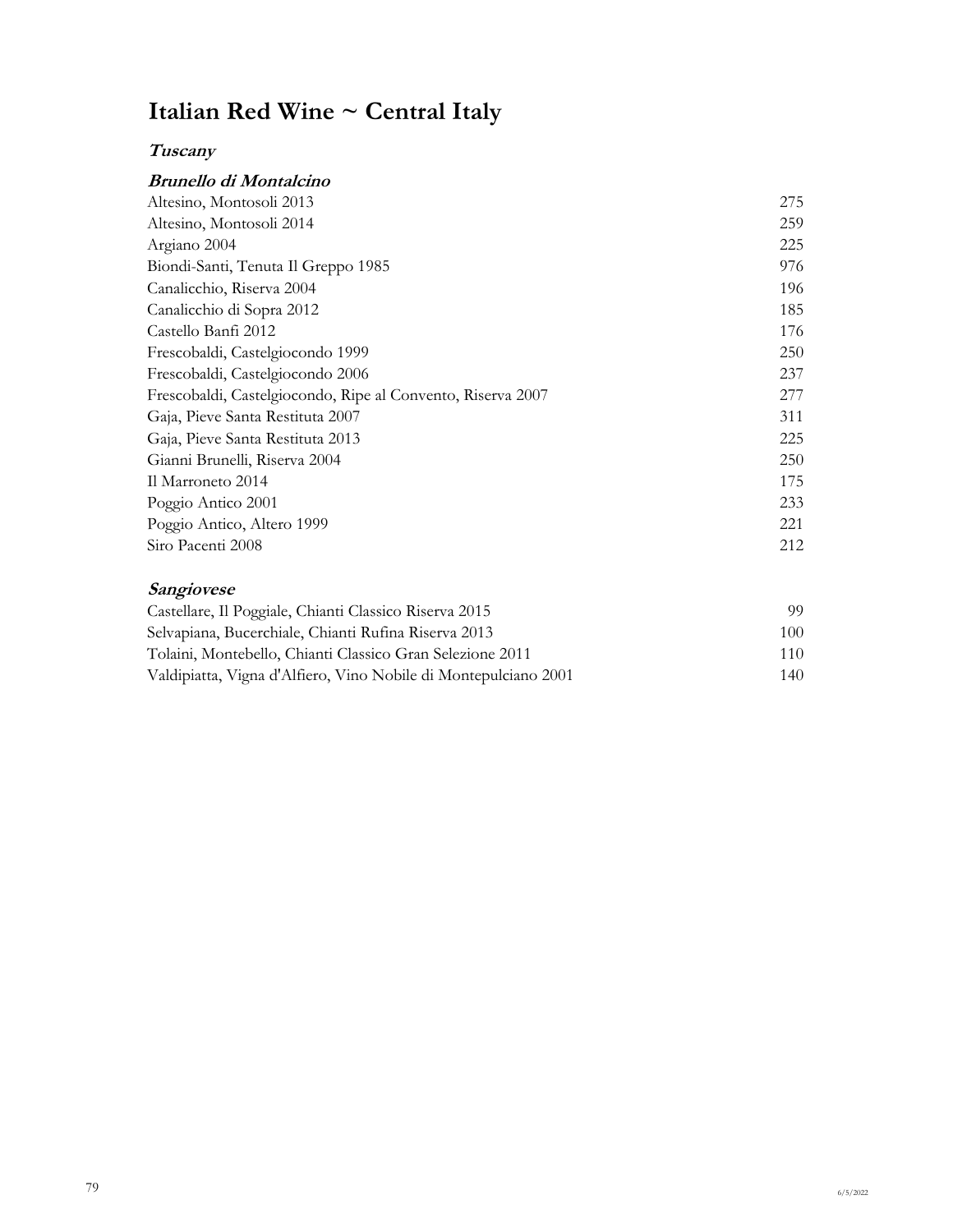# **Italian Red Wine ~ Central & Southern Italy**

## **Tuscany**

## **Super Tuscans**

| Antinori, Tignanello 1995 Sangiovese Blend                                  | 421 |
|-----------------------------------------------------------------------------|-----|
| Antinori, Tignanello 2000 Sangiovese Blend                                  | 392 |
| Tenuta di Arceno, Arcanum, Castelnuovo Berardenga 2006 Cabernet Franc Blend | 155 |
| Tenuta di Arceno, Arcanum, Castelnuovo Berardenga 2013 Cabernet Franc Blend | 175 |
| Tolaini, Picconero, Castelnouvo Berardenga 2011 Merlot and Cabernet Franc   | 190 |
| Umbria                                                                      |     |
| IGT Blend, Lamborghini, Campoleone 2006 Sangiovese and Merlot               | 138 |
| Sagrantino di Montefalco, Paolo Bea, Pagliaro 2011                          | 221 |
| Campania                                                                    |     |
| Aglianico, Galardi, Terra di Lavoro, Roccamonfina 2003                      | 200 |
| Aglianico, Mastroberardino, Naturalis Historia, Taurasi 1998                | 195 |
| Aglianico, Mastroberardino, Naturalis Historia, Taurasi 1999                | 195 |
| Aglianico, Salvatore Molettieri, Taurasi 2006                               | 117 |
| The Islands                                                                 |     |
| Carignano Blend, Punica, Barrua, Isola dei Nuraghi, Sardinia 2014           | 115 |
| Etna Rosso, Graci, Quota 1000, Sicily 2009                                  | 248 |
| Frappato, Occhipinti, Terre Siciliane, Sicily 2016                          | 99  |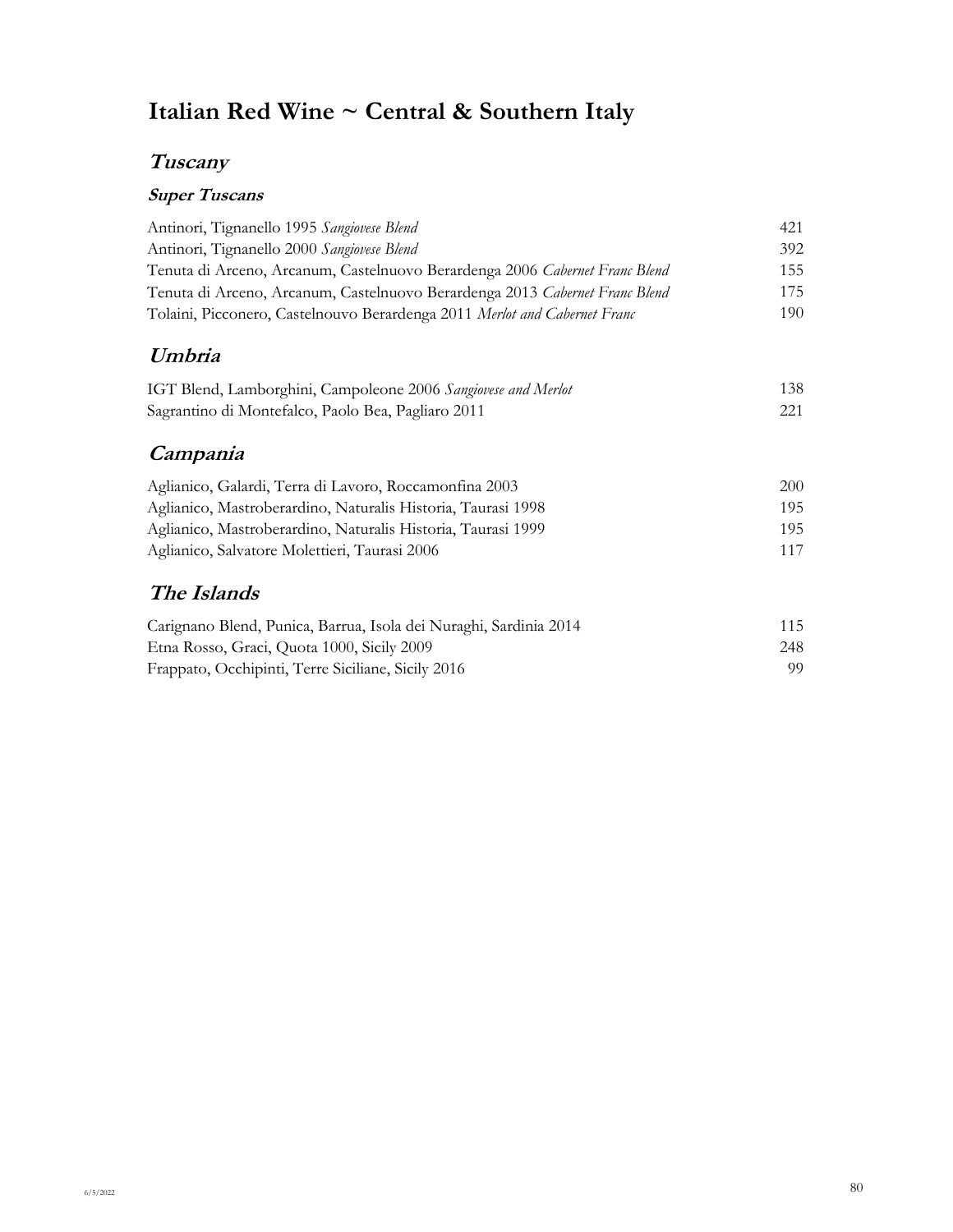# **Spanish Red Wine**

## **Rioja**

| Bodegas Olarra, Cerro Añon, Gran Reserva 1970      | 250  |
|----------------------------------------------------|------|
| Bodegas Roda, Reserva 2012                         | 114  |
| Bodegas Roda, Reserva 2014                         | 114  |
| CUNE, Reserva 1995                                 | 180  |
| CUNE, Viña Real, Reserva 1982                      | 375  |
| CUNE, Viña Real, Reserva 1985                      | 300  |
| Faustino, Gran Reserva I 2004                      | 111  |
| La Rioja Alta, Viña Ardanza, Reserva 2009          | 85   |
| López de Heredia, Viña Bosconia, Reserva 2006      | 98   |
| López de Heredia, Viña Tondonia, Gran Reserva 1968 | 2052 |
| Remelluri, Reserva 2012                            | 105  |

## **Castilla y León**

| Bierzo, Descendientes de J. Palacios, Petalos 2019 |  |
|----------------------------------------------------|--|
|                                                    |  |

## **Castilla y León, Ribera del Duero**

| 234  |
|------|
| 411  |
| 81   |
| 950  |
| 1075 |
| 422  |
| 417  |
| 399  |
|      |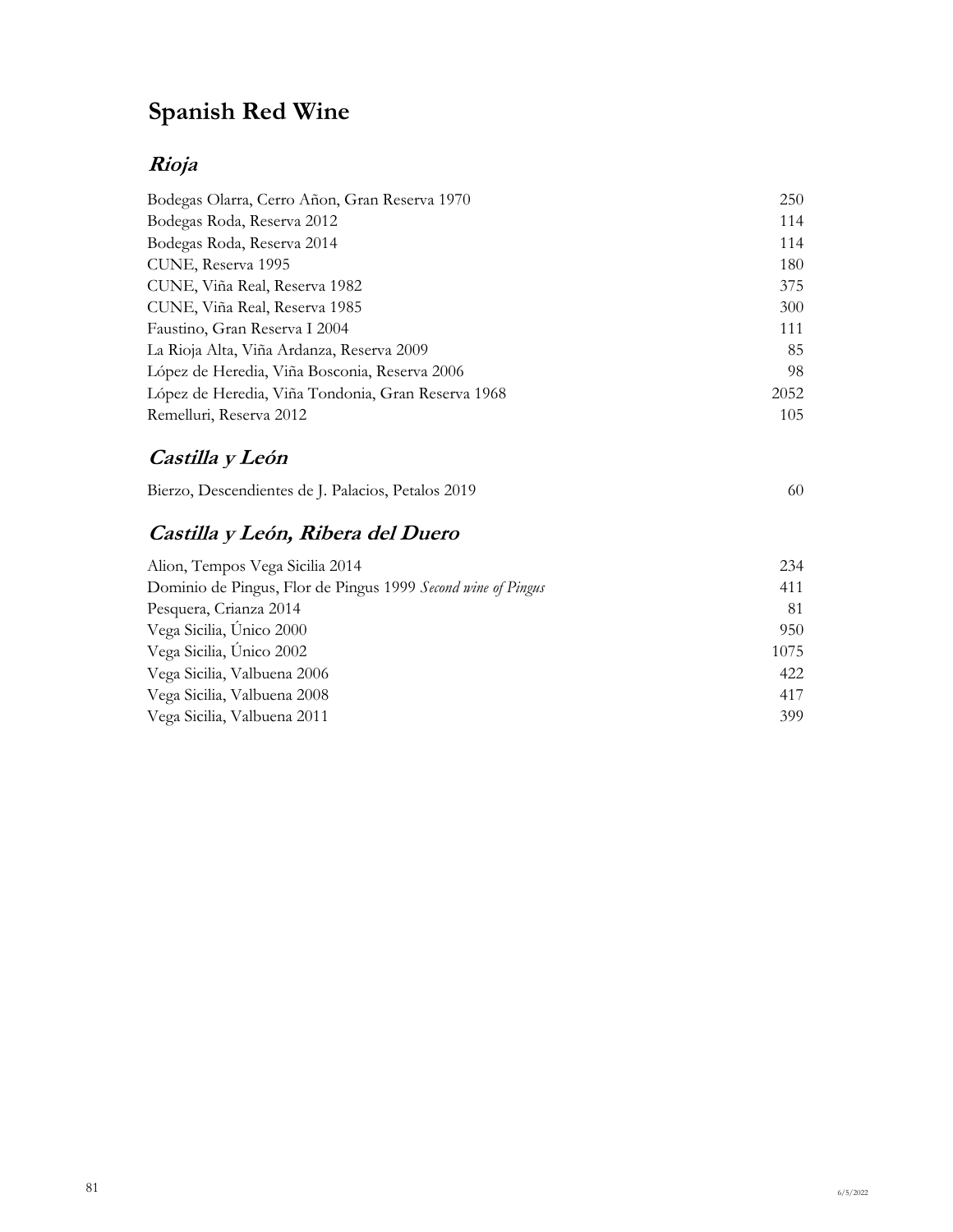# **Spanish Red Wine**

## **Catalunya, Priorat**

| Alvaro Palácios, L'Ermita, Velles Vinyes 2009 |        | 1750 |
|-----------------------------------------------|--------|------|
| Alvaro Palacios, Terrasses 1998               | Magnum | 325  |
| Clos Martinet 2014                            |        | 200  |
| Clos Mogador 2014                             |        | 221  |

# **German & Austrian Red Wine**

|  | Spätburgunder, Weingut Keller, Flörsheimer Frauenberg, Rheinhessen, Germany 2014 |  | 300- |
|--|----------------------------------------------------------------------------------|--|------|
|  | Spätburgunder, Weingut Keller, Flörsheimer Frauenberg, Rheinhessen, Germany 2015 |  | 300- |

## **Lebanese Red Wine**

| Chateau Musar, Bekaa Valley 1997 | 213 |
|----------------------------------|-----|
| Chateau Musar, Bekaa Valley 1998 | 191 |
| Chateau Musar, Bekaa Valley 1999 | 191 |
| Chateau Musar, Bekaa Valley 2001 | 182 |
| Chateau Musar, Bekaa Valley 2002 | 173 |
| Chateau Musar, Bekaa Valley 2003 | 164 |
| Chateau Musar, Bekaa Valley 2004 | 171 |
| Chateau Musar, Bekaa Valley 2007 | 159 |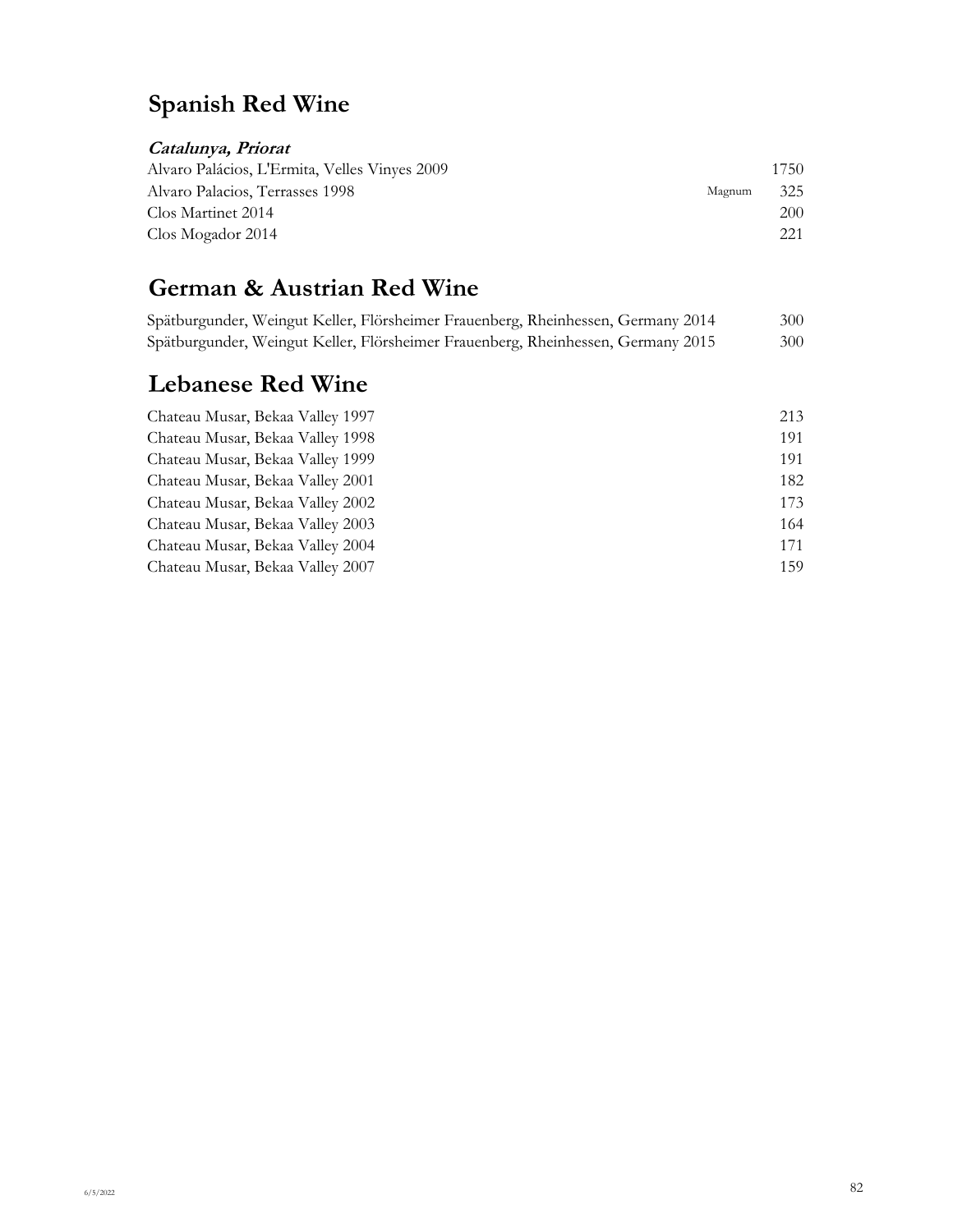## **New Zealand Red Wine**

| Merlot Blend, Craggy Range, Sophia, Gimlett Gravels, Hawke's Bay 2010 | 184- |
|-----------------------------------------------------------------------|------|
| Pinot Noir, Burn Cottage, Moonlight Race, Central Otago 2015          | 95.  |

# **Australian Red Wine**

| Cabernet Sauvignon, Jim Barry, Benbournie, Clare Valley, South Australia 2010 | 136  |
|-------------------------------------------------------------------------------|------|
| Cabernet Sauvignon, Vasse Felix, Margaret River, Western Australia 2015       | 105  |
| Pinot Noir, Bindi, Block 5, Macedon Ranges, Victoria 2008                     | 235  |
| Pinot Noir, By Farr, Farrside, Geelong, Victoria 2016                         | 190  |
| Pinot Noir, By Farr, 'RP,' Côte Vineyard, Geelong, Victoria 2016              | 235  |
| Pinot Noir, By Farr, Sangreal, Geelong, Victoria 2015                         | 191  |
| Pinot Noir, By Farr, Sangreal, Geelong, Victoria 2016                         | 190  |
| Pinot Noir, By Farr, Tout Pres, Geelong, Victoria 2016                        | 235  |
| Shiraz, d'Arenberg, The Dead Arm, McLaren Vale, South Australia 2001          | 225  |
| Shiraz, d'Arenberg, The Dead Arm, McLaren Vale, South Australia 2005          | 225  |
| Shiraz, Elderton, The Command, Barossa Valley, South Australia 2002           | 149  |
| Shiraz, Penfolds, Grange, Bin 95, South Australia 1991                        | 1350 |
| Shiraz, Penfolds, Grange, Bin 95, South Australia 1998                        | 1450 |
| Shiraz Blend, Torbreck, RunRig, Barossa Valley, South Australia 2010          | 450  |

# **South African Red Wine**

|  | Cabernet Blend, Meerlust, Rubicon, Stellenbosch, Coastal Region 2010 | Magnum 240 |  |
|--|----------------------------------------------------------------------|------------|--|
|  |                                                                      |            |  |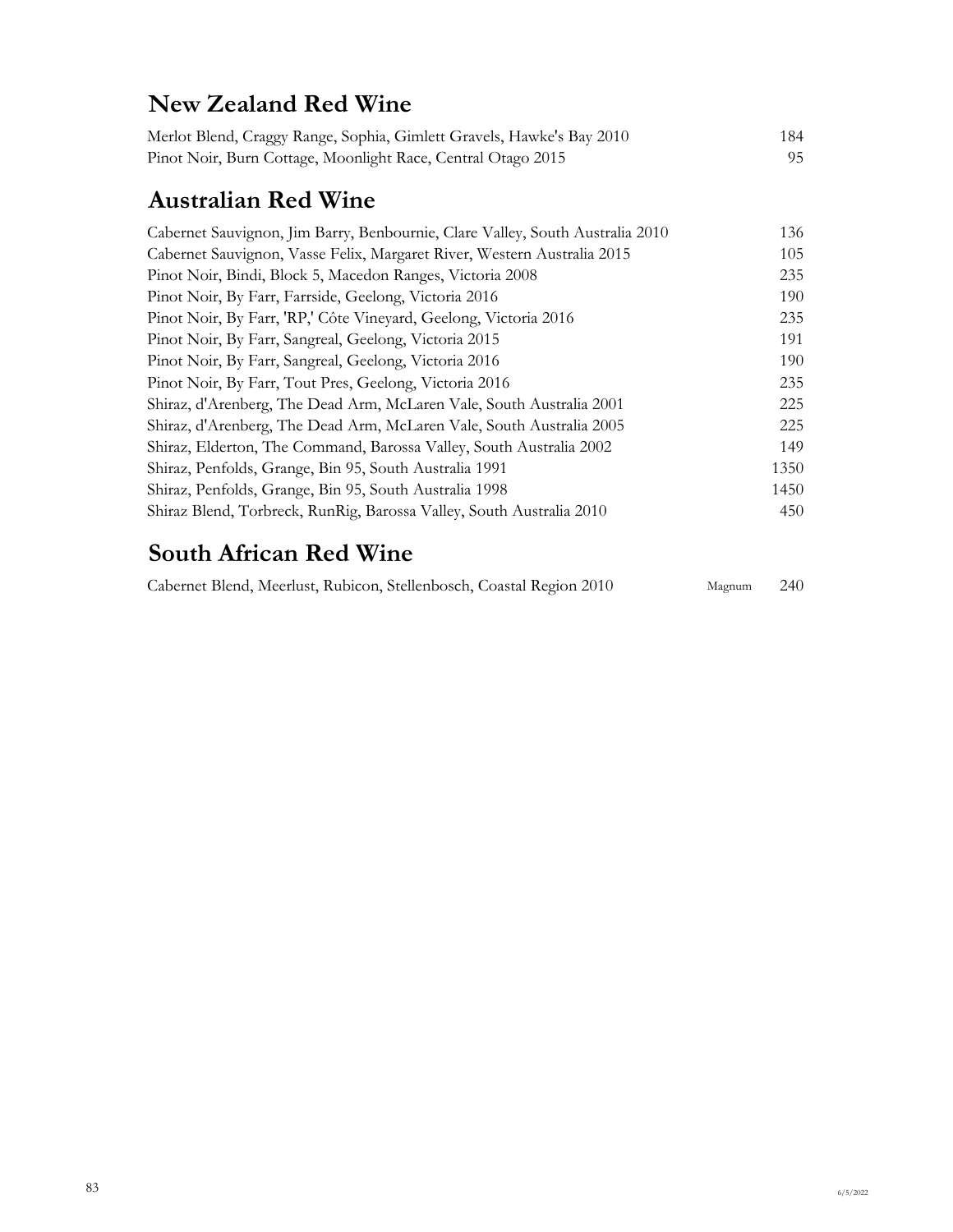# **Argentinan Red Wine**

| Cabernet Sauvignon, Catena Alta, 'Historic Vines,' Mendoza 2016 | 99. |
|-----------------------------------------------------------------|-----|
| Malbec, Viña Alicia, Paso di Piedra Lujan du Cuyo 2016          |     |

# **Chilean Red Wine**

| Cabernet Blend, Almaviva, Puente Alto, Maipo Valley 2001           | 345 |
|--------------------------------------------------------------------|-----|
| Cabernet Blend, Almaviva, Puente Alto, Maipo Valley 2002           | 345 |
| Cabernet Blend, Almaviva, Puente Alto, Maipo Valley 2004           | 345 |
| Cabernet Blend, Almaviva, Puente Alto, Maipo Valley 2005           | 374 |
| Cabernet Blend, Almaviva, Puente Alto, Maipo Valley 2006           | 345 |
| Cabernet Blend, Almaviva, Puente Alto, Maipo Valley 2007           | 345 |
| Cabernet Blend, Almaviva, Puente Alto, Maipo Valley 2011           | 337 |
| Cabernet Blend, Seña, Errazuriz, Aconcagua Valley 2000             | 225 |
| Cabernet Sauvignon, Don Melchor, Concha Y Toro, Maipo Valley 1999  | 225 |
| Cabernet Sauvignon, Don Melchor, Concha Y Toro, Maipo Valley 2001  | 245 |
| Cabernet Sauvignon, Don Melchor, Concha Y Toro, Maipo Valley 2003  | 295 |
| Cabernet Sauvignon, Don Melchor, Concha Y Toro, Maipo Valley 2004  | 271 |
| Cabernet Sauvignon, Don Melchor, Concha Y Toro, Maipo Valley 2005  | 295 |
| Cabernet Sauvignon, Don Melchor, Concha Y Toro, Maipo Valley 2006  | 295 |
| Cabernet Sauvignon, Don Melchor, Concha Y Toro, Maipo Valley 2009  | 295 |
| Cabernet Sauvignon, Don Melchor, Concha Y Toro, Maipo Valley 2013  | 278 |
| Cabernet Sauvignon, Don Melchor, Concha Y Toro, Maipo Valley 2014  | 295 |
| Cabernet Sauvignon, Don Melchor, Concha Y Toro, Maipo Valley 2015  | 295 |
| Carmenère Blend, Lapostolle, Clos Apalta, Valle del Colchagua 2001 | 225 |
| Carmenère Blend, Lapostolle, Clos Apalta, Valle del Colchagua 2003 | 225 |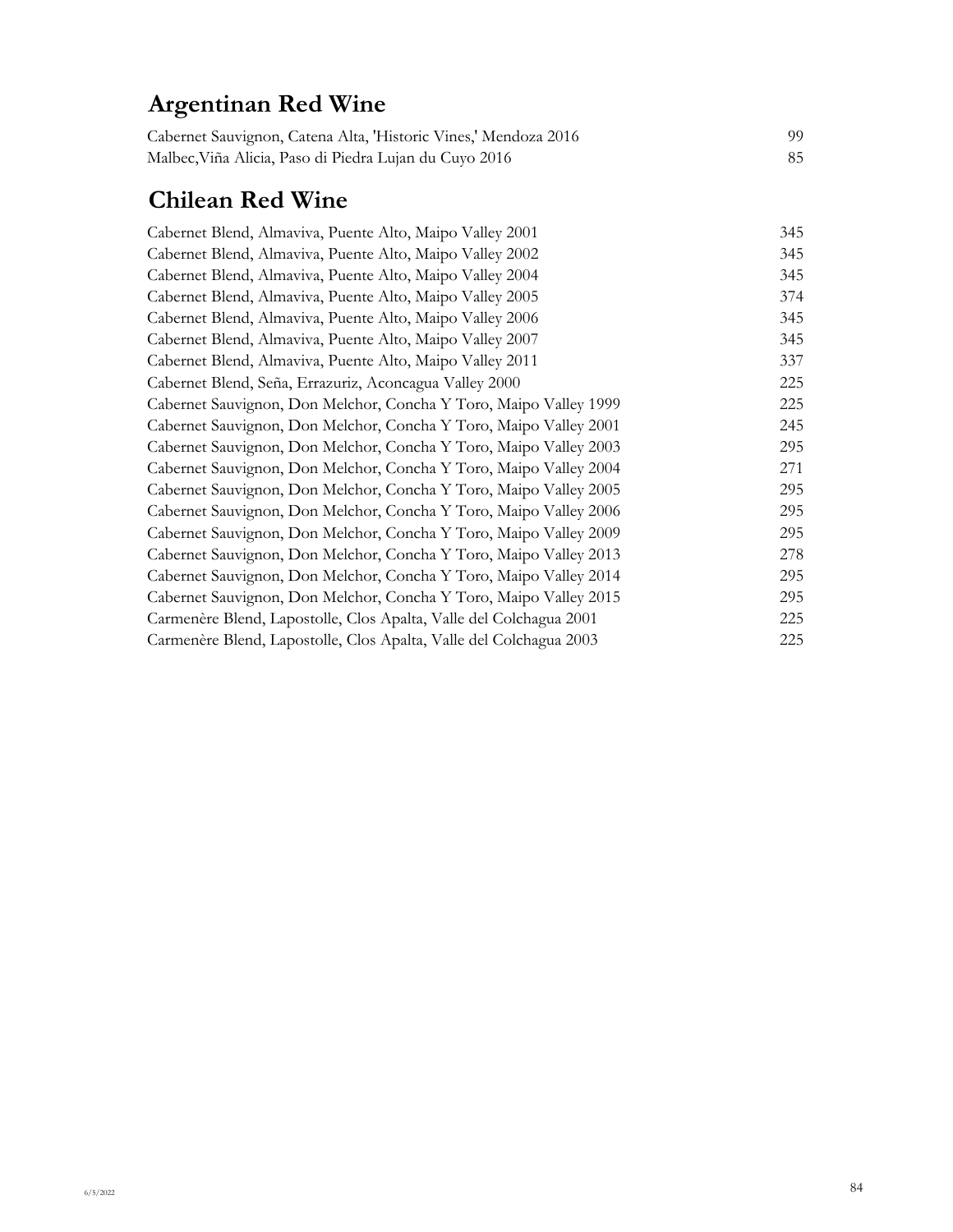## **Pierre-Yves Colin-Morey & Caroline Morey**

*Pierre-Yves Colin is one of the new generation rockstars in modern day Burgundy. His wines have stormed onto the scene and have shown why he is truly one of the rising stars throughout France. Learning his craft while running his father's domaine, Marc Colin, he and his wife Caroline Morey set out in 2001 as a micro-negociant under their "PYCM" label. Caroline, the daughter of Jean-Marc Morey, also has great experience learned from many years under her father's tutoring. With the 2014 vintage she inherited many holdings from her father. A marriage of two great families in Burgundy, the Colins and the Moreys, has lead to one of the most promising domaines in recent history. We invite you to experience for yourself!*

#### **Whites**

#### **Saint-Aubin, Premier Cru**

| Pierre-Yves Colin-Morey, Cuvée Marguerite 2016     | 150 |
|----------------------------------------------------|-----|
| Pierre-Yves Colin-Morey, Hommage A Marguerite 2017 | 145 |
| Pierre-Yves Colin-Morey, En Remilly 2016           | 170 |
| Pierre-Yves-Colin-Morey, La Chatenière 2016        | 165 |
| Pierre-Yves Colin-Morey, Les Champlots 2015        | 160 |
| Pierre-Yves Colin-Morey, Les Champlots 2016        | 160 |
| Pierre-Yves Colin-Morey, Les Champlots 2017        | 155 |
| Pierre-Yves Colin-Morey, Les Créots 2015           | 160 |
| Pierre-Yves Colin-Morey, Les Perrières 2015        | 155 |
|                                                    |     |

#### **Meursault**

| Pierre-Yves Colin-Morey, Les Narvaux 2015              | 238 |
|--------------------------------------------------------|-----|
| Pierre-Yves Colin-Morey, Les Narvaux 2016              | 238 |
| Pierre-Yves Colin-Morey, Les Narvaux 2017              | 251 |
| Pierre-Yves Colin-Morey, Les Charmes Premier Cru 2013  | 375 |
| Pierre-Yves Colin-Morey, Les Charmes Premier Cru 2015  | 400 |
| Pierre-Yves Colin-Morey, Les Charmes Premier Cru 2016  | 425 |
| Pierre-Yves Colin-Morey, Les Charmes Premier Cru 2017  | 450 |
| Pierre-Yves Colin-Morey, Les Poruzots Premier Cru 2015 | 347 |
| Pierre-Yves Colin-Morey, Les Poruzots Premier Cru 2016 | 347 |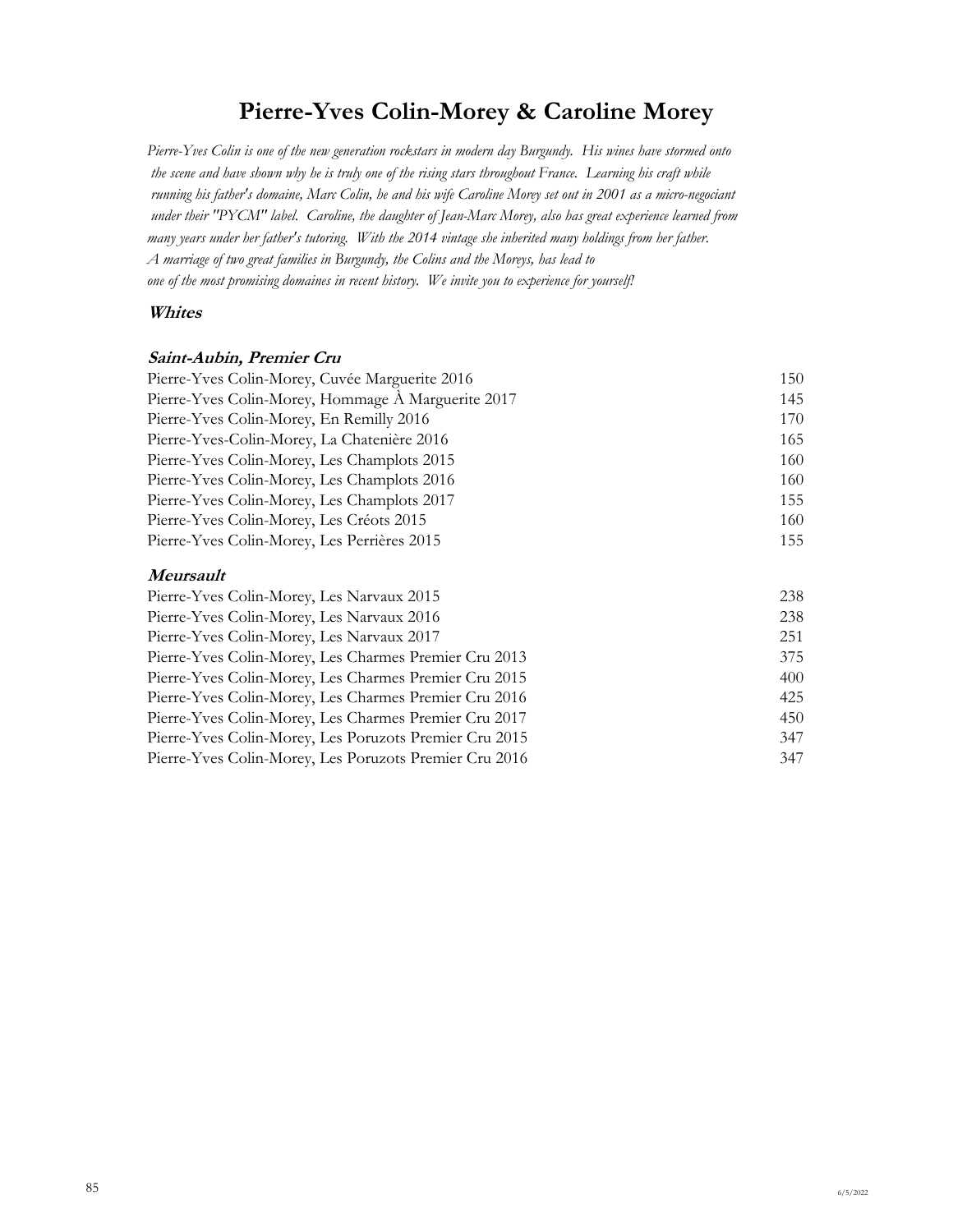| Puligny-Montrachet Premier Cru                                           |      |
|--------------------------------------------------------------------------|------|
| Pierre-Yves Colin-Morey, Les Champs Gains 2016                           | 394  |
| Pierre-Yves Colin-Morey, Les Champs Gains 2017                           | 450  |
| Pierre-Yves Colin-Morey, Les Perrières 2015                              | 394  |
| Pierre-Yves Colin-Morey, Les Perrières 2016                              | 394  |
| <b>Chassagne-Montrachet</b>                                              |      |
| Pierre-Yves Colin-Morey Vieilles Vignes 2016                             | 166  |
| <b>Chassagne-Montrachet Premier Cru</b>                                  |      |
| Caroline Morey, Champs Gain 2014                                         | 250  |
| Pierre-Yves Colin-Morey, Abbaye de Morgeot 2015                          | 282  |
| Pierre-Yves Colin-Morey, Abbaye de Morgeot 2016                          | 298  |
| Pierre-Yves Colin-Morey, Grande Montagne 2015                            | 270  |
| Pierre-Yves Colin-Morey, Les Baudines 2014                               | 300  |
| Pierre-Yves Colin-Morey, Les Baudines 2015                               | 270  |
| Pierre-Yves Colin-Morey, Les Chenevottes 2015                            | 290  |
| Pierre-Yves Colin-Morey, Les Chenevottes 2016                            | 281  |
| Pierre-Yves Colin-Morey, Les Chenevottes 2017                            | 350  |
| Pierre-Yves Colin-Morey, Les Embrazées 2013                              | 300  |
| Pierre-Yves Colin-Morey, Les Grandes Ruchottes 2015                      | 418  |
| Pierre-Yves Colin-Morey, Morgeot 2017                                    | 350  |
| <b>Santenay Premier Cru</b>                                              |      |
| Pierre-Yves Colin-Morey, La Comme 2014                                   | 155  |
| <b>Grand Cru</b>                                                         |      |
| Pierre-Yves Colin-Morey, Bienvenues Bâtard Montrachet 2015               | 1399 |
| Pierre-Yves Colin-Morey, Bâtard Montrachet 2015                          | 1399 |
| Pierre-Yves Colin-Morey, Corton-Charlemagne 2016                         | 539  |
| <b>Reds</b>                                                              |      |
| Santenay, Pierre-Yves Colin-Morey, Cent Centenaires Vieilles Vignes 2010 | 167  |
| Santenay, Pierre-Yves Colin-Morey, Cent Centenaires Vieilles Vignes 2014 | 151  |
| Santenay, Pierre-Yves Colin-Morey, Cent Centenaires Vieilles Vignes 2016 | 139  |
| Santenay, Pierre-Yves Colin-Morey, Cent Centenaires Vieilles Vignes 2017 | 134  |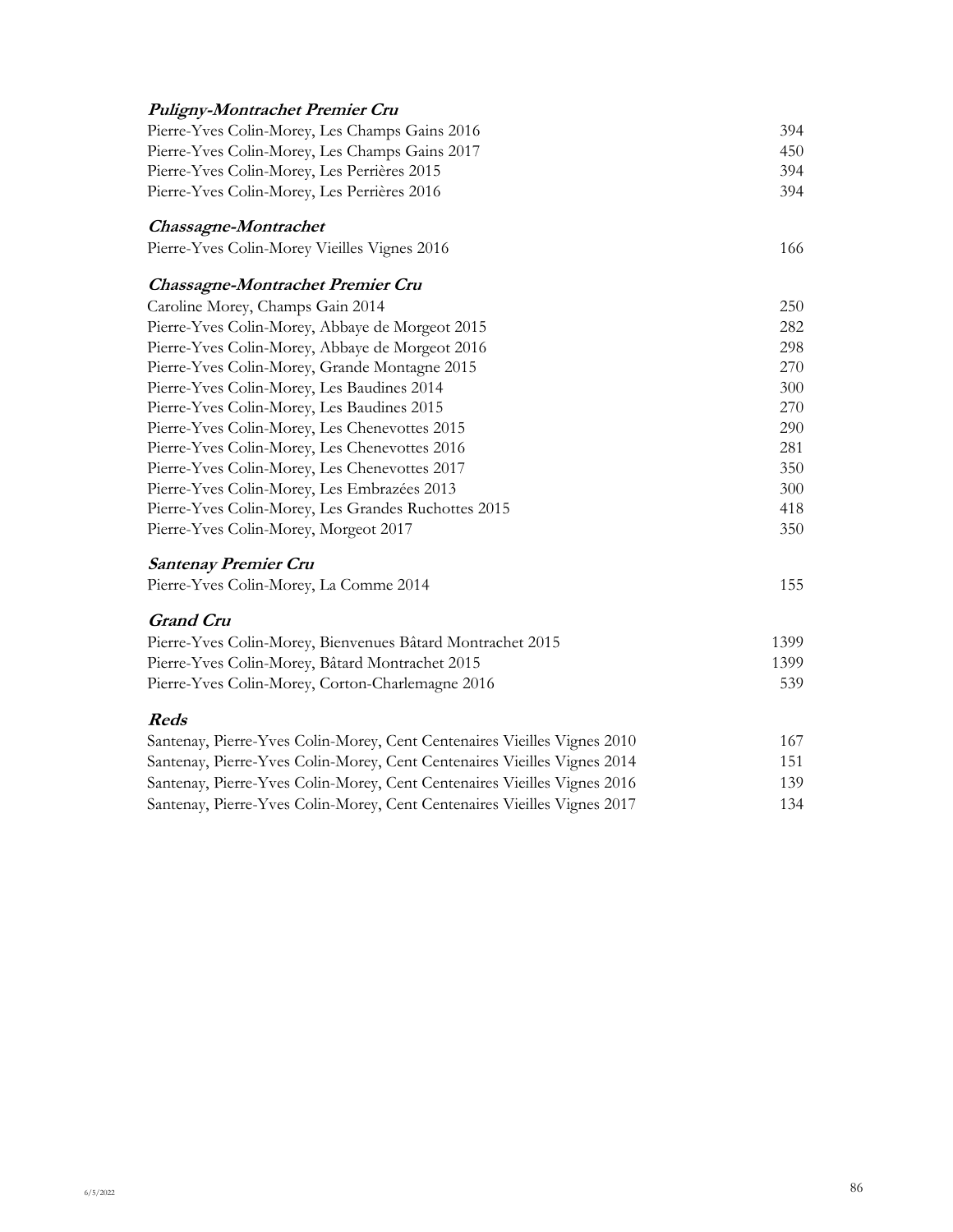# **Dessert Wine ~ France**

### **Sauternes & Barsac**

| Château Coutet, Premier Cru, Barsac 2010                         | 375 ml. | 140    |
|------------------------------------------------------------------|---------|--------|
| Château Coutet, Premier Cru, Barsac 2011                         | 375 ml. | 125    |
| Château Coutet, Premier Cru, Barsac 2015                         | 375 ml. | 85     |
| Château DoisyDaëne, Deuxième Cru, Barsac 2015                    | 375 ml. | $80\,$ |
| Château Doisy-Vérdines, Deuxième Cru, Barsac 2015                | 375 ml. | 75     |
| Château de Fargues Lur-Saluces, Fargues 1997                     | 375 ml. | 231    |
| Château de Fargues Lur-Saluces, Fargues 2006                     | 375 ml. | 181    |
| Château Filhot, Sauternes 2019                                   | 375 ml. | 70     |
| Château Gilette, Crème de Tete, Preignac 1953                    |         | 1800   |
| Château Gilette, Crème de Tete, Preignac 1975                    |         | 900    |
| Château Gilette, Crème de Tete, Preignac 1989                    |         | 515    |
| Château Guiraud, Premier Cru, Sauternes 2009                     | 375 ml. | 112    |
| Château Guiraud, Premier Cru, Sauternes 2013                     | 375 ml. | 95     |
| Château Guiraud, Premier Cru, Sauternes 2015                     | 375 ml. | 90     |
| Château La Tour Blanche, Premier Cru, Bommes 1996                | 375 ml. | 131    |
| Château La Tour Blanche, Premier Cru, Bommes 2007                | 375 ml. | 144    |
| Château Lafaurie-Peyraguey, Premier Cru, Bommes 2001             | 375 ml. | 167    |
| Château Laribotte, Preignac 2011                                 | 375 ml. | 79     |
| Château Laribotte, Preignac 2013                                 | 375 ml. | 72     |
| Château Laribotte, Preignac 2015                                 | 375 ml. | $72\,$ |
| Château Laribotte, Preignac 2016                                 | 375 ml. | 70     |
| Château Nairac, Deuxième Cru 2007                                |         | 238    |
| Château Rabaud-Promis, Deuxième Cru 2005                         | 375 ml. | 122    |
| Château Raymond Lafon 1987                                       | 375 ml. | 189    |
| Château Rieussec, Premier Cru, Fargues 2007                      |         | 350    |
| Château Rieussec, Premier Cru, Fargues 2015                      | 375 ml. | 115    |
| Carmes de Rieussec, Fargues 2008 Second Wine of Château Rieussec |         | 125    |
| Château Suduiraut, Premier Cru, Preignac 2015                    | 375 ml. | 120    |
| Château d'Yquem, Premier Cru Supérieur 2002                      |         | 1400   |
| Château d'Yquem, Premier Cru Supérieur 2003                      |         | 1295   |
| Château d'Yquem, Premier Cru Supérieur 2007                      |         | 1275   |
| Domaine de Monteils 2009                                         | 375 ml. | 78     |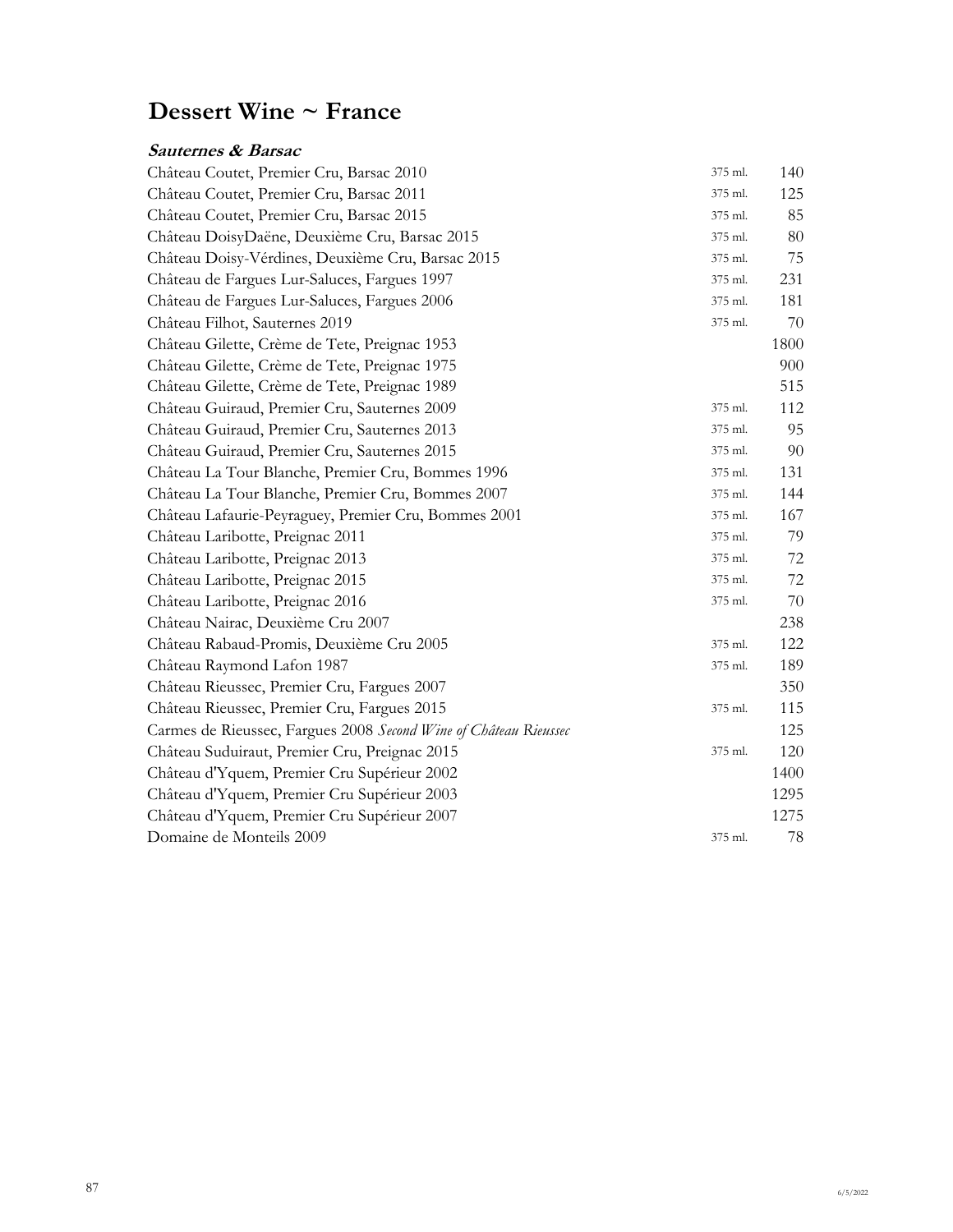# **Dessert Wine ~ France**

#### **Loire Valley**

| Coteaux du Layon, Moulin Touchais 1971                           |         | 199 |
|------------------------------------------------------------------|---------|-----|
| Coteaux du Layon, Moulin Touchais 1979                           |         | 175 |
| Coteaux du Layon, Moulin Touchais 1991                           |         | 158 |
| Coteaux du Layon, Moulin Touchais 1994                           |         | 145 |
| Coteaux du Layon, Moulin Touchais 2005                           |         | 137 |
| Vouvray Mœlleux, Domaine Huet, Clos du Bourg 1986                |         | 251 |
| Vouvray Mœlleux, Domaine Huet, Clos du Bourg 2016                |         | 141 |
| Vouvray Mœlleux, Domaine Huet, Clos du Bourg 2018                |         | 125 |
| Vouvray Mœlleux, Domaine Huet, Clos du Bourg, Première Trie 2016 |         | 178 |
| Vouvray Mœlleux, Domaine Huet, Clos du Bourg, Première Trie 2018 |         | 170 |
| Vouvray Mœlleux, Domaine Huet, Le Haut Lieu 2016                 | 375 ml. | 67  |
| Vouvray Mœlleux, Domaine Huet, Le Haut Lieu 2020                 |         | 120 |
| Vouvray Mœlleux, Domaine Huet, Le Haut Lieu, Première Trie 2015  |         | 150 |
| Vouvray Mœlleux, Domaine Huet, Le Mont 2017                      |         | 129 |
| Vouvray Mœlleux, Domaine Huet, Le Mont, Première Trie 2002       |         | 224 |
| Vouvray Mœlleux, Domaine Huet, Le Mont, Première Trie 2008       |         | 178 |
| Vouvray Mœlleux, Domaine Huet, Le Mont, Première Trie 2017       |         | 167 |
| Vouvray Mœlleux, Domaine Huet, Cuvée Constance 2005              | 500 ml. | 344 |
| <b>Alsace</b>                                                    |         |     |
| Gewürztraminer, Trimbach, Vendages Tardives 2007                 |         | 310 |
| Languedoc-Roussillon                                             |         |     |
| Rivesaltes Ambré, Domaine Fontanel 2008                          |         | 98  |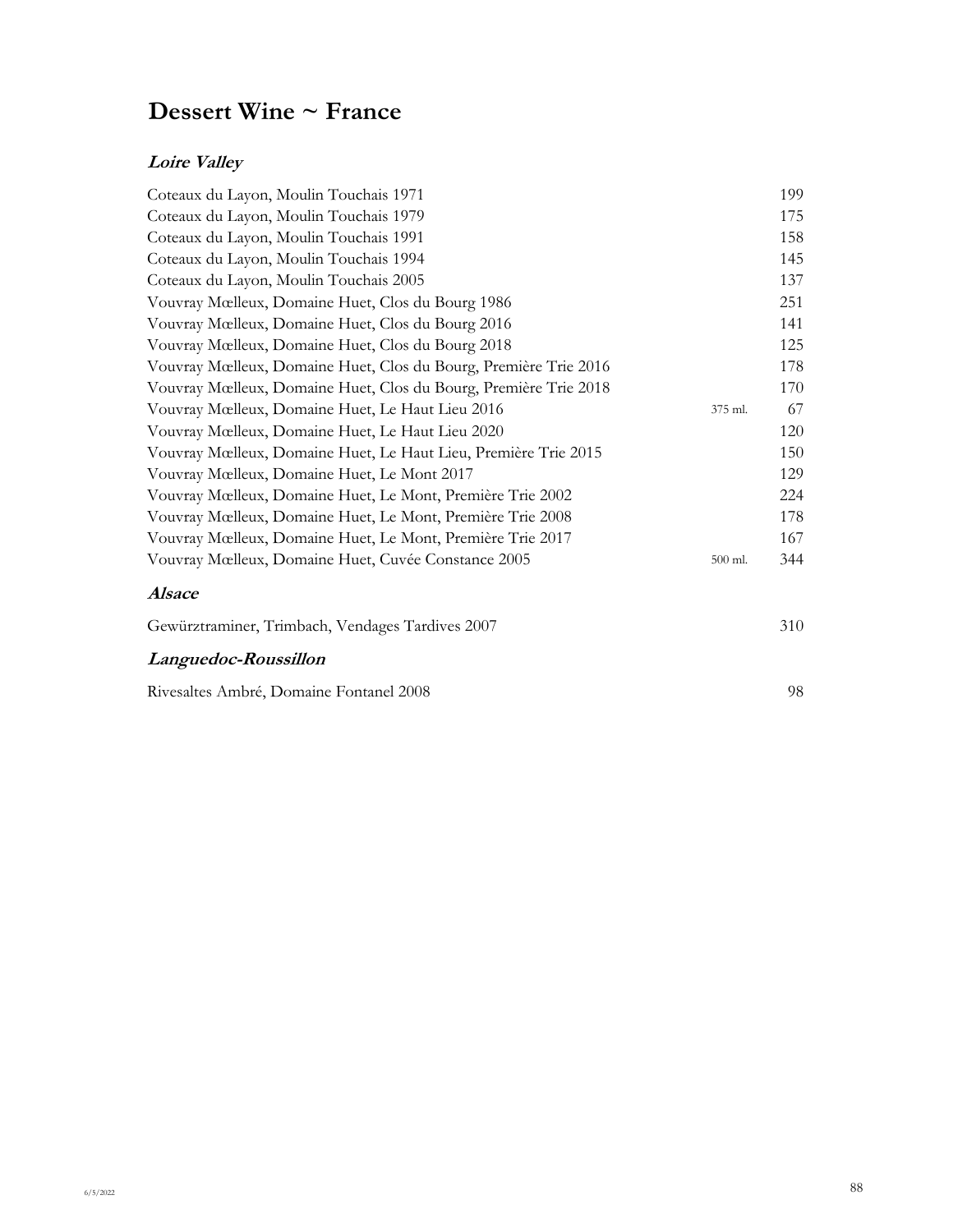# **Dessert Wine ~ Germany & Austria**

#### **Germany**

## **Riesling Auslese**

| Dönnhoff, Niederhäuser Hermannshöhle, Goldkapsel, Nahe 2017       | 375 ml. | 128 |
|-------------------------------------------------------------------|---------|-----|
| Dönnhoff, Niederhäuser Hermannshöhle, Goldkapsel, Nahe 2018       | 375 ml. | 136 |
| Dr. Loosen, Urziger Wurzgarten, Mosel 2017                        | 375 ml. | 86  |
| Dr. Loosen, Urziger Wurzgarten, Mosel 2018                        | 375 ml. | 75  |
| Dr Loosen, Wehlener Sonnenuhr, Mosel 2017                         | 375 ml. | 86  |
| Dr Loosen, Wehlener Sonnenuhr, Mosel 2018                         | 375 ml. | 75  |
| Fritz Haag, Brauneberger Juffer-Sonnenuhr, Goldkapsel, Mosel 2017 | 375 ml. | 113 |
| Fritz Haag, Brauneberger Juffer-Sonnenuhr, Goldkapsel, Mosel 2018 | 375 ml. | 110 |
| Keller, Westhofer Abts E, Rheinhessen 2014                        |         | 398 |
| Keller, Westhofer Abts E, Rheinhessen 2015                        |         | 398 |
| Keller, Westhofer Abts E, Rheinhessen 2016                        |         | 331 |
| Robert Weil, Kiedrich Gräfenberg, Rheingau 1999                   |         | 210 |
| <b>Riesling Beerenauslese</b>                                     |         |     |
| Kerpen, Wehlener Sonnenuhr, Mosel-Saar-Ruwer 2003                 | 375 ml. | 218 |
| Vollenweider, Wolfer Goldgrube, Mosel-Saar-Ruwer 2001             | 375 ml. | 475 |
| Wegeler, Wehlener Sonnenuhr, Mosel-Saar-Ruwer 2005                | 375 ml. | 280 |
| <b>Riesling Eiswein</b>                                           |         |     |
| Barth, Hattenheimer Schützenhaus, Rheingau 2004                   | 375 ml. | 142 |
| Austria                                                           |         |     |
| <b>Beerenauslese</b>                                              |         |     |
| Welsch Riesling Blend, Kracher, Cuvée, Burgenland 2016            | 375 ml. | 88  |
| Welsch Riesling Blend, Kracher, Cuvée, Burgenland 2017            | 375 ml. | 88  |
| Eiswein                                                           |         |     |
| Grüner Veltliner, Nigl, Niederösterreich 2016                     | 375 ml. | 99  |
| Trockenbeerenauslese                                              |         |     |
| Riesling, F.X. Pichler, Dürnsteiner Kellerberg, Wachau 2009       | 375 ml. | 325 |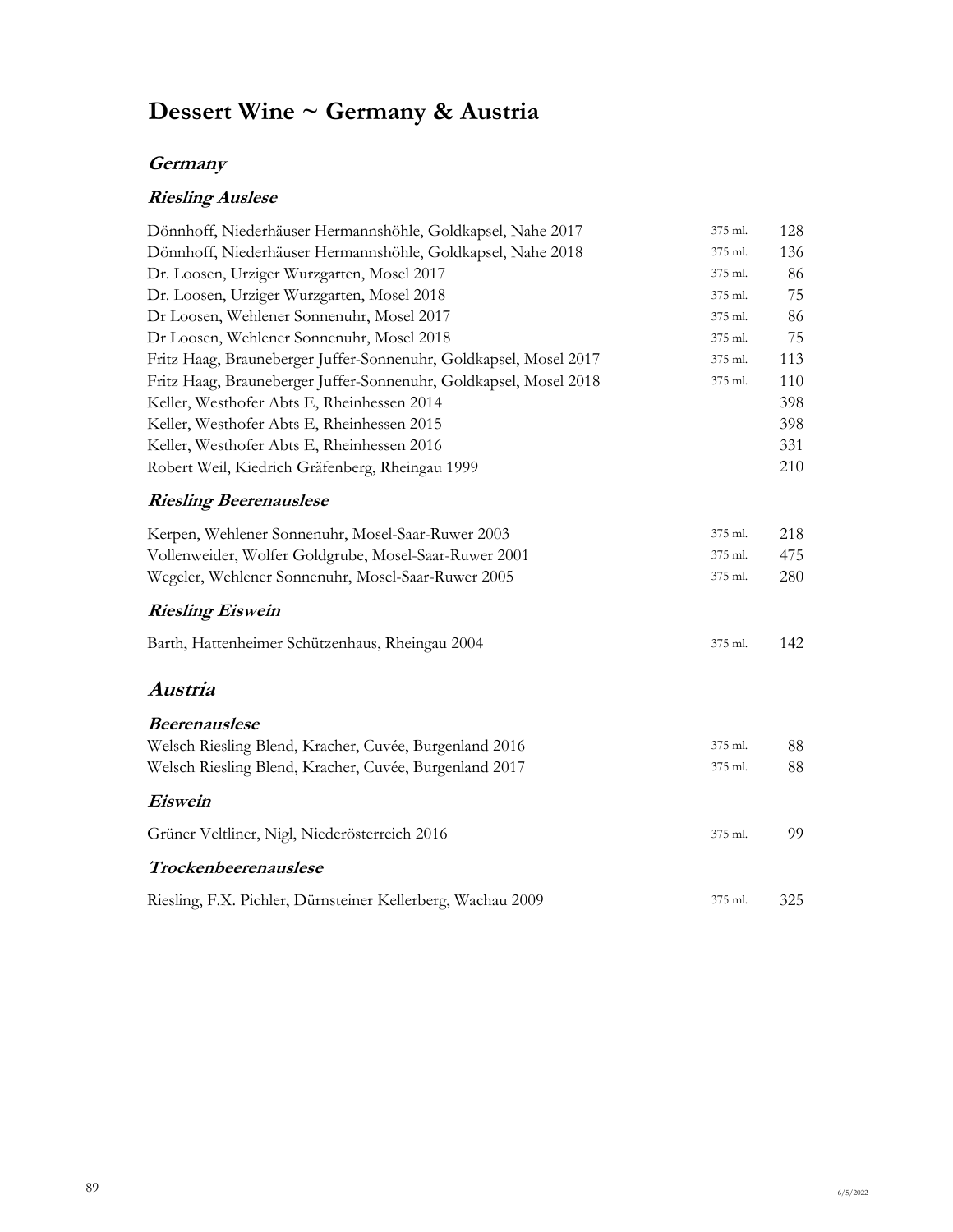# **Dessert Wine**

#### **Hungary**

| Tokaji Aszú, Disznókő, 6 Puttonyos 2002                                  | 500 ml. | 210 |
|--------------------------------------------------------------------------|---------|-----|
| Tokaji Aszú, Kiraludvar, 6 Puttonyos 2007                                | 500 ml. | 185 |
| Tokaji Aszú, Royal Tokaji Wine Company, First Decade, 5 Puttonyos 1996   | 375 ml. | 189 |
| Tokaji Aszú, Royal Tokaji Wine Company, 5 Puttonyos 2016                 | 500 ml. | 145 |
| Tokaji Aszú, Royal Tokaji Wine Company, Betsek, 6 Puttonyos 2017         | 500 ml. | 300 |
| <i>Italy</i>                                                             |         |     |
| Moscato Bianco & Brachetto, Elio Perrone, Bigaro, Asti, Piedmont 2017    | 375 ml. | 48  |
| Moscato d'Asti, Elio Perrone, Sourgal, Asti, Piedmont 2018               | 375 ml. | 48  |
| Torcolato, Maculan, Breganze, Veneto 2004                                | 375 ml. | 90  |
| Vin Santo, Castello di Ama, Chianti Classico, Tuscany 2004               | 375 ml. | 140 |
| Vin Santo, Villa Artimino, Carmignano, Tuscany 2010                      | 375 ml. | 81  |
| Sagrantino de Montefalco Passito, Paolo Bea, Umbria 2006                 | 375 ml. | 207 |
| Australia                                                                |         |     |
| Chambers Rosewood Vineyards, Muscat, Rutherglen, Victoria MV             | 375 ml. | 50  |
| De Bortoli, Noble One, Botrytis Semillon, Riverina, New South Wales 2010 | 375 ml. | 79  |
| <b>New Zealand</b>                                                       |         |     |
| Cloudy Bay, Riesling, Late Harvest, Marlborough 2008                     | 375 ml. | 88  |
| Canada                                                                   |         |     |
| Inniskillin, Pearl, Ice Wine, Niagara Peninsula, Ontario 2017 Vidal      | 375 ml. | 120 |
| <b>United States</b>                                                     |         |     |
| Pinot Gris, Robert Sinskey, Late Harvest, Carneros, Napa Valley 2014     | 375 ml. | 67  |
| Sauvignon Blanc Blend, Oro Puro, Late Harvest, Napa Valley 2012          | 375 ml. | 93  |
| Zinfandel, Ridge Vineyards, Essence, Benito Dusi Ranch, Paso Robles 2017 | 375 ml. | 120 |